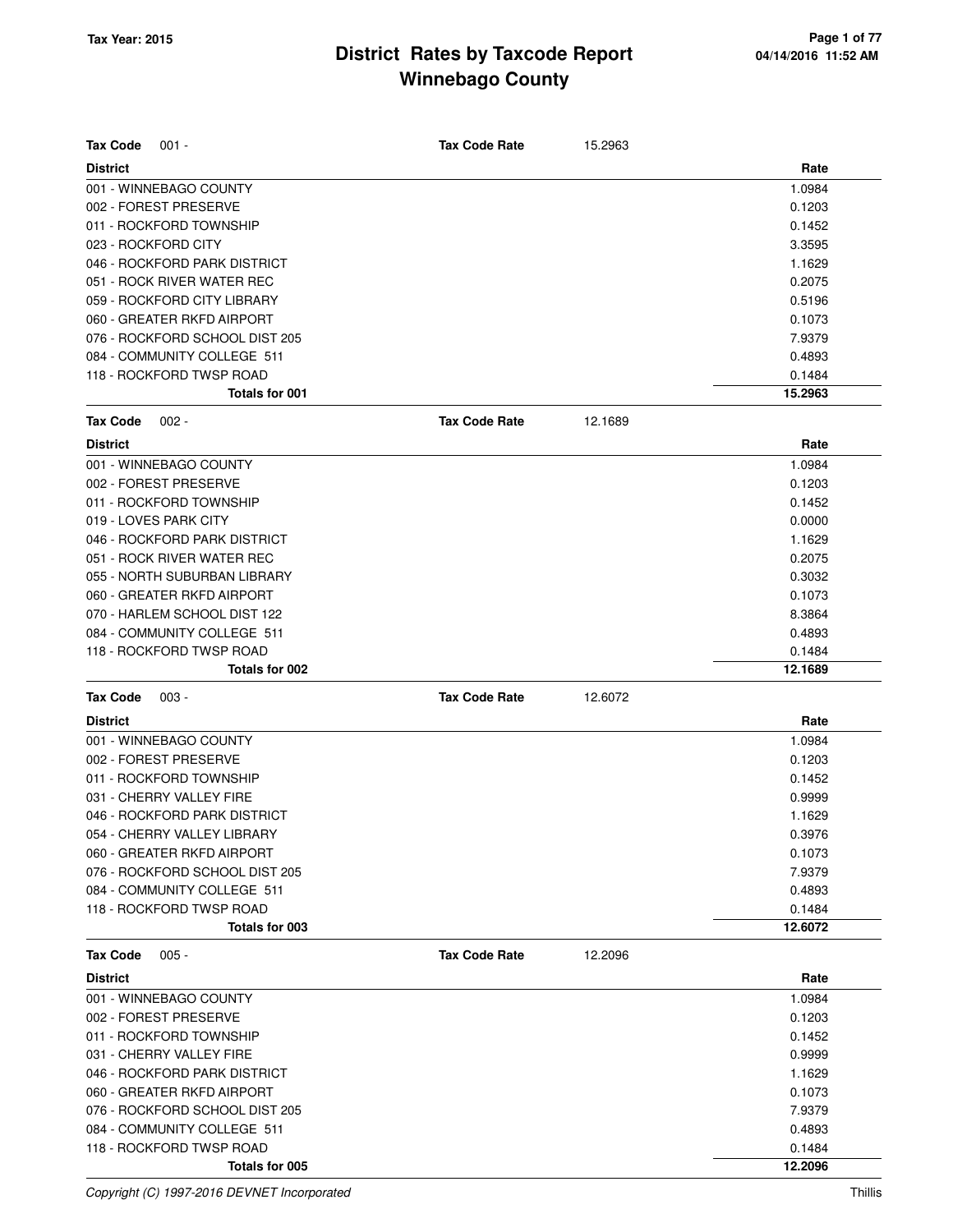| <b>Tax Code</b><br>$006 -$     | <b>Tax Code Rate</b> | 12.0380 |         |
|--------------------------------|----------------------|---------|---------|
| <b>District</b>                |                      |         | Rate    |
| 001 - WINNEBAGO COUNTY         |                      |         | 1.0984  |
| 002 - FOREST PRESERVE          |                      |         | 0.1203  |
| 006 - HARLEM TOWNSHIP          |                      |         | 0.1140  |
| 019 - LOVES PARK CITY          |                      |         | 0.0000  |
| 046 - ROCKFORD PARK DISTRICT   |                      |         | 1.1629  |
| 051 - ROCK RIVER WATER REC     |                      |         | 0.2075  |
| 055 - NORTH SUBURBAN LIBRARY   |                      |         | 0.3032  |
| 060 - GREATER RKFD AIRPORT     |                      |         | 0.1073  |
| 070 - HARLEM SCHOOL DIST 122   |                      |         | 8.3864  |
| 084 - COMMUNITY COLLEGE 511    |                      |         | 0.4893  |
| 113 - HARLEM TWSP ROAD         |                      |         | 0.0487  |
| Totals for 006                 |                      |         | 12.0380 |
| <b>Tax Code</b><br>$007 -$     | <b>Tax Code Rate</b> | 11.8305 |         |
| <b>District</b>                |                      |         | Rate    |
| 001 - WINNEBAGO COUNTY         |                      |         | 1.0984  |
| 002 - FOREST PRESERVE          |                      |         | 0.1203  |
| 006 - HARLEM TOWNSHIP          |                      |         | 0.1140  |
| 019 - LOVES PARK CITY          |                      |         | 0.0000  |
| 046 - ROCKFORD PARK DISTRICT   |                      |         | 1.1629  |
| 055 - NORTH SUBURBAN LIBRARY   |                      |         | 0.3032  |
| 060 - GREATER RKFD AIRPORT     |                      |         | 0.1073  |
| 070 - HARLEM SCHOOL DIST 122   |                      |         | 8.3864  |
| 084 - COMMUNITY COLLEGE 511    |                      |         | 0.4893  |
| 113 - HARLEM TWSP ROAD         |                      |         | 0.0487  |
| <b>Totals for 007</b>          |                      |         | 11.8305 |
| <b>Tax Code</b><br>$008 -$     | <b>Tax Code Rate</b> | 11.7204 |         |
| <b>District</b>                |                      |         | Rate    |
| 001 - WINNEBAGO COUNTY         |                      |         | 1.0984  |
| 002 - FOREST PRESERVE          |                      |         | 0.1203  |
| 011 - ROCKFORD TOWNSHIP        |                      |         | 0.1452  |
| 019 - LOVES PARK CITY          |                      |         | 0.0000  |
| 046 - ROCKFORD PARK DISTRICT   |                      |         | 1.1629  |
| 051 - ROCK RIVER WATER REC     |                      |         | 0.2075  |
| 055 - NORTH SUBURBAN LIBRARY   |                      |         | 0.3032  |
| 060 - GREATER RKFD AIRPORT     |                      |         | 0.1073  |
| 076 - ROCKFORD SCHOOL DIST 205 |                      |         | 7.9379  |
| 084 - COMMUNITY COLLEGE 511    |                      |         | 0.4893  |
| 118 - ROCKFORD TWSP ROAD       |                      |         | 0.1484  |
| Totals for 008                 |                      |         | 11.7204 |
| $010 -$<br><b>Tax Code</b>     | <b>Tax Code Rate</b> | 12.6211 |         |
| <b>District</b>                |                      |         | Rate    |
| 001 - WINNEBAGO COUNTY         |                      |         | 1.0984  |
| 002 - FOREST PRESERVE          |                      |         | 0.1203  |
| 011 - ROCKFORD TOWNSHIP        |                      |         | 0.1452  |
| 037 - NORTH PARK FIRE          |                      |         | 0.4522  |
| 046 - ROCKFORD PARK DISTRICT   |                      |         | 1.1629  |
| 051 - ROCK RIVER WATER REC     |                      |         | 0.2075  |
| 055 - NORTH SUBURBAN LIBRARY   |                      |         | 0.3032  |
| 060 - GREATER RKFD AIRPORT     |                      |         | 0.1073  |
| 070 - HARLEM SCHOOL DIST 122   |                      |         | 8.3864  |

084 - COMMUNITY COLLEGE 511 **0.4893**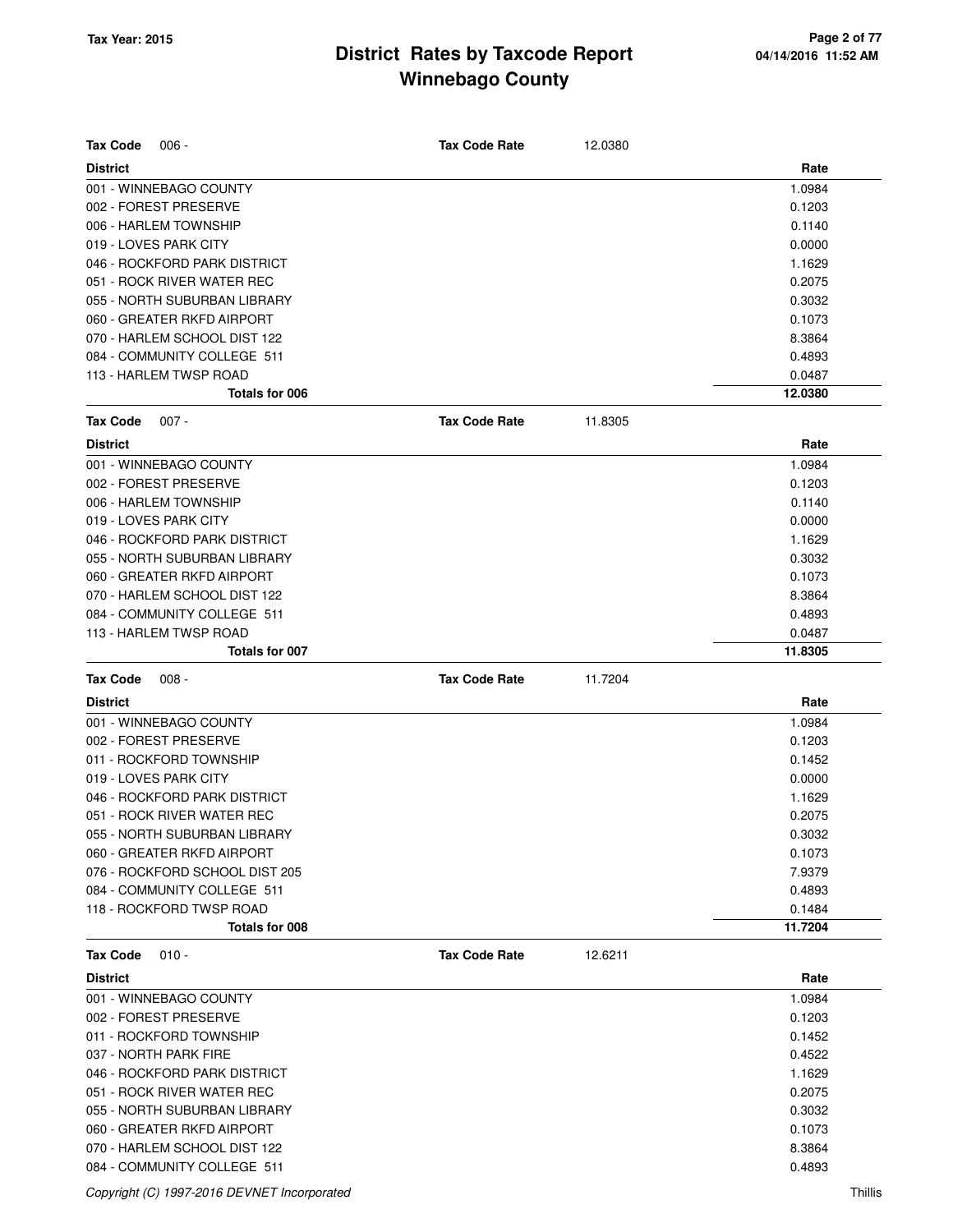| <b>Tax Code</b><br>$010 -$                  | <b>Tax Code Rate</b> | 12.6211 |                   |
|---------------------------------------------|----------------------|---------|-------------------|
| <b>District</b>                             |                      |         | Rate              |
| 118 - ROCKFORD TWSP ROAD                    |                      |         | 0.1484            |
| Totals for 010                              |                      |         | 12.6211           |
| <b>Tax Code</b><br>$012 -$                  | <b>Tax Code Rate</b> | 10.2191 |                   |
| <b>District</b>                             |                      |         | Rate              |
| 001 - WINNEBAGO COUNTY                      |                      |         | 1.0984            |
| 002 - FOREST PRESERVE                       |                      |         | 0.1203            |
| 006 - HARLEM TOWNSHIP                       |                      |         | 0.1140            |
| 019 - LOVES PARK CITY                       |                      |         | 0.0000            |
| 055 - NORTH SUBURBAN LIBRARY                |                      |         | 0.3032            |
| 060 - GREATER RKFD AIRPORT                  |                      |         | 0.1073            |
| 076 - ROCKFORD SCHOOL DIST 205              |                      |         | 7.9379            |
| 084 - COMMUNITY COLLEGE 511                 |                      |         | 0.4893            |
| 113 - HARLEM TWSP ROAD                      |                      |         | 0.0487            |
| Totals for 012                              |                      |         | 10.2191           |
| <b>Tax Code</b><br>$013 -$                  | <b>Tax Code Rate</b> | 11.8694 |                   |
| <b>District</b>                             |                      |         | Rate              |
| 001 - WINNEBAGO COUNTY                      |                      |         | 1.0984            |
| 002 - FOREST PRESERVE                       |                      |         | 0.1203            |
| 011 - ROCKFORD TOWNSHIP                     |                      |         | 0.1452            |
| 037 - NORTH PARK FIRE                       |                      |         | 0.4522            |
| 046 - ROCKFORD PARK DISTRICT                |                      |         | 1.1629            |
| 051 - ROCK RIVER WATER REC                  |                      |         | 0.2075            |
| 060 - GREATER RKFD AIRPORT                  |                      |         | 0.1073            |
| 076 - ROCKFORD SCHOOL DIST 205              |                      |         | 7.9379            |
| 084 - COMMUNITY COLLEGE 511                 |                      |         | 0.4893            |
| 118 - ROCKFORD TWSP ROAD<br>Totals for 013  |                      |         | 0.1484<br>11.8694 |
| <b>Tax Code</b><br>014 - SOUTH ROCKFORD TIF | <b>Tax Code Rate</b> | 15.2963 |                   |
|                                             |                      |         |                   |
| <b>District</b><br>001 - WINNEBAGO COUNTY   |                      |         | Rate              |
| 002 - FOREST PRESERVE                       |                      |         | 1.0984<br>0.1203  |
| 011 - ROCKFORD TOWNSHIP                     |                      |         | 0.1452            |
| 023 - ROCKFORD CITY                         |                      |         | 3.3595            |
| 046 - ROCKFORD PARK DISTRICT                |                      |         | 1.1629            |
| 051 - ROCK RIVER WATER REC                  |                      |         | 0.2075            |
| 059 - ROCKFORD CITY LIBRARY                 |                      |         | 0.5196            |
| 060 - GREATER RKFD AIRPORT                  |                      |         | 0.1073            |
| 076 - ROCKFORD SCHOOL DIST 205              |                      |         | 7.9379            |
| 084 - COMMUNITY COLLEGE 511                 |                      |         | 0.4893            |
| 104 - SOUTH ROCKFORD TIF                    |                      |         | 0.0000            |
| 118 - ROCKFORD TWSP ROAD                    |                      |         | 0.1484            |
| Totals for 014                              |                      |         | 15.2963           |
| <b>Tax Code</b><br>$016 -$                  | <b>Tax Code Rate</b> | 11.4172 |                   |
| <b>District</b>                             |                      |         | Rate              |
| 001 - WINNEBAGO COUNTY                      |                      |         | 1.0984            |
| 002 - FOREST PRESERVE                       |                      |         | 0.1203            |
| 011 - ROCKFORD TOWNSHIP                     |                      |         | 0.1452            |
| 046 - ROCKFORD PARK DISTRICT                |                      |         | 1.1629            |
| 051 - ROCK RIVER WATER REC                  |                      |         | 0.2075            |
| 060 - GREATER RKFD AIRPORT                  |                      |         | 0.1073            |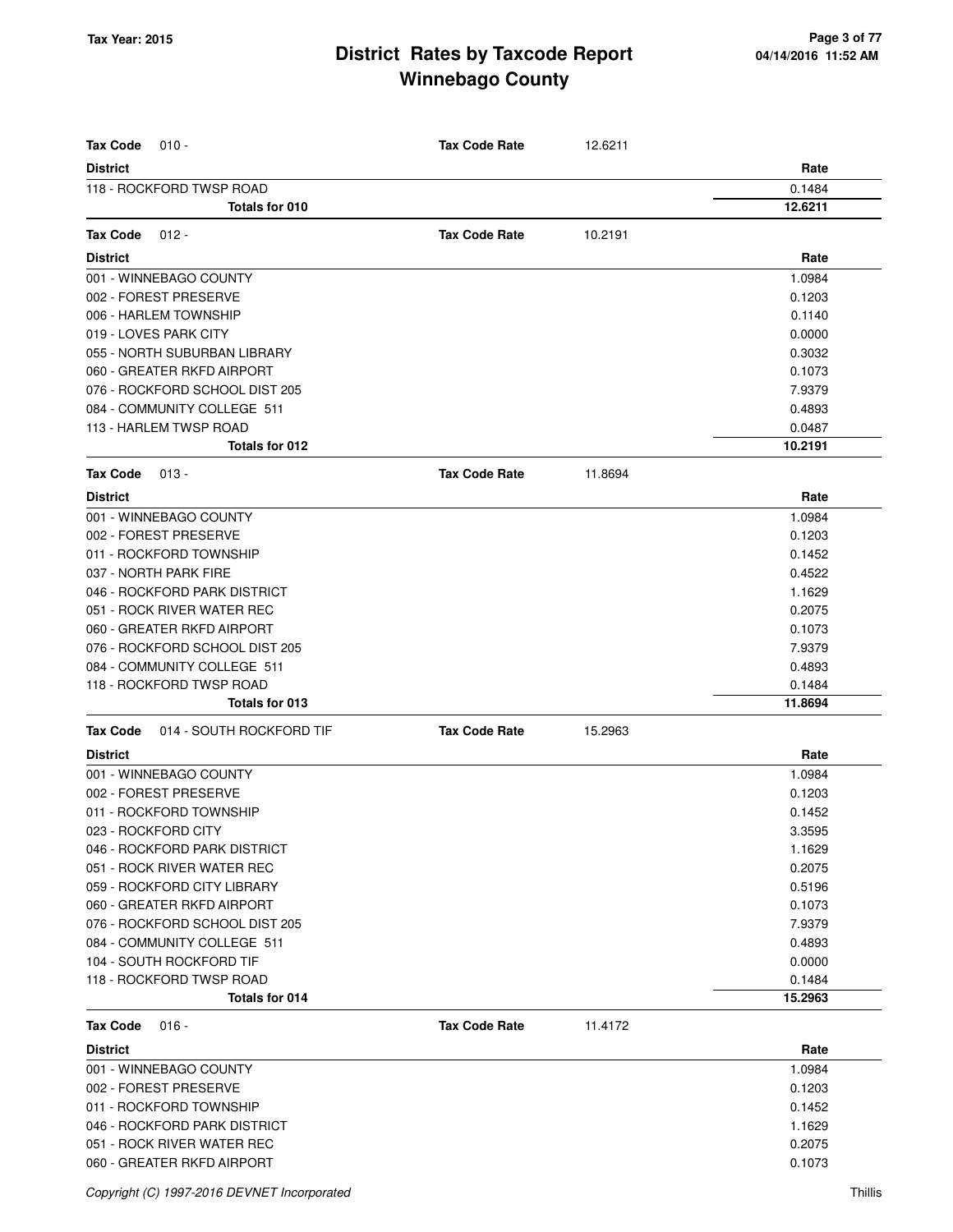| <b>Tax Code</b><br>$016 -$                                    | <b>Tax Code Rate</b> | 11.4172 |                  |
|---------------------------------------------------------------|----------------------|---------|------------------|
|                                                               |                      |         |                  |
| <b>District</b><br>076 - ROCKFORD SCHOOL DIST 205             |                      |         | Rate<br>7.9379   |
| 084 - COMMUNITY COLLEGE 511                                   |                      |         | 0.4893           |
| 118 - ROCKFORD TWSP ROAD                                      |                      |         | 0.1484           |
| Totals for 016                                                |                      |         | 11.4172          |
|                                                               |                      |         |                  |
| <b>Tax Code</b><br>$017 -$                                    | <b>Tax Code Rate</b> | 12.8147 |                  |
| <b>District</b>                                               |                      |         | Rate             |
| 001 - WINNEBAGO COUNTY                                        |                      |         | 1.0984           |
| 002 - FOREST PRESERVE                                         |                      |         | 0.1203           |
| 011 - ROCKFORD TOWNSHIP                                       |                      |         | 0.1452           |
| 031 - CHERRY VALLEY FIRE                                      |                      |         | 0.9999           |
| 046 - ROCKFORD PARK DISTRICT                                  |                      |         | 1.1629           |
| 051 - ROCK RIVER WATER REC<br>054 - CHERRY VALLEY LIBRARY     |                      |         | 0.2075<br>0.3976 |
|                                                               |                      |         |                  |
| 060 - GREATER RKFD AIRPORT                                    |                      |         | 0.1073           |
| 076 - ROCKFORD SCHOOL DIST 205<br>084 - COMMUNITY COLLEGE 511 |                      |         | 7.9379<br>0.4893 |
| 118 - ROCKFORD TWSP ROAD                                      |                      |         | 0.1484           |
| Totals for 017                                                |                      |         | 12.8147          |
| <b>Tax Code</b><br>$018 -$                                    | <b>Tax Code Rate</b> | 12.4171 |                  |
| <b>District</b>                                               |                      |         | Rate             |
| 001 - WINNEBAGO COUNTY                                        |                      |         | 1.0984           |
| 002 - FOREST PRESERVE                                         |                      |         | 0.1203           |
| 011 - ROCKFORD TOWNSHIP                                       |                      |         | 0.1452           |
| 031 - CHERRY VALLEY FIRE                                      |                      |         | 0.9999           |
| 046 - ROCKFORD PARK DISTRICT                                  |                      |         | 1.1629           |
| 051 - ROCK RIVER WATER REC                                    |                      |         | 0.2075           |
| 060 - GREATER RKFD AIRPORT                                    |                      |         | 0.1073           |
| 076 - ROCKFORD SCHOOL DIST 205                                |                      |         | 7.9379           |
| 084 - COMMUNITY COLLEGE 511                                   |                      |         | 0.4893           |
| 118 - ROCKFORD TWSP ROAD                                      |                      |         | 0.1484           |
| Totals for 018                                                |                      |         | 12.4171          |
| Tax Code<br>$019 -$                                           | <b>Tax Code Rate</b> | 11.5273 |                  |
| <b>District</b>                                               |                      |         | Rate             |
| 001 - WINNEBAGO COUNTY                                        |                      |         | 1.0984           |
| 002 - FOREST PRESERVE                                         |                      |         | 0.1203           |
| 006 - HARLEM TOWNSHIP                                         |                      |         | 0.1140           |
| 019 - LOVES PARK CITY                                         |                      |         | 0.0000           |
| 046 - ROCKFORD PARK DISTRICT                                  |                      |         | 1.1629           |
| 060 - GREATER RKFD AIRPORT                                    |                      |         | 0.1073           |
| 070 - HARLEM SCHOOL DIST 122                                  |                      |         | 8.3864           |
| 084 - COMMUNITY COLLEGE 511                                   |                      |         | 0.4893           |
| 113 - HARLEM TWSP ROAD                                        |                      |         | 0.0487           |
| Totals for 019                                                |                      |         | 11.5273          |
| <b>Tax Code</b><br>$020 -$                                    | <b>Tax Code Rate</b> | 11.3820 |                  |
| <b>District</b>                                               |                      |         | Rate             |
| 001 - WINNEBAGO COUNTY                                        |                      |         | 1.0984           |
| 002 - FOREST PRESERVE                                         |                      |         | 0.1203           |
| 006 - HARLEM TOWNSHIP                                         |                      |         | 0.1140           |
| 019 - LOVES PARK CITY                                         |                      |         | 0.0000           |
| 046 - ROCKFORD PARK DISTRICT                                  |                      |         | 1.1629           |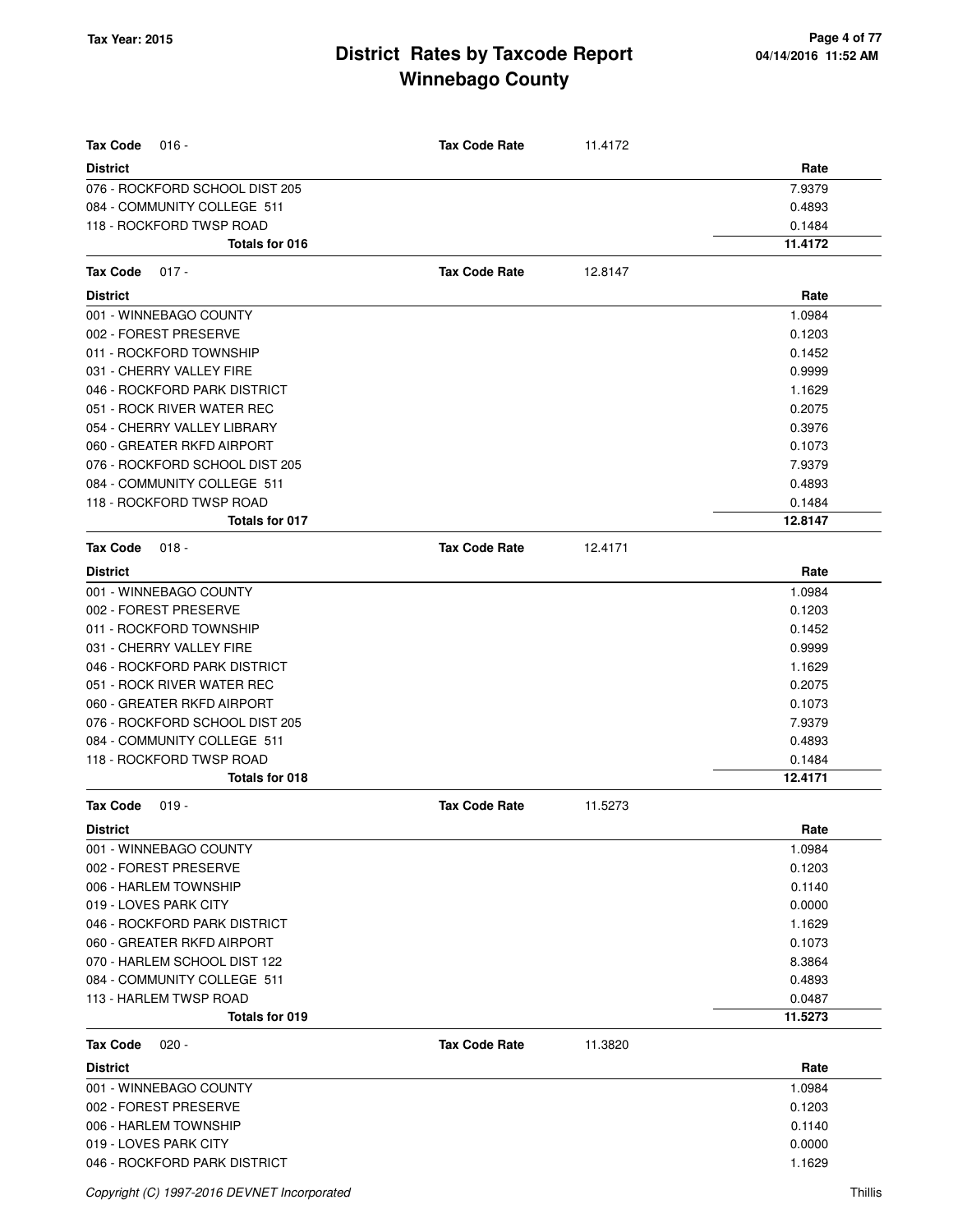| Tax Code<br>$020 -$                   | <b>Tax Code Rate</b> | 11.3820 |         |
|---------------------------------------|----------------------|---------|---------|
| <b>District</b>                       |                      |         | Rate    |
| 055 - NORTH SUBURBAN LIBRARY          |                      |         | 0.3032  |
| 060 - GREATER RKFD AIRPORT            |                      |         | 0.1073  |
| 076 - ROCKFORD SCHOOL DIST 205        |                      |         | 7.9379  |
| 084 - COMMUNITY COLLEGE 511           |                      |         | 0.4893  |
| 113 - HARLEM TWSP ROAD                |                      |         | 0.0487  |
| Totals for 020                        |                      |         | 11.3820 |
| $021 -$<br><b>Tax Code</b>            | <b>Tax Code Rate</b> | 15.7448 |         |
| <b>District</b>                       |                      |         | Rate    |
| 001 - WINNEBAGO COUNTY                |                      |         | 1.0984  |
| 002 - FOREST PRESERVE                 |                      |         | 0.1203  |
| 011 - ROCKFORD TOWNSHIP               |                      |         | 0.1452  |
| 023 - ROCKFORD CITY                   |                      |         | 3.3595  |
| 046 - ROCKFORD PARK DISTRICT          |                      |         | 1.1629  |
| 051 - ROCK RIVER WATER REC            |                      |         | 0.2075  |
| 059 - ROCKFORD CITY LIBRARY           |                      |         | 0.5196  |
| 060 - GREATER RKFD AIRPORT            |                      |         | 0.1073  |
| 070 - HARLEM SCHOOL DIST 122          |                      |         | 8.3864  |
| 084 - COMMUNITY COLLEGE 511           |                      |         | 0.4893  |
| 118 - ROCKFORD TWSP ROAD              |                      |         | 0.1484  |
| Totals for 021                        |                      |         | 15.7448 |
| <b>Tax Code</b><br>$026 -$            | <b>Tax Code Rate</b> | 11.5895 |         |
| <b>District</b>                       |                      |         | Rate    |
| 001 - WINNEBAGO COUNTY                |                      |         | 1.0984  |
| 002 - FOREST PRESERVE                 |                      |         | 0.1203  |
| 006 - HARLEM TOWNSHIP                 |                      |         | 0.1140  |
| 019 - LOVES PARK CITY                 |                      |         | 0.0000  |
| 046 - ROCKFORD PARK DISTRICT          |                      |         | 1.1629  |
| 051 - ROCK RIVER WATER REC            |                      |         | 0.2075  |
| 055 - NORTH SUBURBAN LIBRARY          |                      |         | 0.3032  |
| 060 - GREATER RKFD AIRPORT            |                      |         | 0.1073  |
| 076 - ROCKFORD SCHOOL DIST 205        |                      |         | 7.9379  |
| 084 - COMMUNITY COLLEGE 511           |                      |         | 0.4893  |
| 113 - HARLEM TWSP ROAD                |                      |         | 0.0487  |
| Totals for 026                        |                      |         | 11.5895 |
| <b>Tax Code</b><br>027 - EASTSIDE TIF | <b>Tax Code Rate</b> | 15.2963 |         |
| <b>District</b>                       |                      |         | Rate    |
| 001 - WINNEBAGO COUNTY                |                      |         | 1.0984  |
| 002 - FOREST PRESERVE                 |                      |         | 0.1203  |
| 011 - ROCKFORD TOWNSHIP               |                      |         | 0.1452  |
| 023 - ROCKFORD CITY                   |                      |         | 3.3595  |
| 046 - ROCKFORD PARK DISTRICT          |                      |         | 1.1629  |
| 051 - ROCK RIVER WATER REC            |                      |         | 0.2075  |
| 059 - ROCKFORD CITY LIBRARY           |                      |         | 0.5196  |
| 060 - GREATER RKFD AIRPORT            |                      |         | 0.1073  |
| 076 - ROCKFORD SCHOOL DIST 205        |                      |         | 7.9379  |
| 084 - COMMUNITY COLLEGE 511           |                      |         | 0.4893  |
| 090 - EASTSIDE TIF                    |                      |         | 0.0000  |
| 118 - ROCKFORD TWSP ROAD              |                      |         | 0.1484  |
| Totals for 027                        |                      |         | 15.2963 |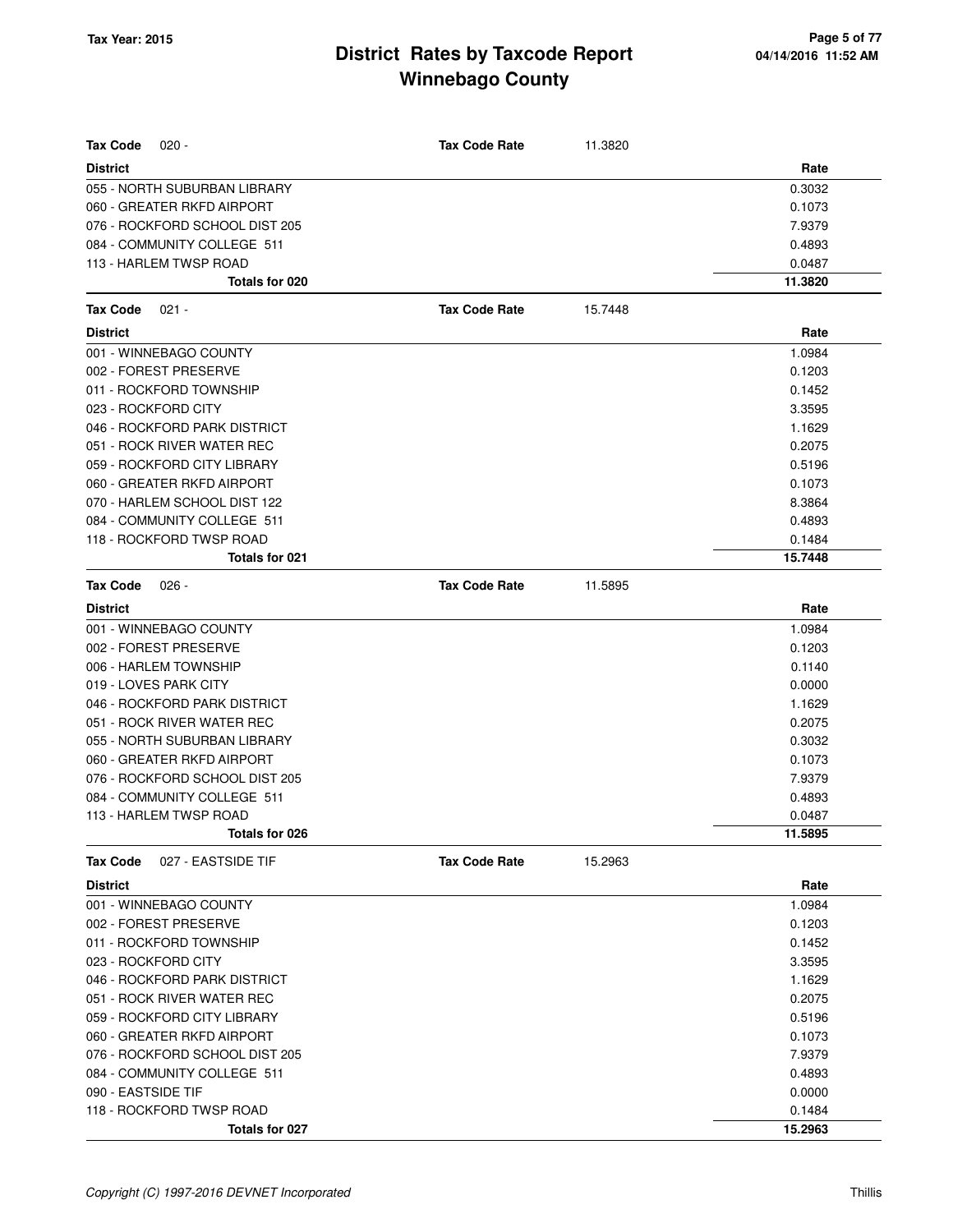| <b>Tax Code</b><br>028 - WESTSIDE TIF | <b>Tax Code Rate</b> | 15.2963 |         |
|---------------------------------------|----------------------|---------|---------|
| <b>District</b>                       |                      |         | Rate    |
| 001 - WINNEBAGO COUNTY                |                      |         | 1.0984  |
| 002 - FOREST PRESERVE                 |                      |         | 0.1203  |
| 011 - ROCKFORD TOWNSHIP               |                      |         | 0.1452  |
| 023 - ROCKFORD CITY                   |                      |         | 3.3595  |
| 046 - ROCKFORD PARK DISTRICT          |                      |         | 1.1629  |
| 051 - ROCK RIVER WATER REC            |                      |         | 0.2075  |
| 059 - ROCKFORD CITY LIBRARY           |                      |         | 0.5196  |
| 060 - GREATER RKFD AIRPORT            |                      |         | 0.1073  |
| 076 - ROCKFORD SCHOOL DIST 205        |                      |         | 7.9379  |
| 084 - COMMUNITY COLLEGE 511           |                      |         | 0.4893  |
| 091 - WESTSIDE TIF                    |                      |         | 0.0000  |
| 118 - ROCKFORD TWSP ROAD              |                      |         | 0.1484  |
| <b>Totals for 028</b>                 |                      |         | 15.2963 |
| Tax Code<br>$030 -$                   | <b>Tax Code Rate</b> | 11.4172 |         |
| <b>District</b>                       |                      |         | Rate    |
| 001 - WINNEBAGO COUNTY                |                      |         | 1.0984  |
| 002 - FOREST PRESERVE                 |                      |         | 0.1203  |
| 011 - ROCKFORD TOWNSHIP               |                      |         | 0.1452  |
| 019 - LOVES PARK CITY                 |                      |         | 0.0000  |
| 046 - ROCKFORD PARK DISTRICT          |                      |         | 1.1629  |
| 051 - ROCK RIVER WATER REC            |                      |         | 0.2075  |
| 060 - GREATER RKFD AIRPORT            |                      |         | 0.1073  |
| 076 - ROCKFORD SCHOOL DIST 205        |                      |         | 7.9379  |
| 084 - COMMUNITY COLLEGE 511           |                      |         | 0.4893  |
| 118 - ROCKFORD TWSP ROAD              |                      |         | 0.1484  |
| Totals for 030                        |                      |         | 11.4172 |
| Tax Code<br>$031 -$                   | <b>Tax Code Rate</b> | 11.6619 |         |
|                                       |                      |         |         |
| District                              |                      |         | Rate    |
| 001 - WINNEBAGO COUNTY                |                      |         | 1.0984  |
| 002 - FOREST PRESERVE                 |                      |         | 0.1203  |
| 011 - ROCKFORD TOWNSHIP               |                      |         | 0.1452  |
| 037 - NORTH PARK FIRE                 |                      |         | 0.4522  |
| 046 - ROCKFORD PARK DISTRICT          |                      |         | 1.1629  |
| 060 - GREATER RKFD AIRPORT            |                      |         | 0.1073  |
| 076 - ROCKFORD SCHOOL DIST 205        |                      |         | 7.9379  |
| 084 - COMMUNITY COLLEGE 511           |                      |         | 0.4893  |
| 118 - ROCKFORD TWSP ROAD              |                      |         | 0.1484  |
| Totals for 031                        |                      |         | 11.6619 |
| Tax Code<br>033 -                     | <b>Tax Code Rate</b> | 15.2963 |         |
| District                              |                      |         | Rate    |
| 001 - WINNEBAGO COUNTY                |                      |         | 1.0984  |
| 002 - FOREST PRESERVE                 |                      |         | 0.1203  |
| 011 - ROCKFORD TOWNSHIP               |                      |         | 0.1452  |
| 023 - ROCKFORD CITY                   |                      |         | 3.3595  |
| 046 - ROCKFORD PARK DISTRICT          |                      |         | 1.1629  |
| 051 - ROCK RIVER WATER REC            |                      |         | 0.2075  |
| 059 - ROCKFORD CITY LIBRARY           |                      |         | 0.5196  |
| 060 - GREATER RKFD AIRPORT            |                      |         | 0.1073  |
| 076 - ROCKFORD SCHOOL DIST 205        |                      |         | 7.9379  |
| 084 - COMMUNITY COLLEGE 511           |                      |         | 0.4893  |

Copyright (C) 1997-2016 DEVNET Incorporated Thillis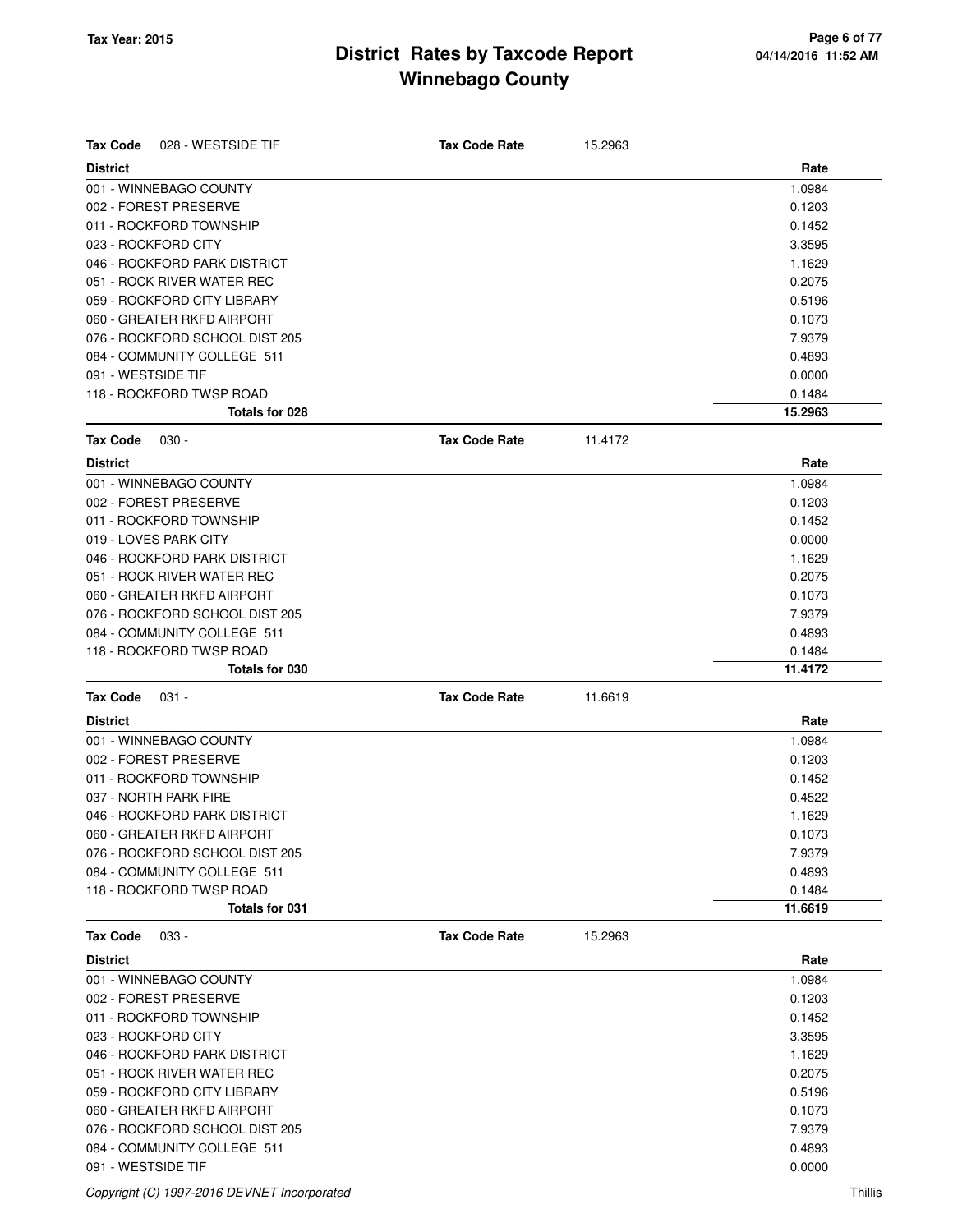| <b>Tax Code</b><br>033 -                  | <b>Tax Code Rate</b> | 15.2963 |                |
|-------------------------------------------|----------------------|---------|----------------|
| <b>District</b>                           |                      |         | Rate           |
| 118 - ROCKFORD TWSP ROAD                  |                      |         | 0.1484         |
| Totals for 033                            |                      |         | 15.2963        |
|                                           |                      |         |                |
| <b>Tax Code</b><br>034 - SEVENTH ST TIF   | <b>Tax Code Rate</b> | 15.2963 |                |
| <b>District</b>                           |                      |         | Rate           |
| 001 - WINNEBAGO COUNTY                    |                      |         | 1.0984         |
| 002 - FOREST PRESERVE                     |                      |         | 0.1203         |
| 011 - ROCKFORD TOWNSHIP                   |                      |         | 0.1452         |
| 023 - ROCKFORD CITY                       |                      |         | 3.3595         |
| 046 - ROCKFORD PARK DISTRICT              |                      |         | 1.1629         |
| 051 - ROCK RIVER WATER REC                |                      |         | 0.2075         |
| 059 - ROCKFORD CITY LIBRARY               |                      |         | 0.5196         |
| 060 - GREATER RKFD AIRPORT                |                      |         | 0.1073         |
| 076 - ROCKFORD SCHOOL DIST 205            |                      |         | 7.9379         |
| 084 - COMMUNITY COLLEGE 511               |                      |         | 0.4893         |
| 092 - SEVENTH ST TIF                      |                      |         | 0.0000         |
| 118 - ROCKFORD TWSP ROAD                  |                      |         | 0.1484         |
| Totals for 034                            |                      |         | 15.2963        |
| <b>Tax Code</b><br>$035 -$                | <b>Tax Code Rate</b> | 11.9614 |                |
| <b>District</b>                           |                      |         | Rate           |
| 001 - WINNEBAGO COUNTY                    |                      |         | 1.0984         |
| 002 - FOREST PRESERVE                     |                      |         | 0.1203         |
| 011 - ROCKFORD TOWNSHIP                   |                      |         | 0.1452         |
| 019 - LOVES PARK CITY                     |                      |         | 0.0000         |
| 046 - ROCKFORD PARK DISTRICT              |                      |         | 1.1629         |
| 055 - NORTH SUBURBAN LIBRARY              |                      |         | 0.3032         |
| 060 - GREATER RKFD AIRPORT                |                      |         | 0.1073         |
| 070 - HARLEM SCHOOL DIST 122              |                      |         | 8.3864         |
| 084 - COMMUNITY COLLEGE 511               |                      |         | 0.4893         |
| 118 - ROCKFORD TWSP ROAD                  |                      |         | 0.1484         |
| Totals for 035                            |                      |         | 11.9614        |
| <b>Tax Code</b><br>$036 -$                | <b>Tax Code Rate</b> | 15.0888 |                |
| <b>District</b>                           |                      |         | Rate           |
| 001 - WINNEBAGO COUNTY                    |                      |         | 1.0984         |
| 002 - FOREST PRESERVE                     |                      |         | 0.1203         |
| 011 - ROCKFORD TOWNSHIP                   |                      |         | 0.1452         |
| 023 - ROCKFORD CITY                       |                      |         | 3.3595         |
| 046 - ROCKFORD PARK DISTRICT              |                      |         | 1.1629         |
| 059 - ROCKFORD CITY LIBRARY               |                      |         | 0.5196         |
| 060 - GREATER RKFD AIRPORT                |                      |         | 0.1073         |
| 076 - ROCKFORD SCHOOL DIST 205            |                      |         | 7.9379         |
| 084 - COMMUNITY COLLEGE 511               |                      |         | 0.4893         |
| 118 - ROCKFORD TWSP ROAD                  |                      |         | 0.1484         |
| Totals for 036                            |                      |         | 15.0888        |
| <b>Tax Code</b><br>$038 -$                | <b>Tax Code Rate</b> | 15.2963 |                |
|                                           |                      |         |                |
| <b>District</b><br>001 - WINNEBAGO COUNTY |                      |         | Rate<br>1.0984 |
| 002 - FOREST PRESERVE                     |                      |         | 0.1203         |
| 011 - ROCKFORD TOWNSHIP                   |                      |         |                |
|                                           |                      |         | 0.1452         |
| 023 - ROCKFORD CITY                       |                      |         | 3.3595         |
| 046 - ROCKFORD PARK DISTRICT              |                      |         | 1.1629         |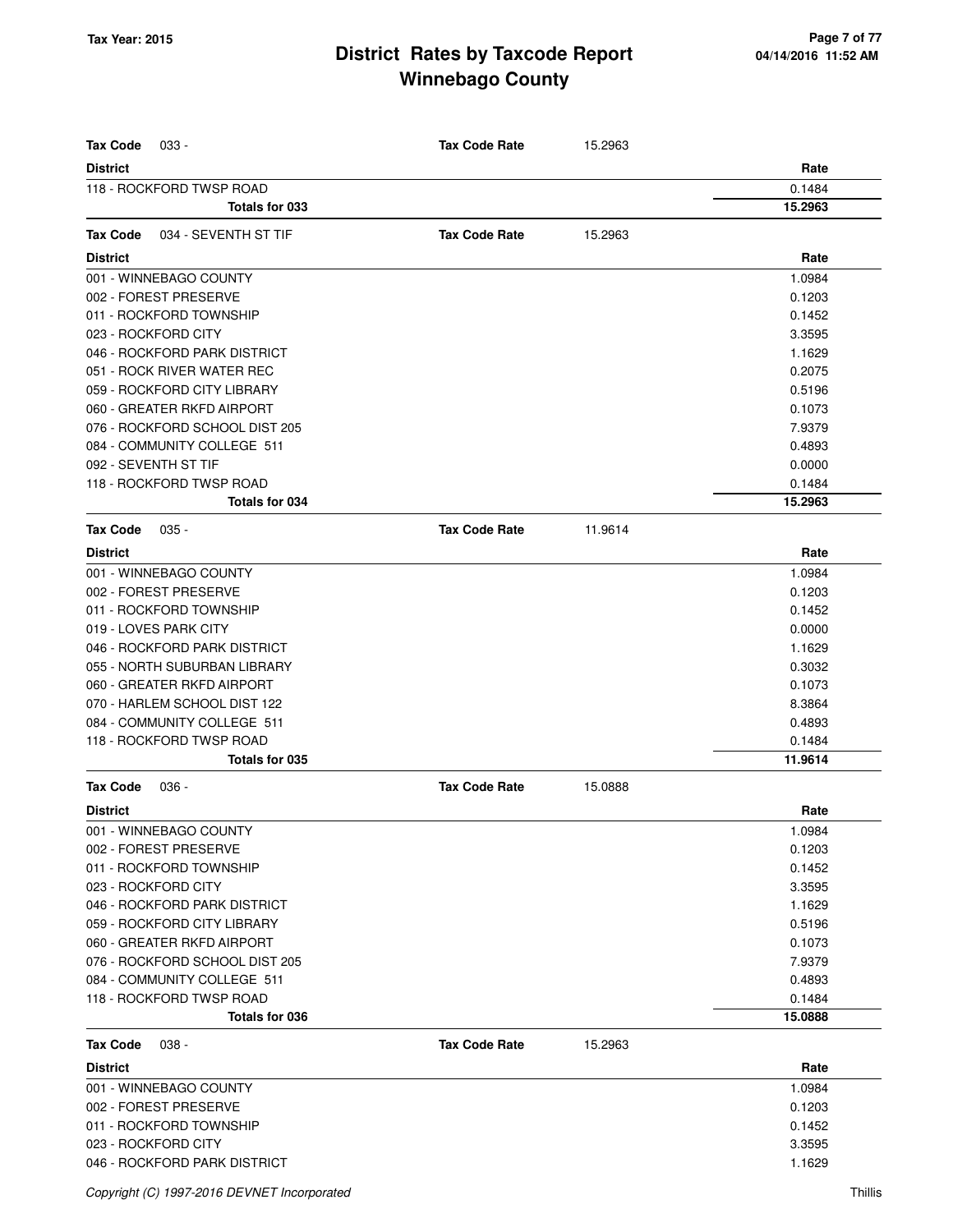| Tax Code<br>038 -                | <b>Tax Code Rate</b> | 15.2963 |         |
|----------------------------------|----------------------|---------|---------|
| <b>District</b>                  |                      |         | Rate    |
| 051 - ROCK RIVER WATER REC       |                      |         | 0.2075  |
| 059 - ROCKFORD CITY LIBRARY      |                      |         | 0.5196  |
| 060 - GREATER RKFD AIRPORT       |                      |         | 0.1073  |
| 076 - ROCKFORD SCHOOL DIST 205   |                      |         | 7.9379  |
| 084 - COMMUNITY COLLEGE 511      |                      |         | 0.4893  |
| 091 - WESTSIDE TIF               |                      |         | 0.0000  |
| 118 - ROCKFORD TWSP ROAD         |                      |         | 0.1484  |
| Totals for 038                   |                      |         | 15.2963 |
| 039 - SEVENTH ST TIF<br>Tax Code | <b>Tax Code Rate</b> | 15.2963 |         |
| <b>District</b>                  |                      |         | Rate    |
| 001 - WINNEBAGO COUNTY           |                      |         | 1.0984  |
| 002 - FOREST PRESERVE            |                      |         | 0.1203  |
| 011 - ROCKFORD TOWNSHIP          |                      |         | 0.1452  |
| 023 - ROCKFORD CITY              |                      |         | 3.3595  |
| 046 - ROCKFORD PARK DISTRICT     |                      |         | 1.1629  |
| 051 - ROCK RIVER WATER REC       |                      |         | 0.2075  |
| 059 - ROCKFORD CITY LIBRARY      |                      |         | 0.5196  |
| 060 - GREATER RKFD AIRPORT       |                      |         | 0.1073  |
| 076 - ROCKFORD SCHOOL DIST 205   |                      |         | 7.9379  |
| 084 - COMMUNITY COLLEGE 511      |                      |         | 0.4893  |
| 092 - SEVENTH ST TIF             |                      |         | 0.0000  |
| 118 - ROCKFORD TWSP ROAD         |                      |         | 0.1484  |
| Totals for 039                   |                      |         | 15.2963 |
| <b>Tax Code</b><br>$040 -$       | <b>Tax Code Rate</b> | 11.9651 |         |
| <b>District</b>                  |                      |         | Rate    |
| 001 - WINNEBAGO COUNTY           |                      |         | 1.0984  |
| 002 - FOREST PRESERVE            |                      |         | 0.1203  |
| 011 - ROCKFORD TOWNSHIP          |                      |         | 0.1452  |
| 037 - NORTH PARK FIRE            |                      |         | 0.4522  |
| 046 - ROCKFORD PARK DISTRICT     |                      |         | 1.1629  |
| 055 - NORTH SUBURBAN LIBRARY     |                      |         | 0.3032  |
| 060 - GREATER RKFD AIRPORT       |                      |         | 0.1073  |
| 076 - ROCKFORD SCHOOL DIST 205   |                      |         | 7.9379  |
| 084 - COMMUNITY COLLEGE 511      |                      |         | 0.4893  |
| 118 - ROCKFORD TWSP ROAD         |                      |         | 0.1484  |
| Totals for 040                   |                      |         | 11.9651 |
| <b>Tax Code</b><br>042 -         | <b>Tax Code Rate</b> | 12.0417 |         |
| <b>District</b>                  |                      |         | Rate    |
| 001 - WINNEBAGO COUNTY           |                      |         | 1.0984  |
| 002 - FOREST PRESERVE            |                      |         | 0.1203  |
| 006 - HARLEM TOWNSHIP            |                      |         | 0.1140  |
| 037 - NORTH PARK FIRE            |                      |         | 0.4522  |
| 046 - ROCKFORD PARK DISTRICT     |                      |         | 1.1629  |
| 051 - ROCK RIVER WATER REC       |                      |         | 0.2075  |
| 055 - NORTH SUBURBAN LIBRARY     |                      |         | 0.3032  |
| 060 - GREATER RKFD AIRPORT       |                      |         | 0.1073  |
| 076 - ROCKFORD SCHOOL DIST 205   |                      |         | 7.9379  |
| 084 - COMMUNITY COLLEGE 511      |                      |         | 0.4893  |
| 113 - HARLEM TWSP ROAD           |                      |         | 0.0487  |
| Totals for 042                   |                      |         | 12.0417 |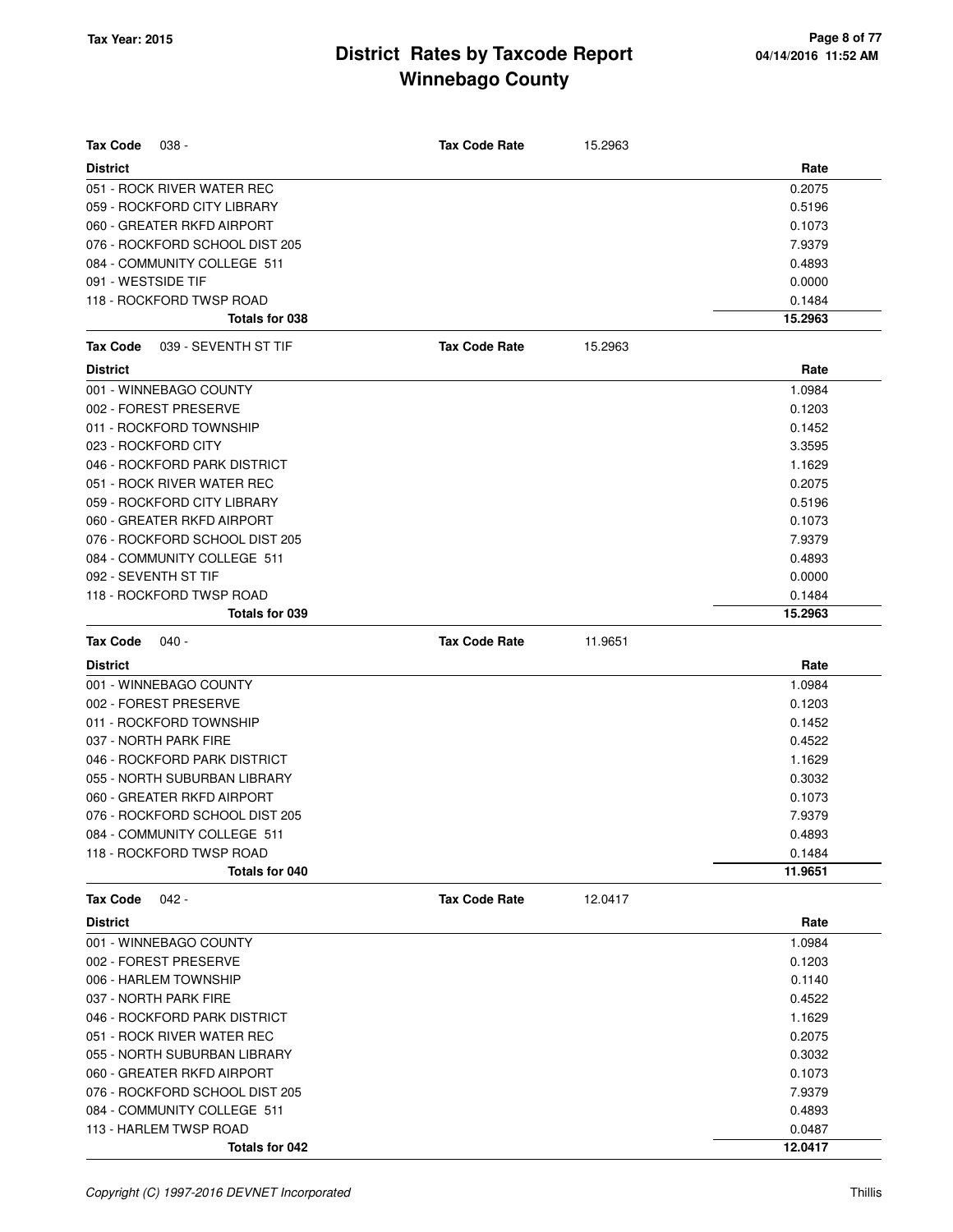| <b>Tax Code</b><br>$044 -$                 | <b>Tax Code Rate</b> | 11.5129 |                   |
|--------------------------------------------|----------------------|---------|-------------------|
| <b>District</b>                            |                      |         | Rate              |
| 001 - WINNEBAGO COUNTY                     |                      |         | 1.0984            |
| 002 - FOREST PRESERVE                      |                      |         | 0.1203            |
| 011 - ROCKFORD TOWNSHIP                    |                      |         | 0.1452            |
| 019 - LOVES PARK CITY                      |                      |         | 0.0000            |
| 046 - ROCKFORD PARK DISTRICT               |                      |         | 1.1629            |
| 055 - NORTH SUBURBAN LIBRARY               |                      |         | 0.3032            |
| 060 - GREATER RKFD AIRPORT                 |                      |         | 0.1073            |
| 076 - ROCKFORD SCHOOL DIST 205             |                      |         | 7.9379            |
| 084 - COMMUNITY COLLEGE 511                |                      |         | 0.4893            |
| 118 - ROCKFORD TWSP ROAD                   |                      |         | 0.1484            |
| Totals for 044                             |                      |         | 11.5129           |
| <b>Tax Code</b><br>$045 -$                 | <b>Tax Code Rate</b> | 10.4266 |                   |
| <b>District</b>                            |                      |         | Rate              |
| 001 - WINNEBAGO COUNTY                     |                      |         | 1.0984            |
| 002 - FOREST PRESERVE                      |                      |         | 0.1203            |
| 006 - HARLEM TOWNSHIP                      |                      |         | 0.1140            |
| 019 - LOVES PARK CITY                      |                      |         | 0.0000            |
| 051 - ROCK RIVER WATER REC                 |                      |         | 0.2075            |
| 055 - NORTH SUBURBAN LIBRARY               |                      |         | 0.3032            |
| 060 - GREATER RKFD AIRPORT                 |                      |         | 0.1073            |
| 076 - ROCKFORD SCHOOL DIST 205             |                      |         | 7.9379            |
| 084 - COMMUNITY COLLEGE 511                |                      |         | 0.4893            |
| 113 - HARLEM TWSP ROAD                     |                      |         | 0.0487            |
| Totals for 045                             |                      |         | 10.4266           |
| <b>Tax Code</b><br>046                     | <b>Tax Code Rate</b> | 15.0452 |                   |
|                                            |                      |         |                   |
| <b>District</b>                            |                      |         | Rate              |
| 001 - WINNEBAGO COUNTY                     |                      |         | 1.0984            |
| 002 - FOREST PRESERVE                      |                      |         | 0.1203            |
| 009 - OWEN TOWNSHIP                        |                      |         | 0.1485            |
| 023 - ROCKFORD CITY                        |                      |         | 3.3595            |
| 046 - ROCKFORD PARK DISTRICT               |                      |         | 1.1629            |
| 059 - ROCKFORD CITY LIBRARY                |                      |         | 0.5196            |
| 076 - ROCKFORD SCHOOL DIST 205             |                      |         | 7.9379            |
| 084 - COMMUNITY COLLEGE 511                |                      |         | 0.4893            |
| 116 - OWEN TWSP ROAD                       |                      |         | 0.2088            |
| Totals for 046                             |                      |         | 15.0452           |
| <b>Tax Code</b><br>047 - LINCOLNWOOD TIF   | <b>Tax Code Rate</b> | 15.2963 |                   |
| <b>District</b>                            |                      |         | Rate              |
| 001 - WINNEBAGO COUNTY                     |                      |         | 1.0984            |
| 002 - FOREST PRESERVE                      |                      |         | 0.1203            |
| 011 - ROCKFORD TOWNSHIP                    |                      |         | 0.1452            |
| 023 - ROCKFORD CITY                        |                      |         | 3.3595            |
| 046 - ROCKFORD PARK DISTRICT               |                      |         | 1.1629            |
| 051 - ROCK RIVER WATER REC                 |                      |         | 0.2075            |
| 059 - ROCKFORD CITY LIBRARY                |                      |         | 0.5196            |
| 060 - GREATER RKFD AIRPORT                 |                      |         | 0.1073            |
| 076 - ROCKFORD SCHOOL DIST 205             |                      |         | 7.9379            |
| 084 - COMMUNITY COLLEGE 511                |                      |         | 0.4893            |
| 105 - LINCOLNWOOD TIF                      |                      |         | 0.0000            |
| 118 - ROCKFORD TWSP ROAD<br>Totals for 047 |                      |         | 0.1484<br>15.2963 |

Copyright (C) 1997-2016 DEVNET Incorporated Thillis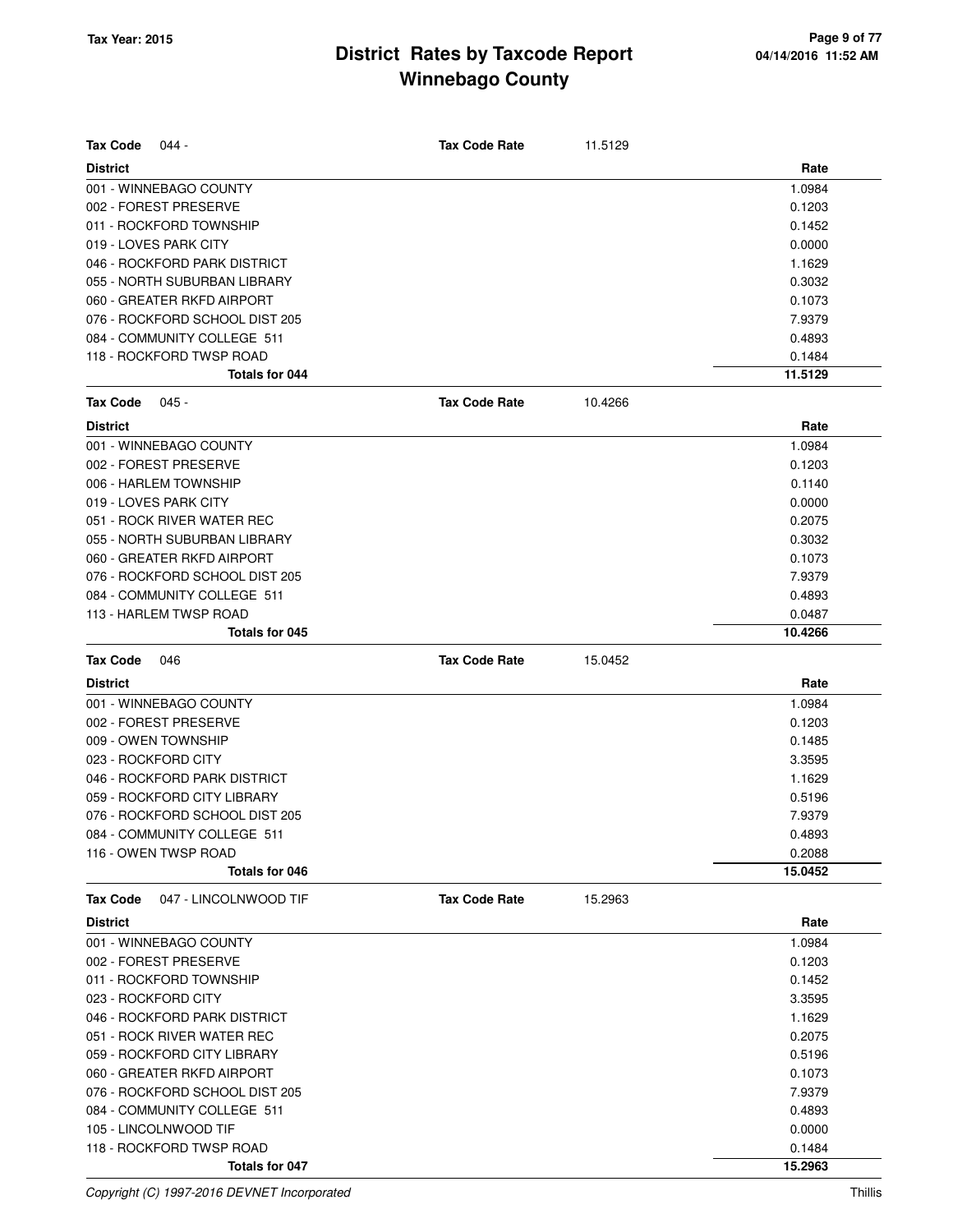| <b>Tax Code</b> | 048 - SPRINGFIELD CORNERS TIF  | <b>Tax Code Rate</b> | 15.2963 |         |
|-----------------|--------------------------------|----------------------|---------|---------|
| <b>District</b> |                                |                      |         | Rate    |
|                 | 001 - WINNEBAGO COUNTY         |                      |         | 1.0984  |
|                 | 002 - FOREST PRESERVE          |                      |         | 0.1203  |
|                 | 011 - ROCKFORD TOWNSHIP        |                      |         | 0.1452  |
|                 | 023 - ROCKFORD CITY            |                      |         | 3.3595  |
|                 | 046 - ROCKFORD PARK DISTRICT   |                      |         | 1.1629  |
|                 | 051 - ROCK RIVER WATER REC     |                      |         | 0.2075  |
|                 | 059 - ROCKFORD CITY LIBRARY    |                      |         | 0.5196  |
|                 | 060 - GREATER RKFD AIRPORT     |                      |         | 0.1073  |
|                 | 076 - ROCKFORD SCHOOL DIST 205 |                      |         | 7.9379  |
|                 | 084 - COMMUNITY COLLEGE 511    |                      |         | 0.4893  |
|                 | 107 - SPRINGFIELD CORNERS TIF  |                      |         | 0.0000  |
|                 | 118 - ROCKFORD TWSP ROAD       |                      |         | 0.1484  |
|                 | Totals for 048                 |                      |         | 15.2963 |
| <b>Tax Code</b> | 049 -                          | <b>Tax Code Rate</b> | 12.3023 |         |
| <b>District</b> |                                |                      |         | Rate    |
|                 | 001 - WINNEBAGO COUNTY         |                      |         | 1.0984  |
|                 | 002 - FOREST PRESERVE          |                      |         | 0.1203  |
|                 | 006 - HARLEM TOWNSHIP          |                      |         | 0.1140  |
|                 | 025 - ROSCOE VILLAGE           |                      |         | 0.6589  |
|                 | 035 - HARLEM-ROSCOE FIRE       |                      |         | 0.7683  |
|                 | 051 - ROCK RIVER WATER REC     |                      |         | 0.2075  |
|                 | 055 - NORTH SUBURBAN LIBRARY   |                      |         | 0.3032  |
|                 | 060 - GREATER RKFD AIRPORT     |                      |         | 0.1073  |
|                 | 070 - HARLEM SCHOOL DIST 122   |                      |         | 8.3864  |
|                 | 084 - COMMUNITY COLLEGE 511    |                      |         | 0.4893  |
|                 | 113 - HARLEM TWSP ROAD         |                      |         | 0.0487  |
|                 | <b>Totals for 049</b>          |                      |         | 12.3023 |
| <b>Tax Code</b> | $050 -$                        | <b>Tax Code Rate</b> | 12.0012 |         |
| <b>District</b> |                                |                      |         | Rate    |
|                 | 001 - WINNEBAGO COUNTY         |                      |         | 1.0984  |
|                 | 002 - FOREST PRESERVE          |                      |         | 0.1203  |
|                 | 011 - ROCKFORD TOWNSHIP        |                      |         | 0.1452  |
|                 | 038 - NORTHWEST FIRE           |                      |         | 0.5840  |
|                 | 046 - ROCKFORD PARK DISTRICT   |                      |         | 1.1629  |
|                 | 051 - ROCK RIVER WATER REC     |                      |         | 0.2075  |
|                 | 060 - GREATER RKFD AIRPORT     |                      |         | 0.1073  |
|                 | 076 - ROCKFORD SCHOOL DIST 205 |                      |         | 7.9379  |
|                 | 084 - COMMUNITY COLLEGE 511    |                      |         | 0.4893  |
|                 | 118 - ROCKFORD TWSP ROAD       |                      |         | 0.1484  |
|                 | Totals for 050                 |                      |         | 12.0012 |
| <b>Tax Code</b> | $051 -$                        | <b>Tax Code Rate</b> | 11.7937 |         |
| <b>District</b> |                                |                      |         | Rate    |
|                 | 001 - WINNEBAGO COUNTY         |                      |         | 1.0984  |
|                 | 002 - FOREST PRESERVE          |                      |         | 0.1203  |
|                 | 011 - ROCKFORD TOWNSHIP        |                      |         | 0.1452  |
|                 | 038 - NORTHWEST FIRE           |                      |         | 0.5840  |
|                 | 046 - ROCKFORD PARK DISTRICT   |                      |         | 1.1629  |
|                 | 060 - GREATER RKFD AIRPORT     |                      |         | 0.1073  |
|                 | 076 - ROCKFORD SCHOOL DIST 205 |                      |         | 7.9379  |
|                 | 084 - COMMUNITY COLLEGE 511    |                      |         | 0.4893  |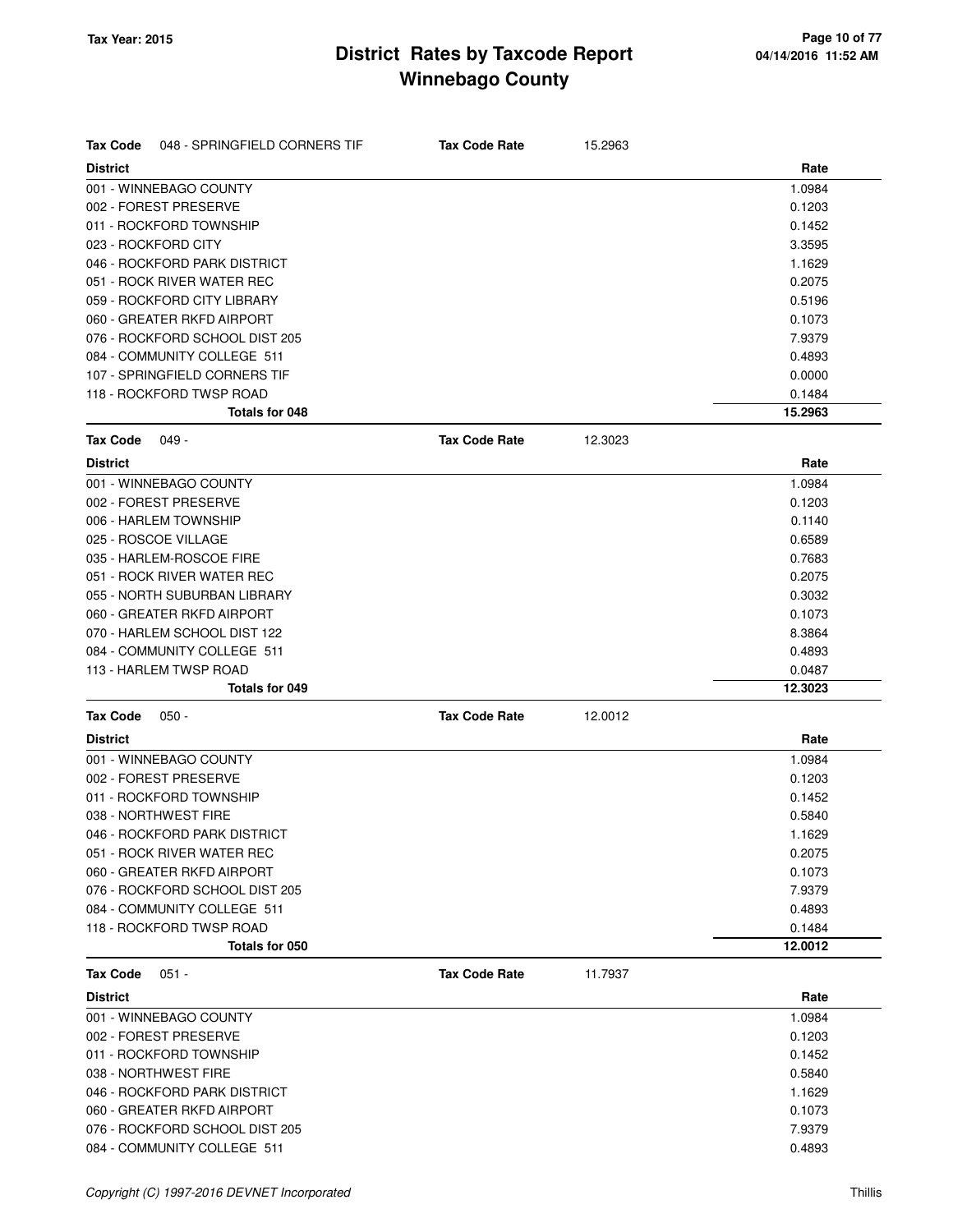| <b>Tax Code</b><br>$051 -$                 | <b>Tax Code Rate</b> | 11.7937 |                   |
|--------------------------------------------|----------------------|---------|-------------------|
| <b>District</b>                            |                      |         | Rate              |
| 118 - ROCKFORD TWSP ROAD<br>Totals for 051 |                      |         | 0.1484<br>11.7937 |
|                                            |                      |         |                   |
| <b>Tax Code</b><br>$052 -$                 | <b>Tax Code Rate</b> | 11.5017 |                   |
| <b>District</b>                            |                      |         | Rate              |
| 001 - WINNEBAGO COUNTY                     |                      |         | 1.0984            |
| 002 - FOREST PRESERVE                      |                      |         | 0.1203            |
| 011 - ROCKFORD TOWNSHIP                    |                      |         | 0.1452            |
| 038 - NORTHWEST FIRE                       |                      |         | 0.5840            |
| 046 - ROCKFORD PARK DISTRICT               |                      |         | 1.1629            |
| 058 - WINNEBAGO LIBRARY                    |                      |         | 0.2182            |
| 060 - GREATER RKFD AIRPORT                 |                      |         | 0.1073            |
| 082 - WINNEBAGO UNIT SD #323               |                      |         | 7.4277            |
| 084 - COMMUNITY COLLEGE 511                |                      |         | 0.4893            |
| 118 - ROCKFORD TWSP ROAD                   |                      |         | 0.1484            |
| Totals for 052                             |                      |         | 11.5017           |
| Tax Code<br>$053 -$                        | <b>Tax Code Rate</b> | 12.2514 |                   |
| <b>District</b>                            |                      |         | Rate              |
| 001 - WINNEBAGO COUNTY                     |                      |         | 1.0984            |
| 002 - FOREST PRESERVE                      |                      |         | 0.1203            |
| 011 - ROCKFORD TOWNSHIP                    |                      |         | 0.1452            |
| 036 - NEW MILFORD FIRE                     |                      |         | 0.8342            |
| 046 - ROCKFORD PARK DISTRICT               |                      |         | 1.1629            |
| 051 - ROCK RIVER WATER REC                 |                      |         | 0.2075            |
| 060 - GREATER RKFD AIRPORT                 |                      |         | 0.1073            |
| 076 - ROCKFORD SCHOOL DIST 205             |                      |         | 7.9379            |
| 084 - COMMUNITY COLLEGE 511                |                      |         | 0.4893            |
| 118 - ROCKFORD TWSP ROAD                   |                      |         | 0.1484            |
| Totals for 053                             |                      |         | 12.2514           |
| 056 - COUNTRY OAKS SSA<br>Tax Code         | <b>Tax Code Rate</b> | 15.2963 |                   |
| <b>District</b>                            |                      |         | Rate              |
| 001 - WINNEBAGO COUNTY                     |                      |         | 1.0984            |
| 002 - FOREST PRESERVE                      |                      |         | 0.1203            |
| 011 - ROCKFORD TOWNSHIP                    |                      |         | 0.1452            |
| 023 - ROCKFORD CITY                        |                      |         | 3.3595            |
| 046 - ROCKFORD PARK DISTRICT               |                      |         | 1.1629            |
| 051 - ROCK RIVER WATER REC                 |                      |         | 0.2075            |
| 059 - ROCKFORD CITY LIBRARY                |                      |         | 0.5196            |
| 060 - GREATER RKFD AIRPORT                 |                      |         | 0.1073            |
| 076 - ROCKFORD SCHOOL DIST 205             |                      |         | 7.9379            |
| 084 - COMMUNITY COLLEGE 511                |                      |         | 0.4893            |
| 109 - COUNTRY OAKS SSA                     |                      |         | 0.0000            |
| 118 - ROCKFORD TWSP ROAD                   |                      |         | 0.1484            |
| Totals for 056                             |                      |         | 15.2963           |
| <b>Tax Code</b><br>$057 -$                 | <b>Tax Code Rate</b> | 11.9884 |                   |
| <b>District</b>                            |                      |         | Rate              |
| 001 - WINNEBAGO COUNTY                     |                      |         | 1.0984            |
| 002 - FOREST PRESERVE                      |                      |         | 0.1203            |
| 011 - ROCKFORD TOWNSHIP                    |                      |         | 0.1452            |
| 043 - WEST SUBURBAN FIRE                   |                      |         | 0.5712            |
| 046 - ROCKFORD PARK DISTRICT               |                      |         | 1.1629            |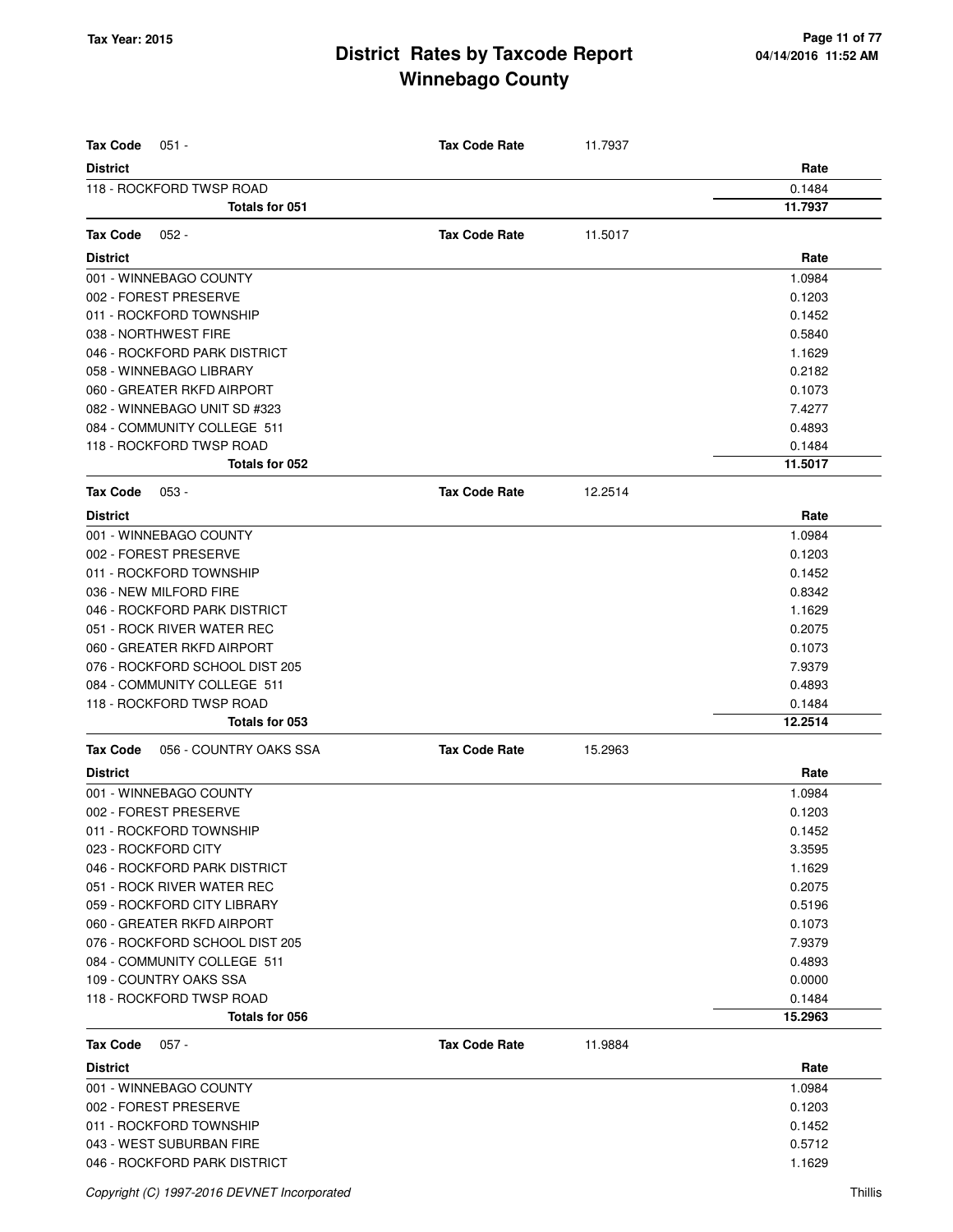| <b>Tax Code</b><br>$057 -$         | <b>Tax Code Rate</b> | 11.9884 |         |
|------------------------------------|----------------------|---------|---------|
| <b>District</b>                    |                      |         | Rate    |
| 051 - ROCK RIVER WATER REC         |                      |         | 0.2075  |
| 060 - GREATER RKFD AIRPORT         |                      |         | 0.1073  |
| 076 - ROCKFORD SCHOOL DIST 205     |                      |         | 7.9379  |
| 084 - COMMUNITY COLLEGE 511        |                      |         | 0.4893  |
| 118 - ROCKFORD TWSP ROAD           |                      |         | 0.1484  |
| Totals for 057                     |                      |         | 11.9884 |
| <b>Tax Code</b><br>$058 -$         | <b>Tax Code Rate</b> | 11.7809 |         |
| <b>District</b>                    |                      |         | Rate    |
| 001 - WINNEBAGO COUNTY             |                      |         | 1.0984  |
| 002 - FOREST PRESERVE              |                      |         | 0.1203  |
| 011 - ROCKFORD TOWNSHIP            |                      |         | 0.1452  |
| 043 - WEST SUBURBAN FIRE           |                      |         | 0.5712  |
| 046 - ROCKFORD PARK DISTRICT       |                      |         | 1.1629  |
| 060 - GREATER RKFD AIRPORT         |                      |         | 0.1073  |
| 076 - ROCKFORD SCHOOL DIST 205     |                      |         | 7.9379  |
| 084 - COMMUNITY COLLEGE 511        |                      |         | 0.4893  |
| 118 - ROCKFORD TWSP ROAD           |                      |         | 0.1484  |
| Totals for 058                     |                      |         | 11.7809 |
| <b>Tax Code</b><br>$059 -$         | <b>Tax Code Rate</b> | 12.8609 |         |
| <b>District</b>                    |                      |         | Rate    |
| 001 - WINNEBAGO COUNTY             |                      |         | 1.0984  |
| 002 - FOREST PRESERVE              |                      |         | 0.1203  |
| 011 - ROCKFORD TOWNSHIP            |                      |         | 0.1452  |
| 043 - WEST SUBURBAN FIRE           |                      |         | 0.5712  |
| 046 - ROCKFORD PARK DISTRICT       |                      |         | 1.1629  |
| 051 - ROCK RIVER WATER REC         |                      |         | 0.2075  |
| 060 - GREATER RKFD AIRPORT         |                      |         | 0.1073  |
| 065 - WASHINGTON PARK STREET LIGHT |                      |         | 0.8725  |
| 076 - ROCKFORD SCHOOL DIST 205     |                      |         | 7.9379  |
| 084 - COMMUNITY COLLEGE 511        |                      |         | 0.4893  |
| 118 - ROCKFORD TWSP ROAD           |                      |         | 0.1484  |
| Totals for 059                     |                      |         | 12.8609 |
| Tax Code<br>$060 -$                | <b>Tax Code Rate</b> | 11.7809 |         |
| <b>District</b>                    |                      |         | Rate    |
| 001 - WINNEBAGO COUNTY             |                      |         | 1.0984  |
| 002 - FOREST PRESERVE              |                      |         | 0.1203  |
| 011 - ROCKFORD TOWNSHIP            |                      |         | 0.1452  |
| 043 - WEST SUBURBAN FIRE           |                      |         | 0.5712  |
| 046 - ROCKFORD PARK DISTRICT       |                      |         | 1.1629  |
| 060 - GREATER RKFD AIRPORT         |                      |         | 0.1073  |
| 062 - RKFD - WINN DRAINAGE         |                      |         | 0.0000  |
| 076 - ROCKFORD SCHOOL DIST 205     |                      |         | 7.9379  |
| 084 - COMMUNITY COLLEGE 511        |                      |         | 0.4893  |
| 118 - ROCKFORD TWSP ROAD           |                      |         | 0.1484  |
| Totals for 060                     |                      |         | 11.7809 |
| <b>Tax Code</b><br>$061 -$         | <b>Tax Code Rate</b> | 12.1726 |         |
| <b>District</b>                    |                      |         | Rate    |
| 001 - WINNEBAGO COUNTY             |                      |         | 1.0984  |
| 002 - FOREST PRESERVE              |                      |         | 0.1203  |
| 011 - ROCKFORD TOWNSHIP            |                      |         | 0.1452  |
|                                    |                      |         |         |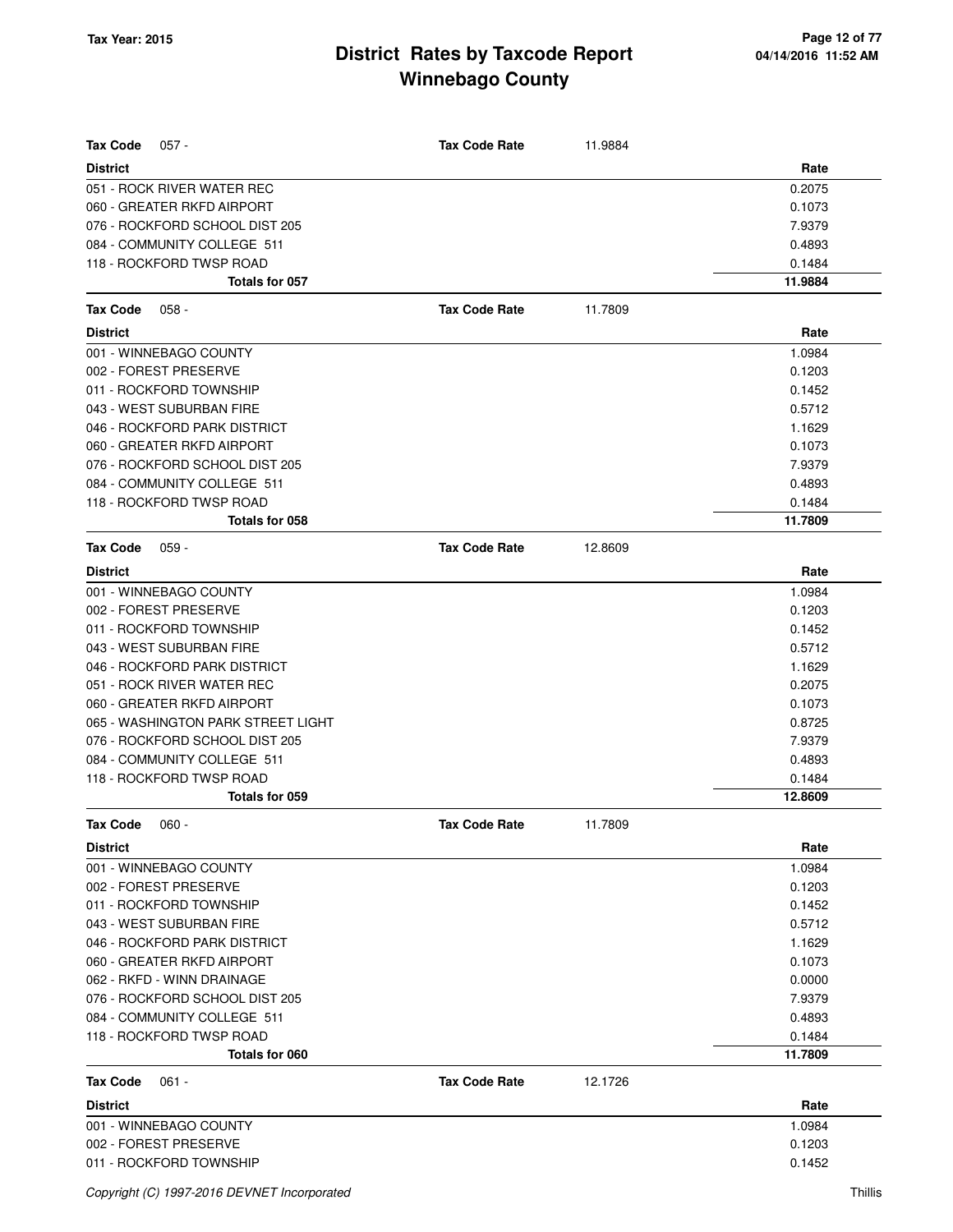| <b>Tax Code</b><br>$061 -$     | <b>Tax Code Rate</b> | 12.1726 |         |
|--------------------------------|----------------------|---------|---------|
| <b>District</b>                |                      |         | Rate    |
| 037 - NORTH PARK FIRE          |                      |         | 0.4522  |
| 046 - ROCKFORD PARK DISTRICT   |                      |         | 1.1629  |
| 051 - ROCK RIVER WATER REC     |                      |         | 0.2075  |
| 055 - NORTH SUBURBAN LIBRARY   |                      |         | 0.3032  |
| 060 - GREATER RKFD AIRPORT     |                      |         | 0.1073  |
| 076 - ROCKFORD SCHOOL DIST 205 |                      |         | 7.9379  |
| 084 - COMMUNITY COLLEGE 511    |                      |         | 0.4893  |
| 118 - ROCKFORD TWSP ROAD       |                      |         | 0.1484  |
| <b>Totals for 061</b>          |                      |         | 12.1726 |
| <b>Tax Code</b><br>$062 -$     | <b>Tax Code Rate</b> | 11.9884 |         |
| <b>District</b>                |                      |         | Rate    |
| 001 - WINNEBAGO COUNTY         |                      |         | 1.0984  |
| 002 - FOREST PRESERVE          |                      |         | 0.1203  |
| 011 - ROCKFORD TOWNSHIP        |                      |         | 0.1452  |
| 043 - WEST SUBURBAN FIRE       |                      |         | 0.5712  |
| 046 - ROCKFORD PARK DISTRICT   |                      |         | 1.1629  |
| 051 - ROCK RIVER WATER REC     |                      |         | 0.2075  |
| 060 - GREATER RKFD AIRPORT     |                      |         | 0.1073  |
| 062 - RKFD - WINN DRAINAGE     |                      |         | 0.0000  |
| 076 - ROCKFORD SCHOOL DIST 205 |                      |         | 7.9379  |
| 084 - COMMUNITY COLLEGE 511    |                      |         | 0.4893  |
| 118 - ROCKFORD TWSP ROAD       |                      |         | 0.1484  |
| Totals for 062                 |                      |         | 11.9884 |
|                                |                      |         |         |
| <b>Tax Code</b><br>$063 -$     | <b>Tax Code Rate</b> | 11.4889 |         |
| <b>District</b>                |                      |         | Rate    |
| 001 - WINNEBAGO COUNTY         |                      |         | 1.0984  |
| 002 - FOREST PRESERVE          |                      |         | 0.1203  |
| 011 - ROCKFORD TOWNSHIP        |                      |         | 0.1452  |
| 043 - WEST SUBURBAN FIRE       |                      |         | 0.5712  |
| 046 - ROCKFORD PARK DISTRICT   |                      |         | 1.1629  |
| 058 - WINNEBAGO LIBRARY        |                      |         | 0.2182  |
| 060 - GREATER RKFD AIRPORT     |                      |         | 0.1073  |
| 082 - WINNEBAGO UNIT SD #323   |                      |         | 7.4277  |
| 084 - COMMUNITY COLLEGE 511    |                      |         | 0.4893  |
| 118 - ROCKFORD TWSP ROAD       |                      |         | 0.1484  |
| Totals for 063                 |                      |         | 11.4889 |
| <b>Tax Code</b><br>$064 -$     | <b>Tax Code Rate</b> | 11.6723 |         |
| <b>District</b>                |                      |         | Rate    |
| 001 - WINNEBAGO COUNTY         |                      |         | 1.0984  |
| 002 - FOREST PRESERVE          |                      |         | 0.1203  |
| 011 - ROCKFORD TOWNSHIP        |                      |         | 0.1452  |
| 030 - BLACKHAWK FIRE           |                      |         | 0.4626  |
| 046 - ROCKFORD PARK DISTRICT   |                      |         | 1.1629  |
| 060 - GREATER RKFD AIRPORT     |                      |         | 0.1073  |
| 076 - ROCKFORD SCHOOL DIST 205 |                      |         | 7.9379  |
| 084 - COMMUNITY COLLEGE 511    |                      |         | 0.4893  |
| 118 - ROCKFORD TWSP ROAD       |                      |         | 0.1484  |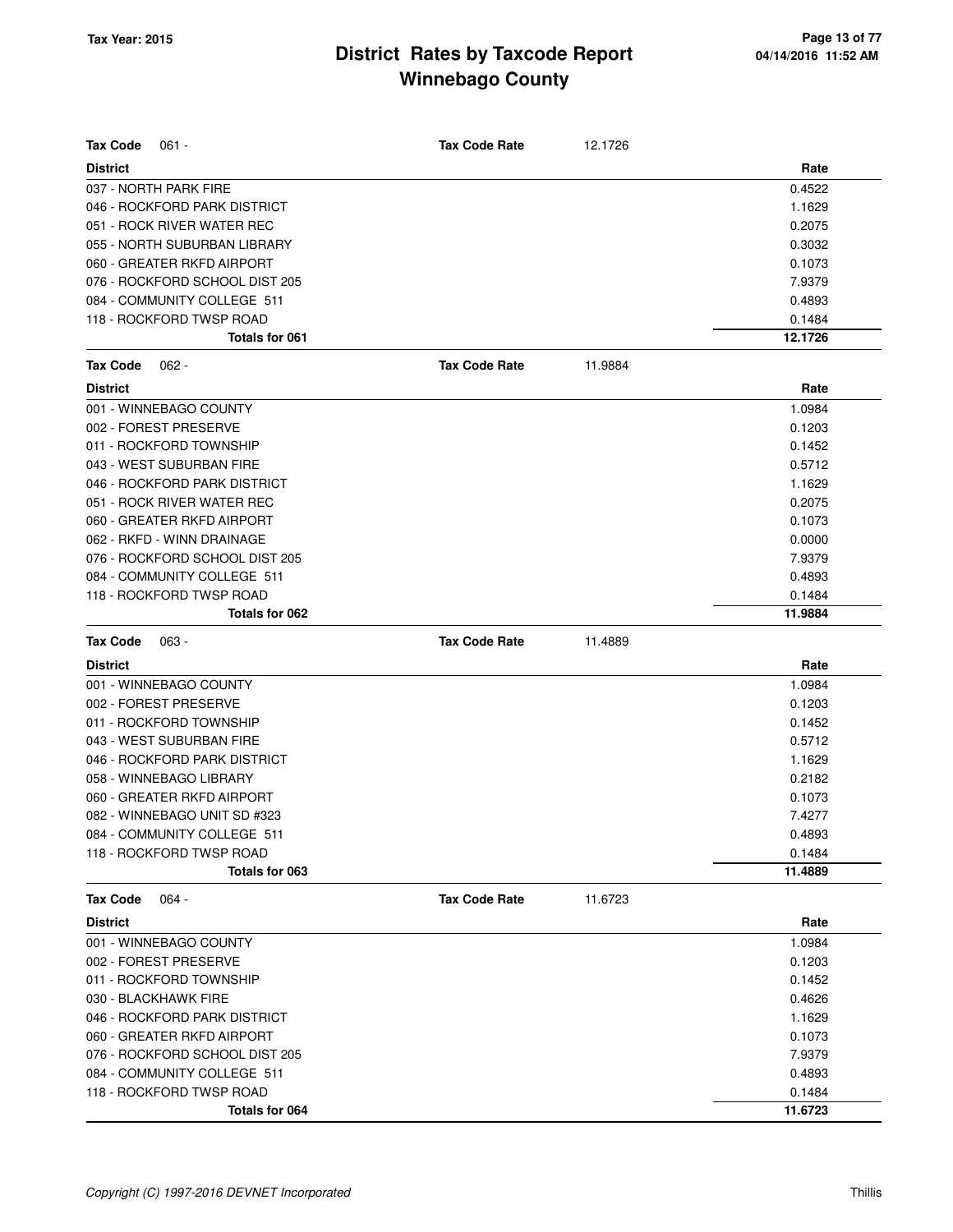| <b>Tax Code</b> | $066 -$                         | <b>Tax Code Rate</b> | 11.8798 |         |
|-----------------|---------------------------------|----------------------|---------|---------|
| <b>District</b> |                                 |                      |         | Rate    |
|                 | 001 - WINNEBAGO COUNTY          |                      |         | 1.0984  |
|                 | 002 - FOREST PRESERVE           |                      |         | 0.1203  |
|                 | 011 - ROCKFORD TOWNSHIP         |                      |         | 0.1452  |
|                 | 030 - BLACKHAWK FIRE            |                      |         | 0.4626  |
|                 | 046 - ROCKFORD PARK DISTRICT    |                      |         | 1.1629  |
|                 | 051 - ROCK RIVER WATER REC      |                      |         | 0.2075  |
|                 | 060 - GREATER RKFD AIRPORT      |                      |         | 0.1073  |
|                 | 076 - ROCKFORD SCHOOL DIST 205  |                      |         | 7.9379  |
|                 | 084 - COMMUNITY COLLEGE 511     |                      |         | 0.4893  |
|                 | 118 - ROCKFORD TWSP ROAD        |                      |         | 0.1484  |
|                 | Totals for 066                  |                      |         | 11.8798 |
| <b>Tax Code</b> | 068                             | <b>Tax Code Rate</b> | 11.1215 |         |
| <b>District</b> |                                 |                      |         | Rate    |
|                 | 001 - WINNEBAGO COUNTY          |                      |         | 1.0984  |
|                 | 002 - FOREST PRESERVE           |                      |         | 0.1203  |
|                 | 013 - ROSCOE TOWNSHIP           |                      |         | 0.1492  |
|                 | 025 - ROSCOE VILLAGE            |                      |         | 0.6589  |
|                 | 035 - HARLEM-ROSCOE FIRE        |                      |         | 0.7683  |
|                 | 051 - ROCK RIVER WATER REC      |                      |         | 0.2075  |
|                 | 055 - NORTH SUBURBAN LIBRARY    |                      |         | 0.3032  |
|                 | 072 - PRAIRIE HILL SCH DIST 133 |                      |         | 4.5344  |
|                 | 077 - HONONEGAH HIGH SD #207    |                      |         | 2.6083  |
|                 | 084 - COMMUNITY COLLEGE 511     |                      |         | 0.4893  |
|                 | 120 - ROSCOE TWSP ROAD          |                      |         | 0.1837  |
|                 | <b>Totals for 068</b>           |                      |         | 11.1215 |
| <b>Tax Code</b> | $069 -$                         | <b>Tax Code Rate</b> | 11.5878 |         |
| <b>District</b> |                                 |                      |         | Rate    |
|                 | 001 - WINNEBAGO COUNTY          |                      |         | 1.0984  |
|                 | 002 - FOREST PRESERVE           |                      |         | 0.1203  |
|                 | 011 - ROCKFORD TOWNSHIP         |                      |         | 0.1452  |
|                 | 030 - BLACKHAWK FIRE            |                      |         | 0.4626  |
|                 | 046 - ROCKFORD PARK DISTRICT    |                      |         | 1.1629  |
|                 | 051 - ROCK RIVER WATER REC      |                      |         | 0.2075  |
|                 | 058 - WINNEBAGO LIBRARY         |                      |         | 0.2182  |
|                 | 060 - GREATER RKFD AIRPORT      |                      |         | 0.1073  |
|                 | 082 - WINNEBAGO UNIT SD #323    |                      |         | 7.4277  |
|                 |                                 |                      |         |         |
|                 | 084 - COMMUNITY COLLEGE 511     |                      |         | 0.4893  |
|                 | 118 - ROCKFORD TWSP ROAD        |                      |         | 0.1484  |
|                 | Totals for 069                  |                      |         | 11.5878 |
| <b>Tax Code</b> | 070 - Harvest Hills SSA         | <b>Tax Code Rate</b> | 11.7204 |         |
| <b>District</b> |                                 |                      |         | Rate    |
|                 | 001 - WINNEBAGO COUNTY          |                      |         | 1.0984  |
|                 | 002 - FOREST PRESERVE           |                      |         | 0.1203  |
|                 | 011 - ROCKFORD TOWNSHIP         |                      |         | 0.1452  |
|                 | 019 - LOVES PARK CITY           |                      |         | 0.0000  |
|                 | 046 - ROCKFORD PARK DISTRICT    |                      |         | 1.1629  |
|                 | 051 - ROCK RIVER WATER REC      |                      |         | 0.2075  |
|                 | 055 - NORTH SUBURBAN LIBRARY    |                      |         | 0.3032  |
|                 | 060 - GREATER RKFD AIRPORT      |                      |         | 0.1073  |
|                 | 076 - ROCKFORD SCHOOL DIST 205  |                      |         | 7.9379  |

Copyright (C) 1997-2016 DEVNET Incorporated Thillis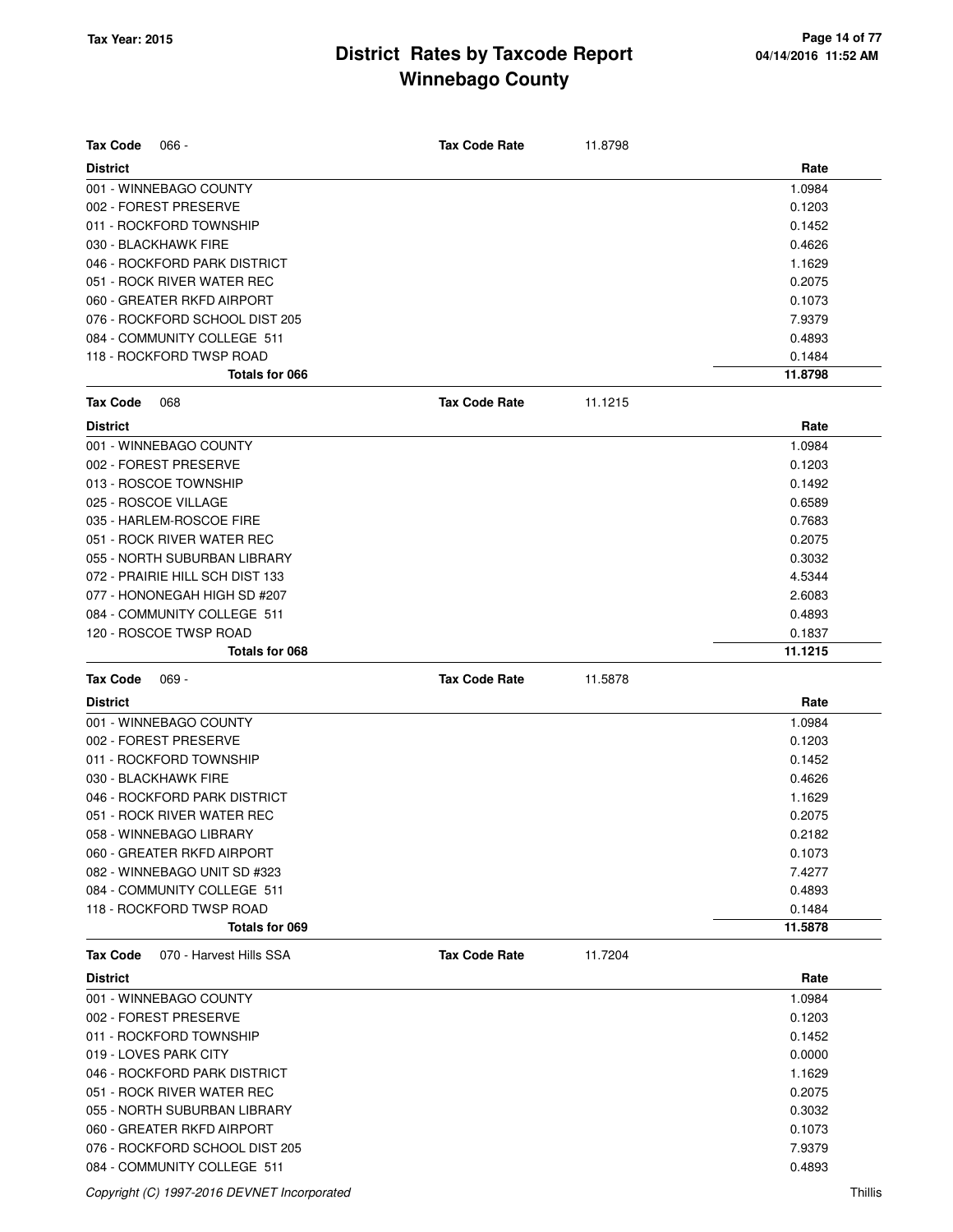| <b>Tax Code</b><br>070 - Harvest Hills SSA | <b>Tax Code Rate</b> | 11.7204 |                   |
|--------------------------------------------|----------------------|---------|-------------------|
| <b>District</b>                            |                      |         | Rate              |
| 118 - ROCKFORD TWSP ROAD                   |                      |         | 0.1484            |
| 136 - HARVEST HILLS SSA                    |                      |         | 0.0000            |
| Totals for 070                             |                      |         | 11.7204           |
| Tax Code<br>$071 -$                        | <b>Tax Code Rate</b> | 11.3803 |                   |
| <b>District</b>                            |                      |         | Rate              |
| 001 - WINNEBAGO COUNTY                     |                      |         | 1.0984            |
| 002 - FOREST PRESERVE                      |                      |         | 0.1203            |
| 011 - ROCKFORD TOWNSHIP                    |                      |         | 0.1452            |
| 030 - BLACKHAWK FIRE                       |                      |         | 0.4626            |
| 046 - ROCKFORD PARK DISTRICT               |                      |         | 1.1629            |
| 058 - WINNEBAGO LIBRARY                    |                      |         | 0.2182            |
| 060 - GREATER RKFD AIRPORT                 |                      |         | 0.1073            |
| 082 - WINNEBAGO UNIT SD #323               |                      |         | 7.4277            |
| 084 - COMMUNITY COLLEGE 511                |                      |         | 0.4893            |
| 118 - ROCKFORD TWSP ROAD                   |                      |         | 0.1484            |
| Totals for 071                             |                      |         | 11.3803           |
| <b>Tax Code</b><br>072                     | <b>Tax Code Rate</b> | 11.4443 |                   |
| <b>District</b>                            |                      |         | Rate              |
| 001 - WINNEBAGO COUNTY                     |                      |         | 1.0984            |
| 002 - FOREST PRESERVE                      |                      |         | 0.1203            |
| 011 - ROCKFORD TOWNSHIP                    |                      |         | 0.1452            |
| 017 - CHERRY VALLEY VILLAGE                |                      |         | 0.0000            |
| 031 - CHERRY VALLEY FIRE                   |                      |         | 0.9999            |
| 054 - CHERRY VALLEY LIBRARY                |                      |         | 0.3976            |
| 060 - GREATER RKFD AIRPORT                 |                      |         | 0.1073            |
| 076 - ROCKFORD SCHOOL DIST 205             |                      |         | 7.9379            |
| 084 - COMMUNITY COLLEGE 511                |                      |         | 0.4893            |
| 118 - ROCKFORD TWSP ROAD                   |                      |         | 0.1484            |
| Totals for 072                             |                      |         | 11.4443           |
| <b>Tax Code</b><br>073 -                   | <b>Tax Code Rate</b> | 11.4889 |                   |
| <b>District</b>                            |                      |         | Rate              |
| 001 - WINNEBAGO COUNTY                     |                      |         | 1.0984            |
| 002 - FOREST PRESERVE                      |                      |         | 0.1203            |
| 011 - ROCKFORD TOWNSHIP                    |                      |         | 0.1452            |
| 043 - WEST SUBURBAN FIRE                   |                      |         | 0.5712            |
| 046 - ROCKFORD PARK DISTRICT               |                      |         | 1.1629            |
| 058 - WINNEBAGO LIBRARY                    |                      |         | 0.2182            |
| 060 - GREATER RKFD AIRPORT                 |                      |         | 0.1073            |
| 062 - RKFD - WINN DRAINAGE                 |                      |         | 0.0000            |
| 082 - WINNEBAGO UNIT SD #323               |                      |         | 7.4277            |
| 084 - COMMUNITY COLLEGE 511                |                      |         | 0.4893            |
| 118 - ROCKFORD TWSP ROAD<br>Totals for 073 |                      |         | 0.1484<br>11.4889 |
|                                            |                      |         |                   |
| 076 - Harvest Hills SSA<br>Tax Code        | <b>Tax Code Rate</b> | 11.5129 |                   |
| <b>District</b>                            |                      |         | Rate              |
| 001 - WINNEBAGO COUNTY                     |                      |         | 1.0984            |
| 002 - FOREST PRESERVE                      |                      |         | 0.1203            |
| 011 - ROCKFORD TOWNSHIP                    |                      |         | 0.1452            |
| 019 - LOVES PARK CITY                      |                      |         | 0.0000            |
| 046 - ROCKFORD PARK DISTRICT               |                      |         | 1.1629            |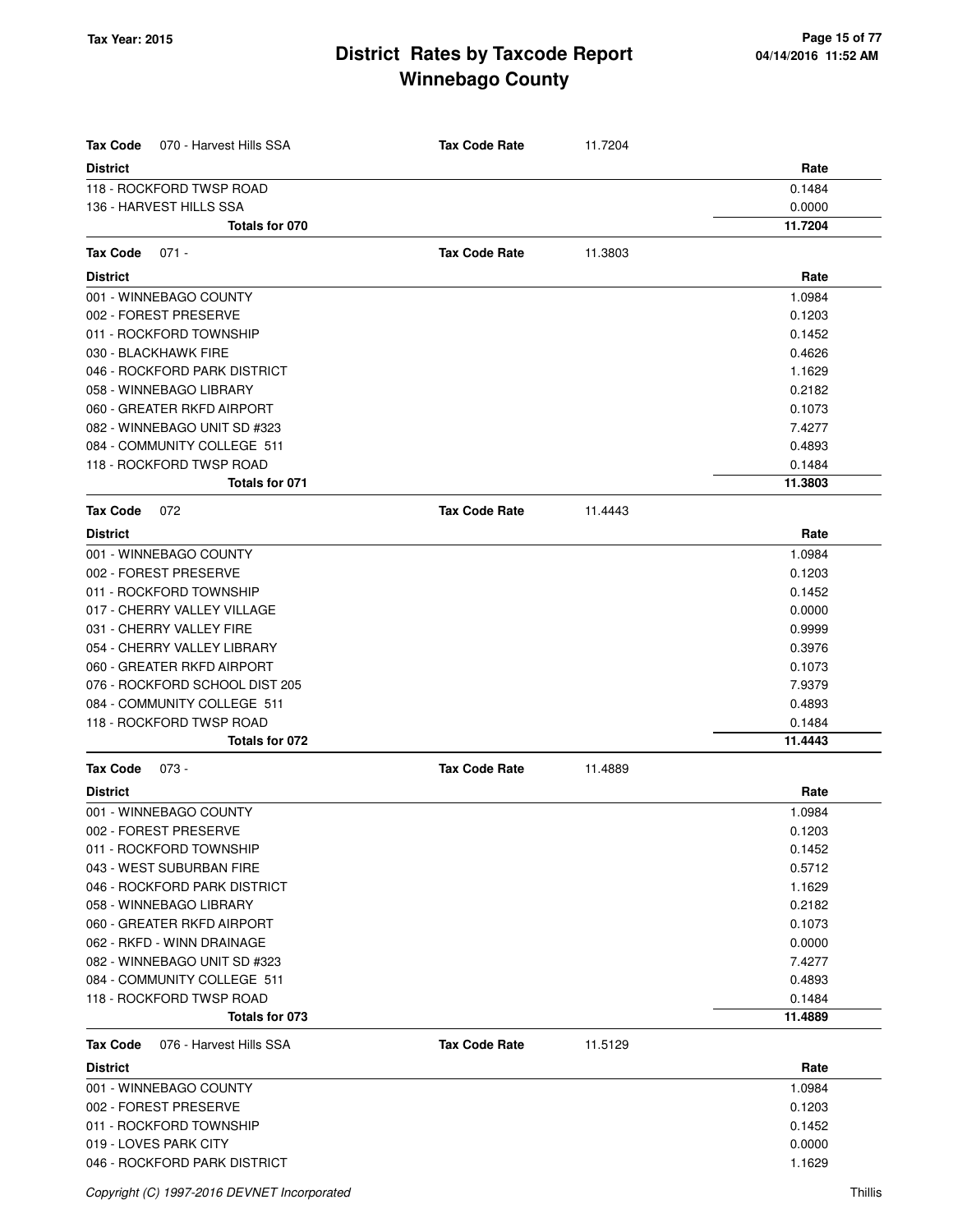| Tax Code<br>076 - Harvest Hills SSA        | <b>Tax Code Rate</b> | 11.5129 |         |
|--------------------------------------------|----------------------|---------|---------|
| <b>District</b>                            |                      |         | Rate    |
| 055 - NORTH SUBURBAN LIBRARY               |                      |         | 0.3032  |
| 060 - GREATER RKFD AIRPORT                 |                      |         | 0.1073  |
| 076 - ROCKFORD SCHOOL DIST 205             |                      |         | 7.9379  |
| 084 - COMMUNITY COLLEGE 511                |                      |         | 0.4893  |
| 118 - ROCKFORD TWSP ROAD                   |                      |         | 0.1484  |
| 136 - HARVEST HILLS SSA                    |                      |         | 0.0000  |
| Totals for 076                             |                      |         | 11.5129 |
| <b>Tax Code</b><br>077 - Harvest Hills SSA | <b>Tax Code Rate</b> | 11.4172 |         |
| <b>District</b>                            |                      |         | Rate    |
| 001 - WINNEBAGO COUNTY                     |                      |         | 1.0984  |
| 002 - FOREST PRESERVE                      |                      |         | 0.1203  |
| 011 - ROCKFORD TOWNSHIP                    |                      |         | 0.1452  |
| 019 - LOVES PARK CITY                      |                      |         | 0.0000  |
| 046 - ROCKFORD PARK DISTRICT               |                      |         | 1.1629  |
| 051 - ROCK RIVER WATER REC                 |                      |         | 0.2075  |
| 060 - GREATER RKFD AIRPORT                 |                      |         | 0.1073  |
| 076 - ROCKFORD SCHOOL DIST 205             |                      |         | 7.9379  |
| 084 - COMMUNITY COLLEGE 511                |                      |         | 0.4893  |
| 118 - ROCKFORD TWSP ROAD                   |                      |         | 0.1484  |
| 136 - HARVEST HILLS SSA                    |                      |         | 0.0000  |
| Totals for 077                             |                      |         | 11.4172 |
| <b>Tax Code</b><br>078                     | <b>Tax Code Rate</b> | 11.2863 |         |
| <b>District</b>                            |                      |         | Rate    |
| 001 - WINNEBAGO COUNTY                     |                      |         | 1.0984  |
| 002 - FOREST PRESERVE                      |                      |         | 0.1203  |
| 006 - HARLEM TOWNSHIP                      |                      |         | 0.1140  |
| 019 - LOVES PARK CITY                      |                      |         | 0.0000  |
| 046 - ROCKFORD PARK DISTRICT               |                      |         | 1.1629  |
| 051 - ROCK RIVER WATER REC                 |                      |         | 0.2075  |
| 060 - GREATER RKFD AIRPORT                 |                      |         | 0.1073  |
| 076 - ROCKFORD SCHOOL DIST 205             |                      |         | 7.9379  |
| 084 - COMMUNITY COLLEGE 511                |                      |         | 0.4893  |
| 113 - HARLEM TWSP ROAD                     |                      |         | 0.0487  |
| Totals for 078                             |                      |         | 11.2863 |
| <b>Tax Code</b><br>082 - WESTSIDE TIF #2   | <b>Tax Code Rate</b> | 15.2963 |         |
| <b>District</b>                            |                      |         | Rate    |
| 001 - WINNEBAGO COUNTY                     |                      |         | 1.0984  |
| 002 - FOREST PRESERVE                      |                      |         | 0.1203  |
| 011 - ROCKFORD TOWNSHIP                    |                      |         | 0.1452  |
| 023 - ROCKFORD CITY                        |                      |         | 3.3595  |
| 046 - ROCKFORD PARK DISTRICT               |                      |         | 1.1629  |
| 051 - ROCK RIVER WATER REC                 |                      |         | 0.2075  |
| 059 - ROCKFORD CITY LIBRARY                |                      |         | 0.5196  |
| 060 - GREATER RKFD AIRPORT                 |                      |         | 0.1073  |
| 063 - WESTSIDE TIF #2                      |                      |         | 0.0000  |
| 076 - ROCKFORD SCHOOL DIST 205             |                      |         | 7.9379  |
| 084 - COMMUNITY COLLEGE 511                |                      |         | 0.4893  |
| 118 - ROCKFORD TWSP ROAD                   |                      |         | 0.1484  |
| Totals for 082                             |                      |         | 15.2963 |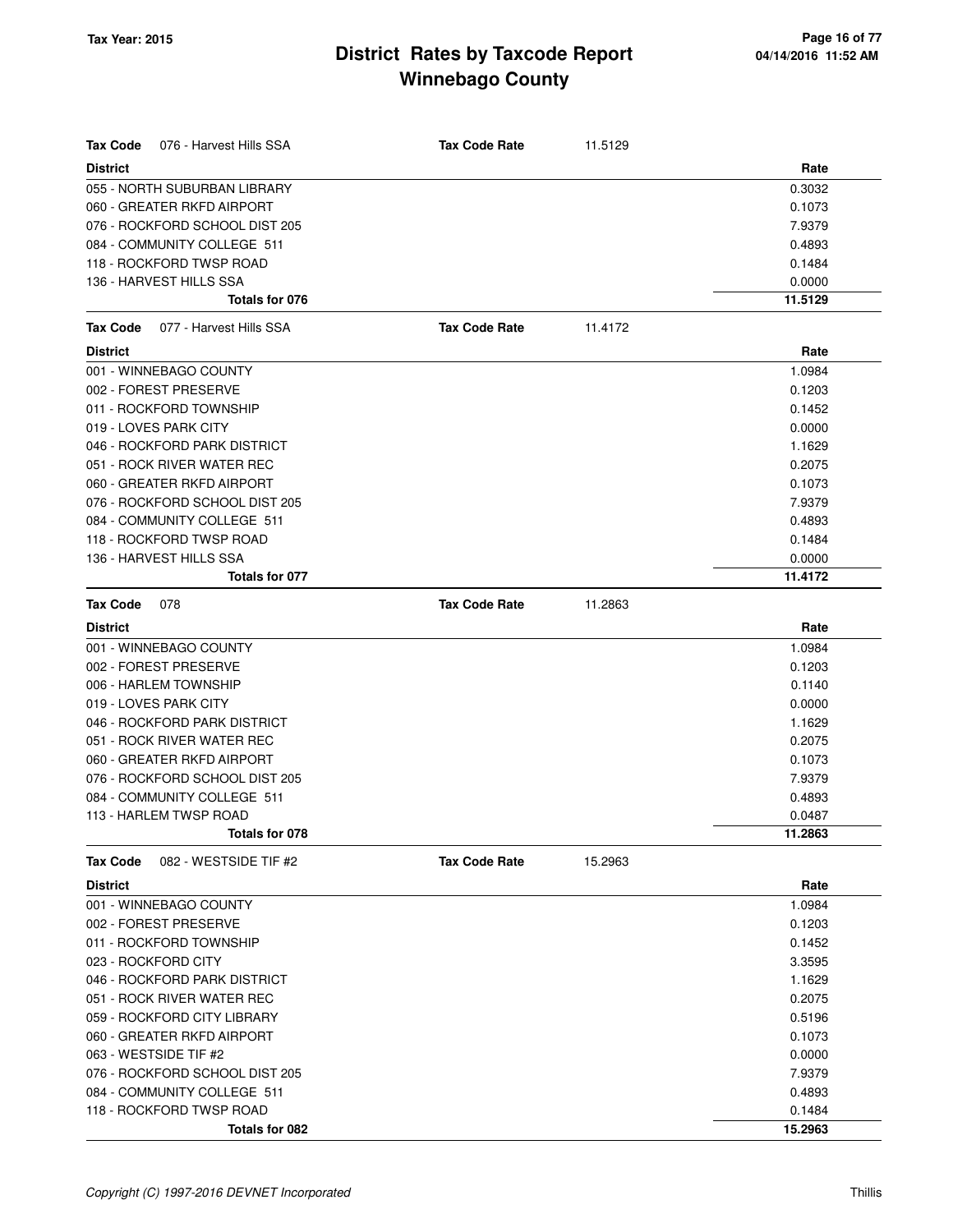| <b>Tax Code</b> | 083 -                                                         | <b>Tax Code Rate</b> | 11.9884 |                   |
|-----------------|---------------------------------------------------------------|----------------------|---------|-------------------|
| <b>District</b> |                                                               |                      |         | Rate              |
|                 | 001 - WINNEBAGO COUNTY                                        |                      |         | 1.0984            |
|                 | 002 - FOREST PRESERVE                                         |                      |         | 0.1203            |
|                 | 011 - ROCKFORD TOWNSHIP                                       |                      |         | 0.1452            |
|                 | 043 - WEST SUBURBAN FIRE                                      |                      |         | 0.5712            |
|                 | 046 - ROCKFORD PARK DISTRICT                                  |                      |         | 1.1629            |
|                 | 051 - ROCK RIVER WATER REC                                    |                      |         | 0.2075            |
|                 | 060 - GREATER RKFD AIRPORT                                    |                      |         | 0.1073            |
|                 | 064 - LINCOLN-ACRES STREET LIGHT                              |                      |         | 0.0000            |
|                 | 076 - ROCKFORD SCHOOL DIST 205                                |                      |         | 7.9379            |
|                 | 084 - COMMUNITY COLLEGE 511                                   |                      |         | 0.4893            |
|                 | 118 - ROCKFORD TWSP ROAD<br>Totals for 083                    |                      |         | 0.1484<br>11.9884 |
|                 |                                                               |                      |         |                   |
| <b>Tax Code</b> | 084 -                                                         | <b>Tax Code Rate</b> | 11.3012 |                   |
| <b>District</b> |                                                               |                      |         | Rate              |
|                 | 001 - WINNEBAGO COUNTY                                        |                      |         | 1.0984            |
|                 | 002 - FOREST PRESERVE                                         |                      |         | 0.1203            |
|                 | 011 - ROCKFORD TOWNSHIP                                       |                      |         | 0.1452            |
|                 | 040 - ROCK RIVER FIRE                                         |                      |         | 0.0915            |
|                 | 046 - ROCKFORD PARK DISTRICT                                  |                      |         | 1.1629            |
|                 | 060 - GREATER RKFD AIRPORT                                    |                      |         | 0.1073            |
|                 | 076 - ROCKFORD SCHOOL DIST 205                                |                      |         | 7.9379            |
|                 | 084 - COMMUNITY COLLEGE 511                                   |                      |         | 0.4893            |
|                 | 118 - ROCKFORD TWSP ROAD                                      |                      |         | 0.1484            |
|                 | Totals for 084                                                |                      |         | 11.3012           |
|                 |                                                               |                      |         |                   |
| <b>Tax Code</b> | 085 - WEST STATE & CENTRAL TIF                                | <b>Tax Code Rate</b> | 15.2963 |                   |
| <b>District</b> |                                                               |                      |         | Rate              |
|                 | 001 - WINNEBAGO COUNTY                                        |                      |         | 1.0984            |
|                 | 002 - FOREST PRESERVE                                         |                      |         | 0.1203            |
|                 | 011 - ROCKFORD TOWNSHIP                                       |                      |         | 0.1452            |
|                 | 023 - ROCKFORD CITY                                           |                      |         | 3.3595            |
|                 | 046 - ROCKFORD PARK DISTRICT                                  |                      |         | 1.1629            |
|                 | 051 - ROCK RIVER WATER REC                                    |                      |         | 0.2075            |
|                 |                                                               |                      |         |                   |
|                 | 059 - ROCKFORD CITY LIBRARY<br>060 - GREATER RKFD AIRPORT     |                      |         | 0.5196<br>0.1073  |
|                 | 067 - WEST STATE & CENTRAL TIF                                |                      |         | 0.0000            |
|                 | 076 - ROCKFORD SCHOOL DIST 205                                |                      |         | 7.9379            |
|                 | 084 - COMMUNITY COLLEGE 511                                   |                      |         | 0.4893            |
|                 | 118 - ROCKFORD TWSP ROAD                                      |                      |         | 0.1484            |
|                 | Totals for 085                                                |                      |         | 15.2963           |
|                 | 086 - NORTH MAIN & AUBURN TIF                                 |                      |         |                   |
| <b>Tax Code</b> |                                                               | <b>Tax Code Rate</b> | 15.1890 |                   |
| <b>District</b> |                                                               |                      |         | Rate              |
|                 | 001 - WINNEBAGO COUNTY<br>002 - FOREST PRESERVE               |                      |         | 1.0984            |
|                 |                                                               |                      |         | 0.1203            |
|                 | 011 - ROCKFORD TOWNSHIP                                       |                      |         | 0.1452            |
|                 | 023 - ROCKFORD CITY                                           |                      |         | 3.3595            |
|                 | 046 - ROCKFORD PARK DISTRICT                                  |                      |         | 1.1629            |
|                 | 051 - ROCK RIVER WATER REC                                    |                      |         | 0.2075            |
|                 | 059 - ROCKFORD CITY LIBRARY                                   |                      |         | 0.5196            |
|                 | 076 - ROCKFORD SCHOOL DIST 205<br>084 - COMMUNITY COLLEGE 511 |                      |         | 7.9379<br>0.4893  |

Copyright (C) 1997-2016 DEVNET Incorporated Thillis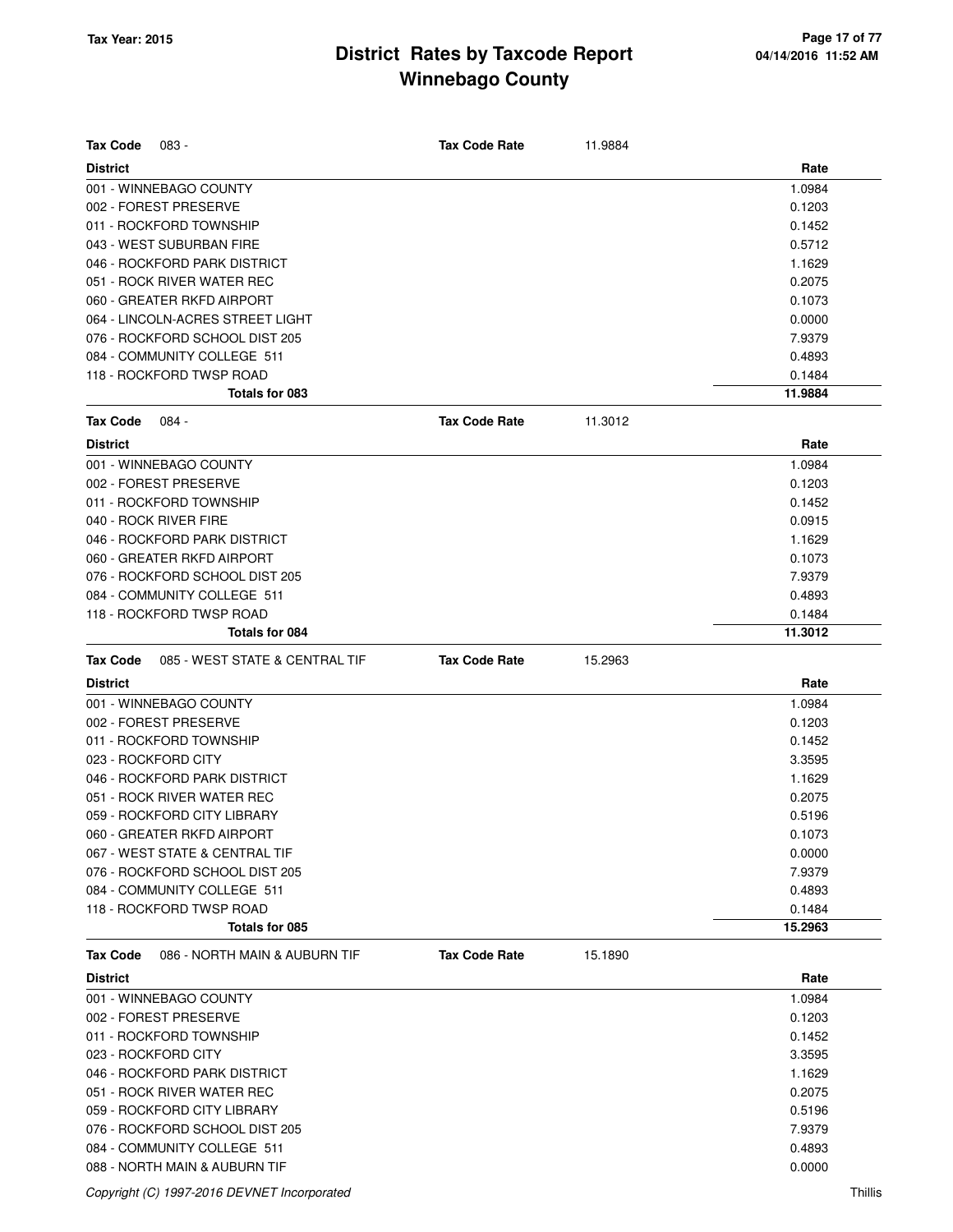| Tax Code        | 086 - NORTH MAIN & AUBURN TIF  | <b>Tax Code Rate</b> | 15.1890 |         |
|-----------------|--------------------------------|----------------------|---------|---------|
| <b>District</b> |                                |                      |         | Rate    |
|                 | 118 - ROCKFORD TWSP ROAD       |                      |         | 0.1484  |
|                 | Totals for 086                 |                      |         | 15.1890 |
| <b>Tax Code</b> | $090 -$                        | <b>Tax Code Rate</b> | 10.7334 |         |
| <b>District</b> |                                |                      |         | Rate    |
|                 | 001 - WINNEBAGO COUNTY         |                      |         | 1.0984  |
|                 | 002 - FOREST PRESERVE          |                      |         | 0.1203  |
|                 | 011 - ROCKFORD TOWNSHIP        |                      |         | 0.1452  |
|                 | 042 - STILLMAN FIRE            |                      |         | 0.6866  |
|                 | 060 - GREATER RKFD AIRPORT     |                      |         | 0.1073  |
|                 | 076 - ROCKFORD SCHOOL DIST 205 |                      |         | 7.9379  |
|                 | 084 - COMMUNITY COLLEGE 511    |                      |         | 0.4893  |
|                 | 118 - ROCKFORD TWSP ROAD       |                      |         | 0.1484  |
|                 | Totals for 090                 |                      |         | 10.7334 |
| Tax Code        | 091 -                          | <b>Tax Code Rate</b> | 8.8675  |         |
| <b>District</b> |                                |                      |         | Rate    |
|                 | 001 - WINNEBAGO COUNTY         |                      |         | 1.0984  |
|                 | 002 - FOREST PRESERVE          |                      |         | 0.1203  |
|                 | 011 - ROCKFORD TOWNSHIP        |                      |         | 0.1452  |
|                 | 042 - STILLMAN FIRE            |                      |         | 0.6866  |
|                 | 060 - GREATER RKFD AIRPORT     |                      |         | 0.1073  |
|                 | 078 - MERIDIAN SCHOOL DIST 223 |                      |         | 6.0720  |
|                 | 084 - COMMUNITY COLLEGE 511    |                      |         | 0.4893  |
|                 | 118 - ROCKFORD TWSP ROAD       |                      |         | 0.1484  |
|                 | <b>Totals for 091</b>          |                      |         | 8.8675  |
| <b>Tax Code</b> | 092 -                          | <b>Tax Code Rate</b> | 10.8810 |         |
| <b>District</b> |                                |                      |         | Rate    |
|                 | 001 - WINNEBAGO COUNTY         |                      |         | 1.0984  |
|                 | 002 - FOREST PRESERVE          |                      |         | 0.1203  |
|                 | 011 - ROCKFORD TOWNSHIP        |                      |         | 0.1452  |
|                 | 036 - NEW MILFORD FIRE         |                      |         | 0.8342  |
|                 | 060 - GREATER RKFD AIRPORT     |                      |         | 0.1073  |
|                 | 076 - ROCKFORD SCHOOL DIST 205 |                      |         | 7.9379  |
|                 | 084 - COMMUNITY COLLEGE 511    |                      |         | 0.4893  |
|                 | 118 - ROCKFORD TWSP ROAD       |                      |         | 0.1484  |
|                 | Totals for 092                 |                      |         | 10.8810 |
| <b>Tax Code</b> | $093 -$                        | <b>Tax Code Rate</b> | 9.0151  |         |
| <b>District</b> |                                |                      |         | Rate    |
|                 | 001 - WINNEBAGO COUNTY         |                      |         | 1.0984  |
|                 | 002 - FOREST PRESERVE          |                      |         | 0.1203  |
|                 | 011 - ROCKFORD TOWNSHIP        |                      |         | 0.1452  |
|                 | 036 - NEW MILFORD FIRE         |                      |         | 0.8342  |
|                 | 060 - GREATER RKFD AIRPORT     |                      |         | 0.1073  |
|                 | 078 - MERIDIAN SCHOOL DIST 223 |                      |         | 6.0720  |
|                 | 084 - COMMUNITY COLLEGE 511    |                      |         | 0.4893  |
|                 | 118 - ROCKFORD TWSP ROAD       |                      |         | 0.1484  |
|                 | Totals for 093                 |                      |         | 9.0151  |
| <b>Tax Code</b> | $095 -$                        | <b>Tax Code Rate</b> | 11.2786 |         |
| <b>District</b> |                                |                      |         | Rate    |
|                 | 001 - WINNEBAGO COUNTY         |                      |         | 1.0984  |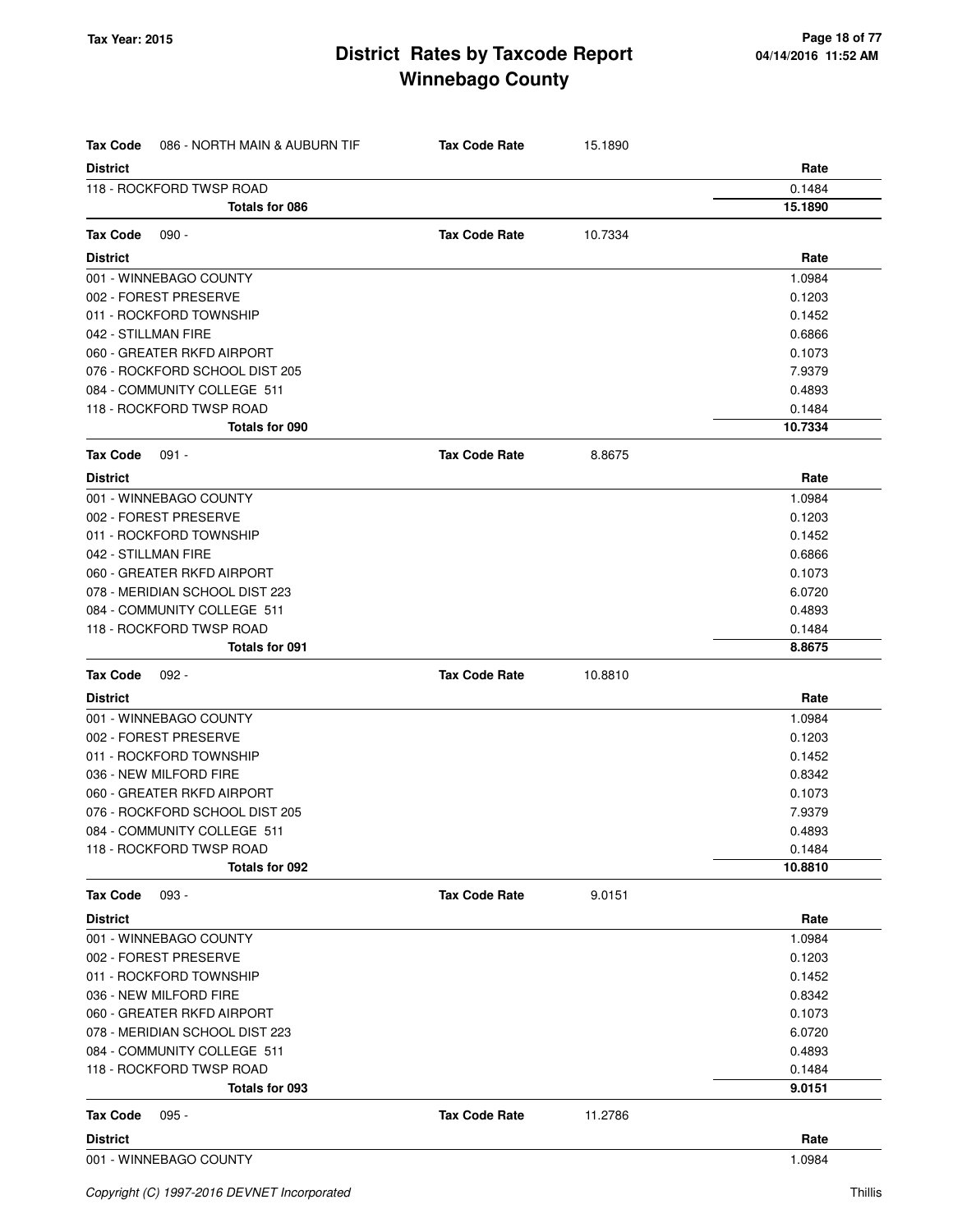| <b>Tax Code</b><br>$095 -$     | <b>Tax Code Rate</b> | 11.2786 |         |
|--------------------------------|----------------------|---------|---------|
| <b>District</b>                |                      |         | Rate    |
| 002 - FOREST PRESERVE          |                      |         | 0.1203  |
| 011 - ROCKFORD TOWNSHIP        |                      |         | 0.1452  |
| 036 - NEW MILFORD FIRE         |                      |         | 0.8342  |
| 054 - CHERRY VALLEY LIBRARY    |                      |         | 0.3976  |
| 060 - GREATER RKFD AIRPORT     |                      |         | 0.1073  |
| 076 - ROCKFORD SCHOOL DIST 205 |                      |         | 7.9379  |
| 084 - COMMUNITY COLLEGE 511    |                      |         | 0.4893  |
| 118 - ROCKFORD TWSP ROAD       |                      |         | 0.1484  |
| Totals for 095                 |                      |         | 11.2786 |
| <b>Tax Code</b><br>096         | <b>Tax Code Rate</b> | 12.4415 |         |
| <b>District</b>                |                      |         | Rate    |
| 001 - WINNEBAGO COUNTY         |                      |         | 1.0984  |
| 002 - FOREST PRESERVE          |                      |         | 0.1203  |
| 011 - ROCKFORD TOWNSHIP        |                      |         | 0.1452  |
| 036 - NEW MILFORD FIRE         |                      |         | 0.8342  |
| 046 - ROCKFORD PARK DISTRICT   |                      |         | 1.1629  |
| 054 - CHERRY VALLEY LIBRARY    |                      |         | 0.3976  |
| 060 - GREATER RKFD AIRPORT     |                      |         | 0.1073  |
| 076 - ROCKFORD SCHOOL DIST 205 |                      |         | 7.9379  |
| 084 - COMMUNITY COLLEGE 511    |                      |         | 0.4893  |
| 118 - ROCKFORD TWSP ROAD       |                      |         | 0.1484  |
| Totals for 096                 |                      |         | 12.4415 |
| <b>Tax Code</b><br>$099 -$     | <b>Tax Code Rate</b> | 12.0439 |         |
| <b>District</b>                |                      |         | Rate    |
| 001 - WINNEBAGO COUNTY         |                      |         | 1.0984  |
| 002 - FOREST PRESERVE          |                      |         | 0.1203  |
| 011 - ROCKFORD TOWNSHIP        |                      |         | 0.1452  |
| 036 - NEW MILFORD FIRE         |                      |         | 0.8342  |
| 046 - ROCKFORD PARK DISTRICT   |                      |         | 1.1629  |
| 060 - GREATER RKFD AIRPORT     |                      |         | 0.1073  |
| 076 - ROCKFORD SCHOOL DIST 205 |                      |         | 7.9379  |
| 084 - COMMUNITY COLLEGE 511    |                      |         | 0.4893  |
| 118 - ROCKFORD TWSP ROAD       |                      |         | 0.1484  |
| Totals for 099                 |                      |         | 12.0439 |
| <b>Tax Code</b><br>$104 -$     | <b>Tax Code Rate</b> | 11.5087 |         |
| <b>District</b>                |                      |         | Rate    |
| 001 - WINNEBAGO COUNTY         |                      |         | 1.0984  |
| 002 - FOREST PRESERVE          |                      |         | 0.1203  |
| 011 - ROCKFORD TOWNSHIP        |                      |         | 0.1452  |
| 040 - ROCK RIVER FIRE          |                      |         | 0.0915  |
| 046 - ROCKFORD PARK DISTRICT   |                      |         | 1.1629  |
| 051 - ROCK RIVER WATER REC     |                      |         | 0.2075  |
| 060 - GREATER RKFD AIRPORT     |                      |         | 0.1073  |
| 076 - ROCKFORD SCHOOL DIST 205 |                      |         | 7.9379  |
| 084 - COMMUNITY COLLEGE 511    |                      |         | 0.4893  |
| 118 - ROCKFORD TWSP ROAD       |                      |         | 0.1484  |
| Totals for 104                 |                      |         | 11.5087 |
| <b>Tax Code</b><br>108 -       | <b>Tax Code Rate</b> | 10.9874 |         |
| <b>District</b>                |                      |         | Rate    |
| 001 - WINNEBAGO COUNTY         |                      |         | 1.0984  |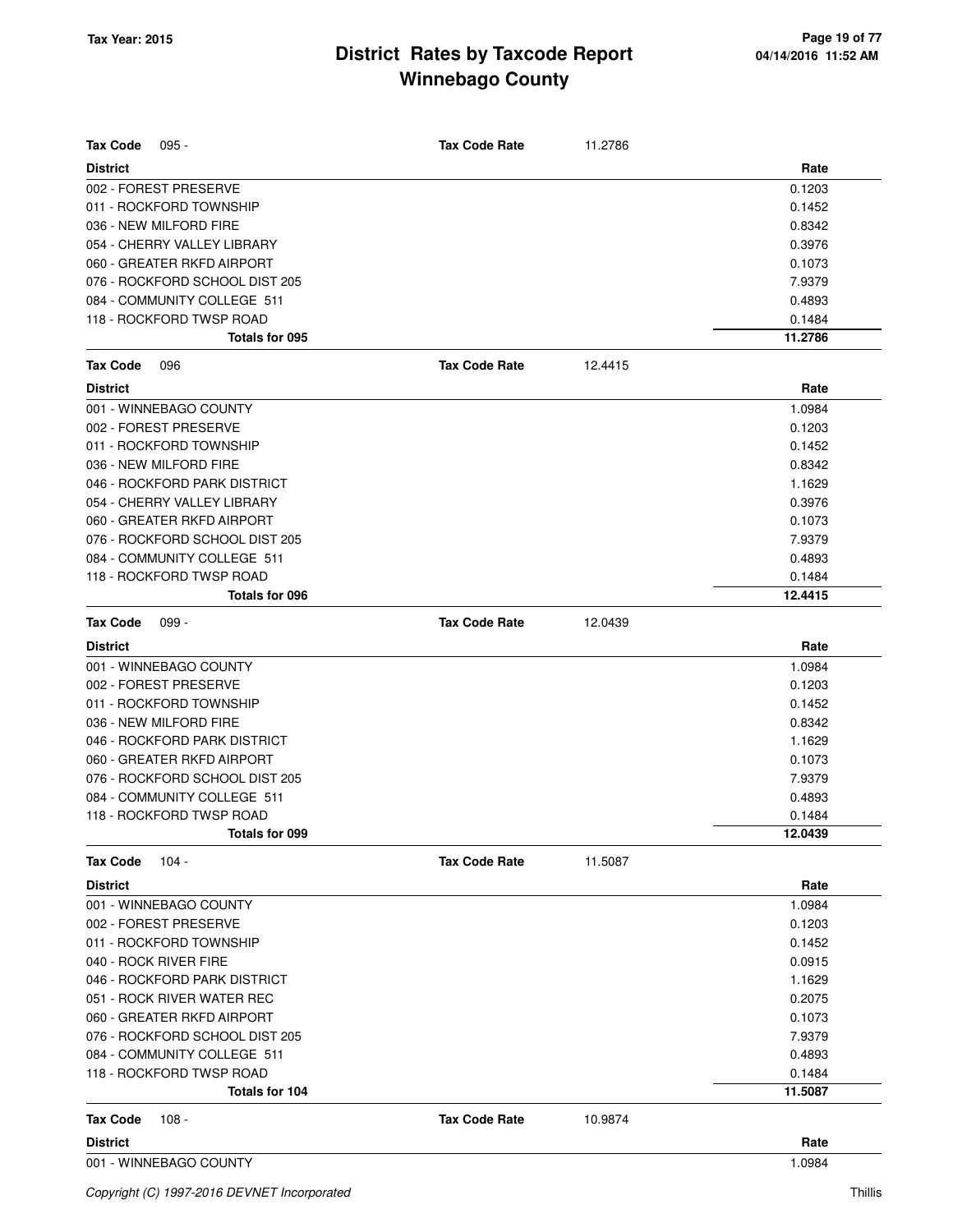| <b>Tax Code</b><br>$108 -$     | <b>Tax Code Rate</b> | 10.9874 |         |
|--------------------------------|----------------------|---------|---------|
| <b>District</b>                |                      |         | Rate    |
| 002 - FOREST PRESERVE          |                      |         | 0.1203  |
| 006 - HARLEM TOWNSHIP          |                      |         | 0.1140  |
| 020 - MACHESNEY PARK VILLAGE   |                      |         | 0.0000  |
| 035 - HARLEM-ROSCOE FIRE       |                      |         | 0.7683  |
| 055 - NORTH SUBURBAN LIBRARY   |                      |         | 0.3032  |
| 060 - GREATER RKFD AIRPORT     |                      |         | 0.1073  |
| 076 - ROCKFORD SCHOOL DIST 205 |                      |         | 7.9379  |
| 084 - COMMUNITY COLLEGE 511    |                      |         | 0.4893  |
| 113 - HARLEM TWSP ROAD         |                      |         | 0.0487  |
| Totals for 108                 |                      |         | 10.9874 |
| <b>Tax Code</b><br>$109 -$     | <b>Tax Code Rate</b> | 11.1949 |         |
| <b>District</b>                |                      |         | Rate    |
| 001 - WINNEBAGO COUNTY         |                      |         | 1.0984  |
| 002 - FOREST PRESERVE          |                      |         | 0.1203  |
| 006 - HARLEM TOWNSHIP          |                      |         | 0.1140  |
| 020 - MACHESNEY PARK VILLAGE   |                      |         | 0.0000  |
| 035 - HARLEM-ROSCOE FIRE       |                      |         | 0.7683  |
| 051 - ROCK RIVER WATER REC     |                      |         | 0.2075  |
| 055 - NORTH SUBURBAN LIBRARY   |                      |         | 0.3032  |
| 060 - GREATER RKFD AIRPORT     |                      |         | 0.1073  |
| 076 - ROCKFORD SCHOOL DIST 205 |                      |         | 7.9379  |
| 084 - COMMUNITY COLLEGE 511    |                      |         | 0.4893  |
| 113 - HARLEM TWSP ROAD         |                      |         | 0.0487  |
| Totals for 109                 |                      |         | 11.1949 |
| <b>Tax Code</b><br>$110 -$     | <b>Tax Code Rate</b> | 11.7762 |         |
| <b>District</b>                |                      |         | Rate    |
| 001 - WINNEBAGO COUNTY         |                      |         | 1.0984  |
| 002 - FOREST PRESERVE          |                      |         | 0.1203  |
| 004 - CHERRY VALLEY TOWNSHIP   |                      |         | 0.1418  |
| 031 - CHERRY VALLEY FIRE       |                      |         | 0.9999  |
| 051 - ROCK RIVER WATER REC     |                      |         | 0.2075  |
| 054 - CHERRY VALLEY LIBRARY    |                      |         | 0.3976  |
| 060 - GREATER RKFD AIRPORT     |                      |         | 0.1073  |
| 076 - ROCKFORD SCHOOL DIST 205 |                      |         | 7.9379  |
| 084 - COMMUNITY COLLEGE 511    |                      |         | 0.4893  |
| 111 - CHERRY VALLEY TWSP ROAD  |                      |         | 0.2762  |
| Totals for 110                 |                      |         | 11.7762 |
| <b>Tax Code</b><br>$111 -$     | <b>Tax Code Rate</b> | 11.3786 |         |
| <b>District</b>                |                      |         | Rate    |
| 001 - WINNEBAGO COUNTY         |                      |         | 1.0984  |
| 002 - FOREST PRESERVE          |                      |         | 0.1203  |
| 004 - CHERRY VALLEY TOWNSHIP   |                      |         | 0.1418  |
| 031 - CHERRY VALLEY FIRE       |                      |         | 0.9999  |
| 051 - ROCK RIVER WATER REC     |                      |         | 0.2075  |
| 060 - GREATER RKFD AIRPORT     |                      |         | 0.1073  |
| 076 - ROCKFORD SCHOOL DIST 205 |                      |         | 7.9379  |
| 084 - COMMUNITY COLLEGE 511    |                      |         | 0.4893  |
| 111 - CHERRY VALLEY TWSP ROAD  |                      |         | 0.2762  |
| Totals for 111                 |                      |         | 11.3786 |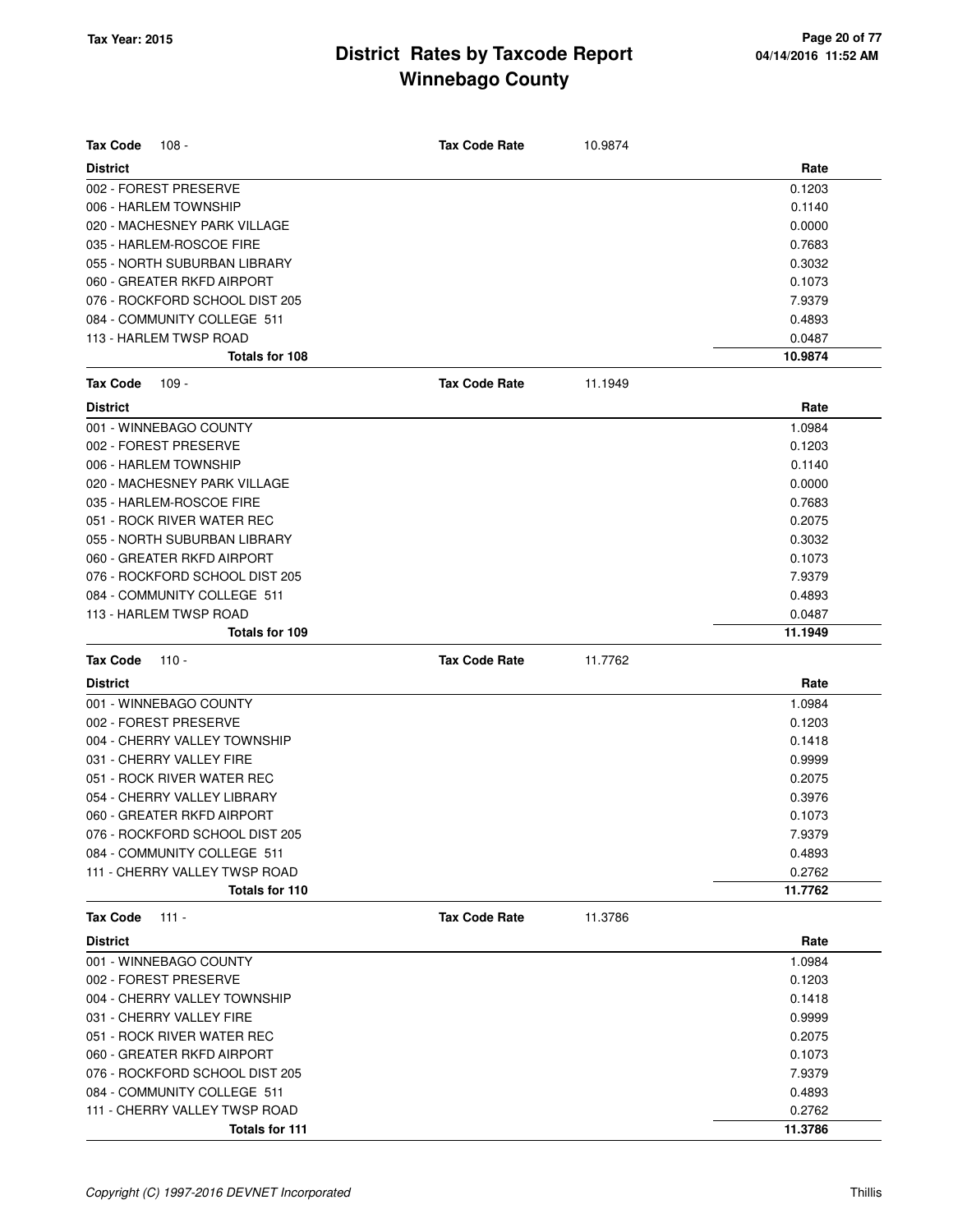| <b>Tax Code</b><br>112 -   |                                | <b>Tax Code Rate</b> | 14.2578 |         |
|----------------------------|--------------------------------|----------------------|---------|---------|
| <b>District</b>            |                                |                      |         | Rate    |
| 001 - WINNEBAGO COUNTY     |                                |                      |         | 1.0984  |
| 002 - FOREST PRESERVE      |                                |                      |         | 0.1203  |
|                            | 004 - CHERRY VALLEY TOWNSHIP   |                      |         | 0.1418  |
| 023 - ROCKFORD CITY        |                                |                      |         | 3.3595  |
|                            | 051 - ROCK RIVER WATER REC     |                      |         | 0.2075  |
|                            | 059 - ROCKFORD CITY LIBRARY    |                      |         | 0.5196  |
|                            | 060 - GREATER RKFD AIRPORT     |                      |         | 0.1073  |
|                            | 076 - ROCKFORD SCHOOL DIST 205 |                      |         | 7.9379  |
|                            | 084 - COMMUNITY COLLEGE 511    |                      |         | 0.4893  |
|                            | 111 - CHERRY VALLEY TWSP ROAD  |                      |         | 0.2762  |
|                            | Totals for 112                 |                      |         | 14.2578 |
| <b>Tax Code</b><br>113 -   |                                | <b>Tax Code Rate</b> | 12.9391 |         |
| <b>District</b>            |                                |                      |         | Rate    |
| 001 - WINNEBAGO COUNTY     |                                |                      |         | 1.0984  |
| 002 - FOREST PRESERVE      |                                |                      |         | 0.1203  |
|                            | 004 - CHERRY VALLEY TOWNSHIP   |                      |         | 0.1418  |
| 031 - CHERRY VALLEY FIRE   |                                |                      |         | 0.9999  |
|                            | 046 - ROCKFORD PARK DISTRICT   |                      |         | 1.1629  |
|                            | 051 - ROCK RIVER WATER REC     |                      |         | 0.2075  |
|                            | 054 - CHERRY VALLEY LIBRARY    |                      |         | 0.3976  |
|                            | 060 - GREATER RKFD AIRPORT     |                      |         | 0.1073  |
|                            | 076 - ROCKFORD SCHOOL DIST 205 |                      |         | 7.9379  |
|                            | 084 - COMMUNITY COLLEGE 511    |                      |         | 0.4893  |
|                            | 111 - CHERRY VALLEY TWSP ROAD  |                      |         | 0.2762  |
|                            | Totals for 113                 |                      |         | 12.9391 |
| <b>Tax Code</b><br>114 -   |                                | <b>Tax Code Rate</b> | 11.5687 |         |
| <b>District</b>            |                                |                      |         | Rate    |
| 001 - WINNEBAGO COUNTY     |                                |                      |         | 1.0984  |
| 002 - FOREST PRESERVE      |                                |                      |         | 0.1203  |
|                            | 004 - CHERRY VALLEY TOWNSHIP   |                      |         | 0.1418  |
| 031 - CHERRY VALLEY FIRE   |                                |                      |         | 0.9999  |
|                            | 054 - CHERRY VALLEY LIBRARY    |                      |         | 0.3976  |
|                            | 060 - GREATER RKFD AIRPORT     |                      |         | 0.1073  |
|                            | 076 - ROCKFORD SCHOOL DIST 205 |                      |         | 7.9379  |
|                            | 084 - COMMUNITY COLLEGE 511    |                      |         | 0.4893  |
|                            | 111 - CHERRY VALLEY TWSP ROAD  |                      |         | 0.2762  |
|                            | Totals for 114                 |                      |         | 11.5687 |
| $115 -$<br><b>Tax Code</b> |                                | <b>Tax Code Rate</b> | 11.1711 |         |
| <b>District</b>            |                                |                      |         | Rate    |
| 001 - WINNEBAGO COUNTY     |                                |                      |         | 1.0984  |
| 002 - FOREST PRESERVE      |                                |                      |         | 0.1203  |
|                            | 004 - CHERRY VALLEY TOWNSHIP   |                      |         | 0.1418  |
| 031 - CHERRY VALLEY FIRE   |                                |                      |         | 0.9999  |
|                            | 060 - GREATER RKFD AIRPORT     |                      |         | 0.1073  |
|                            | 076 - ROCKFORD SCHOOL DIST 205 |                      |         | 7.9379  |
|                            | 084 - COMMUNITY COLLEGE 511    |                      |         | 0.4893  |
|                            | 111 - CHERRY VALLEY TWSP ROAD  |                      |         | 0.2762  |
|                            | Totals for 115                 |                      |         | 11.1711 |
|                            |                                |                      |         |         |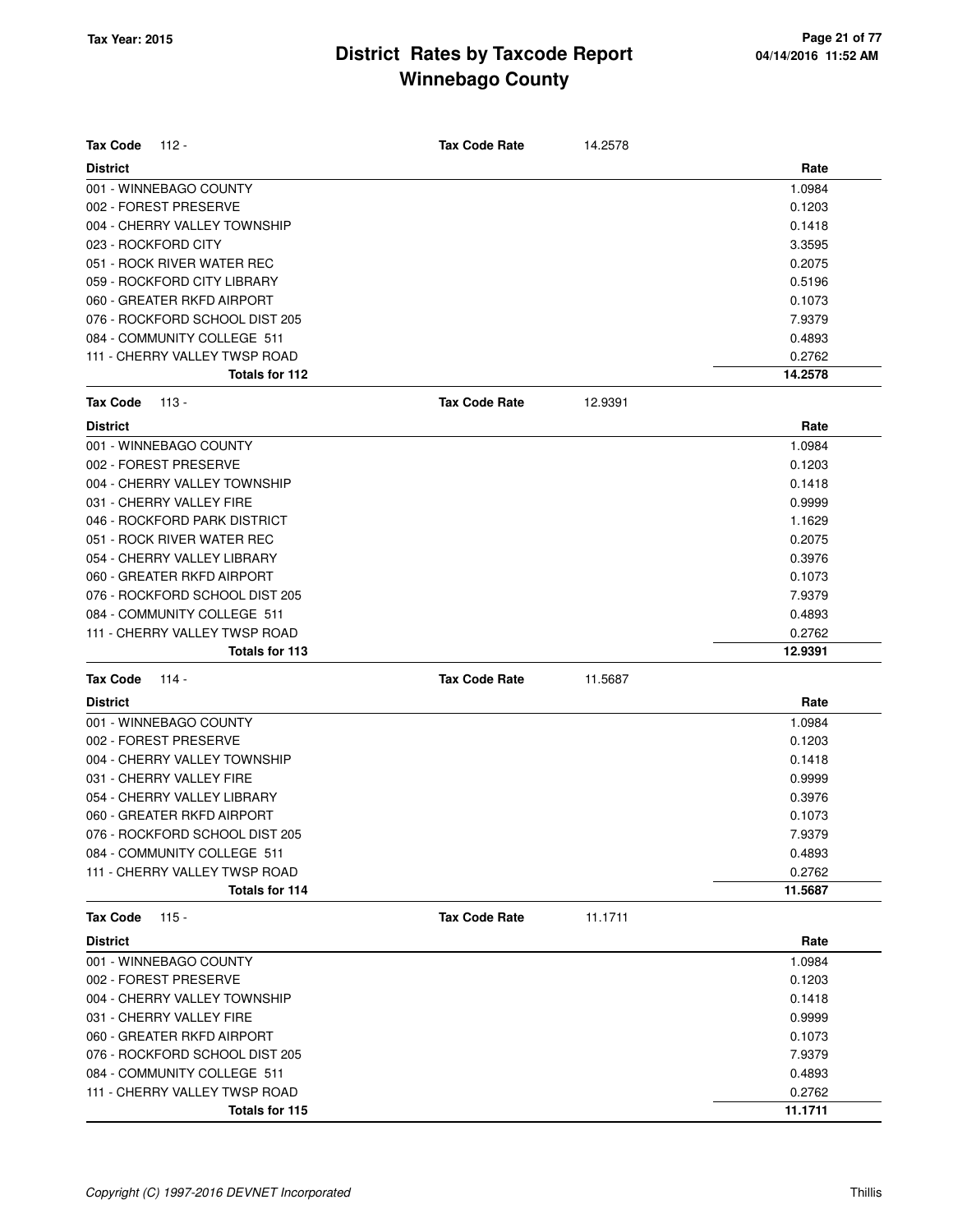| <b>Tax Code</b><br>116 -                                  | <b>Tax Code Rate</b> | 14.0503 |                  |
|-----------------------------------------------------------|----------------------|---------|------------------|
| <b>District</b>                                           |                      |         | Rate             |
| 001 - WINNEBAGO COUNTY                                    |                      |         | 1.0984           |
| 002 - FOREST PRESERVE                                     |                      |         | 0.1203           |
| 004 - CHERRY VALLEY TOWNSHIP                              |                      |         | 0.1418           |
| 023 - ROCKFORD CITY                                       |                      |         | 3.3595           |
| 059 - ROCKFORD CITY LIBRARY                               |                      |         | 0.5196           |
| 060 - GREATER RKFD AIRPORT                                |                      |         | 0.1073           |
| 076 - ROCKFORD SCHOOL DIST 205                            |                      |         | 7.9379           |
| 084 - COMMUNITY COLLEGE 511                               |                      |         | 0.4893           |
| 111 - CHERRY VALLEY TWSP ROAD                             |                      |         | 0.2762           |
| Totals for 116                                            |                      |         | 14.0503          |
| 117 - EAST STATE & ALPINE TIF<br><b>Tax Code</b>          | <b>Tax Code Rate</b> | 15.2963 |                  |
| <b>District</b>                                           |                      |         | Rate             |
| 001 - WINNEBAGO COUNTY                                    |                      |         | 1.0984           |
| 002 - FOREST PRESERVE                                     |                      |         | 0.1203           |
| 011 - ROCKFORD TOWNSHIP                                   |                      |         | 0.1452           |
| 023 - ROCKFORD CITY                                       |                      |         | 3.3595           |
| 046 - ROCKFORD PARK DISTRICT                              |                      |         | 1.1629           |
| 051 - ROCK RIVER WATER REC                                |                      |         | 0.2075           |
| 059 - ROCKFORD CITY LIBRARY                               |                      |         | 0.5196           |
| 060 - GREATER RKFD AIRPORT                                |                      |         | 0.1073           |
| 066 - EAST STATE & ALPINE TIF                             |                      |         | 0.0000           |
| 076 - ROCKFORD SCHOOL DIST 205                            |                      |         | 7.9379           |
| 084 - COMMUNITY COLLEGE 511                               |                      |         | 0.4893           |
| 118 - ROCKFORD TWSP ROAD                                  |                      |         | 0.1484           |
| <b>Totals for 117</b>                                     |                      |         | 15.2963          |
| <b>Tax Code</b><br>118 -                                  | <b>Tax Code Rate</b> | 11.6434 |                  |
| <b>District</b>                                           |                      |         | Rate             |
| 001 - WINNEBAGO COUNTY                                    |                      |         | 1.0984           |
| 002 - FOREST PRESERVE                                     |                      |         | 0.1203           |
| 006 - HARLEM TOWNSHIP                                     |                      |         | 0.1140           |
| 020 - MACHESNEY PARK VILLAGE                              |                      |         | 0.0000           |
| 035 - HARLEM-ROSCOE FIRE                                  |                      |         | 0.7683           |
| 051 - ROCK RIVER WATER REC                                |                      |         | 0.2075           |
| 055 - NORTH SUBURBAN LIBRARY                              |                      |         | 0.3032           |
| 060 - GREATER RKFD AIRPORT                                |                      |         | 0.1073           |
| 070 - HARLEM SCHOOL DIST 122                              |                      |         | 8.3864           |
| 084 - COMMUNITY COLLEGE 511                               |                      |         | 0.4893           |
| 098 - MACHESNEY PARK TIF                                  |                      |         | 0.0000           |
| 113 - HARLEM TWSP ROAD                                    |                      |         | 0.0487           |
| Totals for 118                                            |                      |         | 11.6434          |
| <b>Tax Code</b><br>119 -                                  | <b>Tax Code Rate</b> | 11.7762 |                  |
| <b>District</b>                                           |                      |         | Rate             |
| 001 - WINNEBAGO COUNTY                                    |                      |         | 1.0984           |
| 002 - FOREST PRESERVE                                     |                      |         | 0.1203           |
| 004 - CHERRY VALLEY TOWNSHIP                              |                      |         | 0.1418           |
| 017 - CHERRY VALLEY VILLAGE                               |                      |         |                  |
|                                                           |                      |         | 0.0000           |
| 031 - CHERRY VALLEY FIRE                                  |                      |         |                  |
|                                                           |                      |         | 0.9999           |
| 051 - ROCK RIVER WATER REC                                |                      |         | 0.2075           |
| 054 - CHERRY VALLEY LIBRARY<br>060 - GREATER RKFD AIRPORT |                      |         | 0.3976<br>0.1073 |

Copyright (C) 1997-2016 DEVNET Incorporated Thillis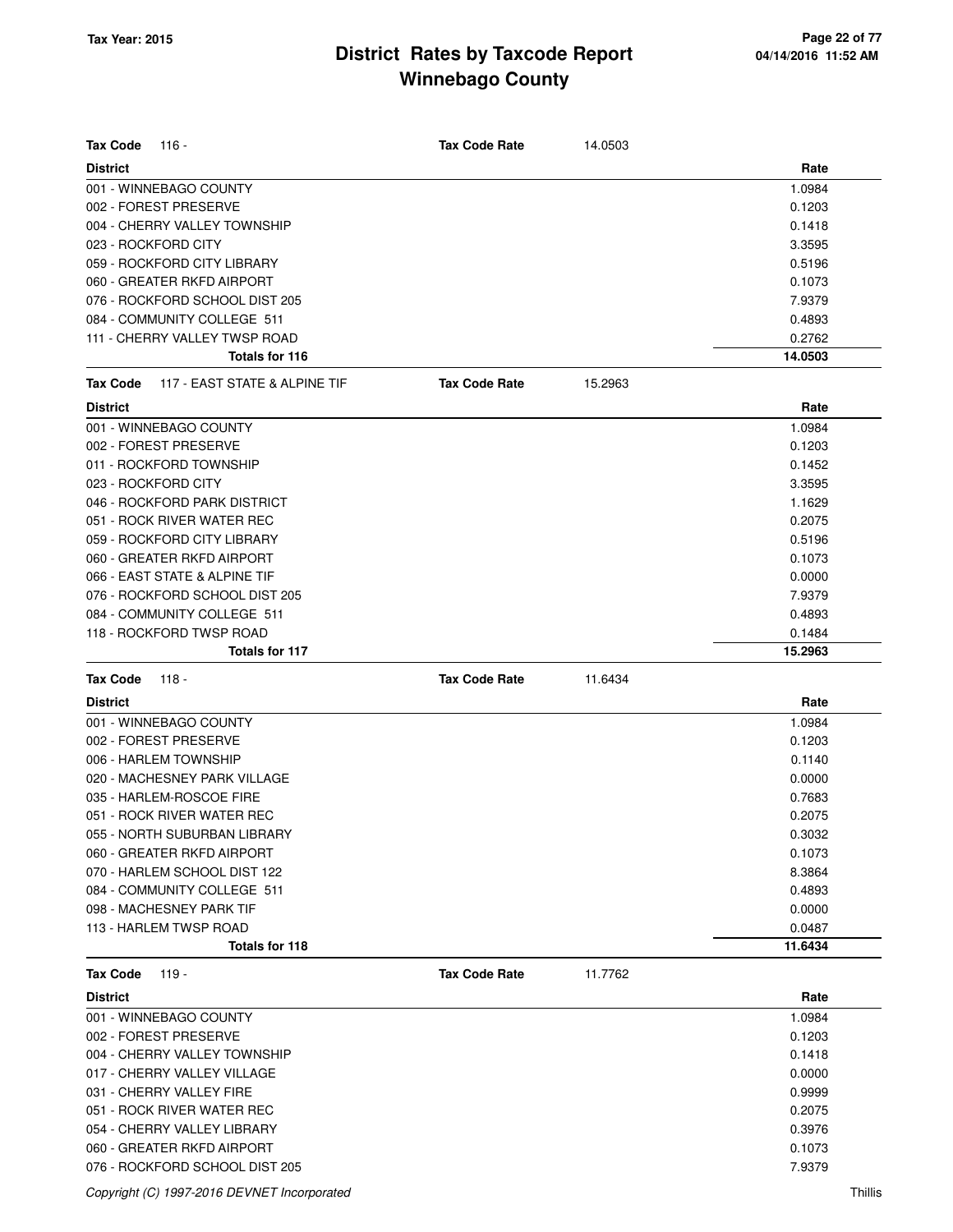| <b>Tax Code</b><br>119 -       | <b>Tax Code Rate</b> | 11.7762 |         |
|--------------------------------|----------------------|---------|---------|
| <b>District</b>                |                      |         | Rate    |
| 084 - COMMUNITY COLLEGE 511    |                      |         | 0.4893  |
| 111 - CHERRY VALLEY TWSP ROAD  |                      |         | 0.2762  |
| <b>Totals for 119</b>          |                      |         | 11.7762 |
| <b>Tax Code</b><br>120 -       | <b>Tax Code Rate</b> | 11.5687 |         |
| <b>District</b>                |                      |         | Rate    |
| 001 - WINNEBAGO COUNTY         |                      |         | 1.0984  |
| 002 - FOREST PRESERVE          |                      |         | 0.1203  |
| 004 - CHERRY VALLEY TOWNSHIP   |                      |         | 0.1418  |
| 017 - CHERRY VALLEY VILLAGE    |                      |         | 0.0000  |
| 031 - CHERRY VALLEY FIRE       |                      |         | 0.9999  |
| 054 - CHERRY VALLEY LIBRARY    |                      |         | 0.3976  |
| 060 - GREATER RKFD AIRPORT     |                      |         | 0.1073  |
| 076 - ROCKFORD SCHOOL DIST 205 |                      |         | 7.9379  |
| 084 - COMMUNITY COLLEGE 511    |                      |         | 0.4893  |
| 111 - CHERRY VALLEY TWSP ROAD  |                      |         | 0.2762  |
| Totals for 120                 |                      |         | 11.5687 |
| <b>Tax Code</b><br>122 -       | <b>Tax Code Rate</b> | 10.1946 |         |
| <b>District</b>                |                      |         | Rate    |
| 001 - WINNEBAGO COUNTY         |                      |         | 1.0984  |
| 002 - FOREST PRESERVE          |                      |         | 0.1203  |
| 004 - CHERRY VALLEY TOWNSHIP   |                      |         | 0.1418  |
| 031 - CHERRY VALLEY FIRE       |                      |         | 0.9999  |
| 054 - CHERRY VALLEY LIBRARY    |                      |         | 0.3976  |
| 060 - GREATER RKFD AIRPORT     |                      |         | 0.1073  |
| 083 - HIAWATHA SCHOOL DIST 426 |                      |         | 6.3592  |
| 085 - COMMUNITY COLLEGE 523    |                      |         | 0.6939  |
| 111 - CHERRY VALLEY TWSP ROAD  |                      |         | 0.2762  |
| Totals for 122                 |                      |         | 10.1946 |
| <b>Tax Code</b><br>123 -       | <b>Tax Code Rate</b> | 14.1334 |         |
|                                |                      |         |         |
| <b>District</b>                |                      |         | Rate    |
| 001 - WINNEBAGO COUNTY         |                      |         | 1.0984  |
| 002 - FOREST PRESERVE          |                      |         | 0.1203  |
| 011 - ROCKFORD TOWNSHIP        |                      |         | 0.1452  |
| 023 - ROCKFORD CITY            |                      |         | 3.3595  |
| 051 - ROCK RIVER WATER REC     |                      |         | 0.2075  |
| 059 - ROCKFORD CITY LIBRARY    |                      |         | 0.5196  |
| 060 - GREATER RKFD AIRPORT     |                      |         | 0.1073  |
| 076 - ROCKFORD SCHOOL DIST 205 |                      |         | 7.9379  |
| 084 - COMMUNITY COLLEGE 511    |                      |         | 0.4893  |
| 118 - ROCKFORD TWSP ROAD       |                      |         | 0.1484  |
| Totals for 123                 |                      |         | 14.1334 |
| <b>Tax Code</b><br>124 -       | <b>Tax Code Rate</b> | 12.9391 |         |
| <b>District</b>                |                      |         | Rate    |
| 001 - WINNEBAGO COUNTY         |                      |         | 1.0984  |
| 002 - FOREST PRESERVE          |                      |         | 0.1203  |
| 004 - CHERRY VALLEY TOWNSHIP   |                      |         | 0.1418  |
| 017 - CHERRY VALLEY VILLAGE    |                      |         | 0.0000  |
| 031 - CHERRY VALLEY FIRE       |                      |         | 0.9999  |
| 046 - ROCKFORD PARK DISTRICT   |                      |         | 1.1629  |
| 051 - ROCK RIVER WATER REC     |                      |         | 0.2075  |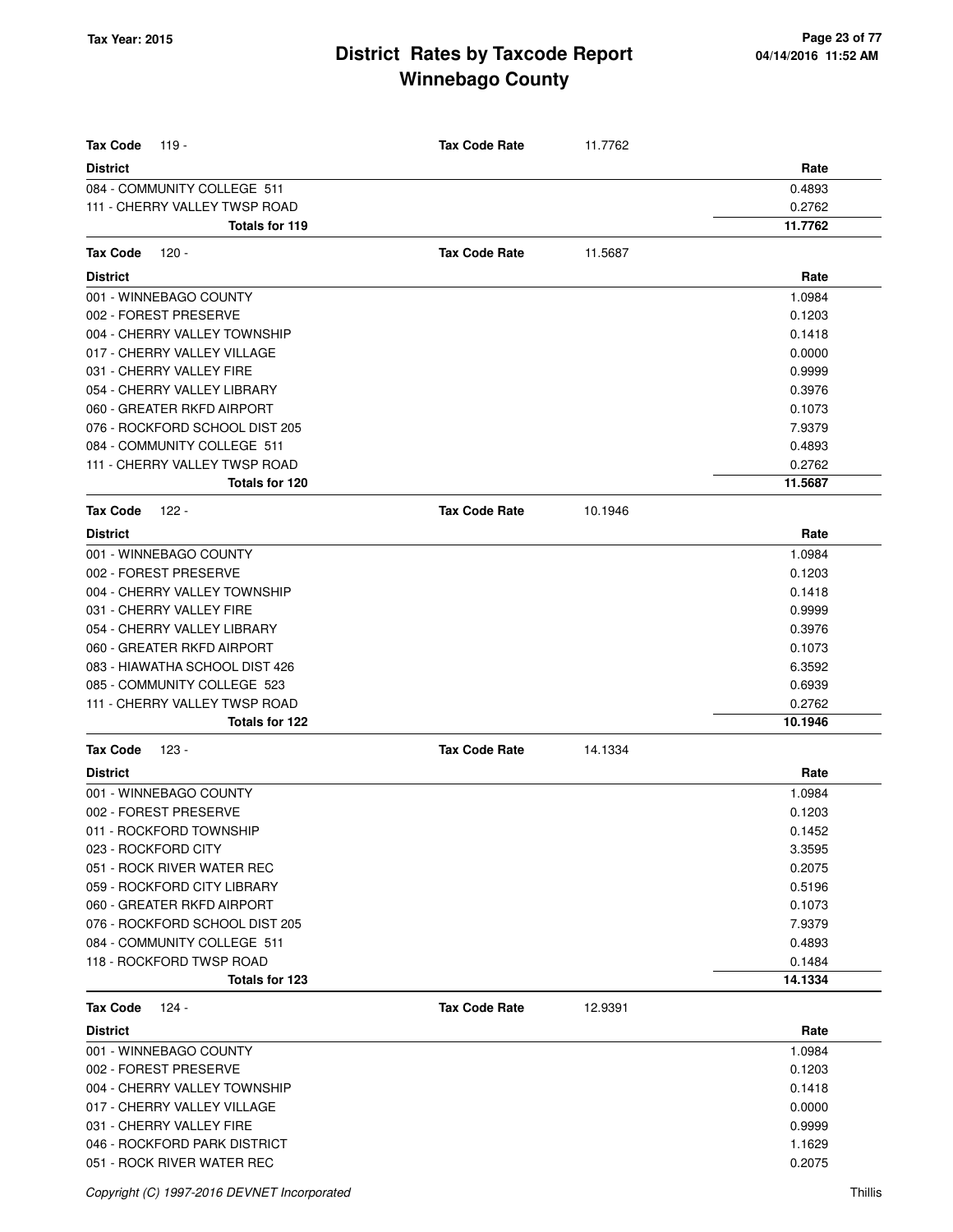| <b>Tax Code</b><br>124 -                       | <b>Tax Code Rate</b> | 12.9391 |         |
|------------------------------------------------|----------------------|---------|---------|
| <b>District</b>                                |                      |         | Rate    |
| 054 - CHERRY VALLEY LIBRARY                    |                      |         | 0.3976  |
| 060 - GREATER RKFD AIRPORT                     |                      |         | 0.1073  |
| 076 - ROCKFORD SCHOOL DIST 205                 |                      |         | 7.9379  |
| 084 - COMMUNITY COLLEGE 511                    |                      |         | 0.4893  |
| 111 - CHERRY VALLEY TWSP ROAD                  |                      |         | 0.2762  |
| Totals for 124                                 |                      |         | 12.9391 |
| 125 -<br><b>Tax Code</b>                       | <b>Tax Code Rate</b> | 12.7316 |         |
| <b>District</b>                                |                      |         | Rate    |
| 001 - WINNEBAGO COUNTY                         |                      |         | 1.0984  |
| 002 - FOREST PRESERVE                          |                      |         | 0.1203  |
| 004 - CHERRY VALLEY TOWNSHIP                   |                      |         | 0.1418  |
| 017 - CHERRY VALLEY VILLAGE                    |                      |         | 0.0000  |
| 031 - CHERRY VALLEY FIRE                       |                      |         | 0.9999  |
| 046 - ROCKFORD PARK DISTRICT                   |                      |         | 1.1629  |
| 054 - CHERRY VALLEY LIBRARY                    |                      |         | 0.3976  |
| 060 - GREATER RKFD AIRPORT                     |                      |         | 0.1073  |
| 076 - ROCKFORD SCHOOL DIST 205                 |                      |         | 7.9379  |
| 084 - COMMUNITY COLLEGE 511                    |                      |         | 0.4893  |
| 111 - CHERRY VALLEY TWSP ROAD                  |                      |         | 0.2762  |
| Totals for 125                                 |                      |         | 12.7316 |
| <b>Tax Code</b><br>126 - PRESTON & CENTRAL TIF | <b>Tax Code Rate</b> | 15.2963 |         |
| <b>District</b>                                |                      |         | Rate    |
| 001 - WINNEBAGO COUNTY                         |                      |         | 1.0984  |
| 002 - FOREST PRESERVE                          |                      |         | 0.1203  |
| 011 - ROCKFORD TOWNSHIP                        |                      |         | 0.1452  |
| 023 - ROCKFORD CITY                            |                      |         | 3.3595  |
| 046 - ROCKFORD PARK DISTRICT                   |                      |         | 1.1629  |
| 051 - ROCK RIVER WATER REC                     |                      |         | 0.2075  |
| 052 - PRESTON & CENTRAL TIF                    |                      |         | 0.0000  |
| 059 - ROCKFORD CITY LIBRARY                    |                      |         | 0.5196  |
| 060 - GREATER RKFD AIRPORT                     |                      |         | 0.1073  |
| 076 - ROCKFORD SCHOOL DIST 205                 |                      |         | 7.9379  |
| 084 - COMMUNITY COLLEGE 511                    |                      |         | 0.4893  |
| 118 - ROCKFORD TWSP ROAD                       |                      |         | 0.1484  |
| Totals for 126                                 |                      |         | 15.2963 |
| <b>Tax Code</b><br>127 -                       | <b>Tax Code Rate</b> | 15.4207 |         |
| <b>District</b>                                |                      |         | Rate    |
| 001 - WINNEBAGO COUNTY                         |                      |         | 1.0984  |
| 002 - FOREST PRESERVE                          |                      |         | 0.1203  |
| 004 - CHERRY VALLEY TOWNSHIP                   |                      |         | 0.1418  |
| 023 - ROCKFORD CITY                            |                      |         | 3.3595  |
| 046 - ROCKFORD PARK DISTRICT                   |                      |         | 1.1629  |
| 051 - ROCK RIVER WATER REC                     |                      |         | 0.2075  |
| 059 - ROCKFORD CITY LIBRARY                    |                      |         | 0.5196  |
| 060 - GREATER RKFD AIRPORT                     |                      |         | 0.1073  |
| 076 - ROCKFORD SCHOOL DIST 205                 |                      |         | 7.9379  |
| 084 - COMMUNITY COLLEGE 511                    |                      |         | 0.4893  |
| 111 - CHERRY VALLEY TWSP ROAD                  |                      |         | 0.2762  |
| Totals for 127                                 |                      |         | 15.4207 |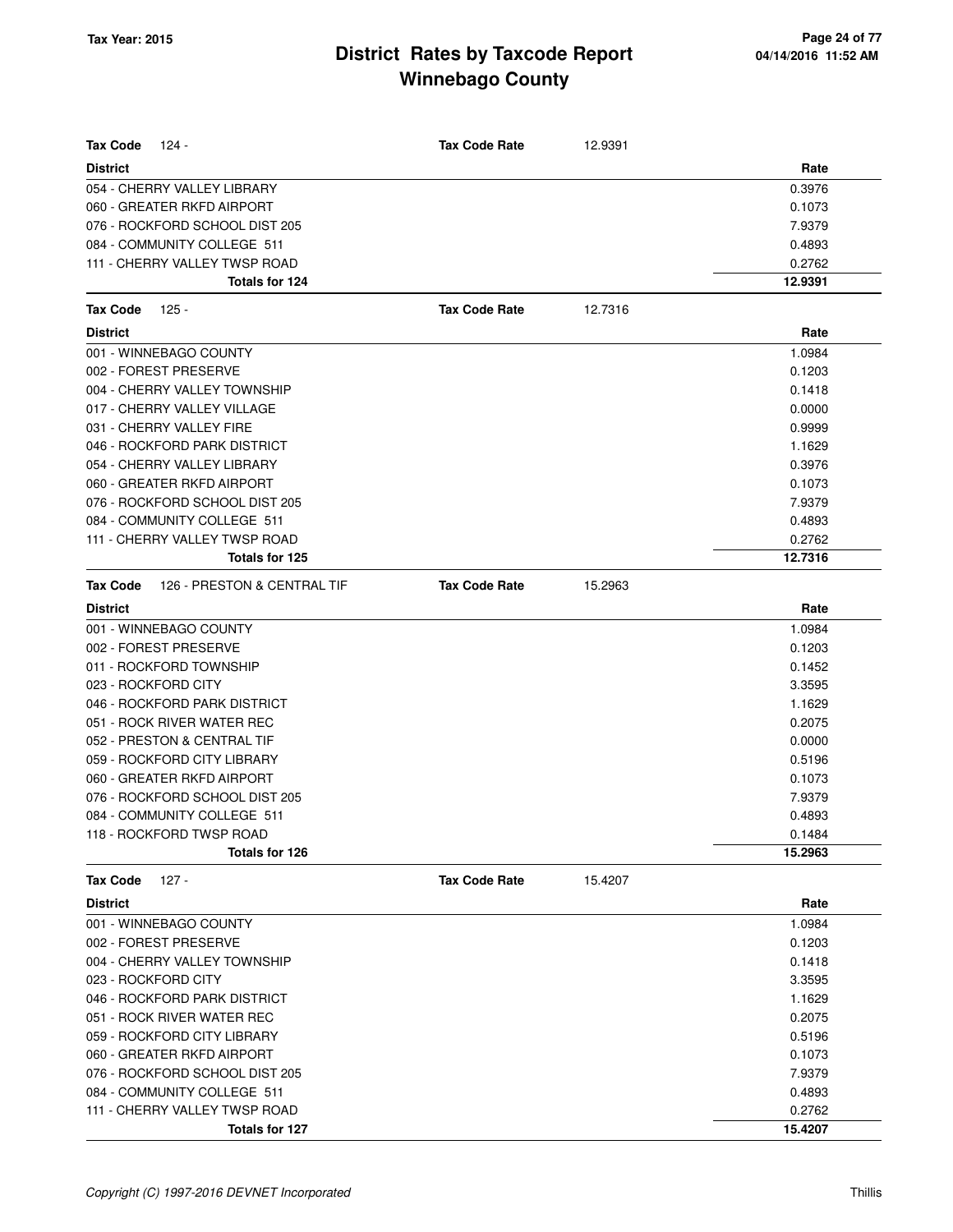| Tax Code<br>128 -                               | <b>Tax Code Rate</b> | 12.3340 |         |
|-------------------------------------------------|----------------------|---------|---------|
| <b>District</b>                                 |                      |         | Rate    |
| 001 - WINNEBAGO COUNTY                          |                      |         | 1.0984  |
| 002 - FOREST PRESERVE                           |                      |         | 0.1203  |
| 004 - CHERRY VALLEY TOWNSHIP                    |                      |         | 0.1418  |
| 031 - CHERRY VALLEY FIRE                        |                      |         | 0.9999  |
| 046 - ROCKFORD PARK DISTRICT                    |                      |         | 1.1629  |
| 060 - GREATER RKFD AIRPORT                      |                      |         | 0.1073  |
| 076 - ROCKFORD SCHOOL DIST 205                  |                      |         | 7.9379  |
| 084 - COMMUNITY COLLEGE 511                     |                      |         | 0.4893  |
| 111 - CHERRY VALLEY TWSP ROAD                   |                      |         | 0.2762  |
| Totals for 128                                  |                      |         | 12.3340 |
| <b>Tax Code</b><br>129 -                        | <b>Tax Code Rate</b> | 12.7316 |         |
| <b>District</b>                                 |                      |         | Rate    |
| 001 - WINNEBAGO COUNTY                          |                      |         | 1.0984  |
| 002 - FOREST PRESERVE                           |                      |         | 0.1203  |
| 004 - CHERRY VALLEY TOWNSHIP                    |                      |         | 0.1418  |
| 031 - CHERRY VALLEY FIRE                        |                      |         | 0.9999  |
| 046 - ROCKFORD PARK DISTRICT                    |                      |         | 1.1629  |
| 054 - CHERRY VALLEY LIBRARY                     |                      |         | 0.3976  |
| 060 - GREATER RKFD AIRPORT                      |                      |         | 0.1073  |
| 076 - ROCKFORD SCHOOL DIST 205                  |                      |         | 7.9379  |
| 084 - COMMUNITY COLLEGE 511                     |                      |         | 0.4893  |
| 111 - CHERRY VALLEY TWSP ROAD                   |                      |         | 0.2762  |
| Totals for 129                                  |                      |         | 12.7316 |
| <b>Tax Code</b><br>130 -                        | <b>Tax Code Rate</b> | 11.6463 |         |
| <b>District</b>                                 |                      |         | Rate    |
|                                                 |                      |         |         |
| 001 - WINNEBAGO COUNTY                          |                      |         | 1.0984  |
| 002 - FOREST PRESERVE                           |                      |         | 0.1203  |
| 006 - HARLEM TOWNSHIP                           |                      |         | 0.1140  |
| 025 - ROSCOE VILLAGE                            |                      |         | 0.6589  |
| 035 - HARLEM-ROSCOE FIRE                        |                      |         | 0.7683  |
| 055 - NORTH SUBURBAN LIBRARY                    |                      |         | 0.3032  |
| 060 - GREATER RKFD AIRPORT                      |                      |         | 0.1073  |
| 076 - ROCKFORD SCHOOL DIST 205                  |                      |         | 7.9379  |
| 084 - COMMUNITY COLLEGE 511                     |                      |         | 0.4893  |
| 113 - HARLEM TWSP ROAD                          |                      |         | 0.0487  |
| Totals for 130                                  |                      |         | 11.6463 |
| <b>Tax Code</b><br>$131 -$                      | <b>Tax Code Rate</b> | 13.9259 |         |
| <b>District</b>                                 |                      |         | Rate    |
|                                                 |                      |         | 1.0984  |
| 001 - WINNEBAGO COUNTY<br>002 - FOREST PRESERVE |                      |         | 0.1203  |
| 011 - ROCKFORD TOWNSHIP                         |                      |         | 0.1452  |
| 023 - ROCKFORD CITY                             |                      |         | 3.3595  |
| 059 - ROCKFORD CITY LIBRARY                     |                      |         | 0.5196  |
| 060 - GREATER RKFD AIRPORT                      |                      |         | 0.1073  |
| 076 - ROCKFORD SCHOOL DIST 205                  |                      |         | 7.9379  |
| 084 - COMMUNITY COLLEGE 511                     |                      |         | 0.4893  |
| 118 - ROCKFORD TWSP ROAD                        |                      |         | 0.1484  |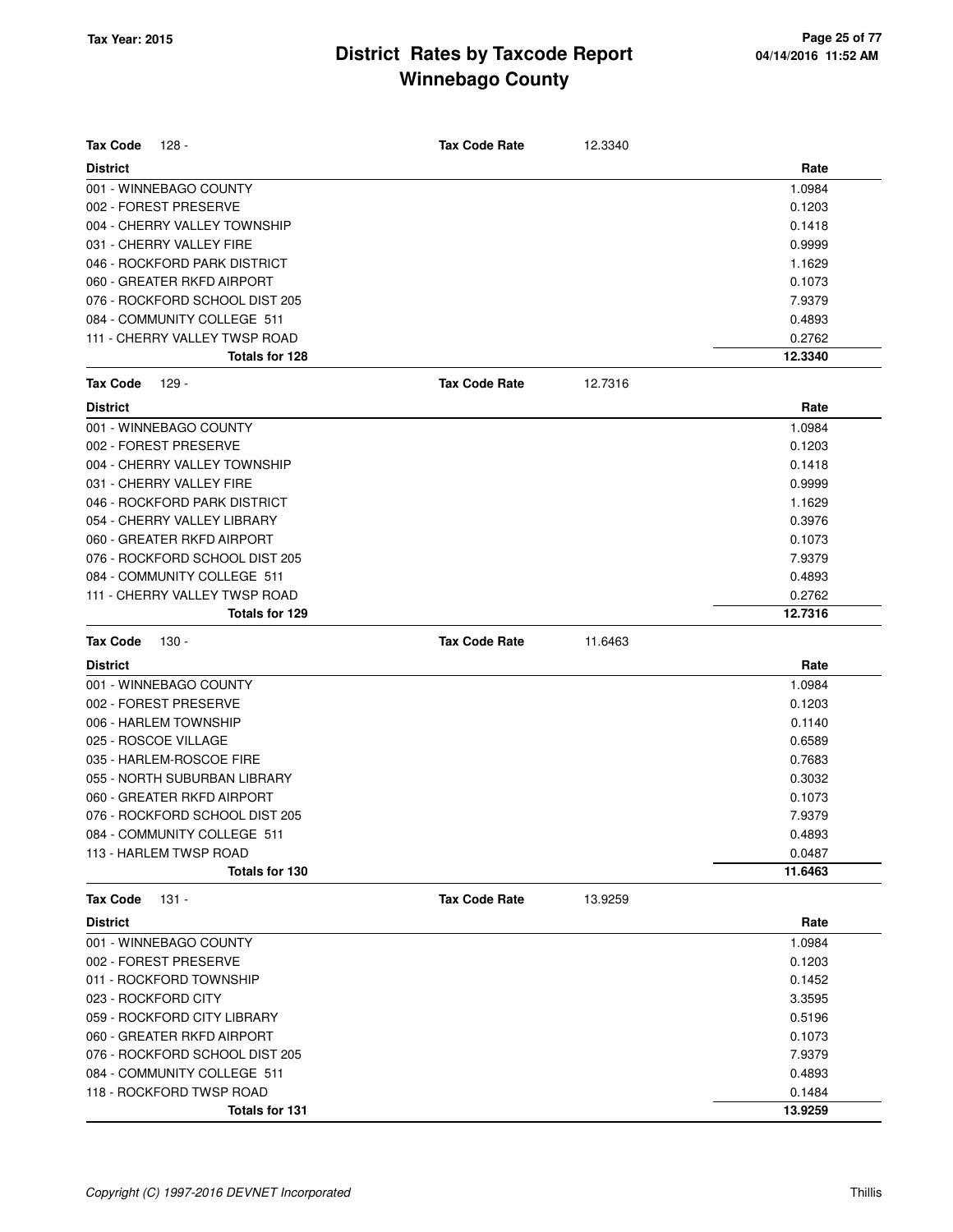| <b>Tax Code</b><br>133 -       | <b>Tax Code Rate</b> | 11.6434 |         |
|--------------------------------|----------------------|---------|---------|
| <b>District</b>                |                      |         | Rate    |
| 001 - WINNEBAGO COUNTY         |                      |         | 1.0984  |
| 002 - FOREST PRESERVE          |                      |         | 0.1203  |
| 006 - HARLEM TOWNSHIP          |                      |         | 0.1140  |
| 020 - MACHESNEY PARK VILLAGE   |                      |         | 0.0000  |
| 035 - HARLEM-ROSCOE FIRE       |                      |         | 0.7683  |
| 051 - ROCK RIVER WATER REC     |                      |         | 0.2075  |
| 055 - NORTH SUBURBAN LIBRARY   |                      |         | 0.3032  |
| 060 - GREATER RKFD AIRPORT     |                      |         | 0.1073  |
| 070 - HARLEM SCHOOL DIST 122   |                      |         | 8.3864  |
| 084 - COMMUNITY COLLEGE 511    |                      |         | 0.4893  |
| 113 - HARLEM TWSP ROAD         |                      |         | 0.0487  |
| Totals for 133                 |                      |         | 11.6434 |
| <b>Tax Code</b><br>134 -       | <b>Tax Code Rate</b> | 10.6676 |         |
| <b>District</b>                |                      |         | Rate    |
| 001 - WINNEBAGO COUNTY         |                      |         | 1.0984  |
| 002 - FOREST PRESERVE          |                      |         | 0.1203  |
| 006 - HARLEM TOWNSHIP          |                      |         | 0.1140  |
| 019 - LOVES PARK CITY          |                      |         | 0.0000  |
| 055 - NORTH SUBURBAN LIBRARY   |                      |         | 0.3032  |
| 060 - GREATER RKFD AIRPORT     |                      |         | 0.1073  |
| 070 - HARLEM SCHOOL DIST 122   |                      |         | 8.3864  |
| 084 - COMMUNITY COLLEGE 511    |                      |         | 0.4893  |
| 113 - HARLEM TWSP ROAD         |                      |         | 0.0487  |
| <b>Totals for 134</b>          |                      |         | 10.6676 |
| <b>Tax Code</b><br>$135 -$     | <b>Tax Code Rate</b> | 10.9874 |         |
| <b>District</b>                |                      |         | Rate    |
| 001 - WINNEBAGO COUNTY         |                      |         | 1.0984  |
| 002 - FOREST PRESERVE          |                      |         | 0.1203  |
| 006 - HARLEM TOWNSHIP          |                      |         | 0.1140  |
| 035 - HARLEM-ROSCOE FIRE       |                      |         | 0.7683  |
| 055 - NORTH SUBURBAN LIBRARY   |                      |         | 0.3032  |
| 060 - GREATER RKFD AIRPORT     |                      |         | 0.1073  |
| 076 - ROCKFORD SCHOOL DIST 205 |                      |         | 7.9379  |
| 084 - COMMUNITY COLLEGE 511    |                      |         | 0.4893  |
| 113 - HARLEM TWSP ROAD         |                      |         | 0.0487  |
| Totals for 135                 |                      |         | 10.9874 |
| <b>Tax Code</b><br>136 -       | <b>Tax Code Rate</b> | 9.7307  |         |
| <b>District</b>                |                      |         | Rate    |
| 001 - WINNEBAGO COUNTY         |                      |         | 1.0984  |
| 002 - FOREST PRESERVE          |                      |         | 0.1203  |
| 006 - HARLEM TOWNSHIP          |                      |         | 0.1140  |
| 035 - HARLEM-ROSCOE FIRE       |                      |         | 0.7683  |
| 055 - NORTH SUBURBAN LIBRARY   |                      |         | 0.3032  |
| 060 - GREATER RKFD AIRPORT     |                      |         | 0.1073  |
| 071 - KINNIKINNICK SD #131     |                      |         | 4.0729  |
| 077 - HONONEGAH HIGH SD #207   |                      |         | 2.6083  |
| 084 - COMMUNITY COLLEGE 511    |                      |         | 0.4893  |
| 113 - HARLEM TWSP ROAD         |                      |         | 0.0487  |
| Totals for 136                 |                      |         | 9.7307  |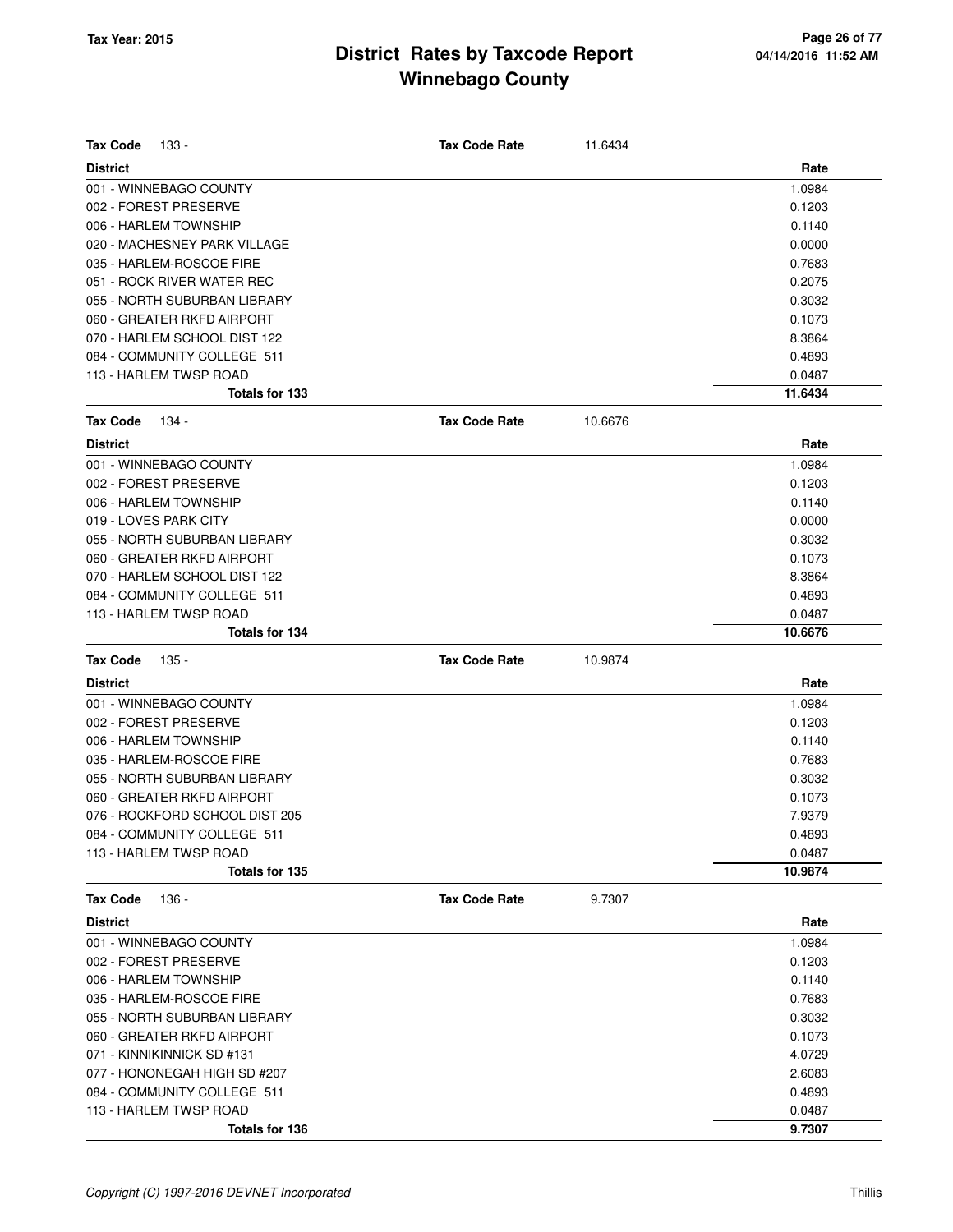| <b>Tax Code</b> | 137 -                          | <b>Tax Code Rate</b> | 11.4359 |         |
|-----------------|--------------------------------|----------------------|---------|---------|
| <b>District</b> |                                |                      |         | Rate    |
|                 | 001 - WINNEBAGO COUNTY         |                      |         | 1.0984  |
|                 | 002 - FOREST PRESERVE          |                      |         | 0.1203  |
|                 | 006 - HARLEM TOWNSHIP          |                      |         | 0.1140  |
|                 | 020 - MACHESNEY PARK VILLAGE   |                      |         | 0.0000  |
|                 | 035 - HARLEM-ROSCOE FIRE       |                      |         | 0.7683  |
|                 | 055 - NORTH SUBURBAN LIBRARY   |                      |         | 0.3032  |
|                 | 060 - GREATER RKFD AIRPORT     |                      |         | 0.1073  |
|                 | 070 - HARLEM SCHOOL DIST 122   |                      |         | 8.3864  |
|                 | 084 - COMMUNITY COLLEGE 511    |                      |         | 0.4893  |
|                 | 113 - HARLEM TWSP ROAD         |                      |         | 0.0487  |
|                 | <b>Totals for 137</b>          |                      |         | 11.4359 |
| <b>Tax Code</b> | 139 -                          | <b>Tax Code Rate</b> | 11.1198 |         |
| <b>District</b> |                                |                      |         | Rate    |
|                 | 001 - WINNEBAGO COUNTY         |                      |         | 1.0984  |
|                 | 002 - FOREST PRESERVE          |                      |         | 0.1203  |
|                 | 006 - HARLEM TOWNSHIP          |                      |         | 0.1140  |
|                 | 020 - MACHESNEY PARK VILLAGE   |                      |         | 0.0000  |
|                 | 037 - NORTH PARK FIRE          |                      |         | 0.4522  |
|                 | 055 - NORTH SUBURBAN LIBRARY   |                      |         | 0.3032  |
|                 | 060 - GREATER RKFD AIRPORT     |                      |         | 0.1073  |
|                 | 070 - HARLEM SCHOOL DIST 122   |                      |         | 8.3864  |
|                 | 084 - COMMUNITY COLLEGE 511    |                      |         | 0.4893  |
|                 | 113 - HARLEM TWSP ROAD         |                      |         | 0.0487  |
|                 | Totals for 139                 |                      |         | 11.1198 |
| <b>Tax Code</b> | 140 -                          | <b>Tax Code Rate</b> | 10.3681 |         |
| <b>District</b> |                                |                      |         | Rate    |
|                 | 001 - WINNEBAGO COUNTY         |                      |         | 1.0984  |
|                 | 002 - FOREST PRESERVE          |                      |         | 0.1203  |
|                 | 006 - HARLEM TOWNSHIP          |                      |         | 0.1140  |
|                 | 037 - NORTH PARK FIRE          |                      |         |         |
|                 |                                |                      |         | 0.4522  |
|                 | 060 - GREATER RKFD AIRPORT     |                      |         | 0.1073  |
|                 | 076 - ROCKFORD SCHOOL DIST 205 |                      |         | 7.9379  |
|                 | 084 - COMMUNITY COLLEGE 511    |                      |         | 0.4893  |
|                 | 113 - HARLEM TWSP ROAD         |                      |         | 0.0487  |
|                 | Totals for 140                 |                      |         | 10.3681 |
| <b>Tax Code</b> | 141 -                          | <b>Tax Code Rate</b> | 11.4359 |         |
| <b>District</b> |                                |                      |         | Rate    |
|                 | 001 - WINNEBAGO COUNTY         |                      |         | 1.0984  |
|                 | 002 - FOREST PRESERVE          |                      |         | 0.1203  |
|                 | 006 - HARLEM TOWNSHIP          |                      |         | 0.1140  |
|                 | 020 - MACHESNEY PARK VILLAGE   |                      |         | 0.0000  |
|                 | 035 - HARLEM-ROSCOE FIRE       |                      |         | 0.7683  |
|                 | 055 - NORTH SUBURBAN LIBRARY   |                      |         | 0.3032  |
|                 | 060 - GREATER RKFD AIRPORT     |                      |         | 0.1073  |
|                 | 070 - HARLEM SCHOOL DIST 122   |                      |         | 8.3864  |
|                 | 084 - COMMUNITY COLLEGE 511    |                      |         | 0.4893  |
|                 | 098 - MACHESNEY PARK TIF       |                      |         | 0.0000  |
|                 | 113 - HARLEM TWSP ROAD         |                      |         | 0.0487  |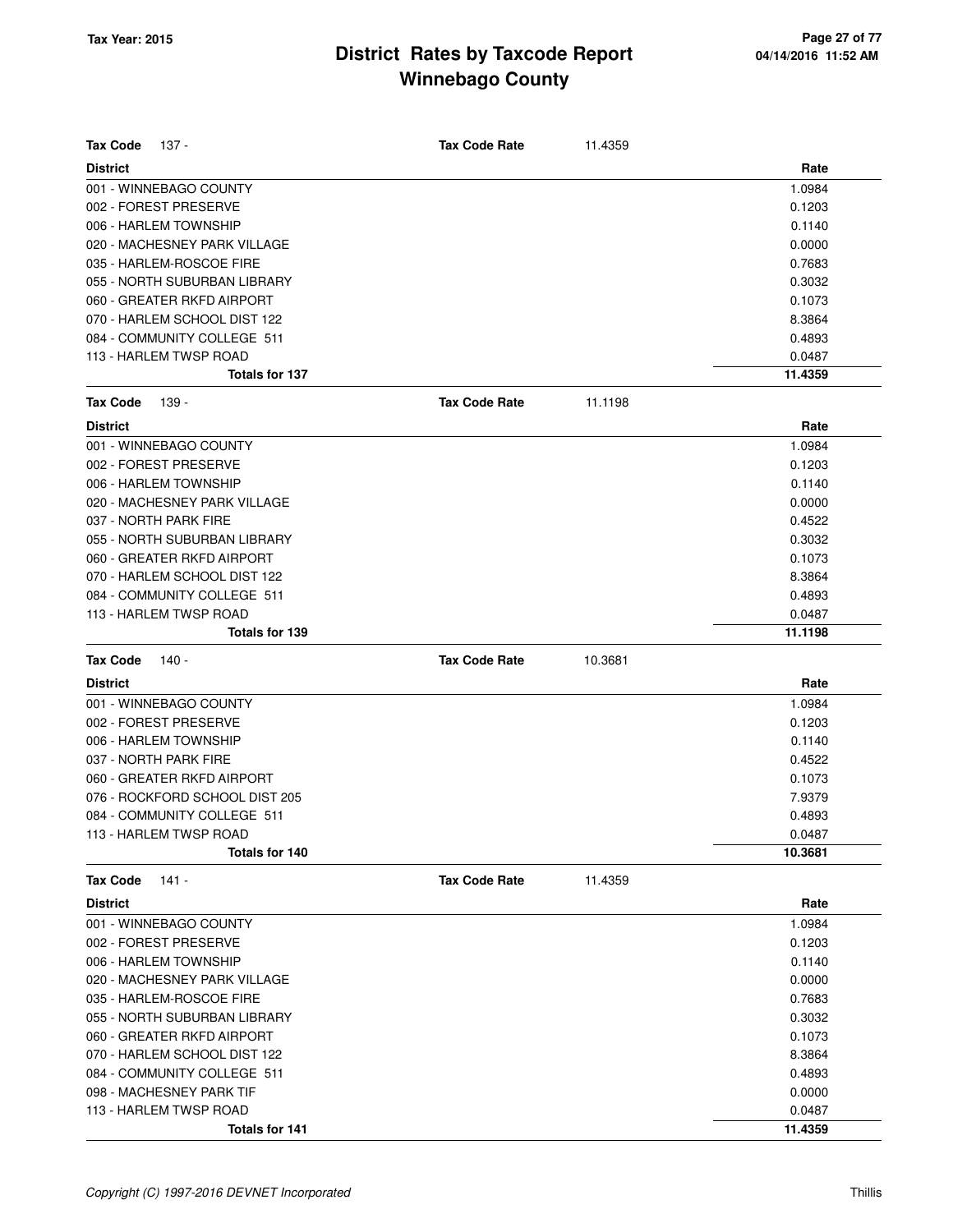| <b>Tax Code</b><br>142 -                 | <b>Tax Code Rate</b> | 12.2827 |                   |
|------------------------------------------|----------------------|---------|-------------------|
| <b>District</b>                          |                      |         | Rate              |
| 001 - WINNEBAGO COUNTY                   |                      |         | 1.0984            |
| 002 - FOREST PRESERVE                    |                      |         | 0.1203            |
| 006 - HARLEM TOWNSHIP                    |                      |         | 0.1140            |
| 037 - NORTH PARK FIRE                    |                      |         | 0.4522            |
| 046 - ROCKFORD PARK DISTRICT             |                      |         | 1.1629            |
| 055 - NORTH SUBURBAN LIBRARY             |                      |         | 0.3032            |
| 060 - GREATER RKFD AIRPORT               |                      |         | 0.1073            |
| 070 - HARLEM SCHOOL DIST 122             |                      |         | 8.3864            |
| 084 - COMMUNITY COLLEGE 511              |                      |         | 0.4893            |
| 113 - HARLEM TWSP ROAD                   |                      |         | 0.0487            |
| <b>Totals for 142</b>                    |                      |         | 12.2827           |
| <b>Tax Code</b><br>143 -                 | <b>Tax Code Rate</b> | 10.8751 |                   |
| <b>District</b>                          |                      |         | Rate              |
| 001 - WINNEBAGO COUNTY                   |                      |         | 1.0984            |
| 002 - FOREST PRESERVE                    |                      |         | 0.1203            |
| 006 - HARLEM TOWNSHIP                    |                      |         | 0.1140            |
| 019 - LOVES PARK CITY                    |                      |         | 0.0000            |
| 051 - ROCK RIVER WATER REC               |                      |         | 0.2075            |
| 055 - NORTH SUBURBAN LIBRARY             |                      |         | 0.3032            |
| 060 - GREATER RKFD AIRPORT               |                      |         | 0.1073            |
| 070 - HARLEM SCHOOL DIST 122             |                      |         | 8.3864            |
| 084 - COMMUNITY COLLEGE 511              |                      |         | 0.4893            |
| 113 - HARLEM TWSP ROAD                   |                      |         | 0.0487            |
| Totals for 143                           |                      |         | 10.8751           |
| <b>Tax Code</b><br>144 -                 | <b>Tax Code Rate</b> | 11.3273 |                   |
|                                          |                      |         |                   |
| <b>District</b>                          |                      |         | Rate              |
| 001 - WINNEBAGO COUNTY                   |                      |         | 1.0984            |
| 002 - FOREST PRESERVE                    |                      |         | 0.1203            |
| 006 - HARLEM TOWNSHIP                    |                      |         | 0.1140            |
| 020 - MACHESNEY PARK VILLAGE             |                      |         | 0.0000            |
| 037 - NORTH PARK FIRE                    |                      |         | 0.4522            |
| 051 - ROCK RIVER WATER REC               |                      |         | 0.2075            |
| 055 - NORTH SUBURBAN LIBRARY             |                      |         | 0.3032            |
| 060 - GREATER RKFD AIRPORT               |                      |         | 0.1073            |
| 070 - HARLEM SCHOOL DIST 122             |                      |         | 8.3864            |
| 084 - COMMUNITY COLLEGE 511              |                      |         | 0.4893            |
| 113 - HARLEM TWSP ROAD                   |                      |         | 0.0487            |
| Totals for 144                           |                      |         | 11.3273           |
| <b>Tax Code</b><br>$145 -$               | <b>Tax Code Rate</b> | 10.6713 |                   |
| <b>District</b>                          |                      |         | Rate              |
| 001 - WINNEBAGO COUNTY                   |                      |         | 1.0984            |
| 002 - FOREST PRESERVE                    |                      |         | 0.1203            |
| 006 - HARLEM TOWNSHIP                    |                      |         | 0.1140            |
| 037 - NORTH PARK FIRE                    |                      |         | 0.4522            |
| 055 - NORTH SUBURBAN LIBRARY             |                      |         | 0.3032            |
| 060 - GREATER RKFD AIRPORT               |                      |         | 0.1073            |
| 076 - ROCKFORD SCHOOL DIST 205           |                      |         | 7.9379            |
| 084 - COMMUNITY COLLEGE 511              |                      |         | 0.4893            |
| 113 - HARLEM TWSP ROAD<br>Totals for 145 |                      |         | 0.0487<br>10.6713 |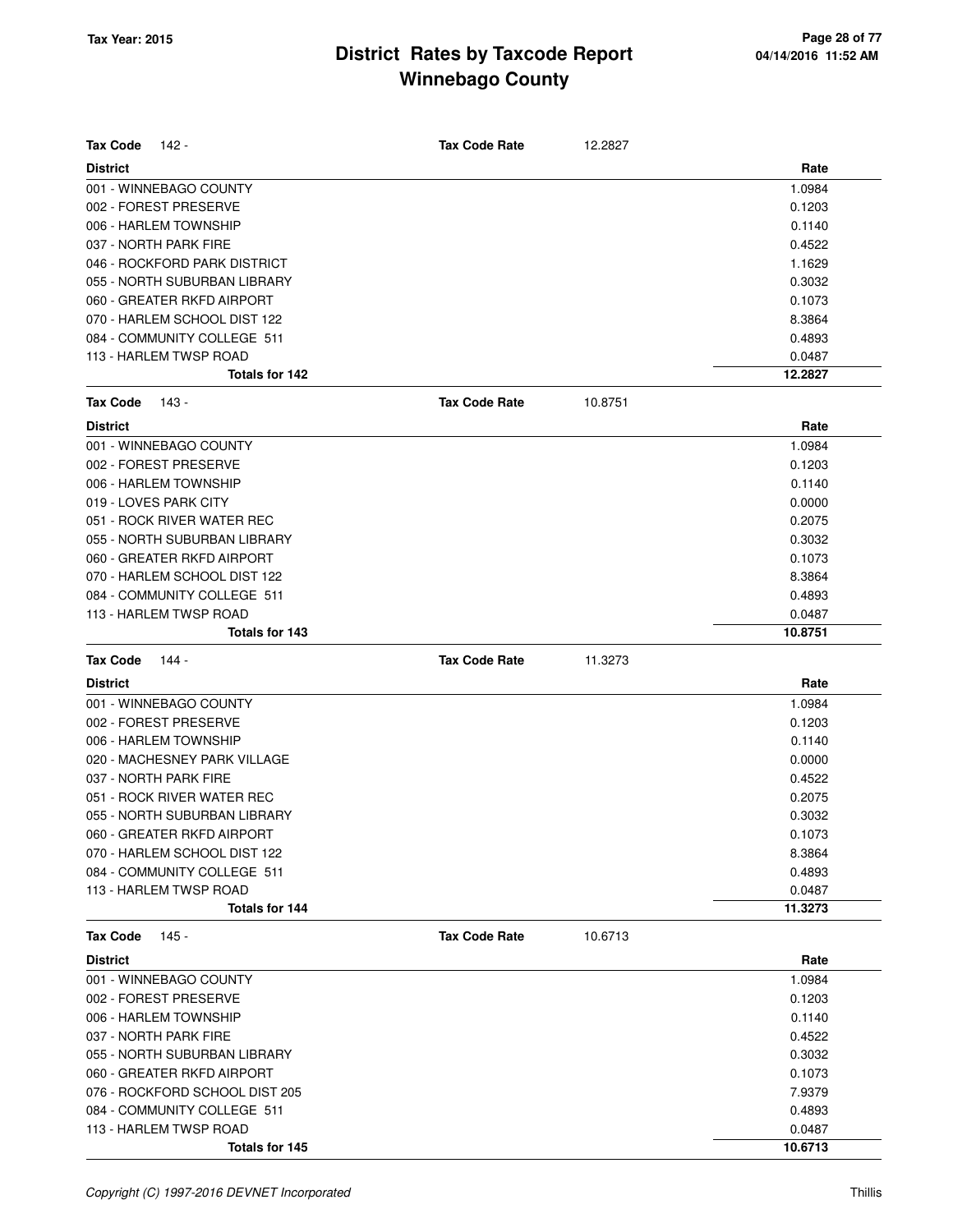| <b>Tax Code</b><br>146 -       | <b>Tax Code Rate</b> | 15.3600 |         |
|--------------------------------|----------------------|---------|---------|
| <b>District</b>                |                      |         | Rate    |
| 001 - WINNEBAGO COUNTY         |                      |         | 1.0984  |
| 002 - FOREST PRESERVE          |                      |         | 0.1203  |
| 009 - OWEN TOWNSHIP            |                      |         | 0.1485  |
| 023 - ROCKFORD CITY            |                      |         | 3.3595  |
| 046 - ROCKFORD PARK DISTRICT   |                      |         | 1.1629  |
| 051 - ROCK RIVER WATER REC     |                      |         | 0.2075  |
| 059 - ROCKFORD CITY LIBRARY    |                      |         | 0.5196  |
| 060 - GREATER RKFD AIRPORT     |                      |         | 0.1073  |
| 076 - ROCKFORD SCHOOL DIST 205 |                      |         | 7.9379  |
| 084 - COMMUNITY COLLEGE 511    |                      |         | 0.4893  |
| 116 - OWEN TWSP ROAD           |                      |         | 0.2088  |
| Totals for 146                 |                      |         | 15.3600 |
| <b>Tax Code</b><br>147 -       | <b>Tax Code Rate</b> | 12.4902 |         |
| <b>District</b>                |                      |         | Rate    |
| 001 - WINNEBAGO COUNTY         |                      |         | 1.0984  |
| 002 - FOREST PRESERVE          |                      |         | 0.1203  |
| 006 - HARLEM TOWNSHIP          |                      |         | 0.1140  |
| 037 - NORTH PARK FIRE          |                      |         | 0.4522  |
| 046 - ROCKFORD PARK DISTRICT   |                      |         | 1.1629  |
| 051 - ROCK RIVER WATER REC     |                      |         | 0.2075  |
| 055 - NORTH SUBURBAN LIBRARY   |                      |         | 0.3032  |
| 060 - GREATER RKFD AIRPORT     |                      |         | 0.1073  |
| 070 - HARLEM SCHOOL DIST 122   |                      |         | 8.3864  |
| 084 - COMMUNITY COLLEGE 511    |                      |         | 0.4893  |
| 113 - HARLEM TWSP ROAD         |                      |         | 0.0487  |
| Totals for 147                 |                      |         | 12.4902 |
| <b>Tax Code</b><br>148         | <b>Tax Code Rate</b> | 10.7947 |         |
| <b>District</b>                |                      |         | Rate    |
| 001 - WINNEBAGO COUNTY         |                      |         | 1.0984  |
| 002 - FOREST PRESERVE          |                      |         | 0.1203  |
| 009 - OWEN TOWNSHIP            |                      |         | 0.1485  |
| 038 - NORTHWEST FIRE           |                      |         | 0.5840  |
| 051 - ROCK RIVER WATER REC     |                      |         | 0.2075  |
| 076 - ROCKFORD SCHOOL DIST 205 |                      |         | 7.9379  |
| 084 - COMMUNITY COLLEGE 511    |                      |         | 0.4893  |
| 116 - OWEN TWSP ROAD           |                      |         | 0.2088  |
| <b>Totals for 148</b>          |                      |         | 10.7947 |
| <b>Tax Code</b><br>149 -       | <b>Tax Code Rate</b> | 12.0948 |         |
| <b>District</b>                |                      |         | Rate    |
| 001 - WINNEBAGO COUNTY         |                      |         | 1.0984  |
| 002 - FOREST PRESERVE          |                      |         | 0.1203  |
| 006 - HARLEM TOWNSHIP          |                      |         | 0.1140  |
| 025 - ROSCOE VILLAGE           |                      |         | 0.6589  |
| 035 - HARLEM-ROSCOE FIRE       |                      |         | 0.7683  |
| 055 - NORTH SUBURBAN LIBRARY   |                      |         | 0.3032  |
| 060 - GREATER RKFD AIRPORT     |                      |         | 0.1073  |
| 070 - HARLEM SCHOOL DIST 122   |                      |         | 8.3864  |
| 084 - COMMUNITY COLLEGE 511    |                      |         | 0.4893  |
| 113 - HARLEM TWSP ROAD         |                      |         | 0.0487  |
| Totals for 149                 |                      |         | 12.0948 |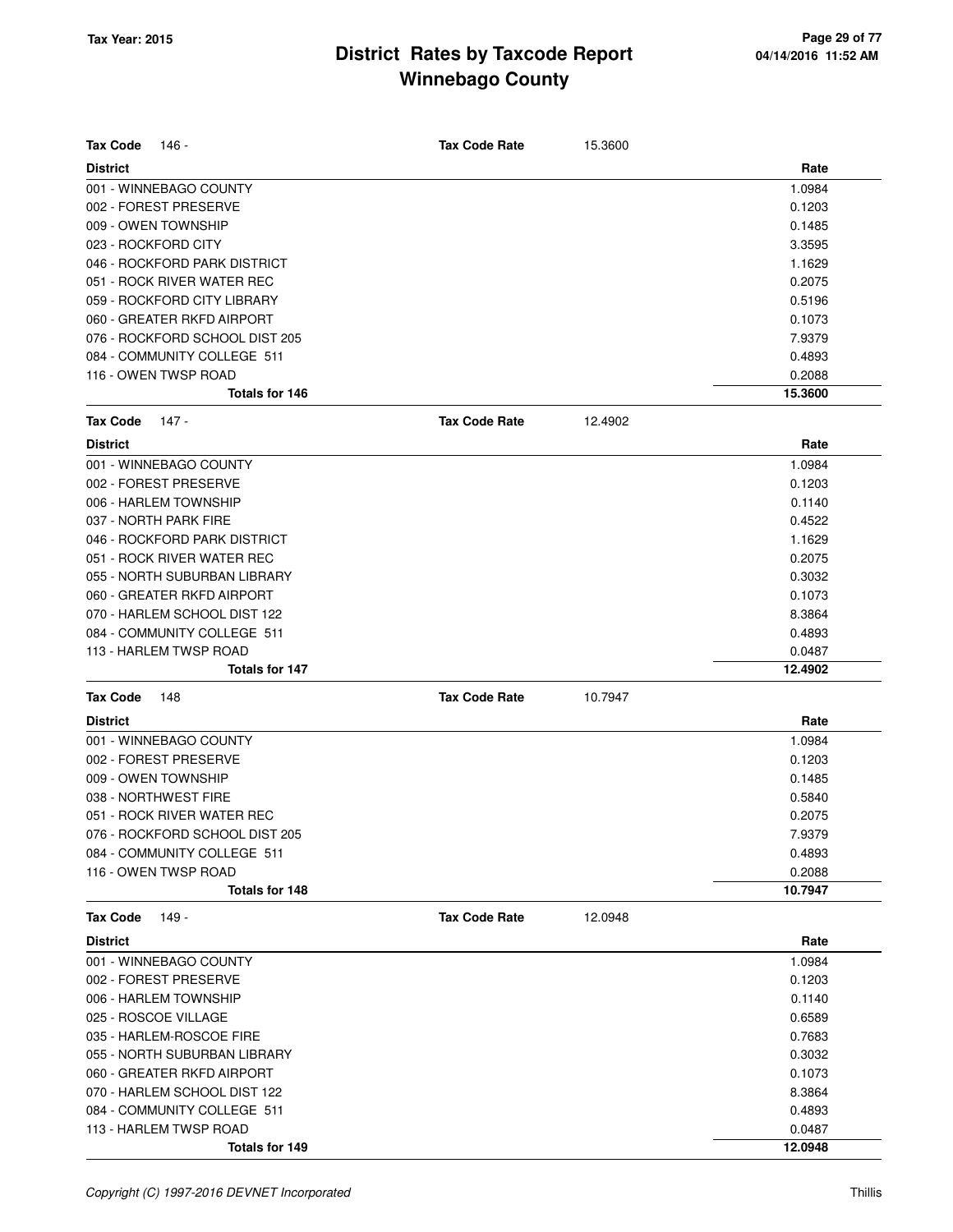| <b>Tax Code</b><br>150 -       | <b>Tax Code Rate</b> | 11.8574 |         |
|--------------------------------|----------------------|---------|---------|
| <b>District</b>                |                      |         | Rate    |
| 001 - WINNEBAGO COUNTY         |                      |         | 1.0984  |
| 002 - FOREST PRESERVE          |                      |         | 0.1203  |
| 009 - OWEN TOWNSHIP            |                      |         | 0.1485  |
| 038 - NORTHWEST FIRE           |                      |         | 0.5840  |
| 046 - ROCKFORD PARK DISTRICT   |                      |         | 1.1629  |
| 060 - GREATER RKFD AIRPORT     |                      |         | 0.1073  |
| 076 - ROCKFORD SCHOOL DIST 205 |                      |         | 7.9379  |
| 084 - COMMUNITY COLLEGE 511    |                      |         | 0.4893  |
| 116 - OWEN TWSP ROAD           |                      |         | 0.2088  |
| Totals for 150                 |                      |         | 11.8574 |
| <b>Tax Code</b><br>$151 -$     | <b>Tax Code Rate</b> | 12.8063 |         |
| <b>District</b>                |                      |         | Rate    |
| 001 - WINNEBAGO COUNTY         |                      |         | 1.0984  |
| 002 - FOREST PRESERVE          |                      |         | 0.1203  |
| 006 - HARLEM TOWNSHIP          |                      |         | 0.1140  |
| 035 - HARLEM-ROSCOE FIRE       |                      |         | 0.7683  |
| 046 - ROCKFORD PARK DISTRICT   |                      |         | 1.1629  |
| 051 - ROCK RIVER WATER REC     |                      |         | 0.2075  |
| 055 - NORTH SUBURBAN LIBRARY   |                      |         | 0.3032  |
| 060 - GREATER RKFD AIRPORT     |                      |         | 0.1073  |
| 070 - HARLEM SCHOOL DIST 122   |                      |         | 8.3864  |
| 084 - COMMUNITY COLLEGE 511    |                      |         | 0.4893  |
| 113 - HARLEM TWSP ROAD         |                      |         | 0.0487  |
| Totals for 151                 |                      |         | 12.8063 |
| <b>Tax Code</b><br>152 -       | <b>Tax Code Rate</b> | 12.8063 |         |
| <b>District</b>                |                      |         | Rate    |
| 001 - WINNEBAGO COUNTY         |                      |         | 1.0984  |
| 002 - FOREST PRESERVE          |                      |         | 0.1203  |
| 006 - HARLEM TOWNSHIP          |                      |         | 0.1140  |
| 020 - MACHESNEY PARK VILLAGE   |                      |         | 0.0000  |
| 035 - HARLEM-ROSCOE FIRE       |                      |         | 0.7683  |
| 046 - ROCKFORD PARK DISTRICT   |                      |         | 1.1629  |
| 051 - ROCK RIVER WATER REC     |                      |         | 0.2075  |
| 055 - NORTH SUBURBAN LIBRARY   |                      |         | 0.3032  |
| 060 - GREATER RKFD AIRPORT     |                      |         | 0.1073  |
| 070 - HARLEM SCHOOL DIST 122   |                      |         | 8.3864  |
| 084 - COMMUNITY COLLEGE 511    |                      |         | 0.4893  |
| 113 - HARLEM TWSP ROAD         |                      |         | 0.0487  |
| Totals for 152                 |                      |         | 12.8063 |
| <b>Tax Code</b><br>$153 -$     | <b>Tax Code Rate</b> | 11.6434 |         |
| <b>District</b>                |                      |         | Rate    |
| 001 - WINNEBAGO COUNTY         |                      |         | 1.0984  |
| 002 - FOREST PRESERVE          |                      |         | 0.1203  |
| 006 - HARLEM TOWNSHIP          |                      |         | 0.1140  |
| 035 - HARLEM-ROSCOE FIRE       |                      |         | 0.7683  |
| 051 - ROCK RIVER WATER REC     |                      |         | 0.2075  |
| 055 - NORTH SUBURBAN LIBRARY   |                      |         | 0.3032  |
| 060 - GREATER RKFD AIRPORT     |                      |         | 0.1073  |
| 070 - HARLEM SCHOOL DIST 122   |                      |         | 8.3864  |

084 - COMMUNITY COLLEGE 511 0.4893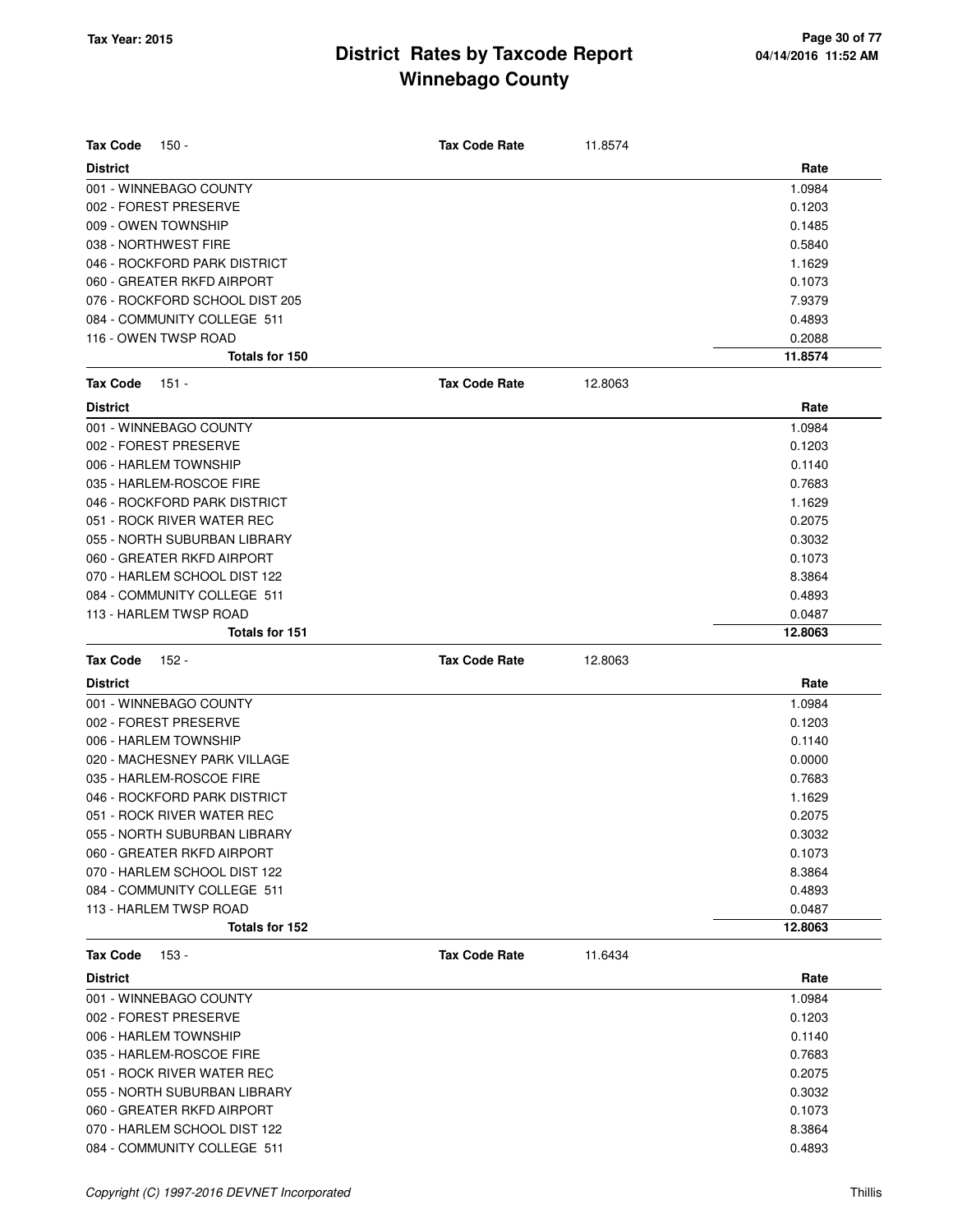| <b>Tax Code</b><br>153 -       | <b>Tax Code Rate</b> | 11.6434 |         |
|--------------------------------|----------------------|---------|---------|
| <b>District</b>                |                      |         | Rate    |
| 113 - HARLEM TWSP ROAD         |                      |         | 0.0487  |
| Totals for 153                 |                      |         | 11.6434 |
| 154 -<br><b>Tax Code</b>       | <b>Tax Code Rate</b> | 15.1525 |         |
| <b>District</b>                |                      |         | Rate    |
| 001 - WINNEBAGO COUNTY         |                      |         | 1.0984  |
| 002 - FOREST PRESERVE          |                      |         | 0.1203  |
| 009 - OWEN TOWNSHIP            |                      |         | 0.1485  |
| 023 - ROCKFORD CITY            |                      |         | 3.3595  |
| 046 - ROCKFORD PARK DISTRICT   |                      |         | 1.1629  |
| 059 - ROCKFORD CITY LIBRARY    |                      |         | 0.5196  |
| 060 - GREATER RKFD AIRPORT     |                      |         | 0.1073  |
| 076 - ROCKFORD SCHOOL DIST 205 |                      |         | 7.9379  |
| 084 - COMMUNITY COLLEGE 511    |                      |         | 0.4893  |
| 116 - OWEN TWSP ROAD           |                      |         | 0.2088  |
| Totals for 154                 |                      |         | 15.1525 |
| Tax Code<br>155 -              | <b>Tax Code Rate</b> | 10.8870 |         |
| <b>District</b>                |                      |         | Rate    |
| 001 - WINNEBAGO COUNTY         |                      |         | 1.0984  |
| 002 - FOREST PRESERVE          |                      |         | 0.1203  |
| 009 - OWEN TOWNSHIP            |                      |         | 0.1485  |
| 041 - ROCKTON FIRE             |                      |         | 0.7765  |
| 060 - GREATER RKFD AIRPORT     |                      |         | 0.1073  |
| 076 - ROCKFORD SCHOOL DIST 205 |                      |         | 7.9379  |
| 084 - COMMUNITY COLLEGE 511    |                      |         | 0.4893  |
| 116 - OWEN TWSP ROAD           |                      |         | 0.2088  |
| Totals for 155                 |                      |         | 10.8870 |
| <b>Tax Code</b><br>156 -       | <b>Tax Code Rate</b> | 10.6945 |         |
| <b>District</b>                |                      |         | Rate    |
| 001 - WINNEBAGO COUNTY         |                      |         | 1.0984  |
| 002 - FOREST PRESERVE          |                      |         | 0.1203  |
| 009 - OWEN TOWNSHIP            |                      |         | 0.1485  |
| 038 - NORTHWEST FIRE           |                      |         | 0.5840  |
| 060 - GREATER RKFD AIRPORT     |                      |         | 0.1073  |
| 076 - ROCKFORD SCHOOL DIST 205 |                      |         | 7.9379  |
| 084 - COMMUNITY COLLEGE 511    |                      |         | 0.4893  |
| 116 - OWEN TWSP ROAD           |                      |         | 0.2088  |
| Totals for 156                 |                      |         | 10.6945 |
| $157 -$<br><b>Tax Code</b>     | <b>Tax Code Rate</b> | 13.9896 |         |
| <b>District</b>                |                      |         | Rate    |
| 001 - WINNEBAGO COUNTY         |                      |         | 1.0984  |
| 002 - FOREST PRESERVE          |                      |         | 0.1203  |
| 009 - OWEN TOWNSHIP            |                      |         | 0.1485  |
| 023 - ROCKFORD CITY            |                      |         | 3.3595  |
| 059 - ROCKFORD CITY LIBRARY    |                      |         | 0.5196  |
| 060 - GREATER RKFD AIRPORT     |                      |         | 0.1073  |
| 076 - ROCKFORD SCHOOL DIST 205 |                      |         | 7.9379  |
| 084 - COMMUNITY COLLEGE 511    |                      |         | 0.4893  |
| 116 - OWEN TWSP ROAD           |                      |         | 0.2088  |
| Totals for 157                 |                      |         | 13.9896 |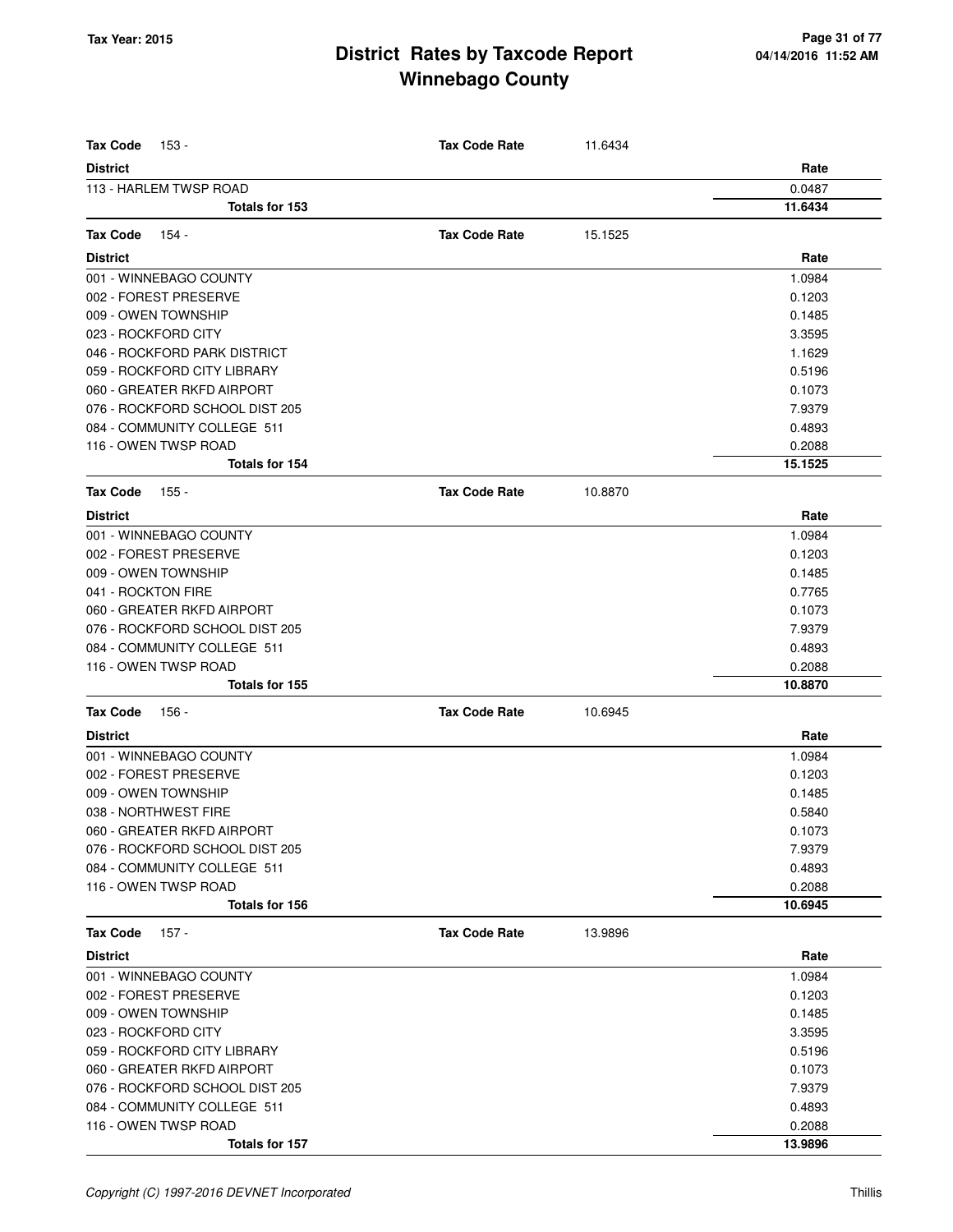| <b>Tax Code</b><br>158 -       | <b>Tax Code Rate</b> | 12.4902 |         |
|--------------------------------|----------------------|---------|---------|
| <b>District</b>                |                      |         | Rate    |
| 001 - WINNEBAGO COUNTY         |                      |         | 1.0984  |
| 002 - FOREST PRESERVE          |                      |         | 0.1203  |
| 006 - HARLEM TOWNSHIP          |                      |         | 0.1140  |
| 020 - MACHESNEY PARK VILLAGE   |                      |         | 0.0000  |
| 037 - NORTH PARK FIRE          |                      |         | 0.4522  |
| 046 - ROCKFORD PARK DISTRICT   |                      |         | 1.1629  |
| 051 - ROCK RIVER WATER REC     |                      |         | 0.2075  |
| 055 - NORTH SUBURBAN LIBRARY   |                      |         | 0.3032  |
| 060 - GREATER RKFD AIRPORT     |                      |         | 0.1073  |
| 070 - HARLEM SCHOOL DIST 122   |                      |         | 8.3864  |
| 084 - COMMUNITY COLLEGE 511    |                      |         | 0.4893  |
| 113 - HARLEM TWSP ROAD         |                      |         | 0.0487  |
| Totals for 158                 |                      |         | 12.4902 |
| Tax Code<br>159 -              | <b>Tax Code Rate</b> | 11.8342 |         |
| <b>District</b>                |                      |         | Rate    |
| 001 - WINNEBAGO COUNTY         |                      |         | 1.0984  |
| 002 - FOREST PRESERVE          |                      |         | 0.1203  |
| 006 - HARLEM TOWNSHIP          |                      |         | 0.1140  |
| 037 - NORTH PARK FIRE          |                      |         | 0.4522  |
| 046 - ROCKFORD PARK DISTRICT   |                      |         | 1.1629  |
| 055 - NORTH SUBURBAN LIBRARY   |                      |         | 0.3032  |
| 060 - GREATER RKFD AIRPORT     |                      |         | 0.1073  |
| 076 - ROCKFORD SCHOOL DIST 205 |                      |         | 7.9379  |
| 084 - COMMUNITY COLLEGE 511    |                      |         | 0.4893  |
| 113 - HARLEM TWSP ROAD         |                      |         | 0.0487  |
| <b>Totals for 159</b>          |                      |         | 11.8342 |
| Tax Code<br>160 -              | <b>Tax Code Rate</b> | 11.3273 |         |
| <b>District</b>                |                      |         | Rate    |
| 001 - WINNEBAGO COUNTY         |                      |         | 1.0984  |
| 002 - FOREST PRESERVE          |                      |         | 0.1203  |
| 006 - HARLEM TOWNSHIP          |                      |         | 0.1140  |
| 037 - NORTH PARK FIRE          |                      |         | 0.4522  |
| 051 - ROCK RIVER WATER REC     |                      |         | 0.2075  |
| 055 - NORTH SUBURBAN LIBRARY   |                      |         | 0.3032  |
| 060 - GREATER RKFD AIRPORT     |                      |         | 0.1073  |
| 070 - HARLEM SCHOOL DIST 122   |                      |         | 8.3864  |
| 084 - COMMUNITY COLLEGE 511    |                      |         | 0.4893  |
| 113 - HARLEM TWSP ROAD         |                      |         | 0.0487  |
| Totals for 160                 |                      |         | 11.3273 |
| <b>Tax Code</b><br>$161 -$     | <b>Tax Code Rate</b> | 9.2526  |         |
| District                       |                      |         | Rate    |
| 001 - WINNEBAGO COUNTY         |                      |         | 1.0984  |
| 002 - FOREST PRESERVE          |                      |         | 0.1203  |
| 009 - OWEN TOWNSHIP            |                      |         | 0.1485  |
| 038 - NORTHWEST FIRE           |                      |         | 0.5840  |
| 060 - GREATER RKFD AIRPORT     |                      |         | 0.1073  |
| 074 - ROCKTON SCHOOL DIST 140  |                      |         | 3.8877  |
| 077 - HONONEGAH HIGH SD #207   |                      |         | 2.6083  |
| 084 - COMMUNITY COLLEGE 511    |                      |         | 0.4893  |
| 116 - OWEN TWSP ROAD           |                      |         | 0.2088  |
| Totals for 161                 |                      |         | 9.2526  |

Copyright (C) 1997-2016 DEVNET Incorporated Thillis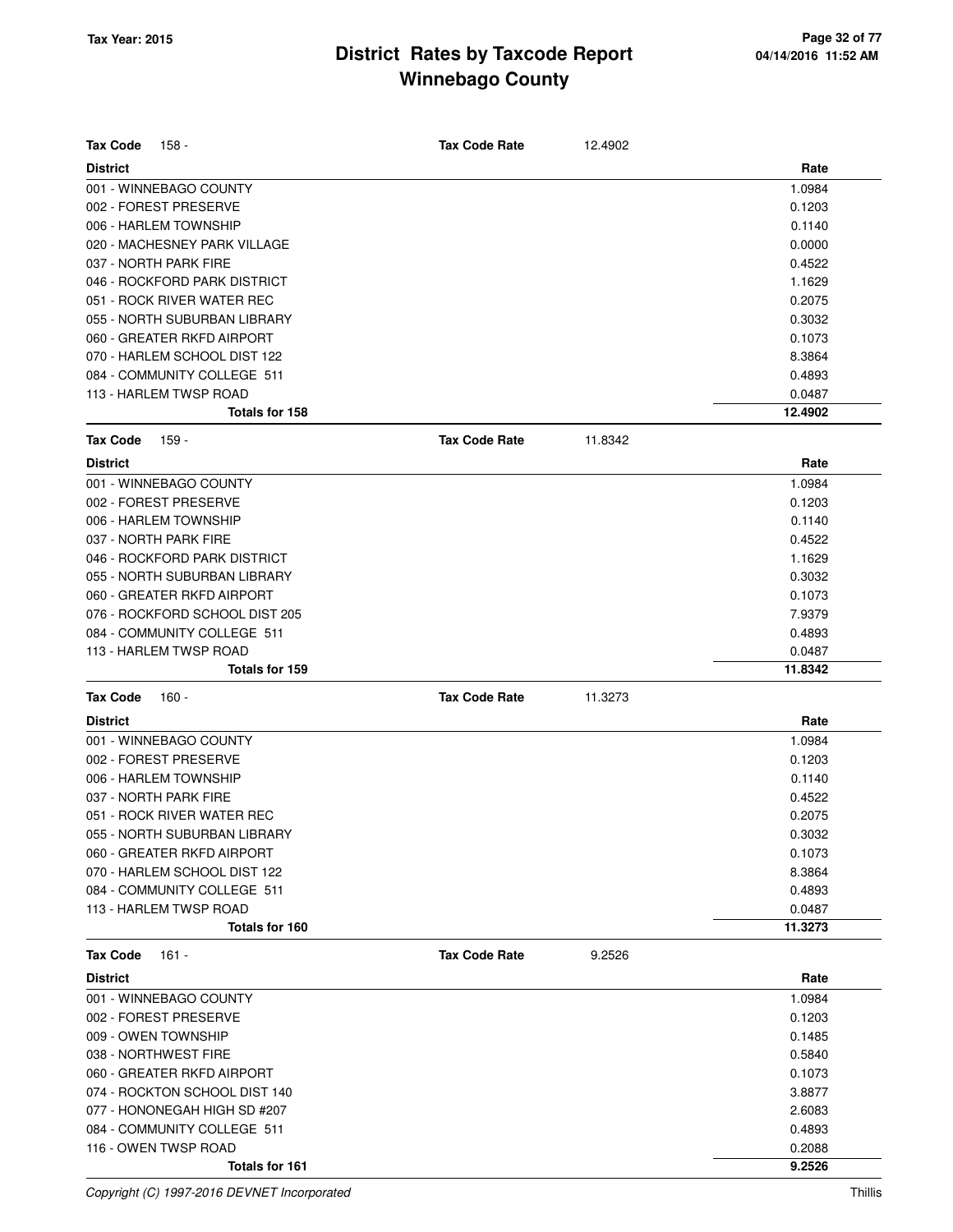| <b>Tax Code</b><br>162 -      | <b>Tax Code Rate</b> | 10.4025 |         |
|-------------------------------|----------------------|---------|---------|
| <b>District</b>               |                      |         | Rate    |
| 001 - WINNEBAGO COUNTY        |                      |         | 1.0984  |
| 002 - FOREST PRESERVE         |                      |         | 0.1203  |
| 009 - OWEN TOWNSHIP           |                      |         | 0.1485  |
| 038 - NORTHWEST FIRE          |                      |         | 0.5840  |
| 058 - WINNEBAGO LIBRARY       |                      |         | 0.2182  |
| 060 - GREATER RKFD AIRPORT    |                      |         | 0.1073  |
| 082 - WINNEBAGO UNIT SD #323  |                      |         | 7.4277  |
| 084 - COMMUNITY COLLEGE 511   |                      |         | 0.4893  |
| 116 - OWEN TWSP ROAD          |                      |         | 0.2088  |
| Totals for 162                |                      |         | 10.4025 |
| <b>Tax Code</b><br>163 -      | <b>Tax Code Rate</b> | 11.4359 |         |
| <b>District</b>               |                      |         | Rate    |
| 001 - WINNEBAGO COUNTY        |                      |         | 1.0984  |
| 002 - FOREST PRESERVE         |                      |         | 0.1203  |
| 006 - HARLEM TOWNSHIP         |                      |         | 0.1140  |
| 035 - HARLEM-ROSCOE FIRE      |                      |         | 0.7683  |
| 055 - NORTH SUBURBAN LIBRARY  |                      |         | 0.3032  |
| 060 - GREATER RKFD AIRPORT    |                      |         | 0.1073  |
| 070 - HARLEM SCHOOL DIST 122  |                      |         | 8.3864  |
| 084 - COMMUNITY COLLEGE 511   |                      |         | 0.4893  |
| 113 - HARLEM TWSP ROAD        |                      |         | 0.0487  |
| Totals for 163                |                      |         | 11.4359 |
| <b>Tax Code</b><br>164 -      | <b>Tax Code Rate</b> | 11.1198 |         |
| <b>District</b>               |                      |         | Rate    |
| 001 - WINNEBAGO COUNTY        |                      |         | 1.0984  |
| 002 - FOREST PRESERVE         |                      |         | 0.1203  |
| 006 - HARLEM TOWNSHIP         |                      |         | 0.1140  |
| 037 - NORTH PARK FIRE         |                      |         | 0.4522  |
| 055 - NORTH SUBURBAN LIBRARY  |                      |         | 0.3032  |
| 060 - GREATER RKFD AIRPORT    |                      |         | 0.1073  |
| 070 - HARLEM SCHOOL DIST 122  |                      |         | 8.3864  |
| 084 - COMMUNITY COLLEGE 511   |                      |         | 0.4893  |
| 113 - HARLEM TWSP ROAD        |                      |         | 0.0487  |
| Totals for 164                |                      |         | 11.1198 |
| <b>Tax Code</b><br>165 -      | <b>Tax Code Rate</b> | 9.4451  |         |
| <b>District</b>               |                      |         | Rate    |
| 001 - WINNEBAGO COUNTY        |                      |         | 1.0984  |
| 002 - FOREST PRESERVE         |                      |         | 0.1203  |
| 009 - OWEN TOWNSHIP           |                      |         | 0.1485  |
| 041 - ROCKTON FIRE            |                      |         | 0.7765  |
| 060 - GREATER RKFD AIRPORT    |                      |         | 0.1073  |
| 074 - ROCKTON SCHOOL DIST 140 |                      |         | 3.8877  |
| 077 - HONONEGAH HIGH SD #207  |                      |         | 2.6083  |
| 084 - COMMUNITY COLLEGE 511   |                      |         | 0.4893  |
| 116 - OWEN TWSP ROAD          |                      |         | 0.2088  |
| Totals for 165                |                      |         | 9.4451  |
| <b>Tax Code</b><br>167 -      | <b>Tax Code Rate</b> | 10.5872 |         |
| <b>District</b>               |                      |         | Rate    |
| 001 - WINNEBAGO COUNTY        |                      |         | 1.0984  |
| 002 - FOREST PRESERVE         |                      |         | 0.1203  |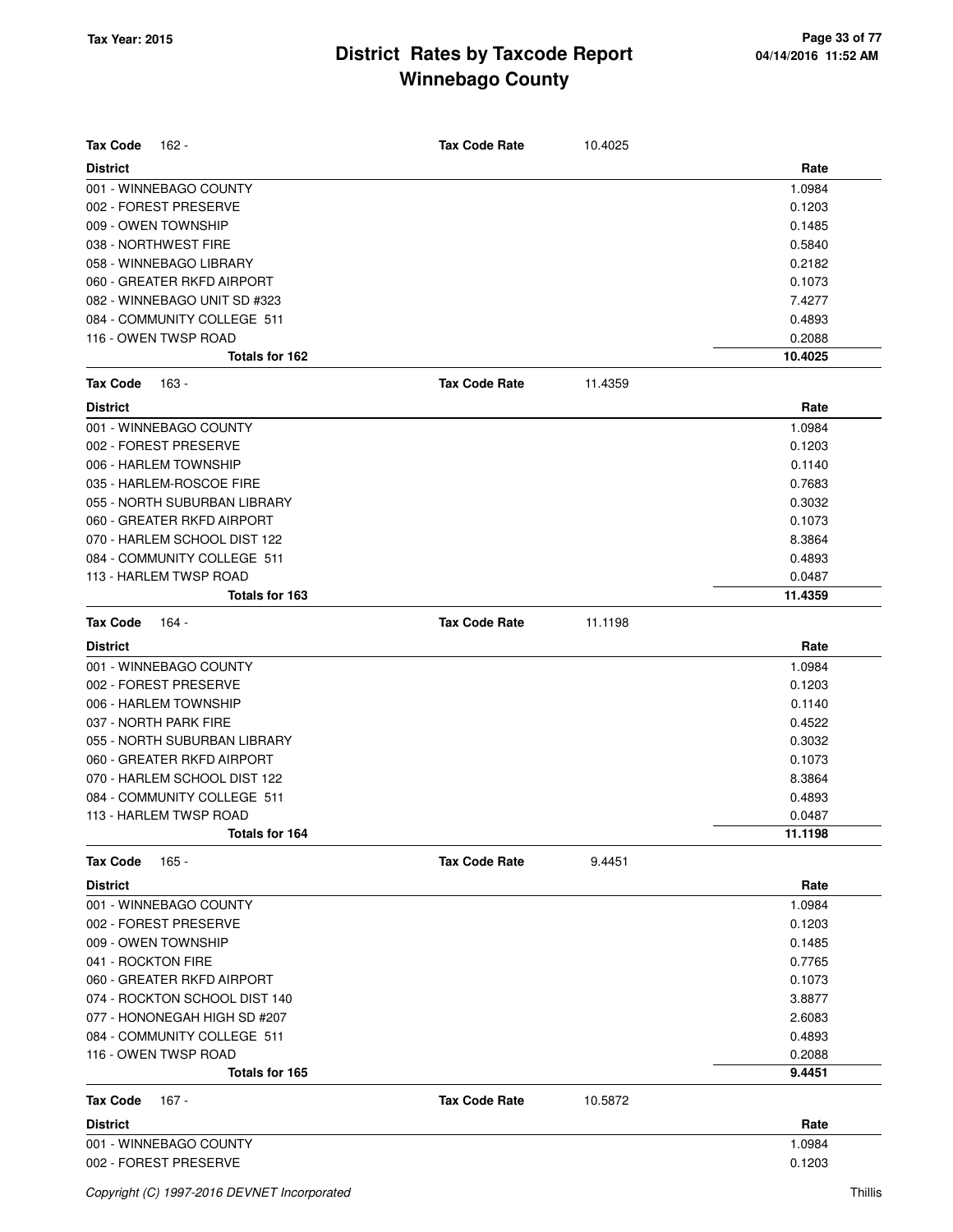| <b>Tax Code</b><br>167 -               | <b>Tax Code Rate</b> | 10.5872 |                   |
|----------------------------------------|----------------------|---------|-------------------|
| <b>District</b>                        |                      |         | Rate              |
| 009 - OWEN TOWNSHIP                    |                      |         | 0.1485            |
| 038 - NORTHWEST FIRE                   |                      |         | 0.5840            |
| 076 - ROCKFORD SCHOOL DIST 205         |                      |         | 7.9379            |
| 084 - COMMUNITY COLLEGE 511            |                      |         | 0.4893            |
| 116 - OWEN TWSP ROAD<br>Totals for 167 |                      |         | 0.2088<br>10.5872 |
|                                        |                      |         |                   |
| <b>Tax Code</b><br>168 -               | <b>Tax Code Rate</b> | 9.4451  |                   |
| <b>District</b>                        |                      |         | Rate              |
| 001 - WINNEBAGO COUNTY                 |                      |         | 1.0984            |
| 002 - FOREST PRESERVE                  |                      |         | 0.1203            |
| 009 - OWEN TOWNSHIP                    |                      |         | 0.1485            |
| 020 - MACHESNEY PARK VILLAGE           |                      |         | 0.0000            |
| 041 - ROCKTON FIRE                     |                      |         | 0.7765            |
| 060 - GREATER RKFD AIRPORT             |                      |         | 0.1073            |
| 074 - ROCKTON SCHOOL DIST 140          |                      |         | 3.8877            |
| 077 - HONONEGAH HIGH SD #207           |                      |         | 2.6083            |
| 084 - COMMUNITY COLLEGE 511            |                      |         | 0.4893            |
| 116 - OWEN TWSP ROAD                   |                      |         | 0.2088            |
| Totals for 168                         |                      |         | 9.4451            |
| <b>Tax Code</b><br>169 -               | <b>Tax Code Rate</b> | 10.9977 |                   |
| <b>District</b>                        |                      |         | Rate              |
| 001 - WINNEBAGO COUNTY                 |                      |         | 1.0984            |
| 002 - FOREST PRESERVE                  |                      |         | 0.1203            |
| 009 - OWEN TOWNSHIP                    |                      |         | 0.1485            |
| 038 - NORTHWEST FIRE                   |                      |         | 0.5840            |
| 055 - NORTH SUBURBAN LIBRARY           |                      |         | 0.3032            |
| 060 - GREATER RKFD AIRPORT             |                      |         | 0.1073            |
| 076 - ROCKFORD SCHOOL DIST 205         |                      |         | 7.9379            |
| 084 - COMMUNITY COLLEGE 511            |                      |         | 0.4893            |
| 116 - OWEN TWSP ROAD                   |                      |         | 0.2088            |
| Totals for 169                         |                      |         | 10.9977           |
| <b>Tax Code</b><br>$170 -$             | <b>Tax Code Rate</b> | 10.9020 |                   |
| <b>District</b>                        |                      |         | Rate              |
| 001 - WINNEBAGO COUNTY                 |                      |         | 1.0984            |
| 002 - FOREST PRESERVE                  |                      |         | 0.1203            |
| 009 - OWEN TOWNSHIP                    |                      |         | 0.1485            |
| 038 - NORTHWEST FIRE                   |                      |         | 0.5840            |
| 051 - ROCK RIVER WATER REC             |                      |         | 0.2075            |
| 060 - GREATER RKFD AIRPORT             |                      |         | 0.1073            |
| 076 - ROCKFORD SCHOOL DIST 205         |                      |         | 7.9379            |
| 084 - COMMUNITY COLLEGE 511            |                      |         | 0.4893            |
| 116 - OWEN TWSP ROAD                   |                      |         | 0.2088            |
| Totals for 170                         |                      |         | 10.9020           |
| <b>Tax Code</b><br>$171 -$             | <b>Tax Code Rate</b> | 12.0649 |                   |
| <b>District</b>                        |                      |         | Rate              |
| 001 - WINNEBAGO COUNTY                 |                      |         | 1.0984            |
| 002 - FOREST PRESERVE                  |                      |         | 0.1203            |
| 009 - OWEN TOWNSHIP                    |                      |         | 0.1485            |
| 038 - NORTHWEST FIRE                   |                      |         | 0.5840            |
| 046 - ROCKFORD PARK DISTRICT           |                      |         | 1.1629            |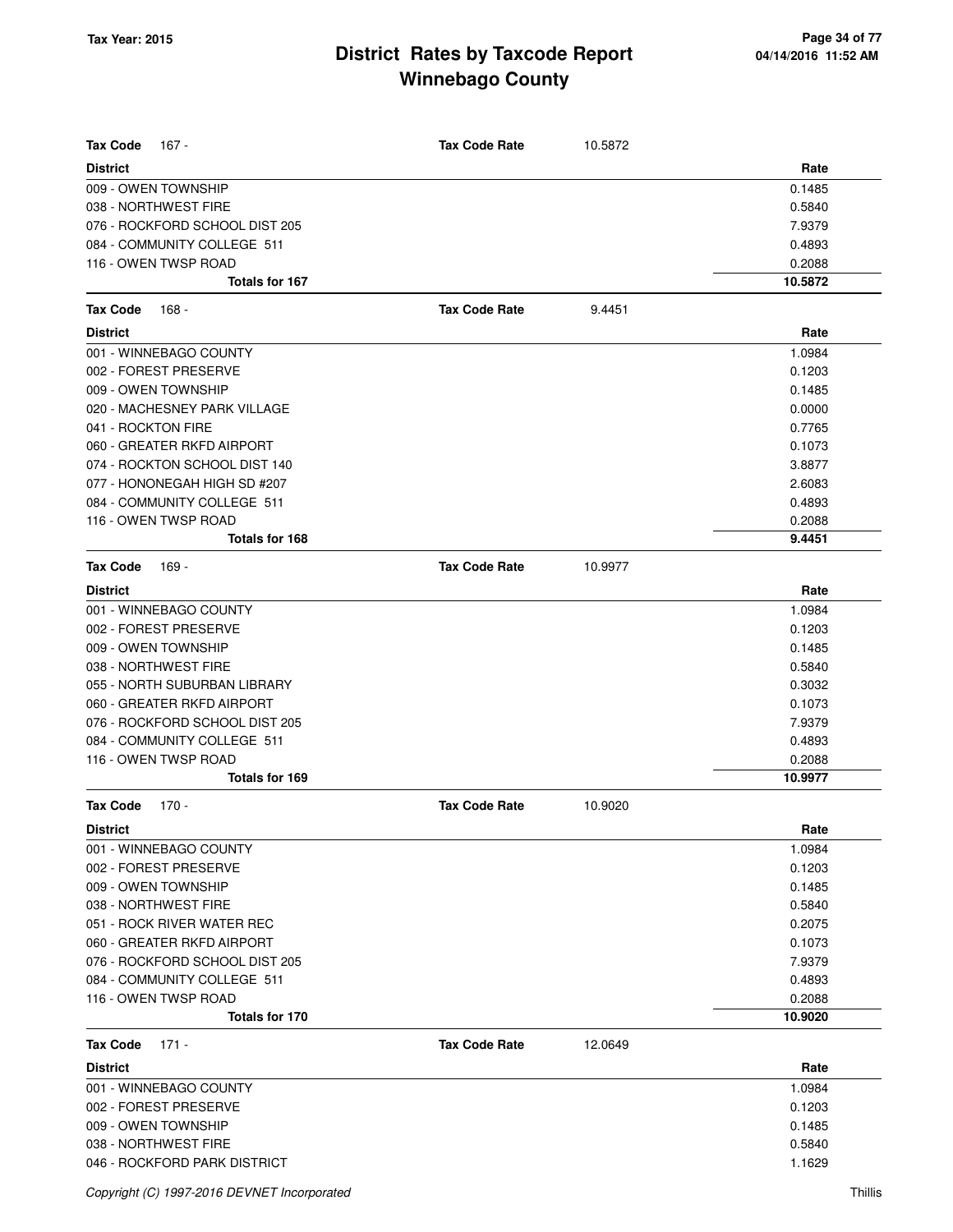| <b>Tax Code</b><br>$171 -$      | <b>Tax Code Rate</b> | 12.0649 |         |
|---------------------------------|----------------------|---------|---------|
| <b>District</b>                 |                      |         | Rate    |
| 051 - ROCK RIVER WATER REC      |                      |         | 0.2075  |
| 060 - GREATER RKFD AIRPORT      |                      |         | 0.1073  |
| 076 - ROCKFORD SCHOOL DIST 205  |                      |         | 7.9379  |
| 084 - COMMUNITY COLLEGE 511     |                      |         | 0.4893  |
| 116 - OWEN TWSP ROAD            |                      |         | 0.2088  |
| Totals for 171                  |                      |         | 12.0649 |
| <b>Tax Code</b><br>172          | <b>Tax Code Rate</b> | 15.2527 |         |
| <b>District</b>                 |                      |         | Rate    |
| 001 - WINNEBAGO COUNTY          |                      |         | 1.0984  |
| 002 - FOREST PRESERVE           |                      |         | 0.1203  |
| 009 - OWEN TOWNSHIP             |                      |         | 0.1485  |
| 023 - ROCKFORD CITY             |                      |         | 3.3595  |
| 046 - ROCKFORD PARK DISTRICT    |                      |         | 1.1629  |
| 051 - ROCK RIVER WATER REC      |                      |         | 0.2075  |
| 059 - ROCKFORD CITY LIBRARY     |                      |         | 0.5196  |
| 076 - ROCKFORD SCHOOL DIST 205  |                      |         | 7.9379  |
| 084 - COMMUNITY COLLEGE 511     |                      |         | 0.4893  |
| 116 - OWEN TWSP ROAD            |                      |         | 0.2088  |
| Totals for 172                  |                      |         | 15.2527 |
| <b>Tax Code</b><br>175 -        | <b>Tax Code Rate</b> | 10.5900 |         |
| <b>District</b>                 |                      |         | Rate    |
| 001 - WINNEBAGO COUNTY          |                      |         | 1.0984  |
| 002 - FOREST PRESERVE           |                      |         | 0.1203  |
| 013 - ROSCOE TOWNSHIP           |                      |         | 0.1492  |
| 026 - SOUTH BELOIT CITY         |                      |         | 1.1922  |
| 061 - SOUTH BELOIT CITY LIBRARY |                      |         | 0.2142  |
| 072 - PRAIRIE HILL SCH DIST 133 |                      |         | 4.5344  |
| 077 - HONONEGAH HIGH SD #207    |                      |         | 2.6083  |
| 084 - COMMUNITY COLLEGE 511     |                      |         | 0.4893  |
| 120 - ROSCOE TWSP ROAD          |                      |         | 0.1837  |
| <b>Totals for 175</b>           |                      |         | 10.5900 |
| $176 -$<br><b>Tax Code</b>      | <b>Tax Code Rate</b> | 9.4868  |         |
| <b>District</b>                 |                      |         | Rate    |
| 001 - WINNEBAGO COUNTY          |                      |         | 1.0984  |
| 002 - FOREST PRESERVE           |                      |         | 0.1203  |
| 013 - ROSCOE TOWNSHIP           |                      |         | 0.1492  |
| 055 - NORTH SUBURBAN LIBRARY    |                      |         | 0.3032  |
| 072 - PRAIRIE HILL SCH DIST 133 |                      |         | 4.5344  |
| 077 - HONONEGAH HIGH SD #207    |                      |         | 2.6083  |
| 084 - COMMUNITY COLLEGE 511     |                      |         | 0.4893  |
| 120 - ROSCOE TWSP ROAD          |                      |         | 0.1837  |
| Totals for 176                  |                      |         | 9.4868  |
| <b>Tax Code</b><br>$177 -$      | <b>Tax Code Rate</b> | 10.5732 |         |
| <b>District</b>                 |                      |         | Rate    |
| 001 - WINNEBAGO COUNTY          |                      |         | 1.0984  |
| 002 - FOREST PRESERVE           |                      |         | 0.1203  |
| 013 - ROSCOE TOWNSHIP           |                      |         | 0.1492  |
| 026 - SOUTH BELOIT CITY         |                      |         | 1.1922  |
| 061 - SOUTH BELOIT CITY LIBRARY |                      |         | 0.2142  |
| 079 - SOUTH BELOIT SD #320      |                      |         | 7.1259  |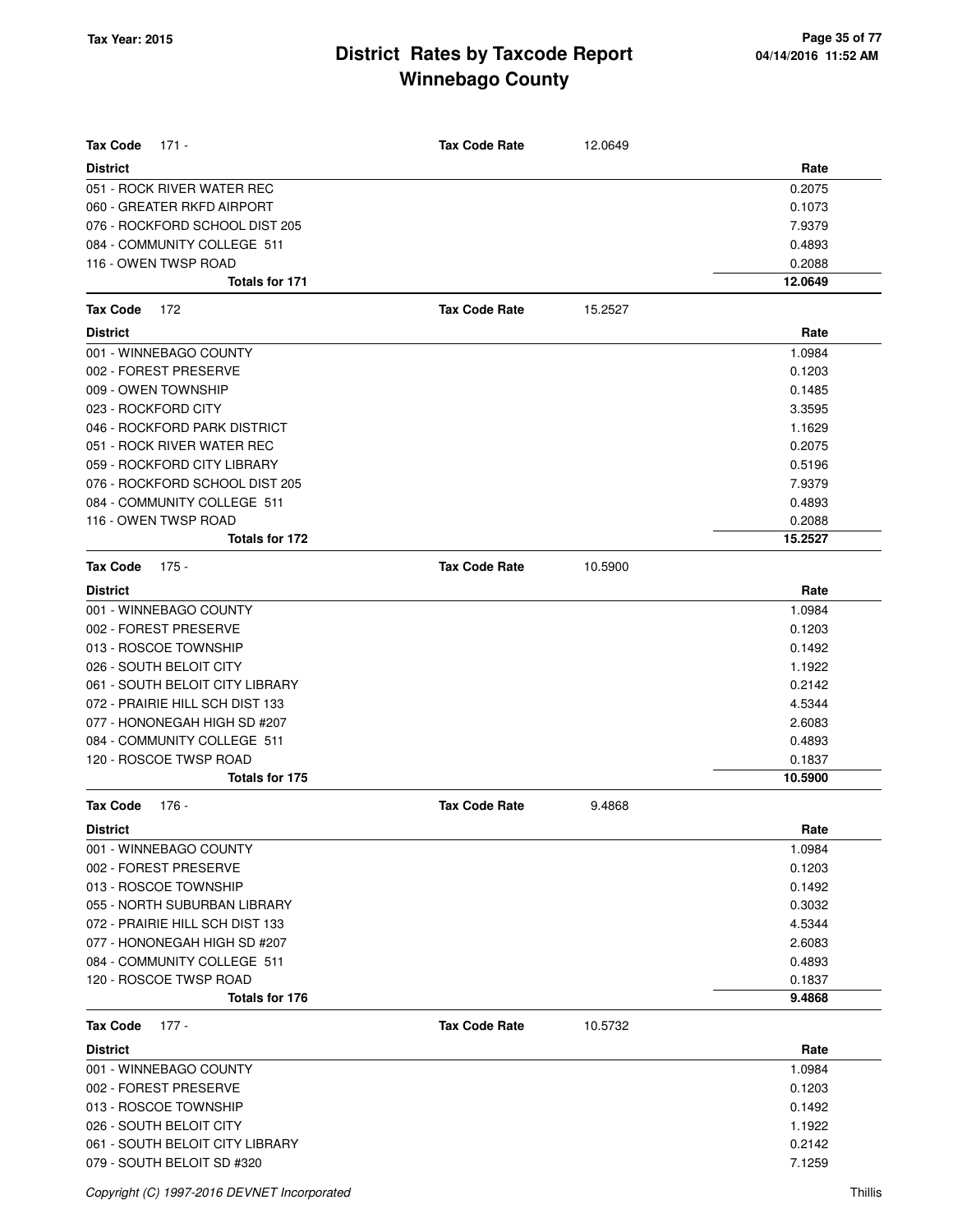| <b>Tax Code</b><br>177 -        | <b>Tax Code Rate</b> | 10.5732 |         |
|---------------------------------|----------------------|---------|---------|
| <b>District</b>                 |                      |         | Rate    |
| 084 - COMMUNITY COLLEGE 511     |                      |         | 0.4893  |
| 120 - ROSCOE TWSP ROAD          |                      |         | 0.1837  |
| Totals for 177                  |                      |         | 10.5732 |
| <b>Tax Code</b><br>178 -        | <b>Tax Code Rate</b> | 9.4700  |         |
| <b>District</b>                 |                      |         | Rate    |
| 001 - WINNEBAGO COUNTY          |                      |         | 1.0984  |
| 002 - FOREST PRESERVE           |                      |         | 0.1203  |
| 013 - ROSCOE TOWNSHIP           |                      |         | 0.1492  |
| 055 - NORTH SUBURBAN LIBRARY    |                      |         | 0.3032  |
| 079 - SOUTH BELOIT SD #320      |                      |         | 7.1259  |
| 084 - COMMUNITY COLLEGE 511     |                      |         | 0.4893  |
| 120 - ROSCOE TWSP ROAD          |                      |         | 0.1837  |
| Totals for 178                  |                      |         | 9.4700  |
| <b>Tax Code</b><br>179 -        | <b>Tax Code Rate</b> | 10.2383 |         |
| <b>District</b>                 |                      |         | Rate    |
| 001 - WINNEBAGO COUNTY          |                      |         | 1.0984  |
| 002 - FOREST PRESERVE           |                      |         | 0.1203  |
| 013 - ROSCOE TOWNSHIP           |                      |         | 0.1492  |
| 035 - HARLEM-ROSCOE FIRE        |                      |         | 0.7683  |
| 055 - NORTH SUBURBAN LIBRARY    |                      |         | 0.3032  |
| 079 - SOUTH BELOIT SD #320      |                      |         | 7.1259  |
| 084 - COMMUNITY COLLEGE 511     |                      |         | 0.4893  |
| 120 - ROSCOE TWSP ROAD          |                      |         | 0.1837  |
| Totals for 179                  |                      |         | 10.2383 |
| <b>Tax Code</b><br>180 -        | <b>Tax Code Rate</b> | 10.2551 |         |
| <b>District</b>                 |                      |         | Rate    |
| 001 - WINNEBAGO COUNTY          |                      |         | 1.0984  |
| 002 - FOREST PRESERVE           |                      |         | 0.1203  |
| 013 - ROSCOE TOWNSHIP           |                      |         | 0.1492  |
| 035 - HARLEM-ROSCOE FIRE        |                      |         | 0.7683  |
| 055 - NORTH SUBURBAN LIBRARY    |                      |         | 0.3032  |
| 072 - PRAIRIE HILL SCH DIST 133 |                      |         | 4.5344  |
| 077 - HONONEGAH HIGH SD #207    |                      |         | 2.6083  |
| 084 - COMMUNITY COLLEGE 511     |                      |         | 0.4893  |
| 120 - ROSCOE TWSP ROAD          |                      |         | 0.1837  |
| Totals for 180                  |                      |         | 10.2551 |
| <b>Tax Code</b><br>$181 -$      | <b>Tax Code Rate</b> | 9.7936  |         |
| <b>District</b>                 |                      |         | Rate    |
| 001 - WINNEBAGO COUNTY          |                      |         | 1.0984  |
| 002 - FOREST PRESERVE           |                      |         | 0.1203  |
| 013 - ROSCOE TOWNSHIP           |                      |         | 0.1492  |
| 035 - HARLEM-ROSCOE FIRE        |                      |         | 0.7683  |
| 055 - NORTH SUBURBAN LIBRARY    |                      |         | 0.3032  |
| 071 - KINNIKINNICK SD #131      |                      |         | 4.0729  |
| 077 - HONONEGAH HIGH SD #207    |                      |         | 2.6083  |
| 084 - COMMUNITY COLLEGE 511     |                      |         | 0.4893  |
| 120 - ROSCOE TWSP ROAD          |                      |         | 0.1837  |
| Totals for 181                  |                      |         | 9.7936  |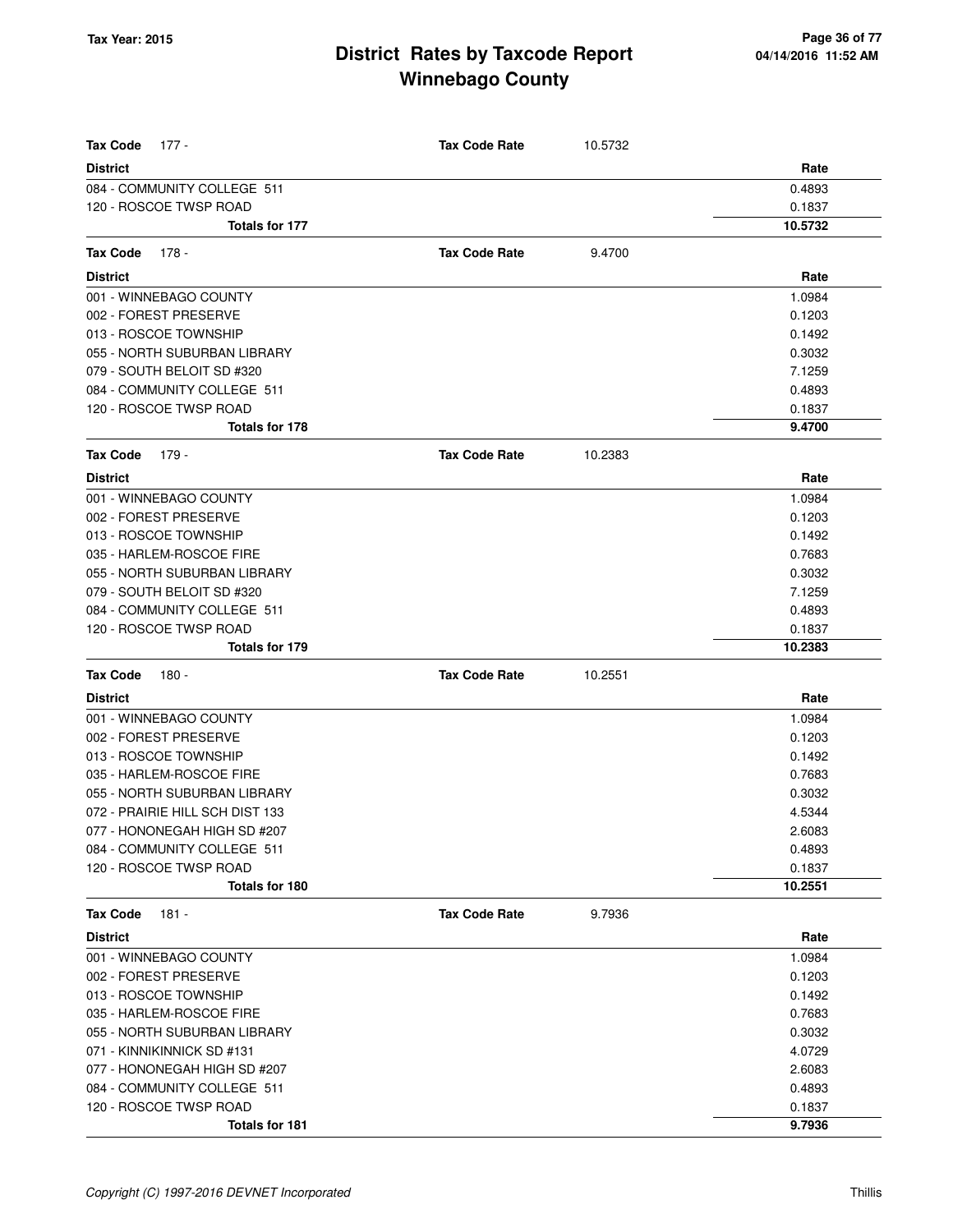| <b>Tax Code</b><br>182 -                 | <b>Tax Code Rate</b> | 9.3052  |                   |
|------------------------------------------|----------------------|---------|-------------------|
| <b>District</b>                          |                      |         | Rate              |
| 001 - WINNEBAGO COUNTY                   |                      |         | 1.0984            |
| 002 - FOREST PRESERVE                    |                      |         | 0.1203            |
| 013 - ROSCOE TOWNSHIP                    |                      |         | 0.1492            |
| 035 - HARLEM-ROSCOE FIRE                 |                      |         | 0.7683            |
| 074 - ROCKTON SCHOOL DIST 140            |                      |         | 3.8877            |
| 077 - HONONEGAH HIGH SD #207             |                      |         | 2.6083            |
| 084 - COMMUNITY COLLEGE 511              |                      |         | 0.4893            |
| 120 - ROSCOE TWSP ROAD                   |                      |         | 0.1837            |
| Totals for 182                           |                      |         | 9.3052            |
| <b>Tax Code</b><br>183 -                 | <b>Tax Code Rate</b> | 9.3052  |                   |
| <b>District</b>                          |                      |         | Rate              |
| 001 - WINNEBAGO COUNTY                   |                      |         | 1.0984            |
| 002 - FOREST PRESERVE                    |                      |         | 0.1203            |
| 013 - ROSCOE TOWNSHIP                    |                      |         | 0.1492            |
| 020 - MACHESNEY PARK VILLAGE             |                      |         | 0.0000            |
| 035 - HARLEM-ROSCOE FIRE                 |                      |         | 0.7683            |
| 074 - ROCKTON SCHOOL DIST 140            |                      |         | 3.8877            |
| 077 - HONONEGAH HIGH SD #207             |                      |         | 2.6083            |
| 084 - COMMUNITY COLLEGE 511              |                      |         | 0.4893            |
| 120 - ROSCOE TWSP ROAD                   |                      |         | 0.1837            |
| Totals for 183                           |                      |         | 9.3052            |
| <b>Tax Code</b><br>184 -                 | <b>Tax Code Rate</b> | 11.4757 |                   |
| <b>District</b>                          |                      |         | Rate              |
| 001 - WINNEBAGO COUNTY                   |                      |         | 1.0984            |
| 002 - FOREST PRESERVE                    |                      |         | 0.1203            |
| 013 - ROSCOE TOWNSHIP                    |                      |         | 0.1492            |
| 035 - HARLEM-ROSCOE FIRE                 |                      |         | 0.7683            |
| 055 - NORTH SUBURBAN LIBRARY             |                      |         | 0.3032            |
| 075 - NORTH BOONE SD #200                |                      |         | 8.3633            |
| 084 - COMMUNITY COLLEGE 511              |                      |         | 0.4893            |
| 120 - ROSCOE TWSP ROAD                   |                      |         | 0.1837            |
| Totals for 184                           |                      |         | 11.4757           |
| Tax Code $185 -$                         | Tax Code Rate        | 10.4525 |                   |
| District                                 |                      |         | Rate              |
| 001 - WINNEBAGO COUNTY                   |                      |         | 1.0984            |
| 002 - FOREST PRESERVE                    |                      |         | 0.1203            |
| 013 - ROSCOE TOWNSHIP                    |                      |         | 0.1492            |
| 025 - ROSCOE VILLAGE                     |                      |         | 0.6589            |
| 035 - HARLEM-ROSCOE FIRE                 |                      |         | 0.7683            |
| 055 - NORTH SUBURBAN LIBRARY             |                      |         | 0.3032            |
| 071 - KINNIKINNICK SD #131               |                      |         | 4.0729            |
| 077 - HONONEGAH HIGH SD #207             |                      |         | 2.6083            |
| 084 - COMMUNITY COLLEGE 511              |                      |         | 0.4893            |
| 120 - ROSCOE TWSP ROAD<br>Totals for 185 |                      |         | 0.1837<br>10.4525 |
|                                          |                      |         |                   |
| 187 -<br>Tax Code<br><b>District</b>     | <b>Tax Code Rate</b> | 10.0011 | Rate              |
|                                          |                      |         |                   |
| 001 - WINNEBAGO COUNTY                   |                      |         | 1.0984            |
| 002 - FOREST PRESERVE                    |                      |         | 0.1203            |
| 013 - ROSCOE TOWNSHIP                    |                      |         | 0.1492            |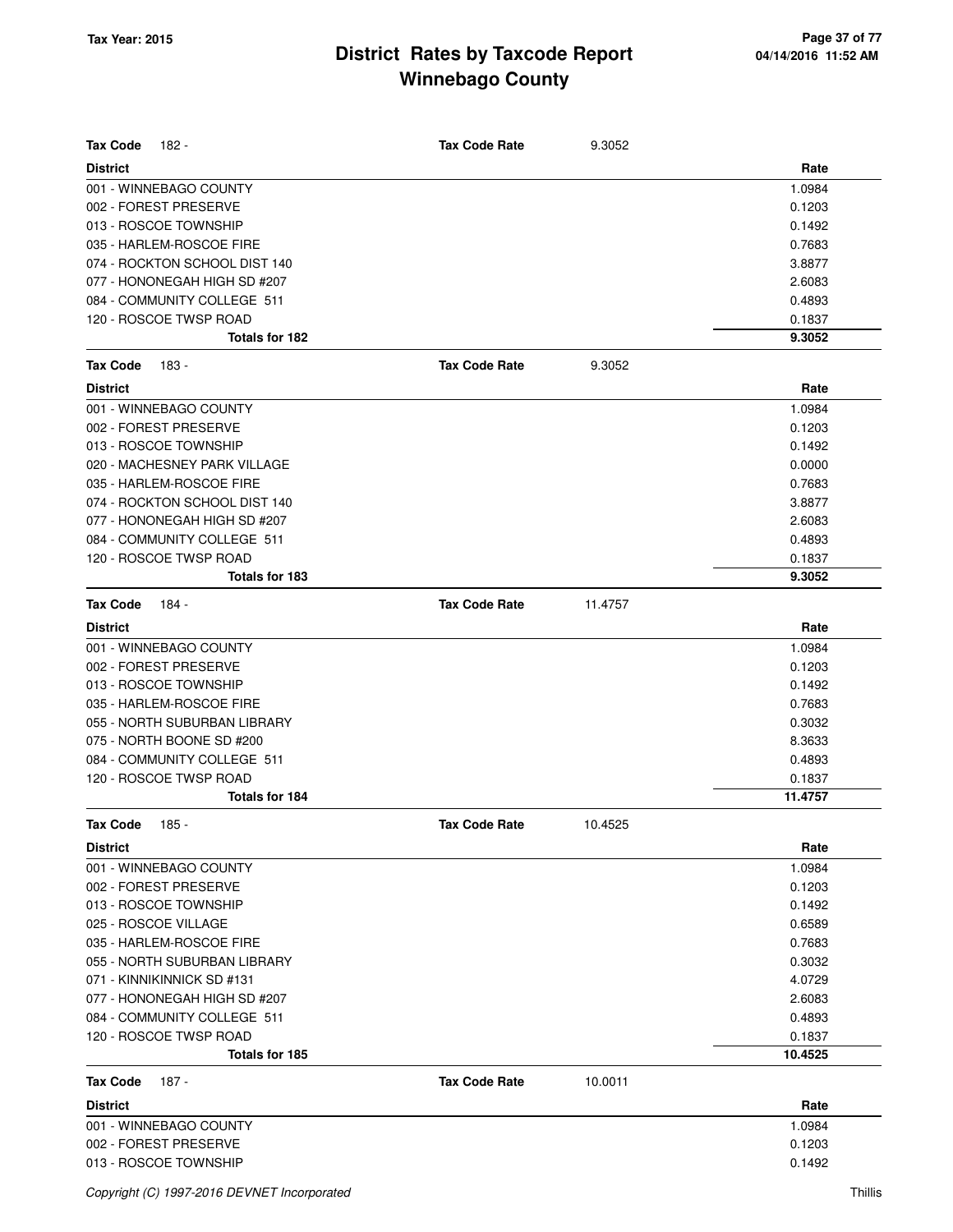| <b>Tax Code</b><br>187 -        | <b>Tax Code Rate</b> | 10.0011 |         |
|---------------------------------|----------------------|---------|---------|
| <b>District</b>                 |                      |         | Rate    |
| 035 - HARLEM-ROSCOE FIRE        |                      |         | 0.7683  |
| 051 - ROCK RIVER WATER REC      |                      |         | 0.2075  |
| 055 - NORTH SUBURBAN LIBRARY    |                      |         | 0.3032  |
| 071 - KINNIKINNICK SD #131      |                      |         | 4.0729  |
| 077 - HONONEGAH HIGH SD #207    |                      |         | 2.6083  |
| 084 - COMMUNITY COLLEGE 511     |                      |         | 0.4893  |
| 120 - ROSCOE TWSP ROAD          |                      |         | 0.1837  |
| Totals for 187                  |                      |         | 10.0011 |
| <b>Tax Code</b><br>188          | <b>Tax Code Rate</b> | 10.4626 |         |
| <b>District</b>                 |                      |         | Rate    |
| 001 - WINNEBAGO COUNTY          |                      |         | 1.0984  |
| 002 - FOREST PRESERVE           |                      |         | 0.1203  |
| 013 - ROSCOE TOWNSHIP           |                      |         | 0.1492  |
| 035 - HARLEM-ROSCOE FIRE        |                      |         | 0.7683  |
| 051 - ROCK RIVER WATER REC      |                      |         | 0.2075  |
| 055 - NORTH SUBURBAN LIBRARY    |                      |         | 0.3032  |
| 072 - PRAIRIE HILL SCH DIST 133 |                      |         | 4.5344  |
| 077 - HONONEGAH HIGH SD #207    |                      |         | 2.6083  |
| 084 - COMMUNITY COLLEGE 511     |                      |         | 0.4893  |
| 120 - ROSCOE TWSP ROAD          |                      |         | 0.1837  |
| Totals for 188                  |                      |         | 10.4626 |
| <b>Tax Code</b><br>189 -        | <b>Tax Code Rate</b> | 10.6600 |         |
| <b>District</b>                 |                      |         | Rate    |
| 001 - WINNEBAGO COUNTY          |                      |         | 1.0984  |
| 002 - FOREST PRESERVE           |                      |         | 0.1203  |
| 013 - ROSCOE TOWNSHIP           |                      |         | 0.1492  |
| 025 - ROSCOE VILLAGE            |                      |         | 0.6589  |
| 035 - HARLEM-ROSCOE FIRE        |                      |         | 0.7683  |
| 051 - ROCK RIVER WATER REC      |                      |         | 0.2075  |
| 055 - NORTH SUBURBAN LIBRARY    |                      |         | 0.3032  |
| 071 - KINNIKINNICK SD #131      |                      |         | 4.0729  |
| 077 - HONONEGAH HIGH SD #207    |                      |         | 2.6083  |
| 084 - COMMUNITY COLLEGE 511     |                      |         | 0.4893  |
| 120 - ROSCOE TWSP ROAD          |                      |         | 0.1837  |
| Totals for 189                  |                      |         | 10.6600 |
| <b>Tax Code</b><br>190 -        | <b>Tax Code Rate</b> | 10.6049 |         |
| <b>District</b>                 |                      |         | Rate    |
| 001 - WINNEBAGO COUNTY          |                      |         | 1.0984  |
| 002 - FOREST PRESERVE           |                      |         | 0.1203  |
| 012 - ROCKTON TOWNSHIP          |                      |         | 0.2035  |
| 026 - SOUTH BELOIT CITY         |                      |         | 1.1922  |
| 061 - SOUTH BELOIT CITY LIBRARY |                      |         | 0.2142  |
| 079 - SOUTH BELOIT SD #320      |                      |         | 7.1259  |
| 084 - COMMUNITY COLLEGE 511     |                      |         | 0.4893  |
| 119 - ROCKTON TWSP ROAD         |                      |         | 0.1611  |
| Totals for 190                  |                      |         | 10.6049 |
| Tax Code<br>191 -               | <b>Tax Code Rate</b> | 10.1958 |         |
| <b>District</b>                 |                      |         | Rate    |
| 001 - WINNEBAGO COUNTY          |                      |         | 1.0984  |
| 002 - FOREST PRESERVE           |                      |         | 0.1203  |
|                                 |                      |         |         |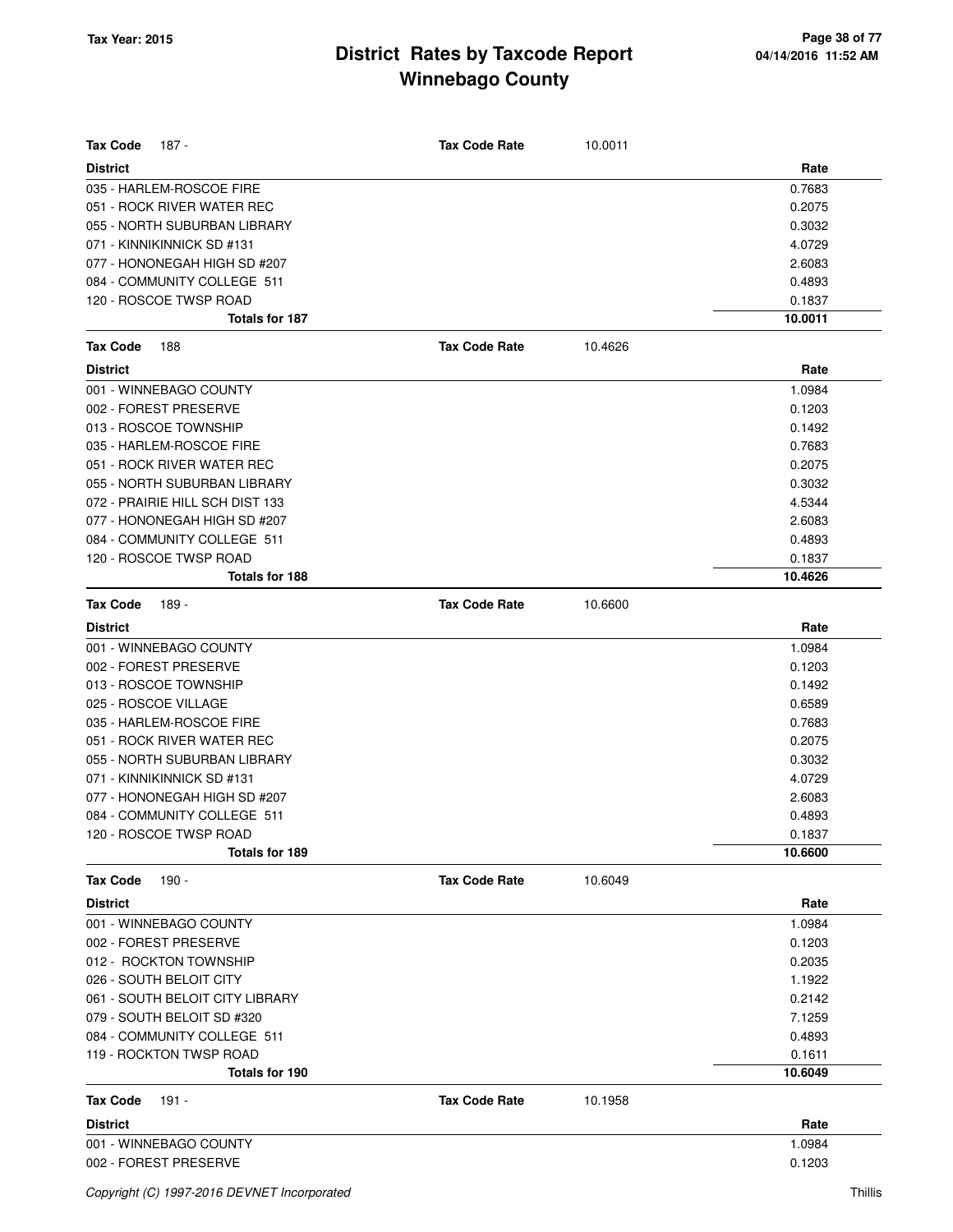| <b>Tax Code</b><br>191 -        | <b>Tax Code Rate</b> | 10.1958 |         |
|---------------------------------|----------------------|---------|---------|
| <b>District</b>                 |                      |         | Rate    |
| 012 - ROCKTON TOWNSHIP          |                      |         | 0.2035  |
| 041 - ROCKTON FIRE              |                      |         | 0.7765  |
| 057 - TALCOTT FREE LIBRARY      |                      |         | 0.2208  |
| 079 - SOUTH BELOIT SD #320      |                      |         | 7.1259  |
| 084 - COMMUNITY COLLEGE 511     |                      |         | 0.4893  |
| 119 - ROCKTON TWSP ROAD         |                      |         | 0.1611  |
| <b>Totals for 191</b>           |                      |         | 10.1958 |
| <b>Tax Code</b><br>192 -        | <b>Tax Code Rate</b> | 10.9140 |         |
| <b>District</b>                 |                      |         | Rate    |
| 001 - WINNEBAGO COUNTY          |                      |         | 1.0984  |
| 002 - FOREST PRESERVE           |                      |         | 0.1203  |
| 013 - ROSCOE TOWNSHIP           |                      |         | 0.1492  |
| 025 - ROSCOE VILLAGE            |                      |         | 0.6589  |
| 035 - HARLEM-ROSCOE FIRE        |                      |         | 0.7683  |
| 055 - NORTH SUBURBAN LIBRARY    |                      |         | 0.3032  |
| 072 - PRAIRIE HILL SCH DIST 133 |                      |         | 4.5344  |
| 077 - HONONEGAH HIGH SD #207    |                      |         | 2.6083  |
| 084 - COMMUNITY COLLEGE 511     |                      |         | 0.4893  |
| 120 - ROSCOE TWSP ROAD          |                      |         | 0.1837  |
| Totals for 192                  |                      |         | 10.9140 |
| <b>Tax Code</b><br>193 -        | <b>Tax Code Rate</b> | 9.8296  |         |
| <b>District</b>                 |                      |         | Rate    |
| 001 - WINNEBAGO COUNTY          |                      |         | 1.0984  |
| 002 - FOREST PRESERVE           |                      |         | 0.1203  |
| 012 - ROCKTON TOWNSHIP          |                      |         | 0.2035  |
| 041 - ROCKTON FIRE              |                      |         | 0.7765  |
| 057 - TALCOTT FREE LIBRARY      |                      |         | 0.2208  |
| 073 - SHIRLAND SCHOOL DIST 134  |                      |         | 4.1514  |
| 077 - HONONEGAH HIGH SD #207    |                      |         | 2.6083  |
| 084 - COMMUNITY COLLEGE 511     |                      |         | 0.4893  |
| 119 - ROCKTON TWSP ROAD         |                      |         | 0.1611  |
| Totals for 193                  |                      |         | 9.8296  |
| Tax Code 194 -                  | <b>Tax Code Rate</b> | 10.8788 |         |
| <b>District</b>                 |                      |         | Rate    |
| 001 - WINNEBAGO COUNTY          |                      |         | 1.0984  |
| 002 - FOREST PRESERVE           |                      |         | 0.1203  |
| 006 - HARLEM TOWNSHIP           |                      |         | 0.1140  |
| 037 - NORTH PARK FIRE           |                      |         | 0.4522  |
| 051 - ROCK RIVER WATER REC      |                      |         | 0.2075  |
| 055 - NORTH SUBURBAN LIBRARY    |                      |         | 0.3032  |
| 060 - GREATER RKFD AIRPORT      |                      |         | 0.1073  |
| 076 - ROCKFORD SCHOOL DIST 205  |                      |         | 7.9379  |
| 084 - COMMUNITY COLLEGE 511     |                      |         | 0.4893  |
| 113 - HARLEM TWSP ROAD          |                      |         | 0.0487  |
| Totals for 194                  |                      |         | 10.8788 |
| <b>Tax Code</b><br>196 -        | <b>Tax Code Rate</b> | 9.5127  |         |
| <b>District</b>                 |                      |         | Rate    |
| 001 - WINNEBAGO COUNTY          |                      |         | 1.0984  |
| 002 - FOREST PRESERVE           |                      |         | 0.1203  |
| 013 - ROSCOE TOWNSHIP           |                      |         | 0.1492  |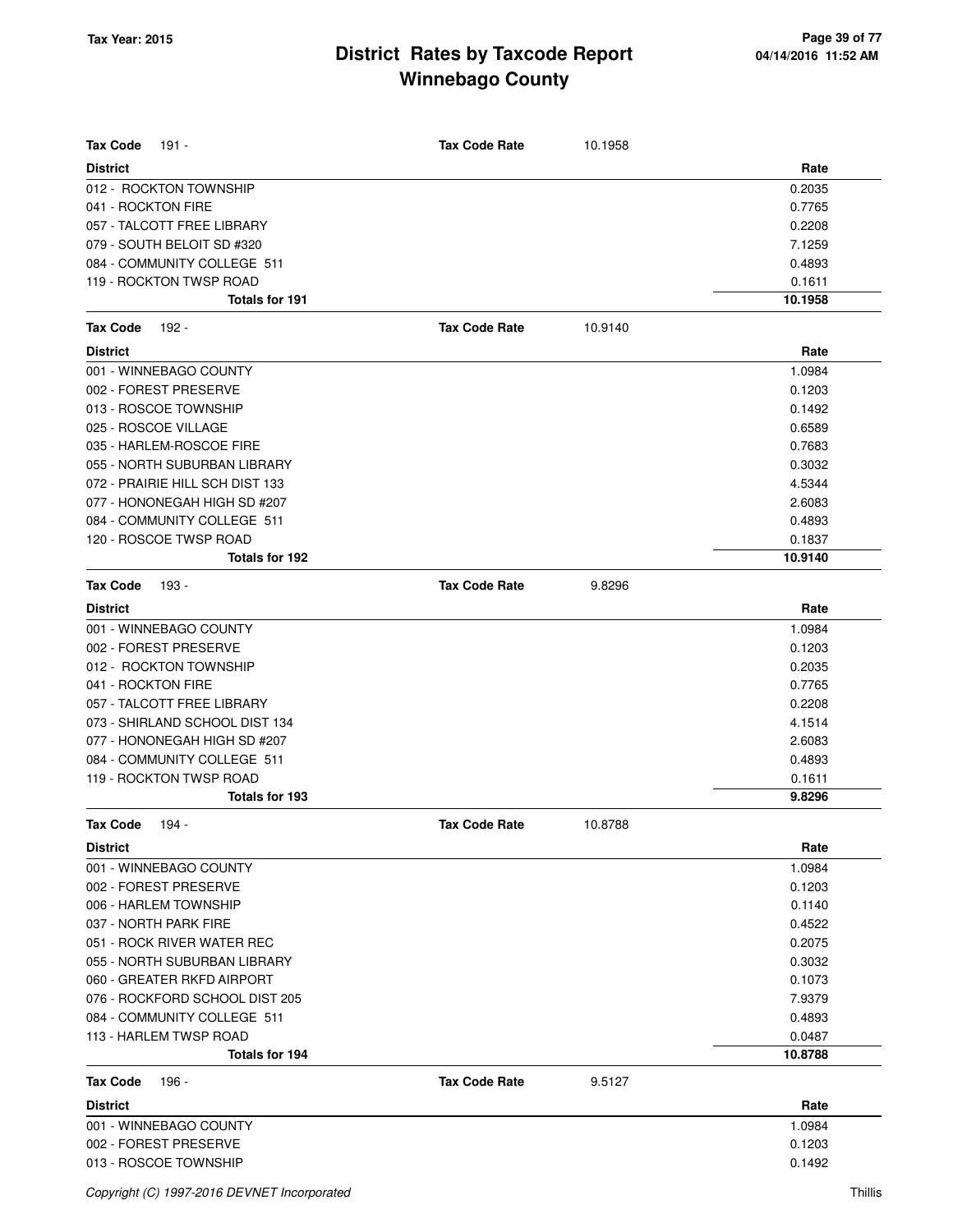| <b>Tax Code</b><br>196 -      | <b>Tax Code Rate</b> | 9.5127  |         |
|-------------------------------|----------------------|---------|---------|
| <b>District</b>               |                      |         | Rate    |
| 035 - HARLEM-ROSCOE FIRE      |                      |         | 0.7683  |
| 051 - ROCK RIVER WATER REC    |                      |         | 0.2075  |
| 074 - ROCKTON SCHOOL DIST 140 |                      |         | 3.8877  |
| 077 - HONONEGAH HIGH SD #207  |                      |         | 2.6083  |
| 084 - COMMUNITY COLLEGE 511   |                      |         | 0.4893  |
| 120 - ROSCOE TWSP ROAD        |                      |         | 0.1837  |
| Totals for 196                |                      |         | 9.5127  |
| <b>Tax Code</b><br>197 -      | <b>Tax Code Rate</b> | 10.2364 |         |
| <b>District</b>               |                      |         | Rate    |
| 001 - WINNEBAGO COUNTY        |                      |         | 1.0984  |
| 002 - FOREST PRESERVE         |                      |         | 0.1203  |
| 012 - ROCKTON TOWNSHIP        |                      |         | 0.2035  |
| 024 - ROCKTON VILLAGE         |                      |         | 0.6705  |
| 041 - ROCKTON FIRE            |                      |         | 0.7765  |
| 057 - TALCOTT FREE LIBRARY    |                      |         | 0.2208  |
| 074 - ROCKTON SCHOOL DIST 140 |                      |         | 3.8877  |
| 077 - HONONEGAH HIGH SD #207  |                      |         | 2.6083  |
| 084 - COMMUNITY COLLEGE 511   |                      |         | 0.4893  |
| 119 - ROCKTON TWSP ROAD       |                      |         | 0.1611  |
| <b>Totals for 197</b>         |                      |         | 10.2364 |
| <b>Tax Code</b><br>198 -      | <b>Tax Code Rate</b> | 10.4641 |         |
| <b>District</b>               |                      |         | Rate    |
| 001 - WINNEBAGO COUNTY        |                      |         | 1.0984  |
| 002 - FOREST PRESERVE         |                      |         | 0.1203  |
| 013 - ROSCOE TOWNSHIP         |                      |         | 0.1492  |
| 024 - ROCKTON VILLAGE         |                      |         | 0.6705  |
| 035 - HARLEM-ROSCOE FIRE      |                      |         | 0.7683  |
| 055 - NORTH SUBURBAN LIBRARY  |                      |         | 0.3032  |
| 071 - KINNIKINNICK SD #131    |                      |         | 4.0729  |
| 077 - HONONEGAH HIGH SD #207  |                      |         | 2.6083  |
| 084 - COMMUNITY COLLEGE 511   |                      |         | 0.4893  |
| 120 - ROSCOE TWSP ROAD        |                      |         | 0.1837  |
| Totals for 198                |                      |         | 10.4641 |
| <b>Tax Code</b><br>199 -      | <b>Tax Code Rate</b> | 10.6716 |         |
| <b>District</b>               |                      |         | Rate    |
| 001 - WINNEBAGO COUNTY        |                      |         | 1.0984  |
| 002 - FOREST PRESERVE         |                      |         | 0.1203  |
| 013 - ROSCOE TOWNSHIP         |                      |         | 0.1492  |
| 024 - ROCKTON VILLAGE         |                      |         | 0.6705  |
| 035 - HARLEM-ROSCOE FIRE      |                      |         | 0.7683  |
| 051 - ROCK RIVER WATER REC    |                      |         | 0.2075  |
| 055 - NORTH SUBURBAN LIBRARY  |                      |         | 0.3032  |
| 071 - KINNIKINNICK SD #131    |                      |         | 4.0729  |
| 077 - HONONEGAH HIGH SD #207  |                      |         | 2.6083  |
| 084 - COMMUNITY COLLEGE 511   |                      |         | 0.4893  |
| 120 - ROSCOE TWSP ROAD        |                      |         | 0.1837  |
| Totals for 199                |                      |         | 10.6716 |
| <b>Tax Code</b><br>200        | <b>Tax Code Rate</b> | 10.6147 |         |
| <b>District</b>               |                      |         | Rate    |
| 001 - WINNEBAGO COUNTY        |                      |         | 1.0984  |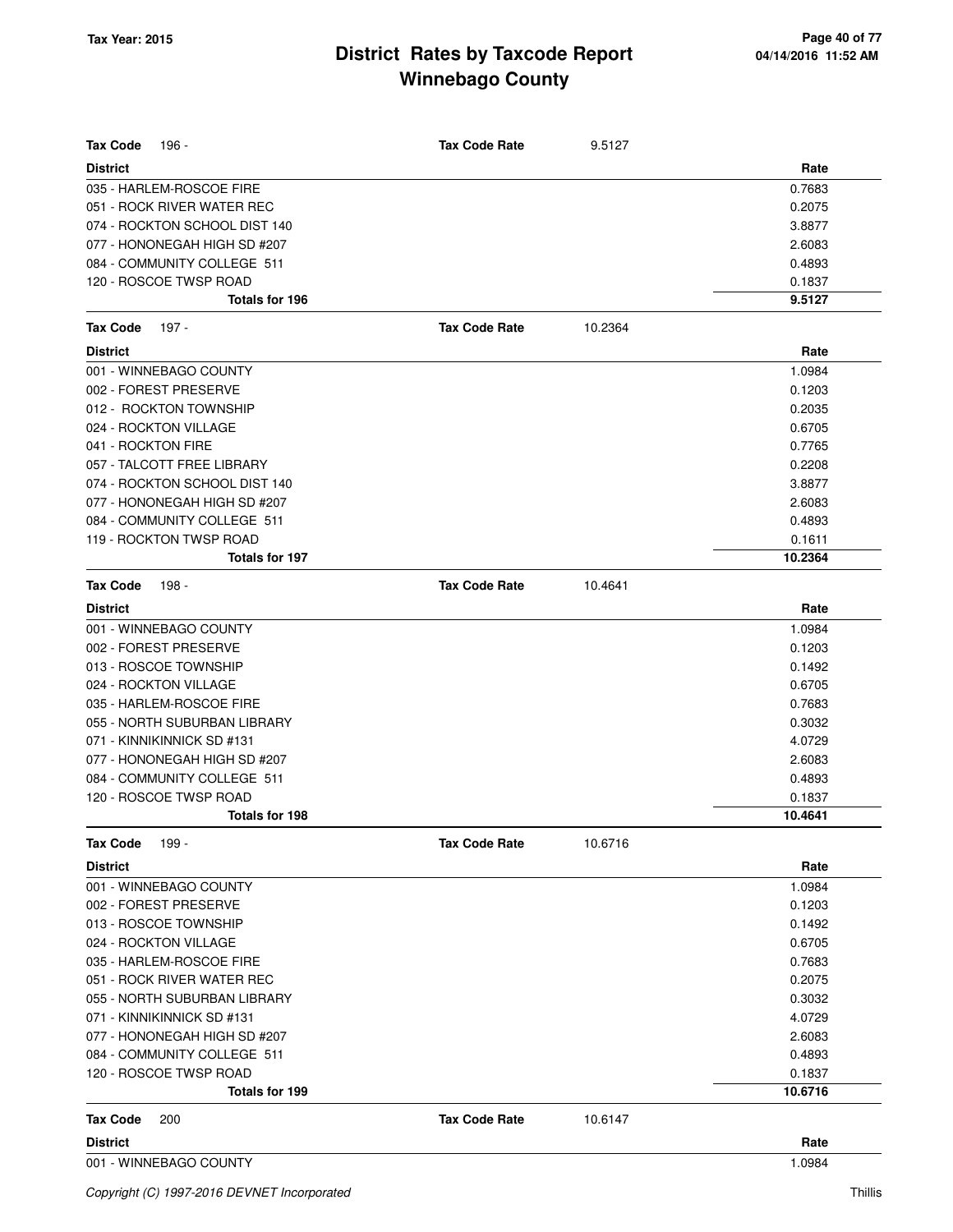| <b>Tax Code</b><br>200          | <b>Tax Code Rate</b> | 10.6147 |         |
|---------------------------------|----------------------|---------|---------|
| <b>District</b>                 |                      |         | Rate    |
| 002 - FOREST PRESERVE           |                      |         | 0.1203  |
| 009 - OWEN TOWNSHIP             |                      |         | 0.1485  |
| 025 - ROSCOE VILLAGE            |                      |         | 0.6589  |
| 041 - ROCKTON FIRE              |                      |         | 0.7765  |
| 051 - ROCK RIVER WATER REC      |                      |         | 0.2075  |
| 055 - NORTH SUBURBAN LIBRARY    |                      |         | 0.3032  |
| 060 - GREATER RKFD AIRPORT      |                      |         | 0.1073  |
| 074 - ROCKTON SCHOOL DIST 140   |                      |         | 3.8877  |
| 077 - HONONEGAH HIGH SD #207    |                      |         | 2.6083  |
| 084 - COMMUNITY COLLEGE 511     |                      |         | 0.4893  |
| 116 - OWEN TWSP ROAD            |                      |         | 0.2088  |
| <b>Totals for 200</b>           |                      |         | 10.6147 |
| <b>Tax Code</b><br>$201 -$      | <b>Tax Code Rate</b> | 9.9750  |         |
| <b>District</b>                 |                      |         | Rate    |
| 001 - WINNEBAGO COUNTY          |                      |         | 1.0984  |
| 002 - FOREST PRESERVE           |                      |         | 0.1203  |
| 012 - ROCKTON TOWNSHIP          |                      |         | 0.2035  |
| 026 - SOUTH BELOIT CITY         |                      |         | 1.1922  |
| 061 - SOUTH BELOIT CITY LIBRARY |                      |         | 0.2142  |
| 074 - ROCKTON SCHOOL DIST 140   |                      |         | 3.8877  |
| 077 - HONONEGAH HIGH SD #207    |                      |         | 2.6083  |
| 084 - COMMUNITY COLLEGE 511     |                      |         | 0.4893  |
| 119 - ROCKTON TWSP ROAD         |                      |         | 0.1611  |
| Totals for 201                  |                      |         | 9.9750  |
| <b>Tax Code</b><br>$202 -$      | <b>Tax Code Rate</b> | 9.5659  |         |
| <b>District</b>                 |                      |         | Rate    |
| 001 - WINNEBAGO COUNTY          |                      |         | 1.0984  |
| 002 - FOREST PRESERVE           |                      |         | 0.1203  |
| 012 - ROCKTON TOWNSHIP          |                      |         | 0.2035  |
| 041 - ROCKTON FIRE              |                      |         | 0.7765  |
| 057 - TALCOTT FREE LIBRARY      |                      |         | 0.2208  |
| 074 - ROCKTON SCHOOL DIST 140   |                      |         | 3.8877  |
| 077 - HONONEGAH HIGH SD #207    |                      |         | 2.6083  |
| 084 - COMMUNITY COLLEGE 511     |                      |         | 0.4893  |
| 119 - ROCKTON TWSP ROAD         |                      |         | 0.1611  |
| Totals for 202                  |                      |         | 9.5659  |
| <b>Tax Code</b><br>$203 -$      | <b>Tax Code Rate</b> | 9.7511  |         |
| <b>District</b>                 |                      |         | Rate    |
| 001 - WINNEBAGO COUNTY          |                      |         | 1.0984  |
| 002 - FOREST PRESERVE           |                      |         | 0.1203  |
| 012 - ROCKTON TOWNSHIP          |                      |         | 0.2035  |
| 041 - ROCKTON FIRE              |                      |         | 0.7765  |
| 057 - TALCOTT FREE LIBRARY      |                      |         | 0.2208  |
| 071 - KINNIKINNICK SD #131      |                      |         | 4.0729  |
| 077 - HONONEGAH HIGH SD #207    |                      |         | 2.6083  |
| 084 - COMMUNITY COLLEGE 511     |                      |         | 0.4893  |
| 119 - ROCKTON TWSP ROAD         |                      |         | 0.1611  |
| Totals for 203                  |                      |         | 9.7511  |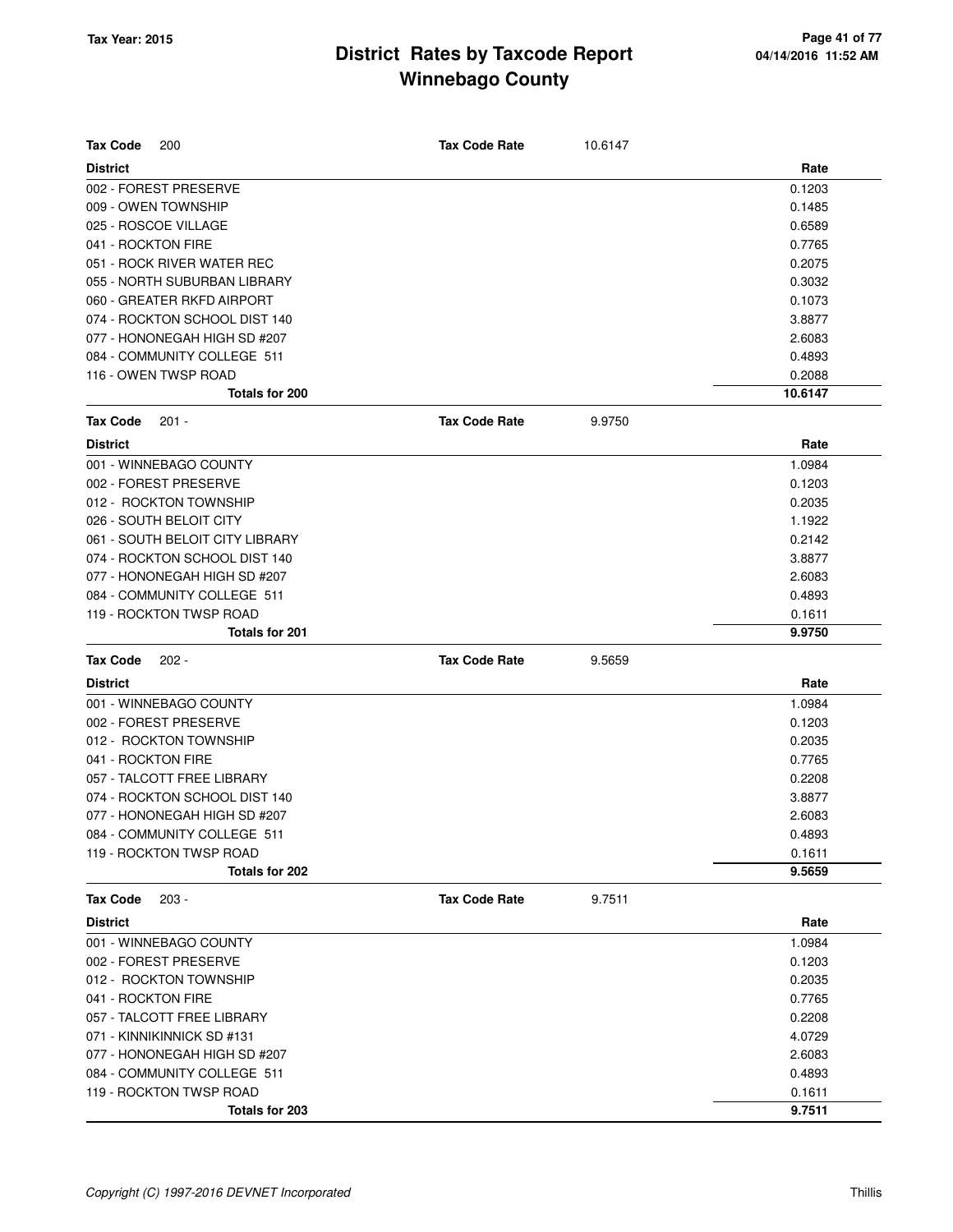| <b>Tax Code</b><br>$205 -$                      | <b>Tax Code Rate</b> | 10.4100 |                  |
|-------------------------------------------------|----------------------|---------|------------------|
| <b>District</b>                                 |                      |         | Rate             |
| 001 - WINNEBAGO COUNTY                          |                      |         | 1.0984           |
| 002 - FOREST PRESERVE                           |                      |         | 0.1203           |
| 012 - ROCKTON TOWNSHIP                          |                      |         | 0.2035           |
| 025 - ROSCOE VILLAGE                            |                      |         | 0.6589           |
| 041 - ROCKTON FIRE                              |                      |         | 0.7765           |
| 057 - TALCOTT FREE LIBRARY                      |                      |         | 0.2208           |
| 071 - KINNIKINNICK SD #131                      |                      |         | 4.0729           |
| 077 - HONONEGAH HIGH SD #207                    |                      |         | 2.6083           |
| 084 - COMMUNITY COLLEGE 511                     |                      |         | 0.4893           |
| 119 - ROCKTON TWSP ROAD                         |                      |         | 0.1611           |
| Totals for 205                                  |                      |         | 10.4100          |
| <b>Tax Code</b><br>$206 -$                      | <b>Tax Code Rate</b> | 10.6175 |                  |
| <b>District</b>                                 |                      |         | Rate             |
| 001 - WINNEBAGO COUNTY                          |                      |         | 1.0984           |
| 002 - FOREST PRESERVE                           |                      |         | 0.1203           |
| 012 - ROCKTON TOWNSHIP                          |                      |         | 0.2035           |
| 025 - ROSCOE VILLAGE                            |                      |         | 0.6589           |
| 041 - ROCKTON FIRE                              |                      |         | 0.7765           |
| 051 - ROCK RIVER WATER REC                      |                      |         | 0.2075           |
| 057 - TALCOTT FREE LIBRARY                      |                      |         | 0.2208           |
| 071 - KINNIKINNICK SD #131                      |                      |         | 4.0729           |
| 077 - HONONEGAH HIGH SD #207                    |                      |         | 2.6083           |
| 084 - COMMUNITY COLLEGE 511                     |                      |         | 0.4893           |
| 119 - ROCKTON TWSP ROAD                         |                      |         | 0.1611           |
| Totals for 206                                  |                      |         | 10.6175          |
| <b>Tax Code</b><br>$207 -$                      | <b>Tax Code Rate</b> | 10.1716 |                  |
| <b>District</b>                                 |                      |         | Rate             |
| 001 - WINNEBAGO COUNTY                          |                      |         | 1.0984           |
| 002 - FOREST PRESERVE                           |                      |         | 0.1203           |
| 013 - ROSCOE TOWNSHIP                           |                      |         | 0.1492           |
| 025 - ROSCOE VILLAGE                            |                      |         | 0.6589           |
| 035 - HARLEM-ROSCOE FIRE                        |                      |         | 0.7683           |
| 051 - ROCK RIVER WATER REC                      |                      |         | 0.2075           |
| 074 - ROCKTON SCHOOL DIST 140                   |                      |         |                  |
|                                                 |                      |         |                  |
|                                                 |                      |         | 3.8877           |
| 077 - HONONEGAH HIGH SD #207                    |                      |         | 2.6083           |
| 084 - COMMUNITY COLLEGE 511                     |                      |         | 0.4893<br>0.1837 |
| 120 - ROSCOE TWSP ROAD<br><b>Totals for 207</b> |                      |         | 10.1716          |
| <b>Tax Code</b><br>$208 -$                      | <b>Tax Code Rate</b> | 11.1949 |                  |
| <b>District</b>                                 |                      |         | Rate             |
| 001 - WINNEBAGO COUNTY                          |                      |         | 1.0984           |
| 002 - FOREST PRESERVE                           |                      |         | 0.1203           |
| 006 - HARLEM TOWNSHIP                           |                      |         | 0.1140           |
| 035 - HARLEM-ROSCOE FIRE                        |                      |         | 0.7683           |
| 051 - ROCK RIVER WATER REC                      |                      |         | 0.2075           |
| 055 - NORTH SUBURBAN LIBRARY                    |                      |         | 0.3032           |
| 060 - GREATER RKFD AIRPORT                      |                      |         | 0.1073           |
| 076 - ROCKFORD SCHOOL DIST 205                  |                      |         | 7.9379           |
| 084 - COMMUNITY COLLEGE 511                     |                      |         | 0.4893           |
| 113 - HARLEM TWSP ROAD                          |                      |         | 0.0487           |

Copyright (C) 1997-2016 DEVNET Incorporated Thillis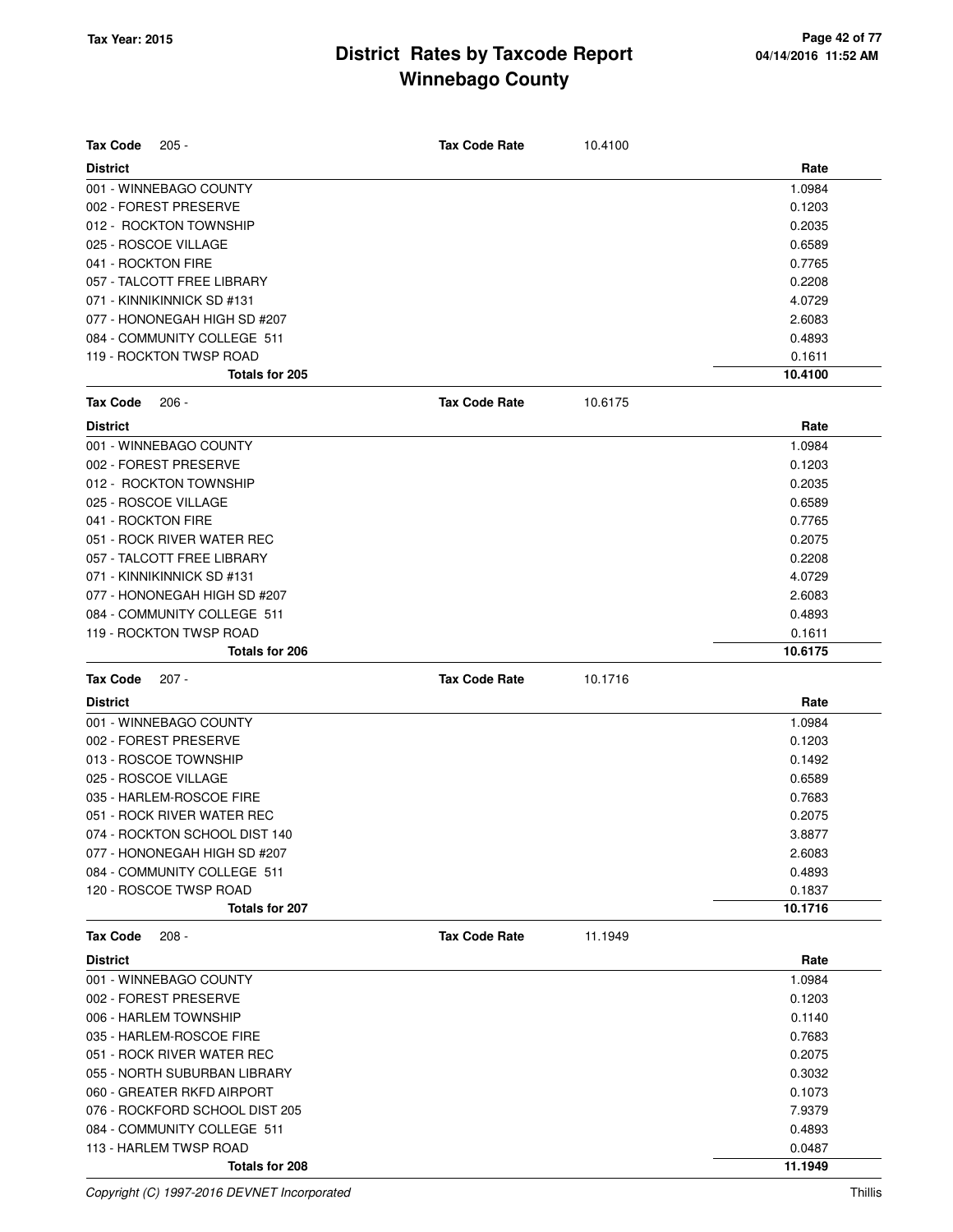| <b>Tax Code</b><br>$209 -$     | <b>Tax Code Rate</b> | 10.4748 |         |
|--------------------------------|----------------------|---------|---------|
| <b>District</b>                |                      |         | Rate    |
| 001 - WINNEBAGO COUNTY         |                      |         | 1.0984  |
| 002 - FOREST PRESERVE          |                      |         | 0.1203  |
| 013 - ROSCOE TOWNSHIP          |                      |         | 0.1492  |
| 025 - ROSCOE VILLAGE           |                      |         | 0.6589  |
| 035 - HARLEM-ROSCOE FIRE       |                      |         | 0.7683  |
| 051 - ROCK RIVER WATER REC     |                      |         | 0.2075  |
| 055 - NORTH SUBURBAN LIBRARY   |                      |         | 0.3032  |
| 074 - ROCKTON SCHOOL DIST 140  |                      |         | 3.8877  |
| 077 - HONONEGAH HIGH SD #207   |                      |         | 2.6083  |
| 084 - COMMUNITY COLLEGE 511    |                      |         | 0.4893  |
| 120 - ROSCOE TWSP ROAD         |                      |         | 0.1837  |
| Totals for 209                 |                      |         | 10.4748 |
| <b>Tax Code</b><br>$210 -$     | <b>Tax Code Rate</b> | 9.5918  |         |
| <b>District</b>                |                      |         | Rate    |
| 001 - WINNEBAGO COUNTY         |                      |         | 1.0984  |
| 002 - FOREST PRESERVE          |                      |         | 0.1203  |
| 015 - SHIRLAND TOWNSHIP        |                      |         | 0.2247  |
| 041 - ROCKTON FIRE             |                      |         | 0.7765  |
| 073 - SHIRLAND SCHOOL DIST 134 |                      |         | 4.1514  |
| 077 - HONONEGAH HIGH SD #207   |                      |         | 2.6083  |
| 084 - COMMUNITY COLLEGE 511    |                      |         | 0.4893  |
| 122 - SHIRLAND TWSP ROAD       |                      |         | 0.1229  |
| Totals for 210                 |                      |         | 9.5918  |
| <b>Tax Code</b><br>$211 -$     | <b>Tax Code Rate</b> | 9.6031  |         |
| <b>District</b>                |                      |         | Rate    |
| 001 - WINNEBAGO COUNTY         |                      |         | 1.0984  |
| 002 - FOREST PRESERVE          |                      |         | 0.1203  |
| 015 - SHIRLAND TOWNSHIP        |                      |         | 0.2247  |
| 033 - FIRE 1                   |                      |         | 0.7878  |
| 073 - SHIRLAND SCHOOL DIST 134 |                      |         | 4.1514  |
| 077 - HONONEGAH HIGH SD #207   |                      |         | 2.6083  |
| 084 - COMMUNITY COLLEGE 511    |                      |         | 0.4893  |
| 122 - SHIRLAND TWSP ROAD       |                      |         | 0.1229  |
| <b>Totals for 211</b>          |                      |         | 9.6031  |
| <b>Tax Code</b><br>212         | <b>Tax Code Rate</b> | 9.5853  |         |
| <b>District</b>                |                      |         | Rate    |
| 001 - WINNEBAGO COUNTY         |                      |         | 1.0984  |
| 002 - FOREST PRESERVE          |                      |         | 0.1203  |
| 008 - LAONA TOWNSHIP           |                      |         | 0.1213  |
| 033 - FIRE 1                   |                      |         | 0.7878  |
| 073 - SHIRLAND SCHOOL DIST 134 |                      |         | 4.1514  |
| 077 - HONONEGAH HIGH SD #207   |                      |         | 2.6083  |
| 084 - COMMUNITY COLLEGE 511    |                      |         | 0.4893  |
| 115 - LAONA TWSP ROAD          |                      |         | 0.2085  |
| Totals for 212                 |                      |         | 9.5853  |
| <b>Tax Code</b><br>$220 -$     | <b>Tax Code Rate</b> | 11.1457 |         |
| <b>District</b>                |                      |         | Rate    |
| 001 - WINNEBAGO COUNTY         |                      |         | 1.0984  |
| 002 - FOREST PRESERVE          |                      |         | 0.1203  |
| 008 - LAONA TOWNSHIP           |                      |         | 0.1213  |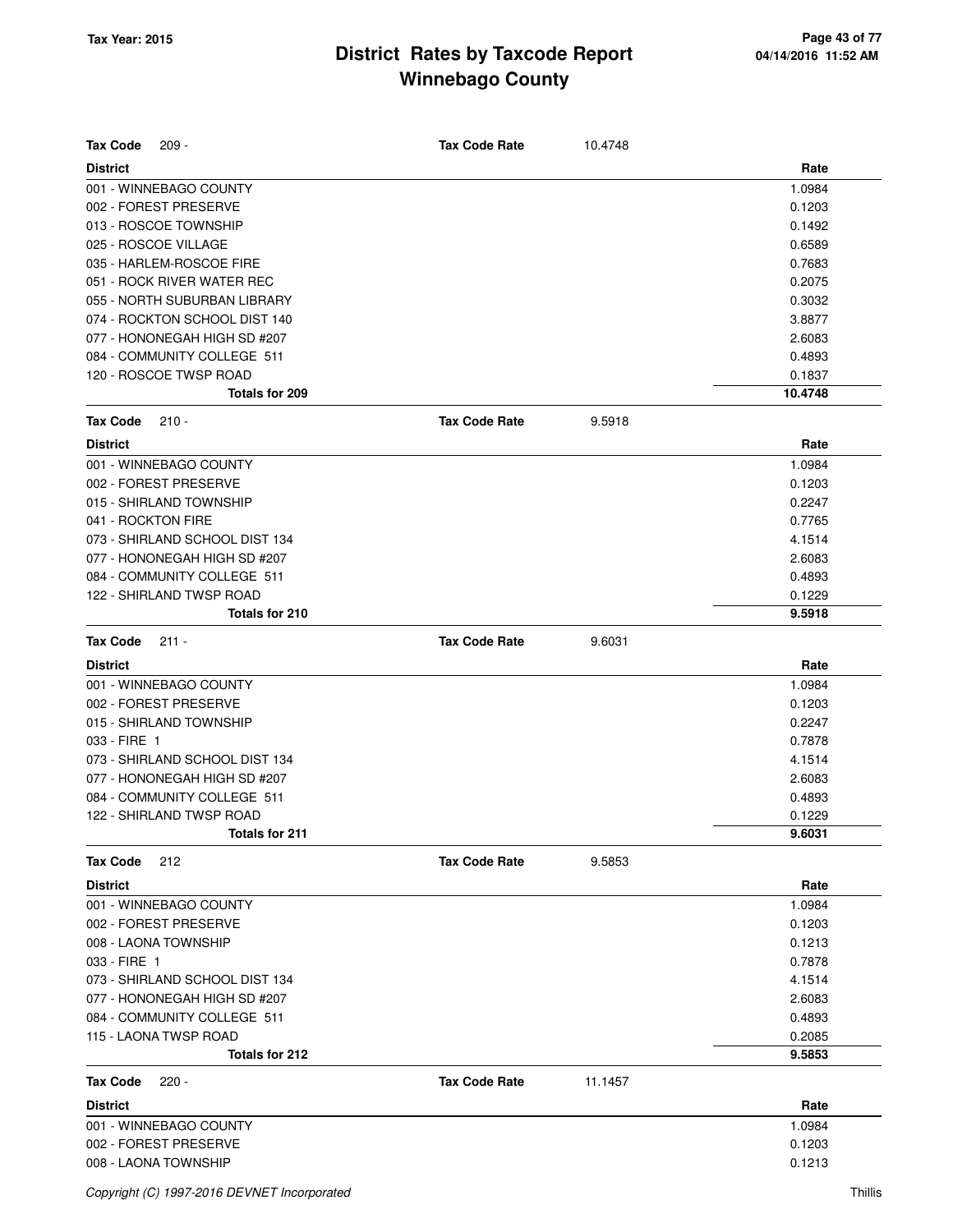| <b>Tax Code</b><br>$220 -$                        | <b>Tax Code Rate</b> | 11.1457 |         |
|---------------------------------------------------|----------------------|---------|---------|
| <b>District</b>                                   |                      |         | Rate    |
| 033 - FIRE 1                                      |                      |         | 0.7878  |
| 081 - DURAND UNIT SD #322                         |                      |         | 8.2798  |
| 084 - COMMUNITY COLLEGE 511                       |                      |         | 0.4893  |
| 102 - DU/LA MULTI TOWNSHIP                        |                      |         | 0.0403  |
| 115 - LAONA TWSP ROAD                             |                      |         | 0.2085  |
| Totals for 220                                    |                      |         | 11.1457 |
| 223 - JACKSON SCHOOL TIF<br>Tax Code              | <b>Tax Code Rate</b> | 15.2963 |         |
| <b>District</b>                                   |                      |         | Rate    |
| 001 - WINNEBAGO COUNTY                            |                      |         | 1.0984  |
| 002 - FOREST PRESERVE                             |                      |         | 0.1203  |
| 011 - ROCKFORD TOWNSHIP                           |                      |         | 0.1452  |
| 023 - ROCKFORD CITY                               |                      |         | 3.3595  |
| 046 - ROCKFORD PARK DISTRICT                      |                      |         | 1.1629  |
| 051 - ROCK RIVER WATER REC                        |                      |         | 0.2075  |
| 059 - ROCKFORD CITY LIBRARY                       |                      |         | 0.5196  |
| 060 - GREATER RKFD AIRPORT                        |                      |         | 0.1073  |
| 076 - ROCKFORD SCHOOL DIST 205                    |                      |         | 7.9379  |
| 084 - COMMUNITY COLLEGE 511                       |                      |         | 0.4893  |
| 089 - JACKSON SCHOOL TIF                          |                      |         | 0.0000  |
| 118 - ROCKFORD TWSP ROAD                          |                      |         | 0.1484  |
| Totals for 223                                    |                      |         | 15.2963 |
| 226 - WEST STATE & KILBURN TIF<br><b>Tax Code</b> | <b>Tax Code Rate</b> | 15.2963 |         |
| <b>District</b>                                   |                      |         | Rate    |
| 001 - WINNEBAGO COUNTY                            |                      |         | 1.0984  |
| 002 - FOREST PRESERVE                             |                      |         | 0.1203  |
| 011 - ROCKFORD TOWNSHIP                           |                      |         | 0.1452  |
| 023 - ROCKFORD CITY                               |                      |         | 3.3595  |
| 046 - ROCKFORD PARK DISTRICT                      |                      |         | 1.1629  |
| 051 - ROCK RIVER WATER REC                        |                      |         | 0.2075  |
| 059 - ROCKFORD CITY LIBRARY                       |                      |         | 0.5196  |
| 060 - GREATER RKFD AIRPORT                        |                      |         | 0.1073  |
| 068 - WEST STATE & KILBURN TIF                    |                      |         | 0.0000  |
| 076 - ROCKFORD SCHOOL DIST 205                    |                      |         | 7.9379  |
| 084 - COMMUNITY COLLEGE 511                       |                      |         | 0.4893  |
| 118 - ROCKFORD TWSP ROAD                          |                      |         | 0.1484  |
| Totals for 226                                    |                      |         | 15.2963 |
| 228 - DURAND VILLAGE TIF<br><b>Tax Code</b>       | <b>Tax Code Rate</b> | 11.6495 |         |
| <b>District</b>                                   |                      |         | Rate    |
| 001 - WINNEBAGO COUNTY                            |                      |         | 1.0984  |
| 002 - FOREST PRESERVE                             |                      |         | 0.1203  |
| 005 - DURAND TOWNSHIP                             |                      |         | 0.1781  |
| 018 - DURAND VILLAGE                              |                      |         | 0.3273  |
| 033 - FIRE 1                                      |                      |         | 0.7878  |
| 050 - DURAND SANITARY                             |                      |         | 0.0437  |
| 081 - DURAND UNIT SD #322                         |                      |         | 8.2798  |
| 084 - COMMUNITY COLLEGE 511                       |                      |         | 0.4893  |
| 102 - DU/LA MULTI TOWNSHIP                        |                      |         | 0.0403  |
| 106 - DURAND VILLAGE TIF                          |                      |         | 0.0000  |
| 112 - DURAND TWSP ROAD                            |                      |         | 0.2845  |
| Totals for 228                                    |                      |         | 11.6495 |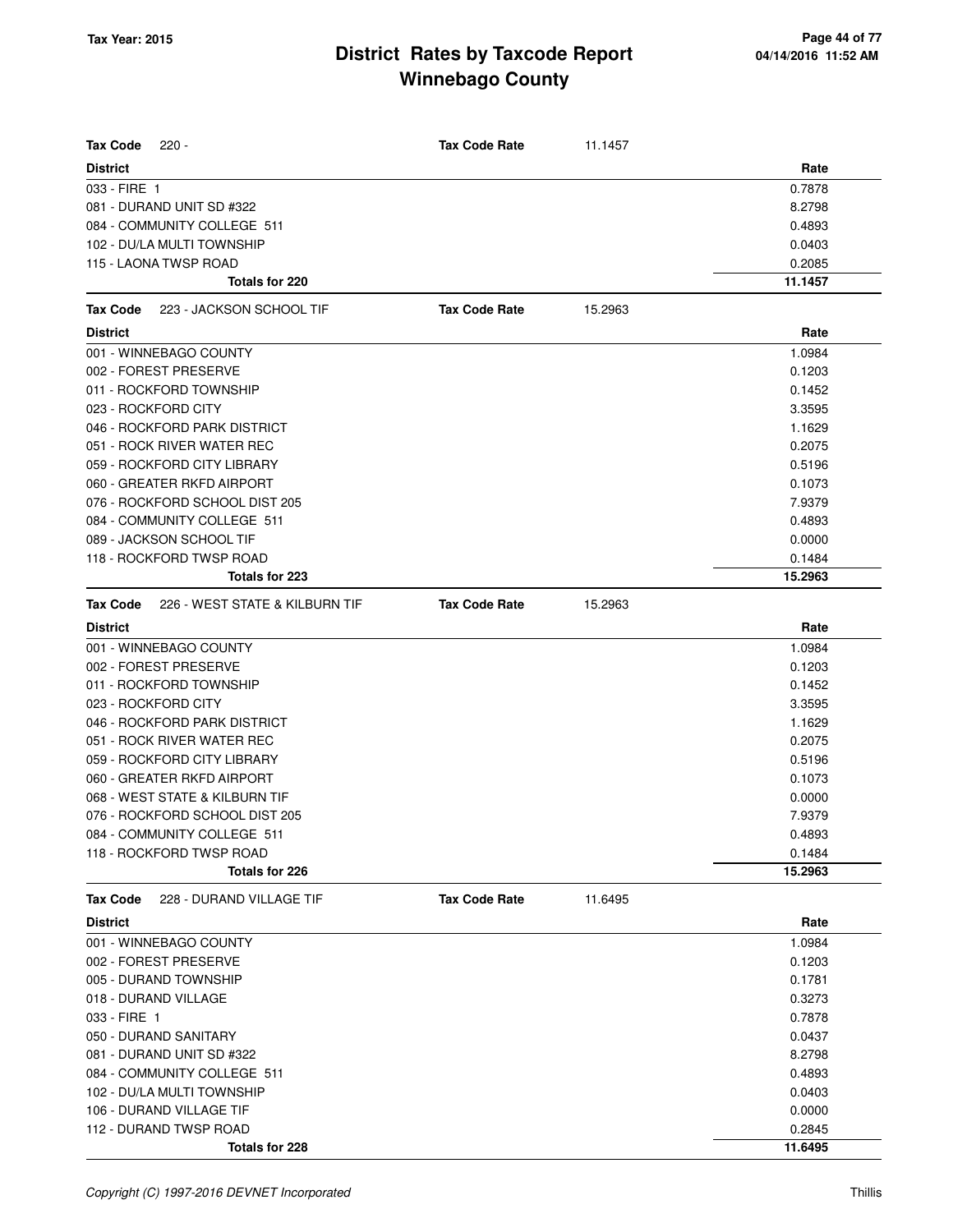| <b>Tax Code</b><br>$229 -$    | <b>Tax Code Rate</b> | 11.6058 |         |
|-------------------------------|----------------------|---------|---------|
| <b>District</b>               |                      |         | Rate    |
| 001 - WINNEBAGO COUNTY        |                      |         | 1.0984  |
| 002 - FOREST PRESERVE         |                      |         | 0.1203  |
| 005 - DURAND TOWNSHIP         |                      |         | 0.1781  |
| 018 - DURAND VILLAGE          |                      |         | 0.3273  |
| 033 - FIRE 1                  |                      |         | 0.7878  |
| 081 - DURAND UNIT SD #322     |                      |         | 8.2798  |
| 084 - COMMUNITY COLLEGE 511   |                      |         | 0.4893  |
| 102 - DU/LA MULTI TOWNSHIP    |                      |         | 0.0403  |
| 112 - DURAND TWSP ROAD        |                      |         | 0.2845  |
| Totals for 229                |                      |         | 11.6058 |
| <b>Tax Code</b><br>$230 -$    | <b>Tax Code Rate</b> | 11.2785 |         |
| <b>District</b>               |                      |         | Rate    |
| 001 - WINNEBAGO COUNTY        |                      |         | 1.0984  |
| 002 - FOREST PRESERVE         |                      |         | 0.1203  |
| 005 - DURAND TOWNSHIP         |                      |         | 0.1781  |
| 033 - FIRE 1                  |                      |         | 0.7878  |
| 081 - DURAND UNIT SD #322     |                      |         | 8.2798  |
| 084 - COMMUNITY COLLEGE 511   |                      |         | 0.4893  |
| 102 - DU/LA MULTI TOWNSHIP    |                      |         | 0.0403  |
| 112 - DURAND TWSP ROAD        |                      |         | 0.2845  |
| Totals for 230                |                      |         | 11.2785 |
| <b>Tax Code</b><br>$231 -$    | <b>Tax Code Rate</b> | 11.4752 |         |
| <b>District</b>               |                      |         | Rate    |
| 001 - WINNEBAGO COUNTY        |                      |         | 1.0984  |
| 002 - FOREST PRESERVE         |                      |         | 0.1203  |
| 005 - DURAND TOWNSHIP         |                      |         | 0.1781  |
| 033 - FIRE 1                  |                      |         | 0.7878  |
| 056 - PECATONICA LIBRARY      |                      |         | 0.1967  |
| 081 - DURAND UNIT SD #322     |                      |         | 8.2798  |
| 084 - COMMUNITY COLLEGE 511   |                      |         | 0.4893  |
| 102 - DU/LA MULTI TOWNSHIP    |                      |         | 0.0403  |
| 112 - DURAND TWSP ROAD        |                      |         | 0.2845  |
| <b>Totals for 231</b>         |                      |         | 11.4752 |
| <b>Tax Code</b><br>$232 -$    | <b>Tax Code Rate</b> | 10.6201 |         |
| <b>District</b>               |                      |         | Rate    |
| 001 - WINNEBAGO COUNTY        |                      |         | 1.0984  |
| 002 - FOREST PRESERVE         |                      |         | 0.1203  |
| 005 - DURAND TOWNSHIP         |                      |         | 0.1781  |
| 033 - FIRE 1                  |                      |         | 0.7878  |
| 056 - PECATONICA LIBRARY      |                      |         | 0.1967  |
| 080 - PECATONICA UNIT SD #321 |                      |         | 7.4247  |
| 084 - COMMUNITY COLLEGE 511   |                      |         | 0.4893  |
| 102 - DU/LA MULTI TOWNSHIP    |                      |         | 0.0403  |
| 112 - DURAND TWSP ROAD        |                      |         | 0.2845  |
| Totals for 232                |                      |         | 10.6201 |
| <b>Tax Code</b><br>233 -      | <b>Tax Code Rate</b> | 11.6495 |         |
| <b>District</b>               |                      |         | Rate    |
| 001 - WINNEBAGO COUNTY        |                      |         | 1.0984  |
| 002 - FOREST PRESERVE         |                      |         | 0.1203  |
| 005 - DURAND TOWNSHIP         |                      |         | 0.1781  |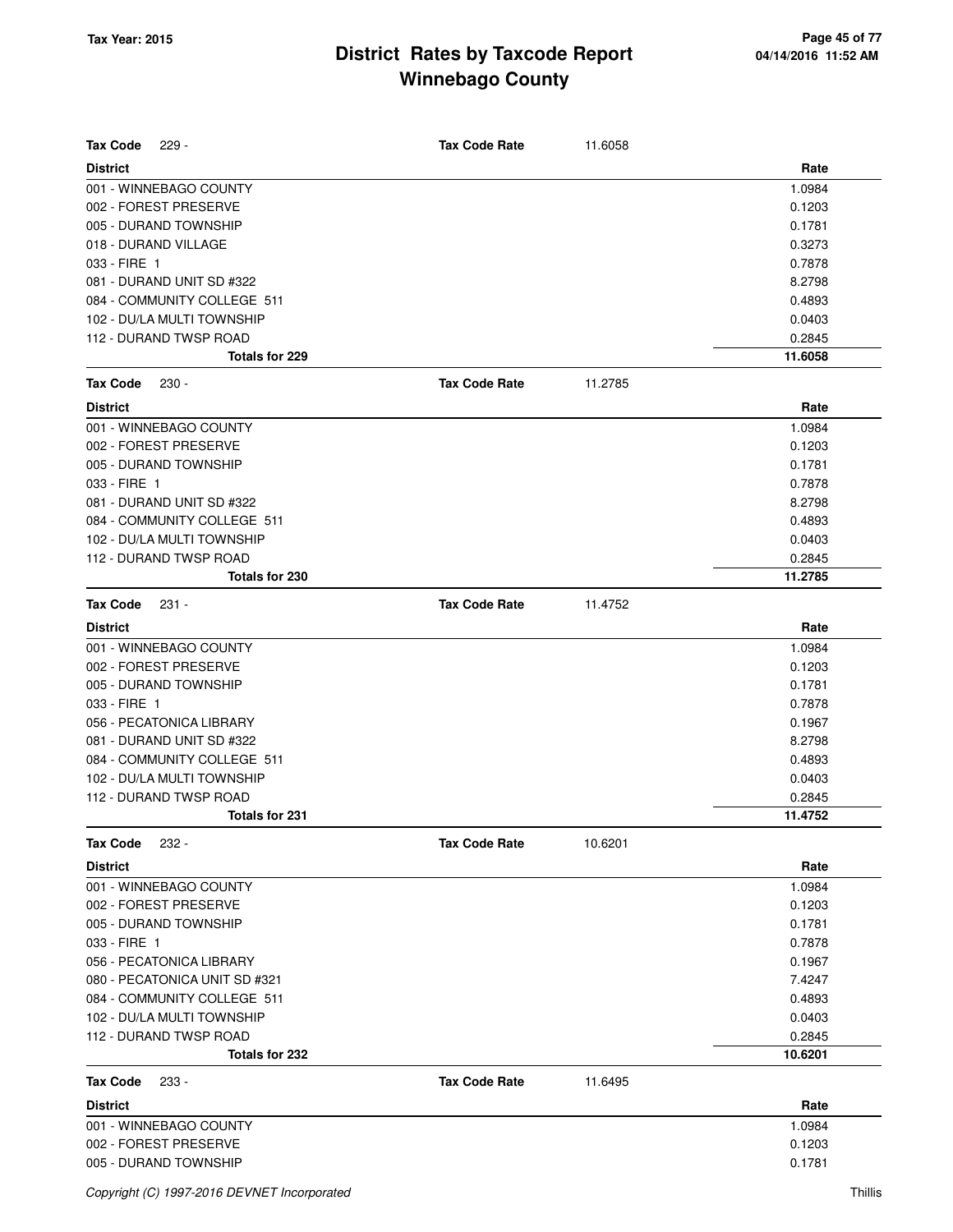| <b>Tax Code</b><br>$233 -$                        | <b>Tax Code Rate</b> | 11.6495 |                   |
|---------------------------------------------------|----------------------|---------|-------------------|
|                                                   |                      |         |                   |
| <b>District</b><br>018 - DURAND VILLAGE           |                      |         | Rate<br>0.3273    |
| 033 - FIRE 1                                      |                      |         | 0.7878            |
| 050 - DURAND SANITARY                             |                      |         | 0.0437            |
| 081 - DURAND UNIT SD #322                         |                      |         | 8.2798            |
| 084 - COMMUNITY COLLEGE 511                       |                      |         | 0.4893            |
| 102 - DU/LA MULTI TOWNSHIP                        |                      |         | 0.0403            |
| 112 - DURAND TWSP ROAD                            |                      |         | 0.2845            |
| Totals for 233                                    |                      |         | 11.6495           |
| <b>Tax Code</b><br>234 -                          | <b>Tax Code Rate</b> | 11.3222 |                   |
| <b>District</b>                                   |                      |         | Rate              |
| 001 - WINNEBAGO COUNTY                            |                      |         | 1.0984            |
| 002 - FOREST PRESERVE                             |                      |         | 0.1203            |
| 005 - DURAND TOWNSHIP                             |                      |         | 0.1781            |
| 033 - FIRE 1                                      |                      |         | 0.7878            |
| 050 - DURAND SANITARY                             |                      |         | 0.0437            |
| 081 - DURAND UNIT SD #322                         |                      |         | 8.2798            |
| 084 - COMMUNITY COLLEGE 511                       |                      |         | 0.4893            |
| 102 - DU/LA MULTI TOWNSHIP                        |                      |         | 0.0403            |
| 112 - DURAND TWSP ROAD                            |                      |         | 0.2845            |
| <b>Totals for 234</b>                             |                      |         | 11.3222           |
|                                                   |                      |         |                   |
| <b>Tax Code</b><br>$246 -$                        | <b>Tax Code Rate</b> | 11.1847 |                   |
| <b>District</b>                                   |                      |         | Rate              |
| 001 - WINNEBAGO COUNTY                            |                      |         | 1.0984            |
| 002 - FOREST PRESERVE                             |                      |         | 0.1203            |
| 007 - HARRISON TOWNSHIP                           |                      |         | 0.1339            |
| 033 - FIRE 1                                      |                      |         | 0.7878            |
| 081 - DURAND UNIT SD #322                         |                      |         | 8.2798            |
| 084 - COMMUNITY COLLEGE 511                       |                      |         | 0.4893            |
| 101 - BU/HA MULTI TOWNSHIP                        |                      |         | 0.0523            |
| 114 - HARRISON TWSP ROAD<br><b>Totals for 246</b> |                      |         | 0.2229<br>11.1847 |
|                                                   |                      |         |                   |
| Tax Code<br>247 -                                 | <b>Tax Code Rate</b> | 9.4009  |                   |
| <b>District</b>                                   |                      |         | Rate              |
| 001 - WINNEBAGO COUNTY                            |                      |         | 1.0984            |
| 002 - FOREST PRESERVE                             |                      |         | 0.1203            |
| 007 - HARRISON TOWNSHIP                           |                      |         | 0.1339            |
| 033 - FIRE 1                                      |                      |         | 0.7878            |
| 074 - ROCKTON SCHOOL DIST 140                     |                      |         | 3.8877            |
| 077 - HONONEGAH HIGH SD #207                      |                      |         | 2.6083            |
| 084 - COMMUNITY COLLEGE 511                       |                      |         | 0.4893            |
| 101 - BU/HA MULTI TOWNSHIP                        |                      |         | 0.0523            |
| 114 - HARRISON TWSP ROAD<br>Totals for 247        |                      |         | 0.2229<br>9.4009  |
|                                                   |                      |         |                   |
| <b>Tax Code</b><br>$248 -$                        | <b>Tax Code Rate</b> | 10.5508 |                   |
| <b>District</b>                                   |                      |         | Rate              |
| 001 - WINNEBAGO COUNTY                            |                      |         | 1.0984            |
| 002 - FOREST PRESERVE                             |                      |         | 0.1203            |
| 007 - HARRISON TOWNSHIP                           |                      |         | 0.1339            |
| 033 - FIRE 1                                      |                      |         | 0.7878            |
| 058 - WINNEBAGO LIBRARY                           |                      |         | 0.2182            |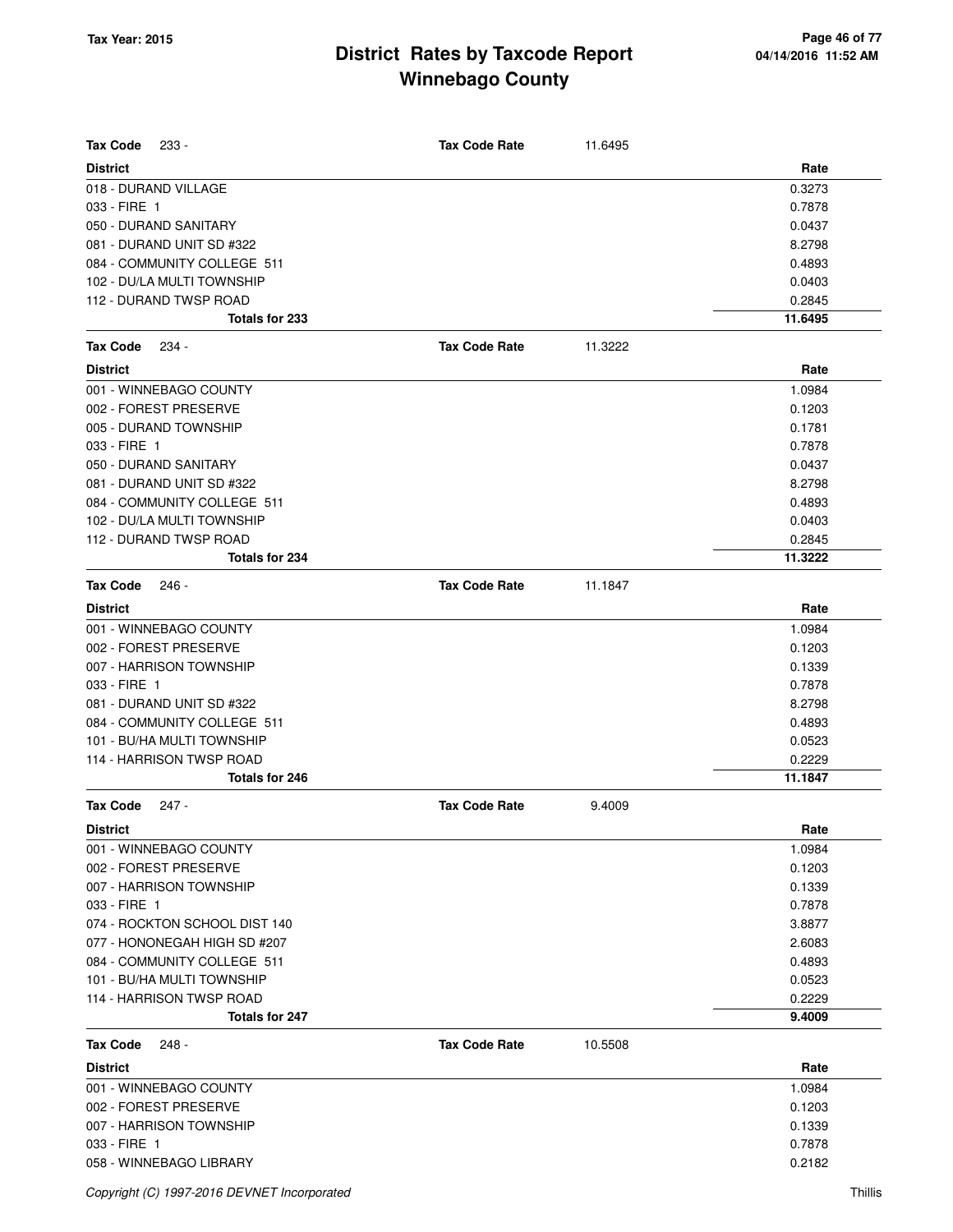| <b>Tax Code</b><br>248 -                                    | <b>Tax Code Rate</b> | 10.5508 |                  |
|-------------------------------------------------------------|----------------------|---------|------------------|
| <b>District</b>                                             |                      |         | Rate             |
| 082 - WINNEBAGO UNIT SD #323<br>084 - COMMUNITY COLLEGE 511 |                      |         | 7.4277<br>0.4893 |
| 101 - BU/HA MULTI TOWNSHIP                                  |                      |         | 0.0523           |
| 114 - HARRISON TWSP ROAD                                    |                      |         | 0.2229           |
| <b>Totals for 248</b>                                       |                      |         | 10.5508          |
|                                                             |                      |         |                  |
| <b>Tax Code</b><br>$254 -$                                  | <b>Tax Code Rate</b> | 10.4998 |                  |
| <b>District</b>                                             |                      |         | Rate             |
| 001 - WINNEBAGO COUNTY                                      |                      |         | 1.0984           |
| 002 - FOREST PRESERVE                                       |                      |         | 0.1203           |
| 003 - BURRITT TOWNSHIP                                      |                      |         | 0.1885           |
| 044 - W B S FIRE                                            |                      |         | 0.6899           |
| 058 - WINNEBAGO LIBRARY                                     |                      |         | 0.2182           |
| 062 - RKFD - WINN DRAINAGE                                  |                      |         | 0.0000           |
| 082 - WINNEBAGO UNIT SD #323                                |                      |         | 7.4277           |
| 084 - COMMUNITY COLLEGE 511                                 |                      |         | 0.4893           |
| 101 - BU/HA MULTI TOWNSHIP                                  |                      |         | 0.0523           |
| 110 - BURRITT TWSP ROAD                                     |                      |         | 0.2152           |
| <b>Totals for 254</b>                                       |                      |         | 10.4998          |
| <b>Tax Code</b><br>$258 -$                                  | <b>Tax Code Rate</b> | 13.4708 |                  |
| <b>District</b>                                             |                      |         | Rate             |
| 001 - WINNEBAGO COUNTY                                      |                      |         | 1.0984           |
| 002 - FOREST PRESERVE                                       |                      |         | 0.1203           |
| 003 - BURRITT TOWNSHIP                                      |                      |         | 0.1885           |
| 023 - ROCKFORD CITY                                         |                      |         | 3.3595           |
| 059 - ROCKFORD CITY LIBRARY                                 |                      |         | 0.5196           |
| 082 - WINNEBAGO UNIT SD #323                                |                      |         | 7.4277           |
| 084 - COMMUNITY COLLEGE 511                                 |                      |         | 0.4893           |
| 101 - BU/HA MULTI TOWNSHIP                                  |                      |         | 0.0523           |
| 110 - BURRITT TWSP ROAD                                     |                      |         | 0.2152           |
| Totals for 258                                              |                      |         | 13.4708          |
| Tax Code<br>$259 -$                                         | <b>Tax Code Rate</b> | 13.4678 |                  |
| <b>District</b>                                             |                      |         | Rate             |
| 001 - WINNEBAGO COUNTY                                      |                      |         | 1.0984           |
| 002 - FOREST PRESERVE                                       |                      |         | 0.1203           |
| 003 - BURRITT TOWNSHIP                                      |                      |         | 0.1885           |
| 023 - ROCKFORD CITY                                         |                      |         | 3.3595           |
| 059 - ROCKFORD CITY LIBRARY                                 |                      |         | 0.5196           |
| 080 - PECATONICA UNIT SD #321                               |                      |         | 7.4247           |
| 084 - COMMUNITY COLLEGE 511                                 |                      |         | 0.4893           |
| 101 - BU/HA MULTI TOWNSHIP                                  |                      |         | 0.0523           |
| 110 - BURRITT TWSP ROAD                                     |                      |         | 0.2152           |
| <b>Totals for 259</b>                                       |                      |         | 13.4678          |
| Tax Code<br>$260 -$                                         | <b>Tax Code Rate</b> | 10.4998 |                  |
| <b>District</b>                                             |                      |         | Rate             |
| 001 - WINNEBAGO COUNTY                                      |                      |         | 1.0984           |
| 002 - FOREST PRESERVE                                       |                      |         | 0.1203           |
| 003 - BURRITT TOWNSHIP                                      |                      |         | 0.1885           |
| 044 - W B S FIRE                                            |                      |         | 0.6899           |
| 058 - WINNEBAGO LIBRARY                                     |                      |         | 0.2182           |
| 082 - WINNEBAGO UNIT SD #323                                |                      |         | 7.4277           |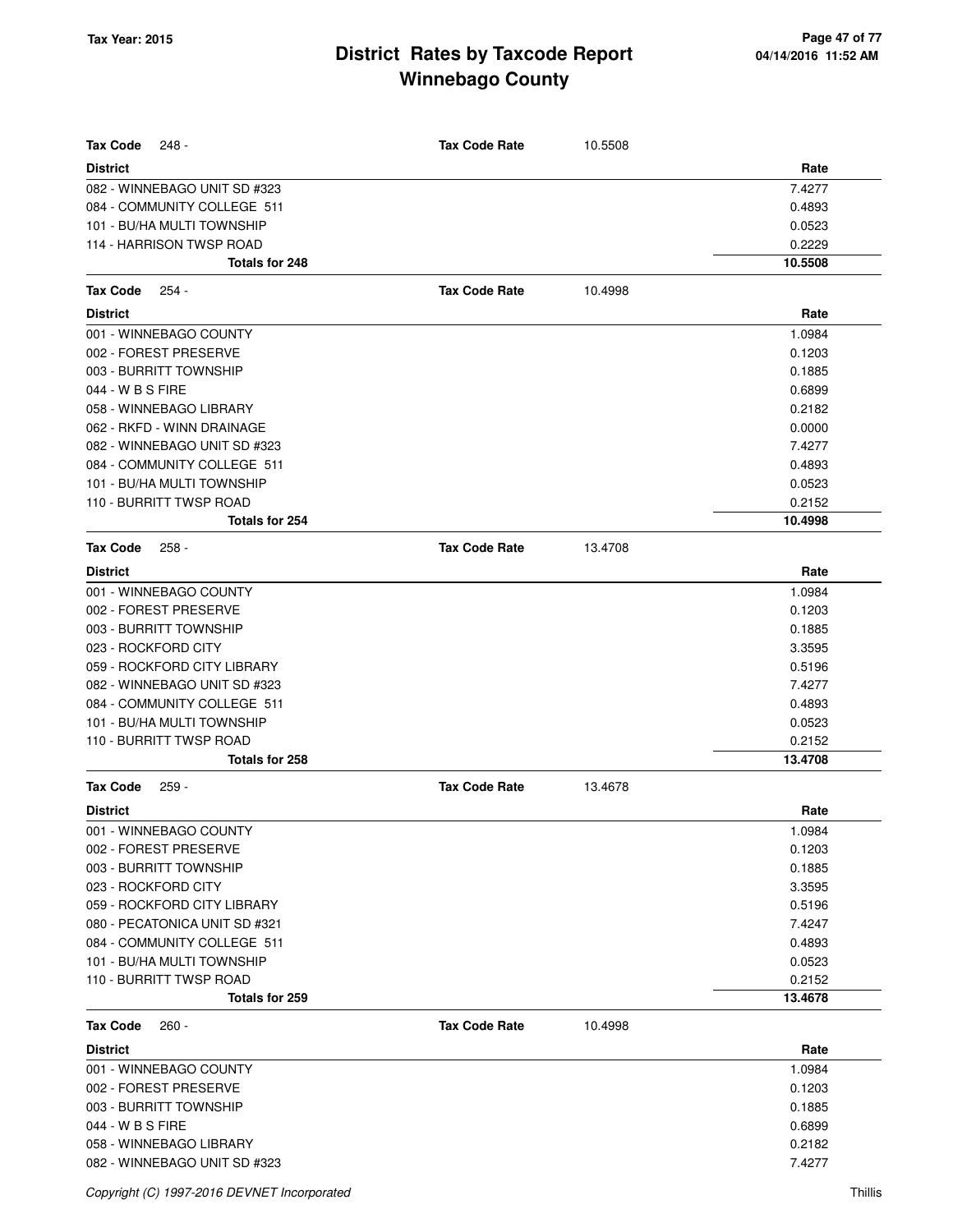| <b>Tax Code</b><br>$260 -$    | <b>Tax Code Rate</b> | 10.4998 |         |
|-------------------------------|----------------------|---------|---------|
| <b>District</b>               |                      |         | Rate    |
| 084 - COMMUNITY COLLEGE 511   |                      |         | 0.4893  |
| 101 - BU/HA MULTI TOWNSHIP    |                      |         | 0.0523  |
| 110 - BURRITT TWSP ROAD       |                      |         | 0.2152  |
| Totals for 260                |                      |         | 10.4998 |
| Tax Code<br>$262 -$           | <b>Tax Code Rate</b> | 10.2816 |         |
| <b>District</b>               |                      |         | Rate    |
| 001 - WINNEBAGO COUNTY        |                      |         | 1.0984  |
| 002 - FOREST PRESERVE         |                      |         | 0.1203  |
| 003 - BURRITT TOWNSHIP        |                      |         | 0.1885  |
| 044 - W B S FIRE              |                      |         | 0.6899  |
| 082 - WINNEBAGO UNIT SD #323  |                      |         | 7.4277  |
| 084 - COMMUNITY COLLEGE 511   |                      |         | 0.4893  |
| 101 - BU/HA MULTI TOWNSHIP    |                      |         | 0.0523  |
| 110 - BURRITT TWSP ROAD       |                      |         | 0.2152  |
| Totals for 262                |                      |         | 10.2816 |
| Tax Code<br>263 -             | <b>Tax Code Rate</b> | 10.2598 |         |
| <b>District</b>               |                      |         | Rate    |
| 001 - WINNEBAGO COUNTY        |                      |         | 1.0984  |
| 002 - FOREST PRESERVE         |                      |         | 0.1203  |
| 003 - BURRITT TOWNSHIP        |                      |         | 0.1885  |
| 039 - PECATONICA FIRE         |                      |         | 0.4499  |
| 058 - WINNEBAGO LIBRARY       |                      |         | 0.2182  |
| 082 - WINNEBAGO UNIT SD #323  |                      |         | 7.4277  |
| 084 - COMMUNITY COLLEGE 511   |                      |         | 0.4893  |
| 101 - BU/HA MULTI TOWNSHIP    |                      |         | 0.0523  |
| 110 - BURRITT TWSP ROAD       |                      |         | 0.2152  |
| Totals for 263                |                      |         | 10.2598 |
| Tax Code<br>$265 -$           | <b>Tax Code Rate</b> | 10.4783 |         |
| <b>District</b>               |                      |         | Rate    |
| 001 - WINNEBAGO COUNTY        |                      |         | 1.0984  |
| 002 - FOREST PRESERVE         |                      |         | 0.1203  |
| 003 - BURRITT TOWNSHIP        |                      |         | 0.1885  |
| 044 - W B S FIRE              |                      |         | 0.6899  |
| 056 - PECATONICA LIBRARY      |                      |         | 0.1967  |
| 082 - WINNEBAGO UNIT SD #323  |                      |         | 7.4277  |
| 084 - COMMUNITY COLLEGE 511   |                      |         | 0.4893  |
| 101 - BU/HA MULTI TOWNSHIP    |                      |         | 0.0523  |
| 110 - BURRITT TWSP ROAD       |                      |         | 0.2152  |
| Totals for 265                |                      |         | 10.4783 |
| Tax Code<br>$266 -$           | <b>Tax Code Rate</b> | 10.4753 |         |
| <b>District</b>               |                      |         | Rate    |
| 001 - WINNEBAGO COUNTY        |                      |         | 1.0984  |
| 002 - FOREST PRESERVE         |                      |         | 0.1203  |
| 003 - BURRITT TOWNSHIP        |                      |         | 0.1885  |
| 044 - W B S FIRE              |                      |         | 0.6899  |
| 056 - PECATONICA LIBRARY      |                      |         | 0.1967  |
| 080 - PECATONICA UNIT SD #321 |                      |         | 7.4247  |
| 084 - COMMUNITY COLLEGE 511   |                      |         | 0.4893  |
| 101 - BU/HA MULTI TOWNSHIP    |                      |         | 0.0523  |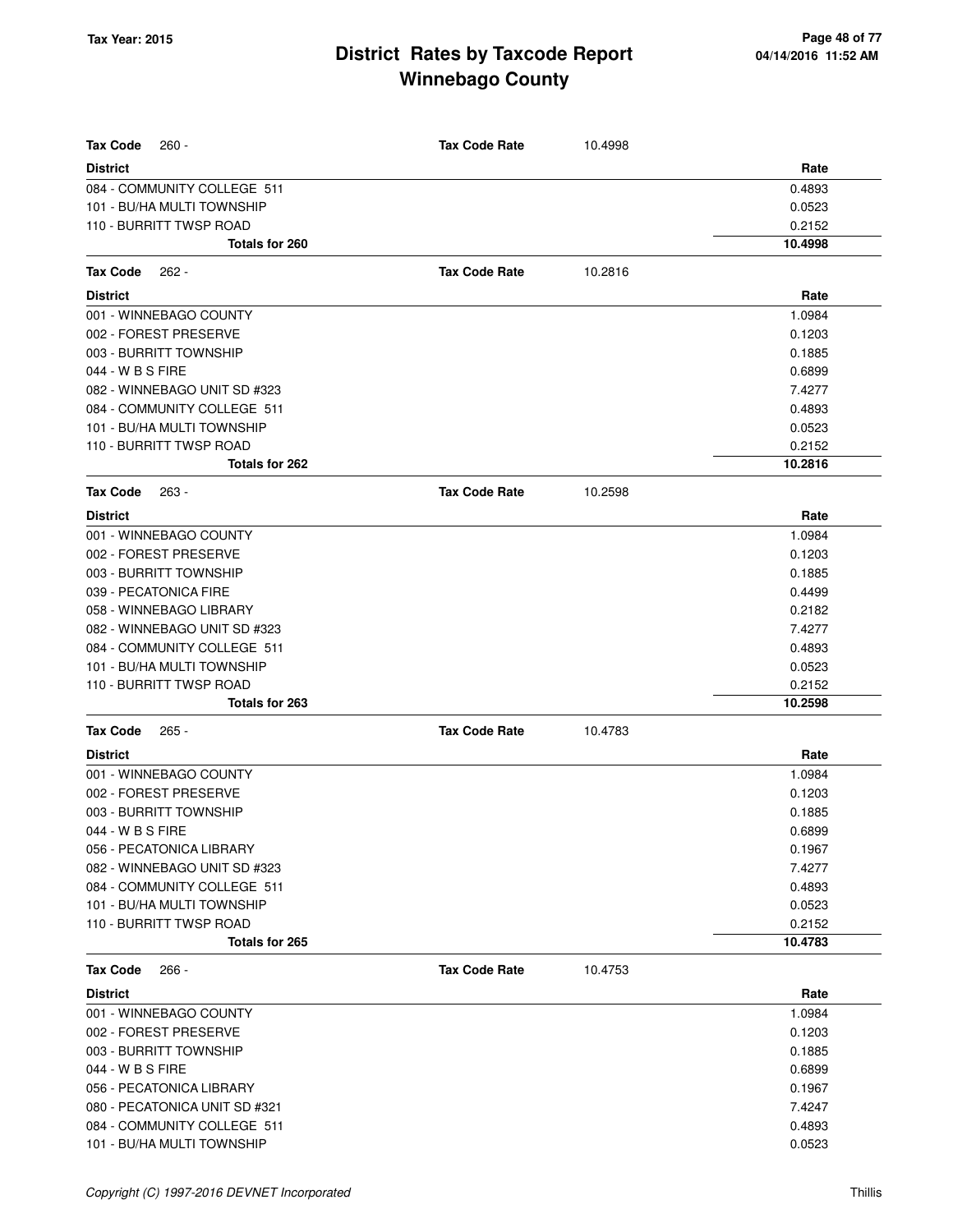| <b>Tax Code</b><br>$266 -$                | <b>Tax Code Rate</b> | 10.4753 |                   |
|-------------------------------------------|----------------------|---------|-------------------|
| <b>District</b>                           |                      |         | Rate              |
| 110 - BURRITT TWSP ROAD<br>Totals for 266 |                      |         | 0.2152<br>10.4753 |
|                                           |                      |         |                   |
| <b>Tax Code</b><br>$267 -$                | <b>Tax Code Rate</b> | 10.2383 |                   |
| <b>District</b>                           |                      |         | Rate              |
| 001 - WINNEBAGO COUNTY                    |                      |         | 1.0984            |
| 002 - FOREST PRESERVE                     |                      |         | 0.1203            |
| 003 - BURRITT TOWNSHIP                    |                      |         | 0.1885            |
| 039 - PECATONICA FIRE                     |                      |         | 0.4499            |
| 056 - PECATONICA LIBRARY                  |                      |         | 0.1967            |
| 082 - WINNEBAGO UNIT SD #323              |                      |         | 7.4277            |
| 084 - COMMUNITY COLLEGE 511               |                      |         | 0.4893            |
| 101 - BU/HA MULTI TOWNSHIP                |                      |         | 0.0523            |
| 110 - BURRITT TWSP ROAD                   |                      |         | 0.2152            |
| Totals for 267                            |                      |         | 10.2383           |
| <b>Tax Code</b><br>$268 -$                | <b>Tax Code Rate</b> | 10.2353 |                   |
| <b>District</b>                           |                      |         | Rate              |
| 001 - WINNEBAGO COUNTY                    |                      |         | 1.0984            |
| 002 - FOREST PRESERVE                     |                      |         | 0.1203            |
| 003 - BURRITT TOWNSHIP                    |                      |         | 0.1885            |
| 039 - PECATONICA FIRE                     |                      |         | 0.4499            |
| 056 - PECATONICA LIBRARY                  |                      |         | 0.1967            |
| 080 - PECATONICA UNIT SD #321             |                      |         | 7.4247            |
| 084 - COMMUNITY COLLEGE 511               |                      |         | 0.4893            |
| 101 - BU/HA MULTI TOWNSHIP                |                      |         | 0.0523            |
| 110 - BURRITT TWSP ROAD                   |                      |         | 0.2152            |
| <b>Totals for 268</b>                     |                      |         | 10.2353           |
| <b>Tax Code</b><br>281 -                  | <b>Tax Code Rate</b> | 10.3556 |                   |
| <b>District</b>                           |                      |         | Rate              |
| 001 - WINNEBAGO COUNTY                    |                      |         | 1.0984            |
| 002 - FOREST PRESERVE                     |                      |         | 0.1203            |
| 010 - PECATONICA TOWNSHIP                 |                      |         | 0.1829            |
| 039 - PECATONICA FIRE                     |                      |         | 0.4499            |
| 047 - SUMNER PARK                         |                      |         | 0.1516            |
| 056 - PECATONICA LIBRARY                  |                      |         | 0.1967            |
| 080 - PECATONICA UNIT SD #321             |                      |         | 7.4247            |
| 084 - COMMUNITY COLLEGE 511               |                      |         | 0.4893            |
| 117 - PECATONICA TWSP ROAD                |                      |         | 0.1874            |
| 124 - PE/SE MULTI TOWNSHIP                |                      |         | 0.0544            |
| Totals for 281                            |                      |         | 10.3556           |
| <b>Tax Code</b><br>282 -                  | <b>Tax Code Rate</b> | 10.3586 |                   |
| <b>District</b>                           |                      |         | Rate              |
| 001 - WINNEBAGO COUNTY                    |                      |         | 1.0984            |
| 002 - FOREST PRESERVE                     |                      |         | 0.1203            |
| 010 - PECATONICA TOWNSHIP                 |                      |         | 0.1829            |
| 039 - PECATONICA FIRE                     |                      |         | 0.4499            |
| 047 - SUMNER PARK                         |                      |         | 0.1516            |
| 056 - PECATONICA LIBRARY                  |                      |         | 0.1967            |
| 082 - WINNEBAGO UNIT SD #323              |                      |         | 7.4277            |
| 084 - COMMUNITY COLLEGE 511               |                      |         | 0.4893            |
| 117 - PECATONICA TWSP ROAD                |                      |         | 0.1874            |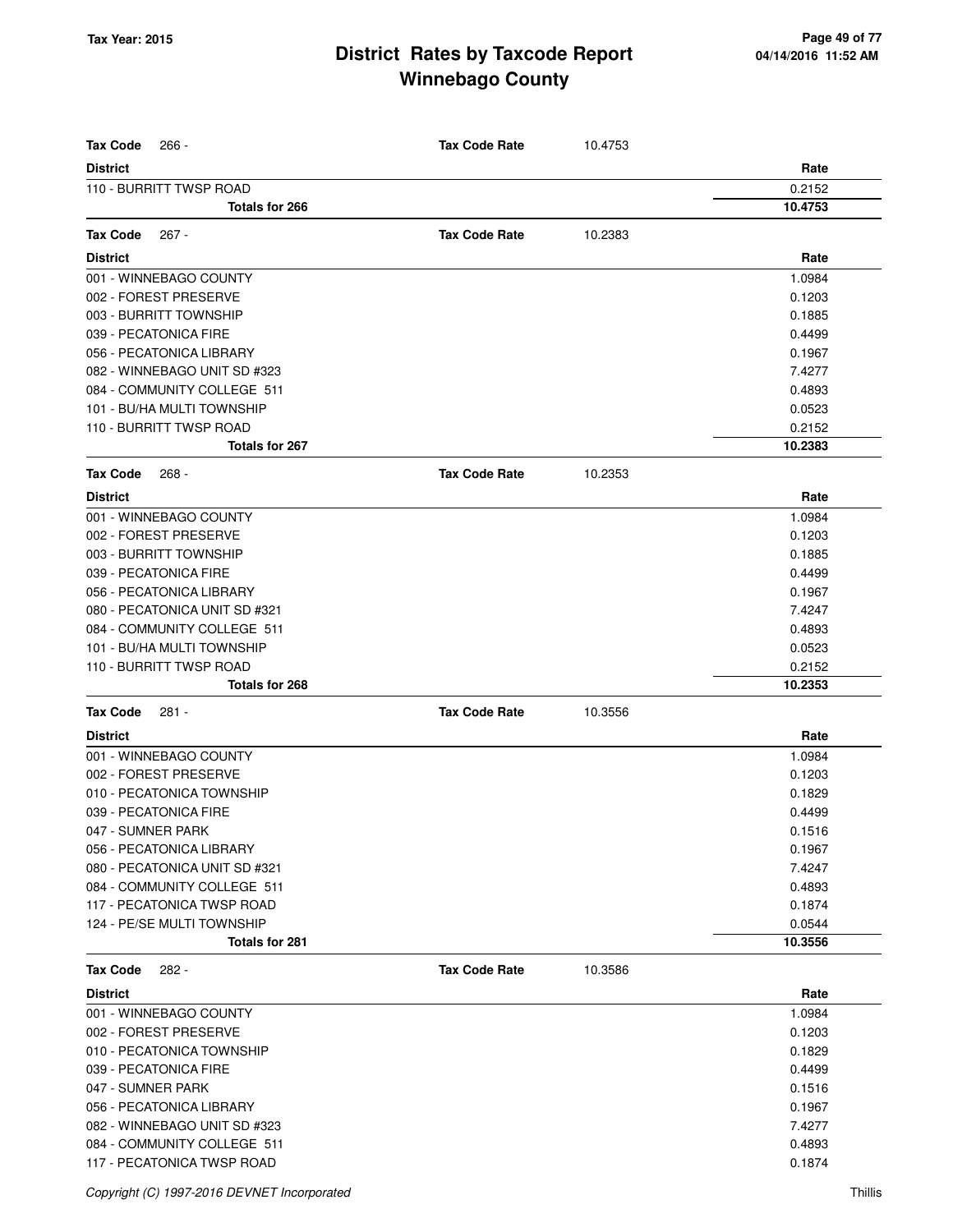| <b>Tax Code</b><br>282 -                    | <b>Tax Code Rate</b> | 10.3586 |         |
|---------------------------------------------|----------------------|---------|---------|
| <b>District</b>                             |                      |         | Rate    |
| 124 - PE/SE MULTI TOWNSHIP                  |                      |         | 0.0544  |
| Totals for 282                              |                      |         | 10.3586 |
|                                             |                      |         |         |
| <b>Tax Code</b><br>283 -                    | <b>Tax Code Rate</b> | 10.5986 |         |
| <b>District</b>                             |                      |         | Rate    |
| 001 - WINNEBAGO COUNTY                      |                      |         | 1.0984  |
| 002 - FOREST PRESERVE                       |                      |         | 0.1203  |
| 010 - PECATONICA TOWNSHIP                   |                      |         | 0.1829  |
| 044 - W B S FIRE                            |                      |         | 0.6899  |
| 047 - SUMNER PARK                           |                      |         | 0.1516  |
| 056 - PECATONICA LIBRARY                    |                      |         | 0.1967  |
| 082 - WINNEBAGO UNIT SD #323                |                      |         | 7.4277  |
| 084 - COMMUNITY COLLEGE 511                 |                      |         | 0.4893  |
| 117 - PECATONICA TWSP ROAD                  |                      |         | 0.1874  |
| 124 - PE/SE MULTI TOWNSHIP                  |                      |         | 0.0544  |
| Totals for 283                              |                      |         | 10.5986 |
| <b>Tax Code</b><br>284 -                    | <b>Tax Code Rate</b> | 10.5956 |         |
| <b>District</b>                             |                      |         | Rate    |
| 001 - WINNEBAGO COUNTY                      |                      |         | 1.0984  |
| 002 - FOREST PRESERVE                       |                      |         | 0.1203  |
| 010 - PECATONICA TOWNSHIP                   |                      |         | 0.1829  |
| 044 - W B S FIRE                            |                      |         | 0.6899  |
| 047 - SUMNER PARK                           |                      |         | 0.1516  |
| 056 - PECATONICA LIBRARY                    |                      |         | 0.1967  |
| 080 - PECATONICA UNIT SD #321               |                      |         | 7.4247  |
| 084 - COMMUNITY COLLEGE 511                 |                      |         | 0.4893  |
| 117 - PECATONICA TWSP ROAD                  |                      |         | 0.1874  |
| 124 - PE/SE MULTI TOWNSHIP                  |                      |         | 0.0544  |
| Totals for 284                              |                      |         | 10.5956 |
| <b>Tax Code</b><br>286 -                    | <b>Tax Code Rate</b> | 10.7476 |         |
| <b>District</b>                             |                      |         | Rate    |
| 001 - WINNEBAGO COUNTY                      |                      |         | 1.0984  |
| 002 - FOREST PRESERVE                       |                      |         | 0.1203  |
| 010 - PECATONICA TOWNSHIP                   |                      |         | 0.1829  |
| 022 - PECATONICA VILLAGE                    |                      |         | 0.3920  |
| 039 - PECATONICA FIRE                       |                      |         | 0.4499  |
| 047 - SUMNER PARK                           |                      |         | 0.1516  |
| 056 - PECATONICA LIBRARY                    |                      |         | 0.1967  |
| 080 - PECATONICA UNIT SD #321               |                      |         | 7.4247  |
| 084 - COMMUNITY COLLEGE 511                 |                      |         | 0.4893  |
| 117 - PECATONICA TWSP ROAD                  |                      |         | 0.1874  |
| 124 - PE/SE MULTI TOWNSHIP                  |                      |         | 0.0544  |
| Totals for 286                              |                      |         | 10.7476 |
| 290 - SOUTH BELOIT SSA 1<br><b>Tax Code</b> | <b>Tax Code Rate</b> | 10.6049 |         |
| <b>District</b>                             |                      |         | Rate    |
| 001 - WINNEBAGO COUNTY                      |                      |         | 1.0984  |
| 002 - FOREST PRESERVE                       |                      |         | 0.1203  |
| 012 - ROCKTON TOWNSHIP                      |                      |         | 0.2035  |
| 026 - SOUTH BELOIT CITY                     |                      |         | 1.1922  |
| 061 - SOUTH BELOIT CITY LIBRARY             |                      |         | 0.2142  |
| 079 - SOUTH BELOIT SD #320                  |                      |         | 7.1259  |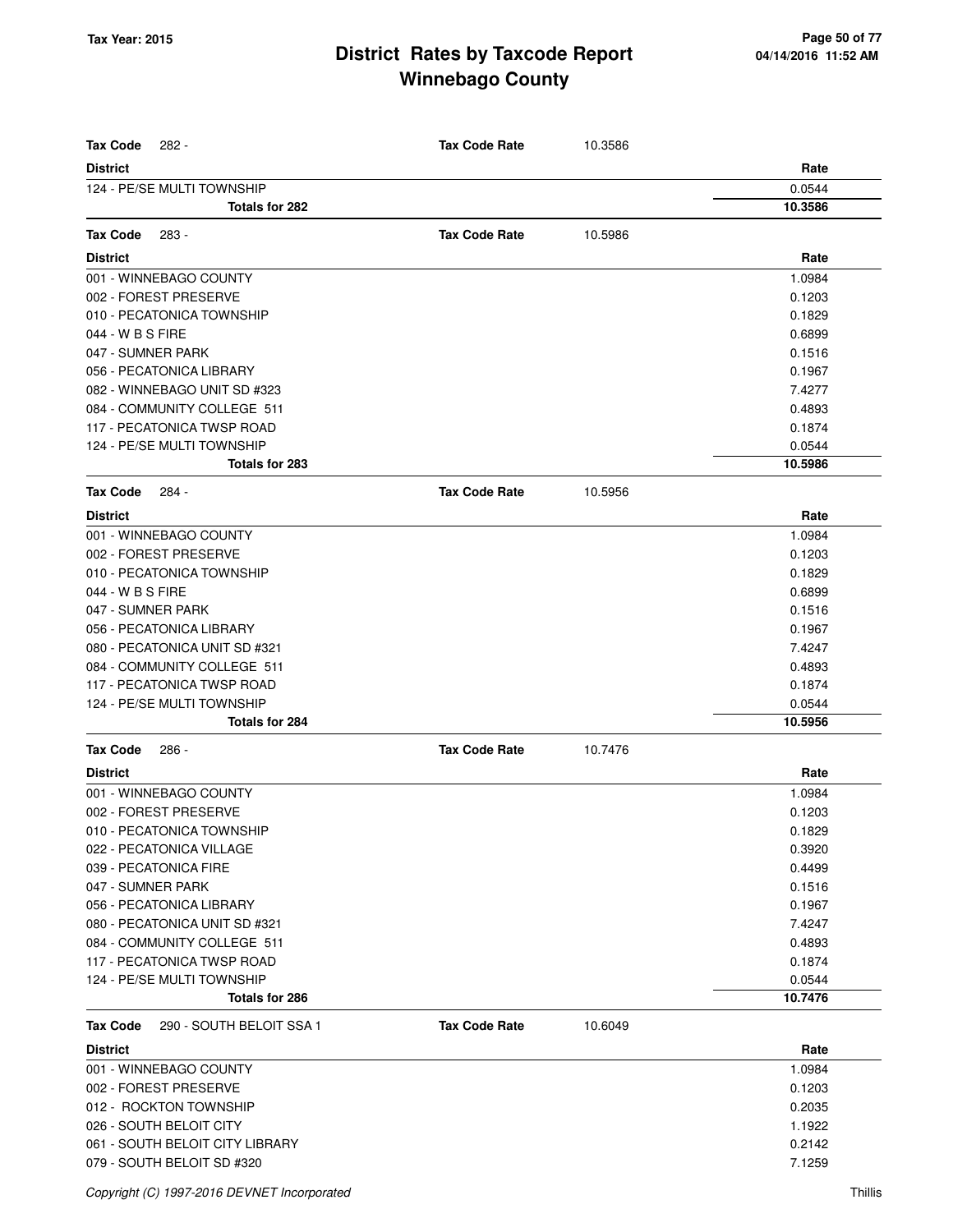| <b>Tax Code</b><br>290 - SOUTH BELOIT SSA 1 | <b>Tax Code Rate</b> | 10.6049 |         |
|---------------------------------------------|----------------------|---------|---------|
| <b>District</b>                             |                      |         | Rate    |
| 084 - COMMUNITY COLLEGE 511                 |                      |         | 0.4893  |
| 119 - ROCKTON TWSP ROAD                     |                      |         | 0.1611  |
| 160 - SOUTH BELOIT SSA 1                    |                      |         | 0.0000  |
| Totals for 290                              |                      |         | 10.6049 |
| Tax Code<br>305                             | <b>Tax Code Rate</b> | 10.9043 |         |
| <b>District</b>                             |                      |         | Rate    |
| 001 - WINNEBAGO COUNTY                      |                      |         | 1.0984  |
| 002 - FOREST PRESERVE                       |                      |         | 0.1203  |
| 014 - SEWARD TOWNSHIP                       |                      |         | 0.4623  |
| 039 - PECATONICA FIRE                       |                      |         | 0.4499  |
| 049 - SEWARD PARK DISTRICT                  |                      |         | 0.1564  |
| 056 - PECATONICA LIBRARY                    |                      |         | 0.1967  |
| 080 - PECATONICA UNIT SD #321               |                      |         | 7.4247  |
| 084 - COMMUNITY COLLEGE 511                 |                      |         | 0.4893  |
| 121 - SEWARD TWSP ROAD                      |                      |         | 0.4519  |
| 124 - PE/SE MULTI TOWNSHIP                  |                      |         | 0.0544  |
| Totals for 305                              |                      |         | 10.9043 |
| Tax Code<br>306                             | <b>Tax Code Rate</b> | 11.1640 |         |
| <b>District</b>                             |                      |         | Rate    |
| 001 - WINNEBAGO COUNTY                      |                      |         | 1.0984  |
| 002 - FOREST PRESERVE                       |                      |         | 0.1203  |
| 014 - SEWARD TOWNSHIP                       |                      |         | 0.4623  |
| 044 - W B S FIRE                            |                      |         | 0.6899  |
| 047 - SUMNER PARK                           |                      |         | 0.1516  |
| 058 - WINNEBAGO LIBRARY                     |                      |         | 0.2182  |
| 082 - WINNEBAGO UNIT SD #323                |                      |         | 7.4277  |
| 084 - COMMUNITY COLLEGE 511                 |                      |         | 0.4893  |
| 121 - SEWARD TWSP ROAD                      |                      |         | 0.4519  |
| 124 - PE/SE MULTI TOWNSHIP                  |                      |         | 0.0544  |
| Totals for 306                              |                      |         | 11.1640 |
| Tax Code<br>308                             | <b>Tax Code Rate</b> | 10.9240 |         |
| <b>District</b>                             |                      |         | Rate    |
| 001 - WINNEBAGO COUNTY                      |                      |         | 1.0984  |
| 002 - FOREST PRESERVE                       |                      |         | 0.1203  |
| 014 - SEWARD TOWNSHIP                       |                      |         | 0.4623  |
| 039 - PECATONICA FIRE                       |                      |         | 0.4499  |
| 047 - SUMNER PARK                           |                      |         | 0.1516  |
| 058 - WINNEBAGO LIBRARY                     |                      |         | 0.2182  |
| 082 - WINNEBAGO UNIT SD #323                |                      |         | 7.4277  |
| 084 - COMMUNITY COLLEGE 511                 |                      |         | 0.4893  |
| 121 - SEWARD TWSP ROAD                      |                      |         | 0.4519  |
| 124 - PE/SE MULTI TOWNSHIP                  |                      |         | 0.0544  |
| Totals for 308                              |                      |         | 10.9240 |
| Tax Code<br>309                             | <b>Tax Code Rate</b> | 10.8995 |         |
| <b>District</b>                             |                      |         | Rate    |
| 001 - WINNEBAGO COUNTY                      |                      |         | 1.0984  |
| 002 - FOREST PRESERVE                       |                      |         | 0.1203  |
| 014 - SEWARD TOWNSHIP                       |                      |         | 0.4623  |
| 039 - PECATONICA FIRE                       |                      |         | 0.4499  |
| 047 - SUMNER PARK                           |                      |         | 0.1516  |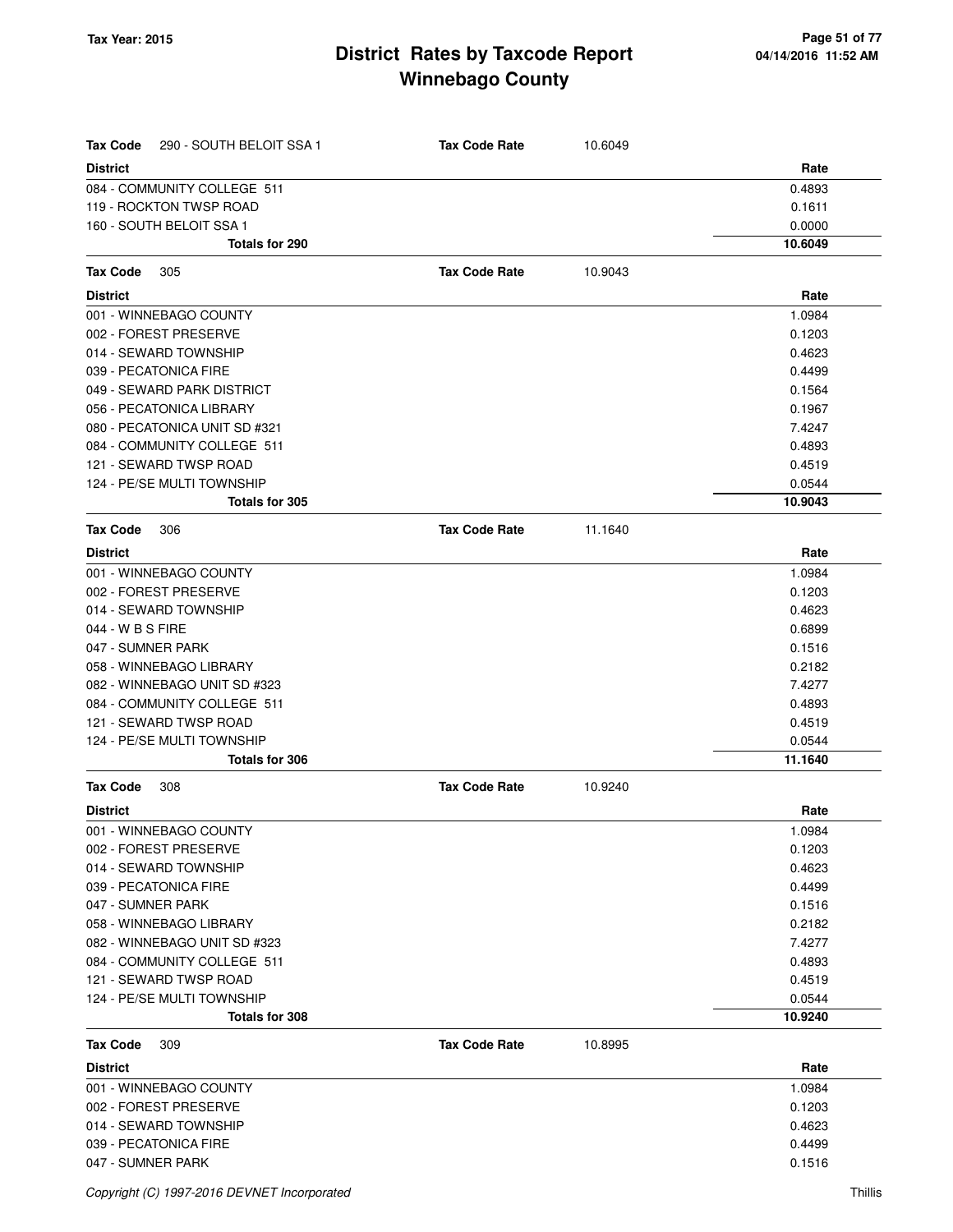| <b>Tax Code</b><br>309        | <b>Tax Code Rate</b> | 10.8995 |         |
|-------------------------------|----------------------|---------|---------|
| <b>District</b>               |                      |         | Rate    |
| 056 - PECATONICA LIBRARY      |                      |         | 0.1967  |
| 080 - PECATONICA UNIT SD #321 |                      |         | 7.4247  |
| 084 - COMMUNITY COLLEGE 511   |                      |         | 0.4893  |
| 121 - SEWARD TWSP ROAD        |                      |         | 0.4519  |
| 124 - PE/SE MULTI TOWNSHIP    |                      |         | 0.0544  |
| Totals for 309                |                      |         | 10.8995 |
| <b>Tax Code</b><br>$310 -$    | <b>Tax Code Rate</b> | 10.9288 |         |
| <b>District</b>               |                      |         | Rate    |
| 001 - WINNEBAGO COUNTY        |                      |         | 1.0984  |
| 002 - FOREST PRESERVE         |                      |         | 0.1203  |
| 014 - SEWARD TOWNSHIP         |                      |         | 0.4623  |
| 039 - PECATONICA FIRE         |                      |         | 0.4499  |
| 049 - SEWARD PARK DISTRICT    |                      |         | 0.1564  |
| 058 - WINNEBAGO LIBRARY       |                      |         | 0.2182  |
| 082 - WINNEBAGO UNIT SD #323  |                      |         | 7.4277  |
| 084 - COMMUNITY COLLEGE 511   |                      |         | 0.4893  |
| 121 - SEWARD TWSP ROAD        |                      |         | 0.4519  |
| 124 - PE/SE MULTI TOWNSHIP    |                      |         | 0.0544  |
| Totals for 310                |                      |         | 10.9288 |
| <b>Tax Code</b><br>$311 -$    | <b>Tax Code Rate</b> | 11.1688 |         |
| <b>District</b>               |                      |         | Rate    |
| 001 - WINNEBAGO COUNTY        |                      |         | 1.0984  |
| 002 - FOREST PRESERVE         |                      |         | 0.1203  |
| 014 - SEWARD TOWNSHIP         |                      |         | 0.4623  |
| 044 - W B S FIRE              |                      |         | 0.6899  |
| 049 - SEWARD PARK DISTRICT    |                      |         | 0.1564  |
| 058 - WINNEBAGO LIBRARY       |                      |         | 0.2182  |
| 082 - WINNEBAGO UNIT SD #323  |                      |         | 7.4277  |
| 084 - COMMUNITY COLLEGE 511   |                      |         | 0.4893  |
| 121 - SEWARD TWSP ROAD        |                      |         | 0.4519  |
| 124 - PE/SE MULTI TOWNSHIP    |                      |         | 0.0544  |
| <b>Totals for 311</b>         |                      |         | 11.1688 |
| 312<br>Tax Code               | <b>Tax Code Rate</b> | 10.9025 |         |
| District                      |                      |         | Rate    |
| 001 - WINNEBAGO COUNTY        |                      |         | 1.0984  |
| 002 - FOREST PRESERVE         |                      |         | 0.1203  |
| 014 - SEWARD TOWNSHIP         |                      |         | 0.4623  |
| 039 - PECATONICA FIRE         |                      |         | 0.4499  |
| 047 - SUMNER PARK             |                      |         | 0.1516  |
| 056 - PECATONICA LIBRARY      |                      |         | 0.1967  |
| 082 - WINNEBAGO UNIT SD #323  |                      |         | 7.4277  |
| 084 - COMMUNITY COLLEGE 511   |                      |         | 0.4893  |
| 121 - SEWARD TWSP ROAD        |                      |         | 0.4519  |
| 124 - PE/SE MULTI TOWNSHIP    |                      |         | 0.0544  |
| Totals for 312                |                      |         | 10.9025 |
| Tax Code<br>$313 -$           | <b>Tax Code Rate</b> | 11.2634 |         |
| <b>District</b>               |                      |         | Rate    |
| 001 - WINNEBAGO COUNTY        |                      |         | 1.0984  |
| 002 - FOREST PRESERVE         |                      |         | 0.1203  |
| 014 - SEWARD TOWNSHIP         |                      |         | 0.4623  |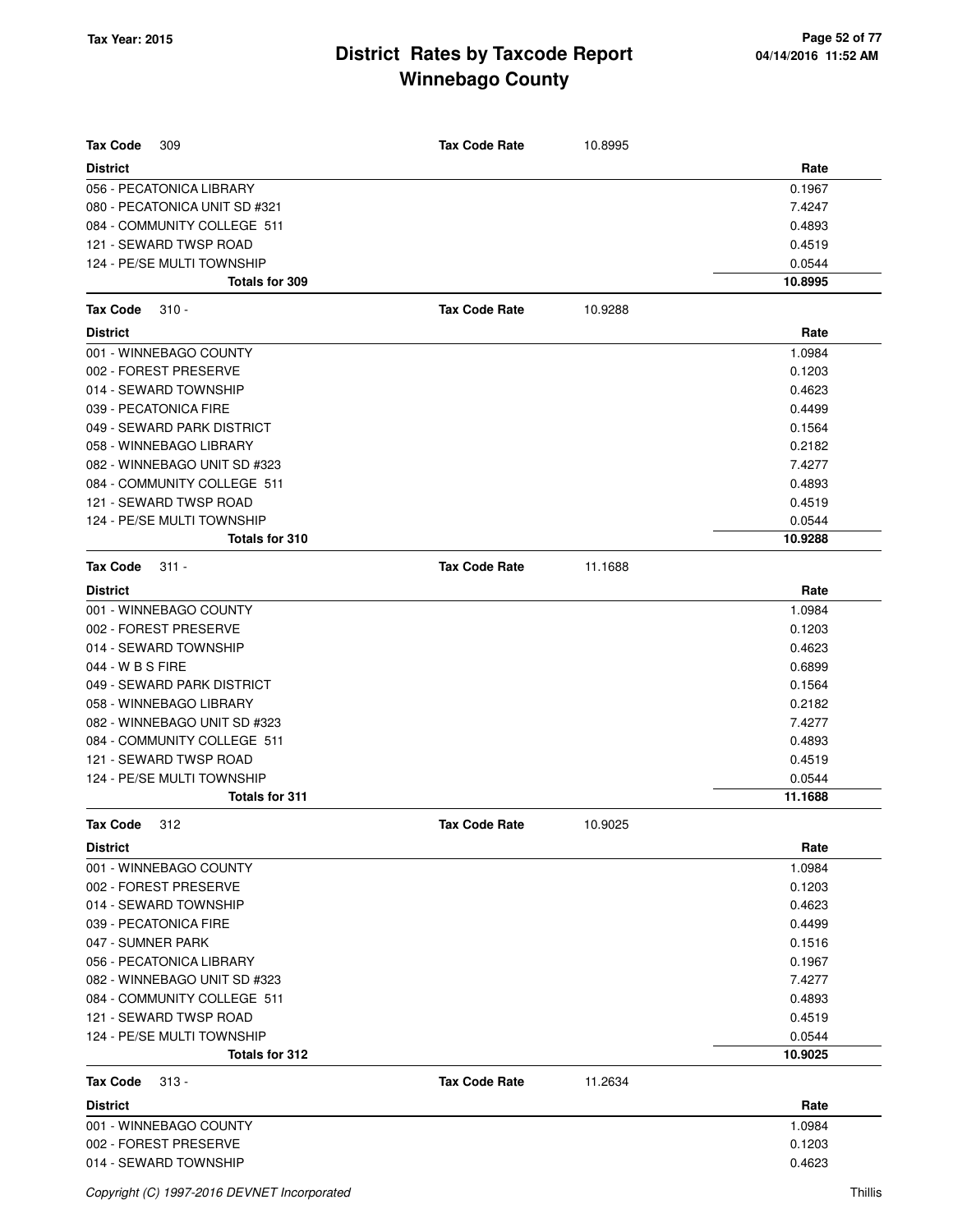| Tax Code<br>$313 -$           | Tax Code Rate        | 11.2634 |         |
|-------------------------------|----------------------|---------|---------|
| <b>District</b>               |                      |         | Rate    |
| 034 - GERMAN VALLEY FIRE      |                      |         | 0.7845  |
| 049 - SEWARD PARK DISTRICT    |                      |         | 0.1564  |
| 058 - WINNEBAGO LIBRARY       |                      |         | 0.2182  |
| 082 - WINNEBAGO UNIT SD #323  |                      |         | 7.4277  |
| 084 - COMMUNITY COLLEGE 511   |                      |         | 0.4893  |
| 121 - SEWARD TWSP ROAD        |                      |         | 0.4519  |
| 124 - PE/SE MULTI TOWNSHIP    |                      |         | 0.0544  |
| Totals for 313                |                      |         | 11.2634 |
| <b>Tax Code</b><br>$314 -$    | <b>Tax Code Rate</b> | 11.0232 |         |
| <b>District</b>               |                      |         | Rate    |
| 001 - WINNEBAGO COUNTY        |                      |         | 1.0984  |
| 002 - FOREST PRESERVE         |                      |         | 0.1203  |
| 014 - SEWARD TOWNSHIP         |                      |         | 0.4623  |
| 039 - PECATONICA FIRE         |                      |         | 0.4499  |
| 049 - SEWARD PARK DISTRICT    |                      |         | 0.1564  |
| 053 - SEWARD SANITARY         |                      |         | 0.0944  |
| 058 - WINNEBAGO LIBRARY       |                      |         | 0.2182  |
| 082 - WINNEBAGO UNIT SD #323  |                      |         | 7.4277  |
| 084 - COMMUNITY COLLEGE 511   |                      |         | 0.4893  |
| 121 - SEWARD TWSP ROAD        |                      |         | 0.4519  |
| 124 - PE/SE MULTI TOWNSHIP    |                      |         | 0.0544  |
| <b>Totals for 314</b>         |                      |         | 11.0232 |
| Tax Code<br>315               | <b>Tax Code Rate</b> | 13.5179 |         |
| <b>District</b>               |                      |         | Rate    |
| 001 - WINNEBAGO COUNTY        |                      |         | 1.0984  |
| 002 - FOREST PRESERVE         |                      |         | 0.1203  |
| 016 - WINNEBAGO TOWNSHIP      |                      |         | 0.1707  |
| 023 - ROCKFORD CITY           |                      |         | 3.3595  |
| 048 - WINNEBAGO PARK DISTRICT |                      |         | 0.1326  |
| 059 - ROCKFORD CITY LIBRARY   |                      |         | 0.5196  |
| 062 - RKFD - WINN DRAINAGE    |                      |         | 0.0000  |
| 082 - WINNEBAGO UNIT SD #323  |                      |         | 7.4277  |
| 084 - COMMUNITY COLLEGE 511   |                      |         | 0.4893  |
| 123 - WINNEBAGO TWSP ROAD     |                      |         | 0.1998  |
| Totals for 315                |                      |         | 13.5179 |
| $324 -$<br><b>Tax Code</b>    | <b>Tax Code Rate</b> | 10.5469 |         |
| <b>District</b>               |                      |         | Rate    |
| 001 - WINNEBAGO COUNTY        |                      |         | 1.0984  |
| 002 - FOREST PRESERVE         |                      |         | 0.1203  |
| 016 - WINNEBAGO TOWNSHIP      |                      |         | 0.1707  |
| 044 - W B S FIRE              |                      |         | 0.6899  |
| 048 - WINNEBAGO PARK DISTRICT |                      |         | 0.1326  |
| 058 - WINNEBAGO LIBRARY       |                      |         | 0.2182  |
| 062 - RKFD - WINN DRAINAGE    |                      |         | 0.0000  |
| 082 - WINNEBAGO UNIT SD #323  |                      |         | 7.4277  |
| 084 - COMMUNITY COLLEGE 511   |                      |         | 0.4893  |
| 123 - WINNEBAGO TWSP ROAD     |                      |         | 0.1998  |
| Totals for 324                |                      |         | 10.5469 |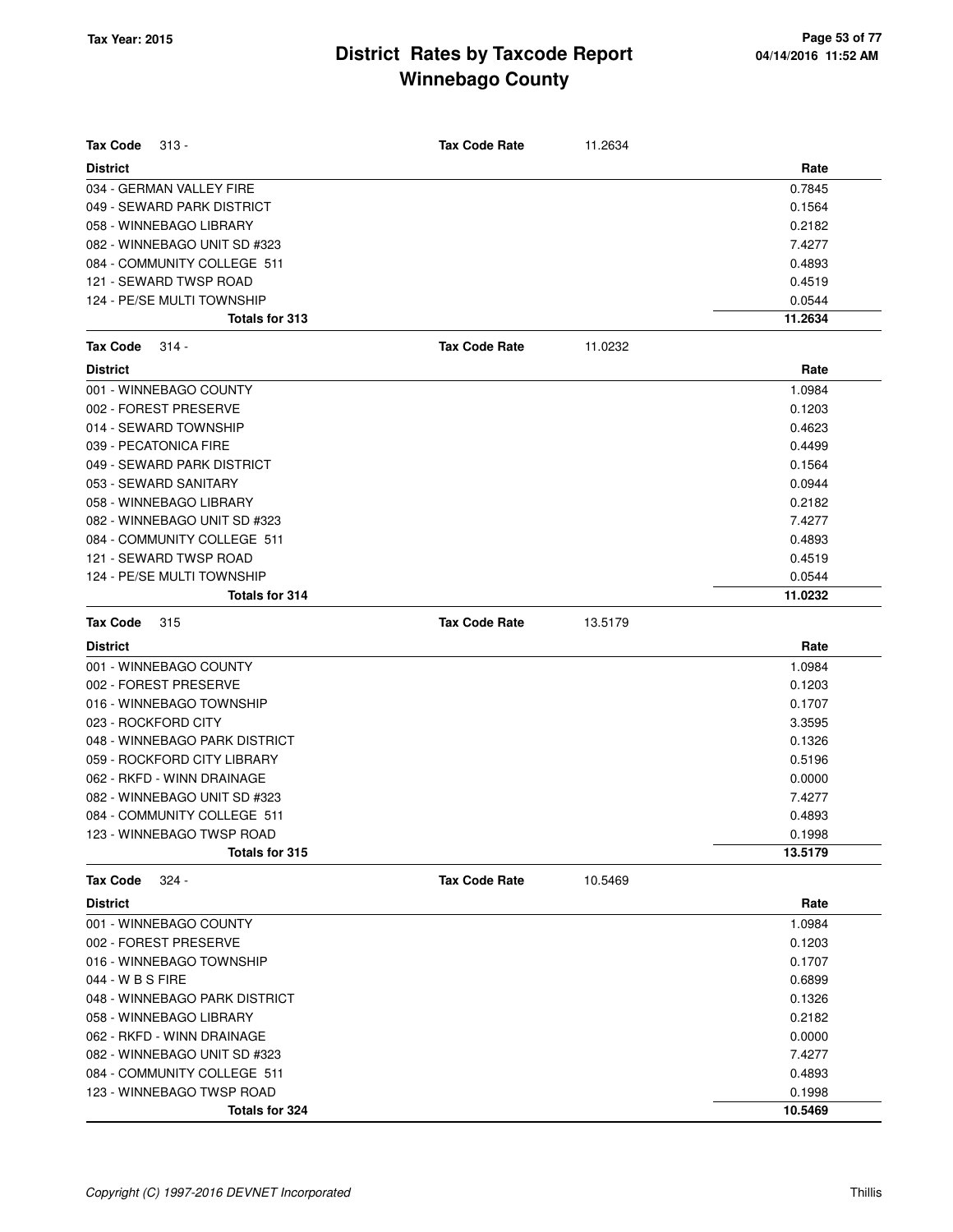| Tax Code<br>$325 -$                                  | <b>Tax Code Rate</b> | 11.4860 |         |
|------------------------------------------------------|----------------------|---------|---------|
| <b>District</b>                                      |                      |         | Rate    |
| 001 - WINNEBAGO COUNTY                               |                      |         | 1.0984  |
| 002 - FOREST PRESERVE                                |                      |         | 0.1203  |
| 016 - WINNEBAGO TOWNSHIP                             |                      |         | 0.1707  |
| 027 - WINNEBAGO VILLAGE                              |                      |         | 0.9391  |
| 044 - W B S FIRE                                     |                      |         | 0.6899  |
| 048 - WINNEBAGO PARK DISTRICT                        |                      |         | 0.1326  |
| 058 - WINNEBAGO LIBRARY                              |                      |         | 0.2182  |
| 082 - WINNEBAGO UNIT SD #323                         |                      |         | 7.4277  |
| 084 - COMMUNITY COLLEGE 511                          |                      |         | 0.4893  |
| 123 - WINNEBAGO TWSP ROAD                            |                      |         | 0.1998  |
| <b>Totals for 325</b>                                |                      |         | 11.4860 |
| <b>Tax Code</b><br>326 -                             | <b>Tax Code Rate</b> | 10.5469 |         |
| <b>District</b>                                      |                      |         | Rate    |
| 001 - WINNEBAGO COUNTY                               |                      |         | 1.0984  |
| 002 - FOREST PRESERVE                                |                      |         | 0.1203  |
| 016 - WINNEBAGO TOWNSHIP                             |                      |         | 0.1707  |
| 044 - W B S FIRE                                     |                      |         | 0.6899  |
| 048 - WINNEBAGO PARK DISTRICT                        |                      |         | 0.1326  |
| 058 - WINNEBAGO LIBRARY                              |                      |         | 0.2182  |
| 082 - WINNEBAGO UNIT SD #323                         |                      |         | 7.4277  |
| 084 - COMMUNITY COLLEGE 511                          |                      |         | 0.4893  |
| 123 - WINNEBAGO TWSP ROAD                            |                      |         | 0.1998  |
| Totals for 326                                       |                      |         | 10.5469 |
| <b>Tax Code</b><br>343 -                             | <b>Tax Code Rate</b> | 12.5415 |         |
| <b>District</b>                                      |                      |         | Rate    |
| 001 - WINNEBAGO COUNTY                               |                      |         | 1.0984  |
| 002 - FOREST PRESERVE                                |                      |         | 0.1203  |
| 004 - CHERRY VALLEY TOWNSHIP                         |                      |         | 0.1418  |
| 031 - CHERRY VALLEY FIRE                             |                      |         | 0.9999  |
| 046 - ROCKFORD PARK DISTRICT                         |                      |         | 1.1629  |
| 051 - ROCK RIVER WATER REC                           |                      |         | 0.2075  |
| 060 - GREATER RKFD AIRPORT                           |                      |         | 0.1073  |
| 076 - ROCKFORD SCHOOL DIST 205                       |                      |         | 7.9379  |
| 084 - COMMUNITY COLLEGE 511                          |                      |         | 0.4893  |
| 111 - CHERRY VALLEY TWSP ROAD                        |                      |         | 0.2762  |
| Totals for 343                                       |                      |         | 12.5415 |
| <b>Tax Code</b><br>351 -                             | <b>Tax Code Rate</b> | 9.0151  |         |
| <b>District</b>                                      |                      |         | Rate    |
| 001 - WINNEBAGO COUNTY                               |                      |         | 1.0984  |
| 002 - FOREST PRESERVE                                |                      |         | 0.1203  |
| 011 - ROCKFORD TOWNSHIP                              |                      |         | 0.1452  |
| 036 - NEW MILFORD FIRE                               |                      |         | 0.8342  |
| 060 - GREATER RKFD AIRPORT                           |                      |         | 0.1073  |
| 078 - MERIDIAN SCHOOL DIST 223                       |                      |         | 6.0720  |
| 084 - COMMUNITY COLLEGE 511                          |                      |         | 0.4893  |
| 118 - ROCKFORD TWSP ROAD                             |                      |         | 0.1484  |
| Totals for 351                                       |                      |         | 9.0151  |
| 358 - OLDE RIVER RIDGE PLAT 6 SSA<br><b>Tax Code</b> | <b>Tax Code Rate</b> | 10.9977 |         |
| <b>District</b>                                      |                      |         | Rate    |
| 001 - WINNEBAGO COUNTY                               |                      |         | 1.0984  |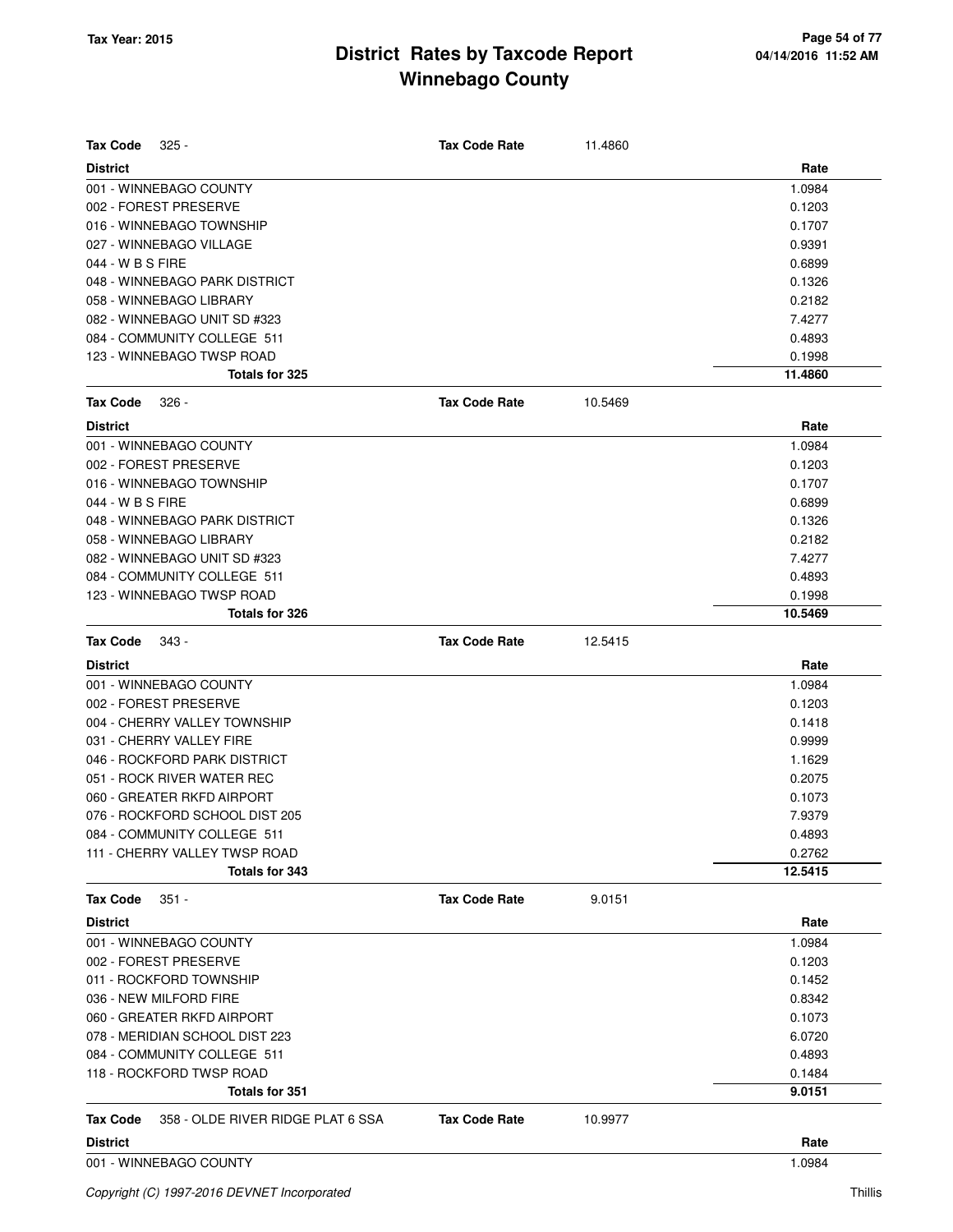| <b>Tax Code</b> | 358 - OLDE RIVER RIDGE PLAT 6 SSA | <b>Tax Code Rate</b> | 10.9977 |         |
|-----------------|-----------------------------------|----------------------|---------|---------|
| <b>District</b> |                                   |                      |         | Rate    |
|                 | 002 - FOREST PRESERVE             |                      |         | 0.1203  |
|                 | 009 - OWEN TOWNSHIP               |                      |         | 0.1485  |
|                 | 020 - MACHESNEY PARK VILLAGE      |                      |         | 0.0000  |
|                 | 038 - NORTHWEST FIRE              |                      |         | 0.5840  |
|                 | 055 - NORTH SUBURBAN LIBRARY      |                      |         | 0.3032  |
|                 | 060 - GREATER RKFD AIRPORT        |                      |         | 0.1073  |
|                 | 076 - ROCKFORD SCHOOL DIST 205    |                      |         | 7.9379  |
|                 | 084 - COMMUNITY COLLEGE 511       |                      |         | 0.4893  |
|                 | 116 - OWEN TWSP ROAD              |                      |         | 0.2088  |
|                 | 156 - OLDE RIVER RIDGE PLAT 6 SSA |                      |         | 0.0000  |
|                 | Totals for 358                    |                      |         | 10.9977 |
| Tax Code        | 359 - OLDE RIVER RIDGE PLAT 6 SSA | <b>Tax Code Rate</b> | 10.9977 |         |
| <b>District</b> |                                   |                      |         | Rate    |
|                 | 001 - WINNEBAGO COUNTY            |                      |         | 1.0984  |
|                 | 002 - FOREST PRESERVE             |                      |         | 0.1203  |
|                 | 009 - OWEN TOWNSHIP               |                      |         | 0.1485  |
|                 | 020 - MACHESNEY PARK VILLAGE      |                      |         | 0.0000  |
|                 | 038 - NORTHWEST FIRE              |                      |         | 0.5840  |
|                 | 055 - NORTH SUBURBAN LIBRARY      |                      |         | 0.3032  |
|                 | 060 - GREATER RKFD AIRPORT        |                      |         | 0.1073  |
|                 | 076 - ROCKFORD SCHOOL DIST 205    |                      |         | 7.9379  |
|                 | 084 - COMMUNITY COLLEGE 511       |                      |         | 0.4893  |
|                 | 116 - OWEN TWSP ROAD              |                      |         | 0.2088  |
|                 | 156 - OLDE RIVER RIDGE PLAT 6 SSA |                      |         | 0.0000  |
|                 | Totals for 359                    |                      |         | 10.9977 |
| <b>Tax Code</b> | $360 -$                           | <b>Tax Code Rate</b> | 10.5872 |         |
| <b>District</b> |                                   |                      |         | Rate    |
|                 | 001 - WINNEBAGO COUNTY            |                      |         | 1.0984  |
|                 | 002 - FOREST PRESERVE             |                      |         | 0.1203  |
|                 | 009 - OWEN TOWNSHIP               |                      |         | 0.1485  |
|                 | 038 - NORTHWEST FIRE              |                      |         | 0.5840  |
|                 | 076 - ROCKFORD SCHOOL DIST 205    |                      |         | 7.9379  |
|                 | 084 - COMMUNITY COLLEGE 511       |                      |         | 0.4893  |
|                 | 116 - OWEN TWSP ROAD              |                      |         | 0.2088  |
|                 | Totals for 360                    |                      |         | 10.5872 |
| <b>Tax Code</b> | $361 -$                           | <b>Tax Code Rate</b> | 14.1971 |         |
| <b>District</b> |                                   |                      |         | Rate    |
|                 | 001 - WINNEBAGO COUNTY            |                      |         | 1.0984  |
|                 | 002 - FOREST PRESERVE             |                      |         | 0.1203  |
|                 | 009 - OWEN TOWNSHIP               |                      |         | 0.1485  |
|                 | 023 - ROCKFORD CITY               |                      |         | 3.3595  |
|                 | 051 - ROCK RIVER WATER REC        |                      |         | 0.2075  |
|                 | 059 - ROCKFORD CITY LIBRARY       |                      |         | 0.5196  |
|                 | 060 - GREATER RKFD AIRPORT        |                      |         | 0.1073  |
|                 | 076 - ROCKFORD SCHOOL DIST 205    |                      |         | 7.9379  |
|                 | 084 - COMMUNITY COLLEGE 511       |                      |         | 0.4893  |
|                 | 116 - OWEN TWSP ROAD              |                      |         | 0.2088  |
|                 | <b>Totals for 361</b>             |                      |         | 14.1971 |
|                 |                                   |                      |         |         |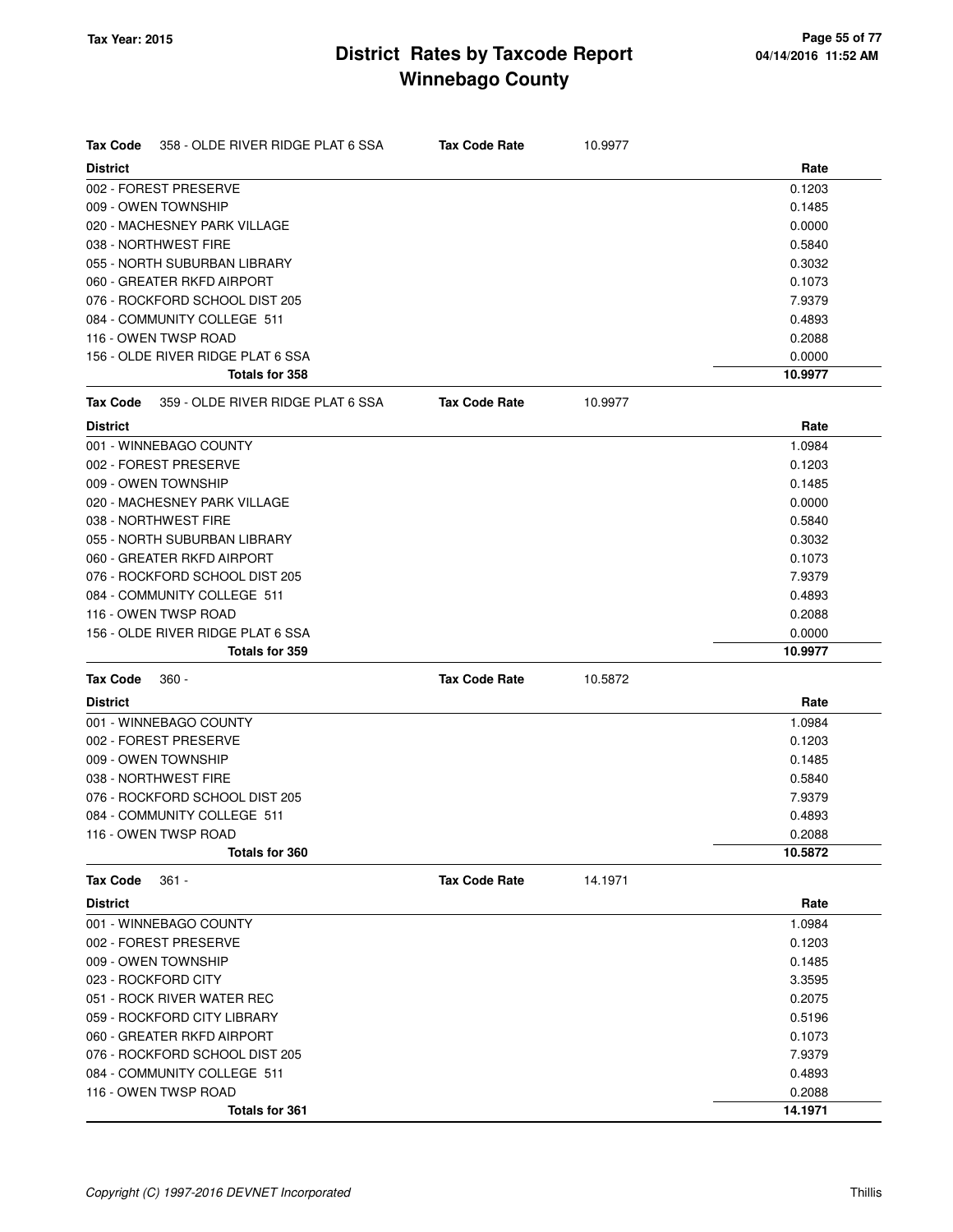| <b>Tax Code</b><br>$362 -$     | <b>Tax Code Rate</b> | 9.1453  |         |
|--------------------------------|----------------------|---------|---------|
| <b>District</b>                |                      |         | Rate    |
| 001 - WINNEBAGO COUNTY         |                      |         | 1.0984  |
| 002 - FOREST PRESERVE          |                      |         | 0.1203  |
| 009 - OWEN TOWNSHIP            |                      |         | 0.1485  |
| 038 - NORTHWEST FIRE           |                      |         | 0.5840  |
| 074 - ROCKTON SCHOOL DIST 140  |                      |         | 3.8877  |
| 077 - HONONEGAH HIGH SD #207   |                      |         | 2.6083  |
| 084 - COMMUNITY COLLEGE 511    |                      |         | 0.4893  |
| 116 - OWEN TWSP ROAD           |                      |         | 0.2088  |
| Totals for 362                 |                      |         | 9.1453  |
| <b>Tax Code</b><br>$363 -$     | <b>Tax Code Rate</b> | 10.2952 |         |
| <b>District</b>                |                      |         | Rate    |
| 001 - WINNEBAGO COUNTY         |                      |         | 1.0984  |
| 002 - FOREST PRESERVE          |                      |         | 0.1203  |
| 009 - OWEN TOWNSHIP            |                      |         | 0.1485  |
| 038 - NORTHWEST FIRE           |                      |         | 0.5840  |
| 058 - WINNEBAGO LIBRARY        |                      |         | 0.2182  |
| 082 - WINNEBAGO UNIT SD #323   |                      |         | 7.4277  |
| 084 - COMMUNITY COLLEGE 511    |                      |         | 0.4893  |
| 116 - OWEN TWSP ROAD           |                      |         | 0.2088  |
| Totals for 363                 |                      |         | 10.2952 |
| <b>Tax Code</b><br>- 364       | <b>Tax Code Rate</b> | 9.3378  |         |
| <b>District</b>                |                      |         | Rate    |
| 001 - WINNEBAGO COUNTY         |                      |         | 1.0984  |
| 002 - FOREST PRESERVE          |                      |         | 0.1203  |
| 009 - OWEN TOWNSHIP            |                      |         | 0.1485  |
| 041 - ROCKTON FIRE             |                      |         | 0.7765  |
| 074 - ROCKTON SCHOOL DIST 140  |                      |         | 3.8877  |
| 077 - HONONEGAH HIGH SD #207   |                      |         | 2.6083  |
| 084 - COMMUNITY COLLEGE 511    |                      |         | 0.4893  |
| 116 - OWEN TWSP ROAD           |                      |         | 0.2088  |
| Totals for 364                 |                      |         | 9.3378  |
| Tax Code<br>$365 -$            | <b>Tax Code Rate</b> | 11.2052 |         |
| <b>District</b>                |                      |         | Rate    |
| 001 - WINNEBAGO COUNTY         |                      |         | 1.0984  |
| 002 - FOREST PRESERVE          |                      |         | 0.1203  |
| 009 - OWEN TOWNSHIP            |                      |         | 0.1485  |
| 020 - MACHESNEY PARK VILLAGE   |                      |         | 0.0000  |
| 038 - NORTHWEST FIRE           |                      |         | 0.5840  |
| 051 - ROCK RIVER WATER REC     |                      |         | 0.2075  |
| 055 - NORTH SUBURBAN LIBRARY   |                      |         | 0.3032  |
| 060 - GREATER RKFD AIRPORT     |                      |         | 0.1073  |
| 076 - ROCKFORD SCHOOL DIST 205 |                      |         | 7.9379  |
| 084 - COMMUNITY COLLEGE 511    |                      |         | 0.4893  |
| 116 - OWEN TWSP ROAD           |                      |         | 0.2088  |
| Totals for 365                 |                      |         | 11.2052 |
| Tax Code<br>$366 -$            | <b>Tax Code Rate</b> | 11.4614 |         |
| <b>District</b>                |                      |         | Rate    |
| 001 - WINNEBAGO COUNTY         |                      |         | 1.0984  |
| 002 - FOREST PRESERVE          |                      |         | 0.1203  |
| 004 - CHERRY VALLEY TOWNSHIP   |                      |         | 0.1418  |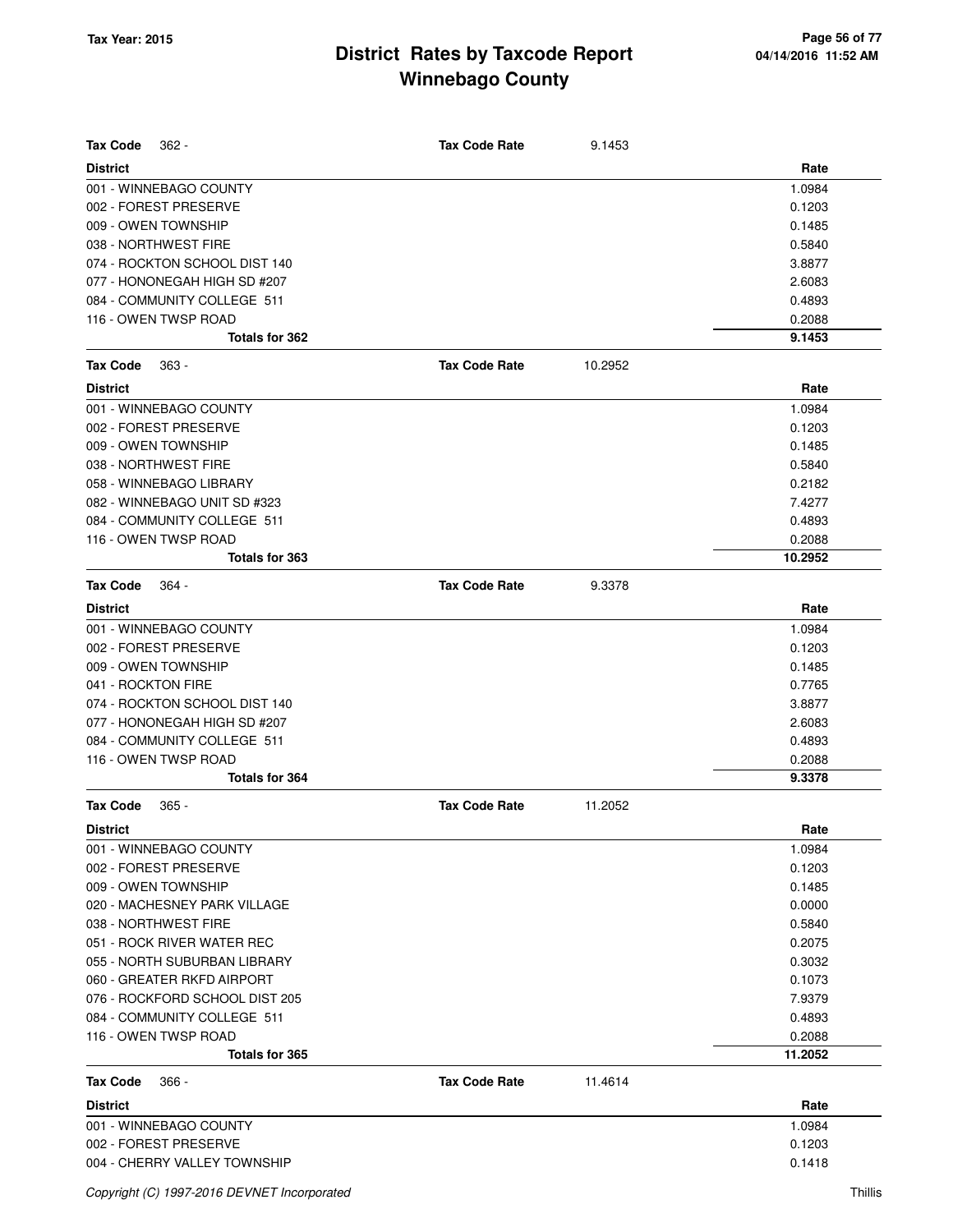| <b>Tax Code</b>                | <b>Tax Code Rate</b> |         |         |
|--------------------------------|----------------------|---------|---------|
| $366 -$                        |                      | 11.4614 |         |
| <b>District</b>                |                      |         | Rate    |
| 031 - CHERRY VALLEY FIRE       |                      |         | 0.9999  |
| 054 - CHERRY VALLEY LIBRARY    |                      |         | 0.3976  |
| 076 - ROCKFORD SCHOOL DIST 205 |                      |         | 7.9379  |
| 084 - COMMUNITY COLLEGE 511    |                      |         | 0.4893  |
| 111 - CHERRY VALLEY TWSP ROAD  |                      |         | 0.2762  |
| <b>Totals for 366</b>          |                      |         | 11.4614 |
| Tax Code<br>$367 -$            | <b>Tax Code Rate</b> | 10.0873 |         |
| <b>District</b>                |                      |         | Rate    |
| 001 - WINNEBAGO COUNTY         |                      |         | 1.0984  |
| 002 - FOREST PRESERVE          |                      |         | 0.1203  |
| 004 - CHERRY VALLEY TOWNSHIP   |                      |         | 0.1418  |
| 031 - CHERRY VALLEY FIRE       |                      |         | 0.9999  |
| 054 - CHERRY VALLEY LIBRARY    |                      |         | 0.3976  |
| 083 - HIAWATHA SCHOOL DIST 426 |                      |         | 6.3592  |
| 085 - COMMUNITY COLLEGE 523    |                      |         | 0.6939  |
| 111 - CHERRY VALLEY TWSP ROAD  |                      |         | 0.2762  |
| <b>Totals for 367</b>          |                      |         | 10.0873 |
| <b>Tax Code</b><br>$368 -$     | <b>Tax Code Rate</b> | 10.9977 |         |
| <b>District</b>                |                      |         | Rate    |
| 001 - WINNEBAGO COUNTY         |                      |         | 1.0984  |
| 002 - FOREST PRESERVE          |                      |         | 0.1203  |
| 009 - OWEN TOWNSHIP            |                      |         | 0.1485  |
| 020 - MACHESNEY PARK VILLAGE   |                      |         | 0.0000  |
| 038 - NORTHWEST FIRE           |                      |         | 0.5840  |
| 055 - NORTH SUBURBAN LIBRARY   |                      |         | 0.3032  |
| 060 - GREATER RKFD AIRPORT     |                      |         | 0.1073  |
| 076 - ROCKFORD SCHOOL DIST 205 |                      |         | 7.9379  |
| 084 - COMMUNITY COLLEGE 511    |                      |         | 0.4893  |
| 116 - OWEN TWSP ROAD           |                      |         | 0.2088  |
| Totals for 368                 |                      |         | 10.9977 |
|                                |                      |         |         |
| Tax Code<br>$369 -$            | <b>Tax Code Rate</b> | 11.2052 |         |
| <b>District</b>                |                      |         | Rate    |
| 001 - WINNEBAGO COUNTY         |                      |         | 1.0984  |
| 002 - FOREST PRESERVE          |                      |         | 0.1203  |
| 009 - OWEN TOWNSHIP            |                      |         | 0.1485  |
| 038 - NORTHWEST FIRE           |                      |         | 0.5840  |
| 051 - ROCK RIVER WATER REC     |                      |         | 0.2075  |
| 055 - NORTH SUBURBAN LIBRARY   |                      |         | 0.3032  |
| 060 - GREATER RKFD AIRPORT     |                      |         | 0.1073  |
| 076 - ROCKFORD SCHOOL DIST 205 |                      |         | 7.9379  |
| 084 - COMMUNITY COLLEGE 511    |                      |         | 0.4893  |
| 116 - OWEN TWSP ROAD           |                      |         | 0.2088  |
| Totals for 369                 |                      |         | 11.2052 |
| <b>Tax Code</b><br>370         | <b>Tax Code Rate</b> | 12.4415 |         |
| <b>District</b>                |                      |         | Rate    |
| 001 - WINNEBAGO COUNTY         |                      |         | 1.0984  |
| 002 - FOREST PRESERVE          |                      |         | 0.1203  |
| 011 - ROCKFORD TOWNSHIP        |                      |         | 0.1452  |
| 021 - NEW MILFORD VILLAGE      |                      |         | 0.0000  |
| 036 - NEW MILFORD FIRE         |                      |         | 0.8342  |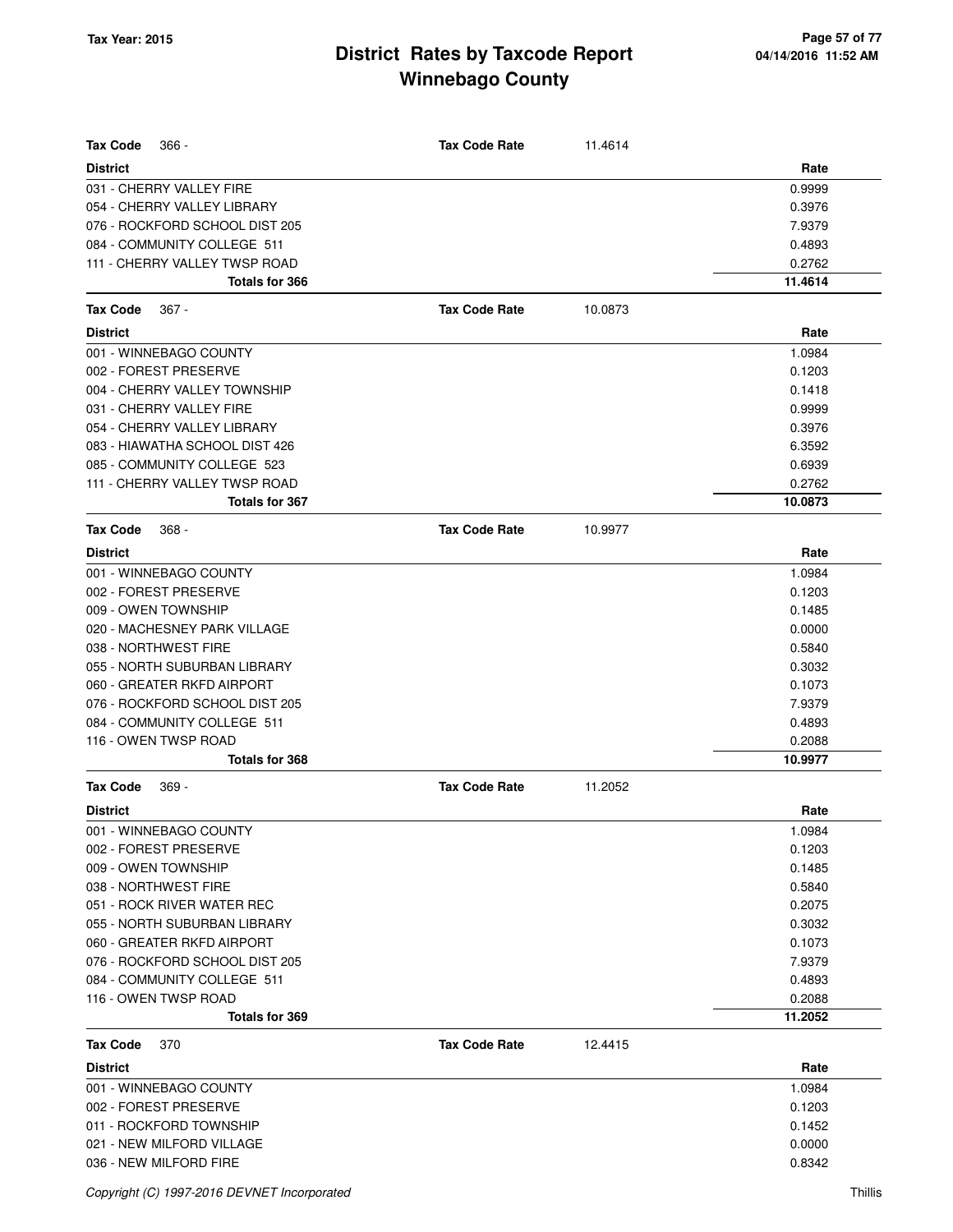| <b>Tax Code</b><br>370         | <b>Tax Code Rate</b> | 12.4415 |         |
|--------------------------------|----------------------|---------|---------|
| <b>District</b>                |                      |         | Rate    |
| 046 - ROCKFORD PARK DISTRICT   |                      |         | 1.1629  |
| 054 - CHERRY VALLEY LIBRARY    |                      |         | 0.3976  |
| 060 - GREATER RKFD AIRPORT     |                      |         | 0.1073  |
| 076 - ROCKFORD SCHOOL DIST 205 |                      |         | 7.9379  |
| 084 - COMMUNITY COLLEGE 511    |                      |         | 0.4893  |
| 118 - ROCKFORD TWSP ROAD       |                      |         | 0.1484  |
| <b>Totals for 370</b>          |                      |         | 12.4415 |
| <b>Tax Code</b><br>372         | <b>Tax Code Rate</b> | 12.6490 |         |
| <b>District</b>                |                      |         | Rate    |
| 001 - WINNEBAGO COUNTY         |                      |         | 1.0984  |
| 002 - FOREST PRESERVE          |                      |         | 0.1203  |
| 011 - ROCKFORD TOWNSHIP        |                      |         | 0.1452  |
| 021 - NEW MILFORD VILLAGE      |                      |         | 0.0000  |
| 036 - NEW MILFORD FIRE         |                      |         | 0.8342  |
| 046 - ROCKFORD PARK DISTRICT   |                      |         | 1.1629  |
| 051 - ROCK RIVER WATER REC     |                      |         | 0.2075  |
| 054 - CHERRY VALLEY LIBRARY    |                      |         | 0.3976  |
| 060 - GREATER RKFD AIRPORT     |                      |         | 0.1073  |
| 076 - ROCKFORD SCHOOL DIST 205 |                      |         | 7.9379  |
| 084 - COMMUNITY COLLEGE 511    |                      |         | 0.4893  |
| 118 - ROCKFORD TWSP ROAD       |                      |         | 0.1484  |
| Totals for 372                 |                      |         | 12.6490 |
| <b>Tax Code</b><br>$373 -$     | <b>Tax Code Rate</b> | 11.0885 |         |
| <b>District</b>                |                      |         | Rate    |
| 001 - WINNEBAGO COUNTY         |                      |         | 1.0984  |
| 002 - FOREST PRESERVE          |                      |         | 0.1203  |
| 011 - ROCKFORD TOWNSHIP        |                      |         | 0.1452  |
| 021 - NEW MILFORD VILLAGE      |                      |         | 0.0000  |
| 036 - NEW MILFORD FIRE         |                      |         | 0.8342  |
| 051 - ROCK RIVER WATER REC     |                      |         | 0.2075  |
| 060 - GREATER RKFD AIRPORT     |                      |         | 0.1073  |
| 076 - ROCKFORD SCHOOL DIST 205 |                      |         | 7.9379  |
| 084 - COMMUNITY COLLEGE 511    |                      |         | 0.4893  |
| 118 - ROCKFORD TWSP ROAD       |                      |         | 0.1484  |
| Totals for 373                 |                      |         | 11.0885 |
| $374 -$<br>Tax Code            | <b>Tax Code Rate</b> | 12.6072 |         |
| <b>District</b>                |                      |         | Rate    |
| 001 - WINNEBAGO COUNTY         |                      |         | 1.0984  |
| 002 - FOREST PRESERVE          |                      |         | 0.1203  |
| 011 - ROCKFORD TOWNSHIP        |                      |         | 0.1452  |
| 017 - CHERRY VALLEY VILLAGE    |                      |         | 0.0000  |
| 031 - CHERRY VALLEY FIRE       |                      |         | 0.9999  |
| 046 - ROCKFORD PARK DISTRICT   |                      |         | 1.1629  |
| 054 - CHERRY VALLEY LIBRARY    |                      |         | 0.3976  |
| 060 - GREATER RKFD AIRPORT     |                      |         | 0.1073  |
| 076 - ROCKFORD SCHOOL DIST 205 |                      |         | 7.9379  |
| 084 - COMMUNITY COLLEGE 511    |                      |         | 0.4893  |
| 118 - ROCKFORD TWSP ROAD       |                      |         | 0.1484  |
| Totals for 374                 |                      |         | 12.6072 |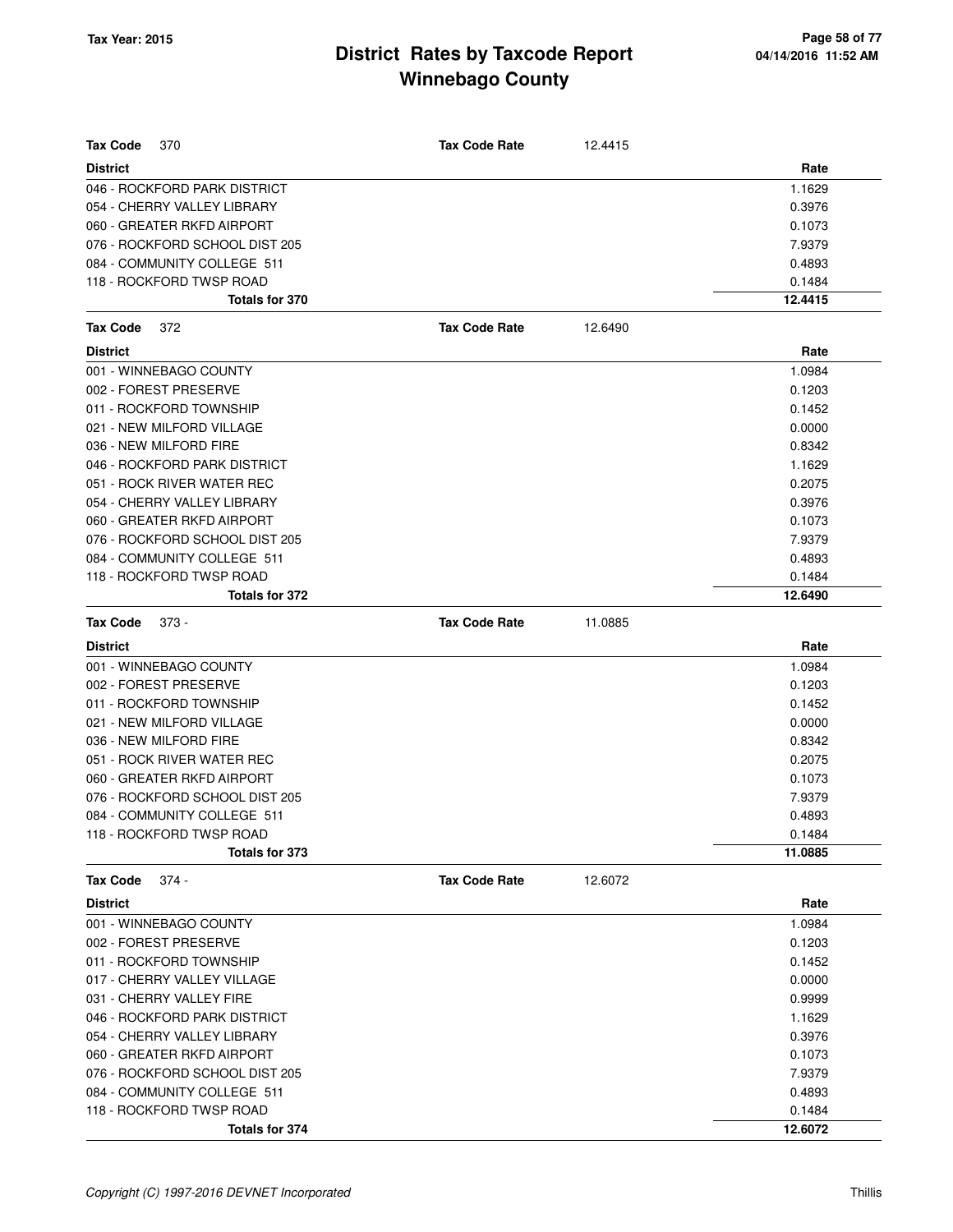| <b>Tax Code</b><br>378 -       | <b>Tax Code Rate</b> | 12.8147 |         |
|--------------------------------|----------------------|---------|---------|
| <b>District</b>                |                      |         | Rate    |
| 001 - WINNEBAGO COUNTY         |                      |         | 1.0984  |
| 002 - FOREST PRESERVE          |                      |         | 0.1203  |
| 011 - ROCKFORD TOWNSHIP        |                      |         | 0.1452  |
| 017 - CHERRY VALLEY VILLAGE    |                      |         | 0.0000  |
| 031 - CHERRY VALLEY FIRE       |                      |         | 0.9999  |
| 046 - ROCKFORD PARK DISTRICT   |                      |         | 1.1629  |
| 051 - ROCK RIVER WATER REC     |                      |         | 0.2075  |
| 054 - CHERRY VALLEY LIBRARY    |                      |         | 0.3976  |
| 060 - GREATER RKFD AIRPORT     |                      |         | 0.1073  |
| 076 - ROCKFORD SCHOOL DIST 205 |                      |         | 7.9379  |
| 084 - COMMUNITY COLLEGE 511    |                      |         | 0.4893  |
| 118 - ROCKFORD TWSP ROAD       |                      |         | 0.1484  |
| <b>Totals for 378</b>          |                      |         | 12.8147 |
| <b>Tax Code</b><br>$379 -$     | <b>Tax Code Rate</b> | 10.8810 |         |
| <b>District</b>                |                      |         | Rate    |
| 001 - WINNEBAGO COUNTY         |                      |         | 1.0984  |
| 002 - FOREST PRESERVE          |                      |         | 0.1203  |
| 011 - ROCKFORD TOWNSHIP        |                      |         | 0.1452  |
| 021 - NEW MILFORD VILLAGE      |                      |         | 0.0000  |
| 036 - NEW MILFORD FIRE         |                      |         | 0.8342  |
| 060 - GREATER RKFD AIRPORT     |                      |         | 0.1073  |
| 076 - ROCKFORD SCHOOL DIST 205 |                      |         | 7.9379  |
| 084 - COMMUNITY COLLEGE 511    |                      |         | 0.4893  |
| 118 - ROCKFORD TWSP ROAD       |                      |         | 0.1484  |
| Totals for 379                 |                      |         | 10.8810 |
|                                |                      |         |         |
| <b>Tax Code</b><br>380 -       | <b>Tax Code Rate</b> | 12.0439 |         |
| <b>District</b>                |                      |         | Rate    |
| 001 - WINNEBAGO COUNTY         |                      |         | 1.0984  |
| 002 - FOREST PRESERVE          |                      |         | 0.1203  |
| 011 - ROCKFORD TOWNSHIP        |                      |         | 0.1452  |
| 021 - NEW MILFORD VILLAGE      |                      |         | 0.0000  |
| 036 - NEW MILFORD FIRE         |                      |         | 0.8342  |
| 046 - ROCKFORD PARK DISTRICT   |                      |         | 1.1629  |
| 060 - GREATER RKFD AIRPORT     |                      |         | 0.1073  |
| 076 - ROCKFORD SCHOOL DIST 205 |                      |         | 7.9379  |
| 084 - COMMUNITY COLLEGE 511    |                      |         | 0.4893  |
| 118 - ROCKFORD TWSP ROAD       |                      |         | 0.1484  |
| <b>Totals for 380</b>          |                      |         | 12.0439 |
| <b>Tax Code</b><br>381 -       | <b>Tax Code Rate</b> | 14.7861 |         |
| <b>District</b>                |                      |         | Rate    |
| 001 - WINNEBAGO COUNTY         |                      |         | 1.0984  |
| 002 - FOREST PRESERVE          |                      |         | 0.1203  |
| 011 - ROCKFORD TOWNSHIP        |                      |         | 0.1452  |
| 023 - ROCKFORD CITY            |                      |         | 3.3595  |
| 046 - ROCKFORD PARK DISTRICT   |                      |         | 1.1629  |
| 051 - ROCK RIVER WATER REC     |                      |         | 0.2075  |
| 059 - ROCKFORD CITY LIBRARY    |                      |         | 0.5196  |
| 060 - GREATER RKFD AIRPORT     |                      |         | 0.1073  |
| 082 - WINNEBAGO UNIT SD #323   |                      |         | 7.4277  |
| 084 - COMMUNITY COLLEGE 511    |                      |         | 0.4893  |
|                                |                      |         |         |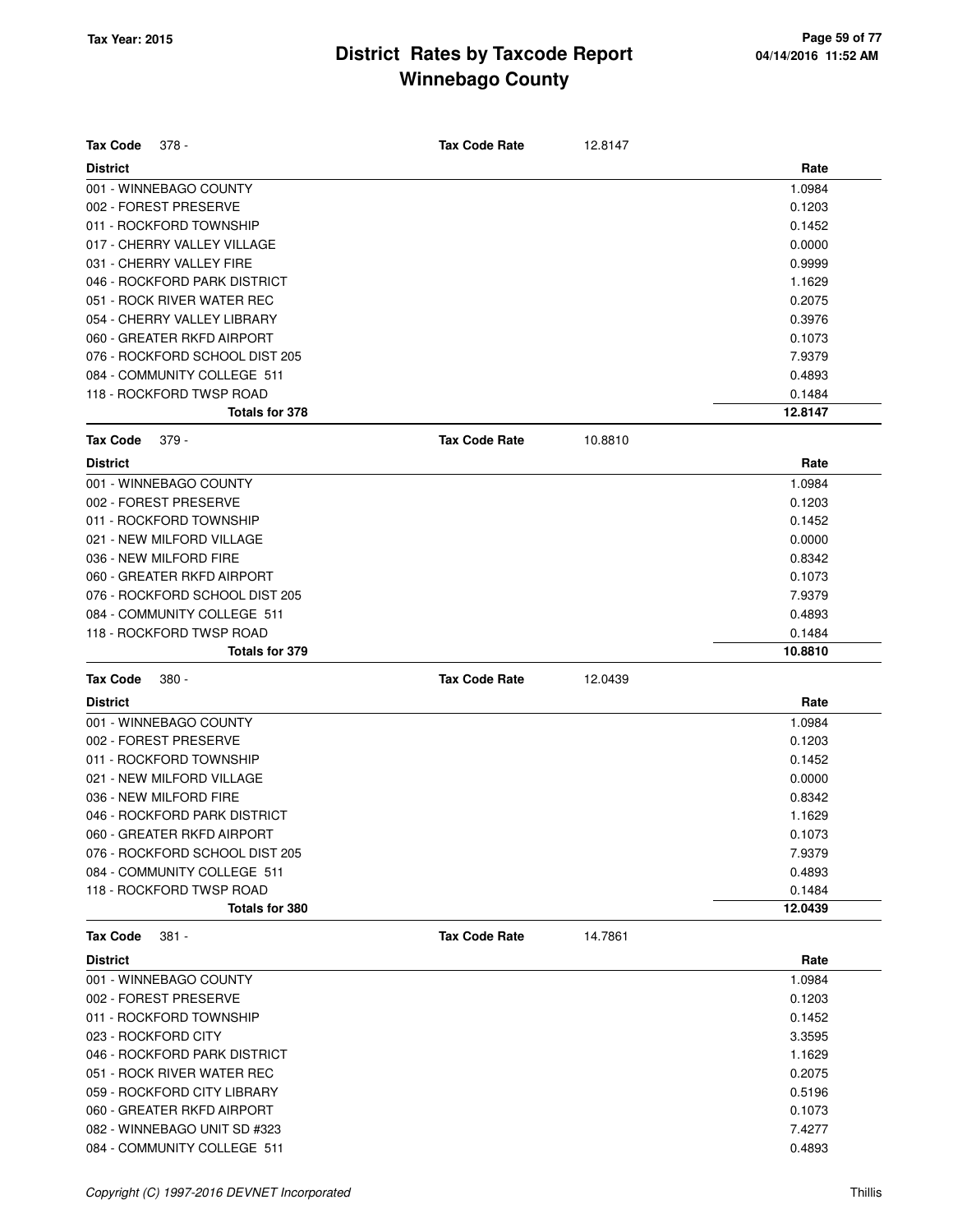| <b>Tax Code</b><br>381 -       | <b>Tax Code Rate</b> | 14.7861 |         |
|--------------------------------|----------------------|---------|---------|
| <b>District</b>                |                      |         | Rate    |
| 118 - ROCKFORD TWSP ROAD       |                      |         | 0.1484  |
| <b>Totals for 381</b>          |                      |         | 14.7861 |
|                                |                      |         |         |
| <b>Tax Code</b><br>382 -       | <b>Tax Code Rate</b> | 14.5786 |         |
| <b>District</b>                |                      |         | Rate    |
| 001 - WINNEBAGO COUNTY         |                      |         | 1.0984  |
| 002 - FOREST PRESERVE          |                      |         | 0.1203  |
| 011 - ROCKFORD TOWNSHIP        |                      |         | 0.1452  |
| 023 - ROCKFORD CITY            |                      |         | 3.3595  |
| 046 - ROCKFORD PARK DISTRICT   |                      |         | 1.1629  |
| 059 - ROCKFORD CITY LIBRARY    |                      |         | 0.5196  |
| 060 - GREATER RKFD AIRPORT     |                      |         | 0.1073  |
| 082 - WINNEBAGO UNIT SD #323   |                      |         | 7.4277  |
| 084 - COMMUNITY COLLEGE 511    |                      |         | 0.4893  |
| 118 - ROCKFORD TWSP ROAD       |                      |         | 0.1484  |
| <b>Totals for 382</b>          |                      |         | 14.5786 |
| <b>Tax Code</b><br>383 -       | <b>Tax Code Rate</b> | 15.2132 |         |
| <b>District</b>                |                      |         | Rate    |
| 001 - WINNEBAGO COUNTY         |                      |         | 1.0984  |
| 002 - FOREST PRESERVE          |                      |         | 0.1203  |
| 004 - CHERRY VALLEY TOWNSHIP   |                      |         | 0.1418  |
| 023 - ROCKFORD CITY            |                      |         | 3.3595  |
| 046 - ROCKFORD PARK DISTRICT   |                      |         | 1.1629  |
| 059 - ROCKFORD CITY LIBRARY    |                      |         | 0.5196  |
| 060 - GREATER RKFD AIRPORT     |                      |         | 0.1073  |
| 076 - ROCKFORD SCHOOL DIST 205 |                      |         | 7.9379  |
| 084 - COMMUNITY COLLEGE 511    |                      |         | 0.4893  |
| 111 - CHERRY VALLEY TWSP ROAD  |                      |         | 0.2762  |
| Totals for 383                 |                      |         | 15.2132 |
| <b>Tax Code</b><br>385 -       | <b>Tax Code Rate</b> | 12.2514 |         |
| <b>District</b>                |                      |         | Rate    |
| 001 - WINNEBAGO COUNTY         |                      |         | 1.0984  |
| 002 - FOREST PRESERVE          |                      |         | 0.1203  |
| 011 - ROCKFORD TOWNSHIP        |                      |         | 0.1452  |
| 021 - NEW MILFORD VILLAGE      |                      |         | 0.0000  |
| 036 - NEW MILFORD FIRE         |                      |         | 0.8342  |
| 046 - ROCKFORD PARK DISTRICT   |                      |         | 1.1629  |
| 051 - ROCK RIVER WATER REC     |                      |         | 0.2075  |
| 060 - GREATER RKFD AIRPORT     |                      |         | 0.1073  |
| 076 - ROCKFORD SCHOOL DIST 205 |                      |         | 7.9379  |
| 084 - COMMUNITY COLLEGE 511    |                      |         | 0.4893  |
| 118 - ROCKFORD TWSP ROAD       |                      |         | 0.1484  |
| Totals for 385                 |                      |         | 12.2514 |
| <b>Tax Code</b><br>386 -       | <b>Tax Code Rate</b> | 12.7316 |         |
| <b>District</b>                |                      |         | Rate    |
| 001 - WINNEBAGO COUNTY         |                      |         | 1.0984  |
| 002 - FOREST PRESERVE          |                      |         | 0.1203  |
| 004 - CHERRY VALLEY TOWNSHIP   |                      |         | 0.1418  |
| 021 - NEW MILFORD VILLAGE      |                      |         | 0.0000  |
| 031 - CHERRY VALLEY FIRE       |                      |         | 0.9999  |
| 046 - ROCKFORD PARK DISTRICT   |                      |         | 1.1629  |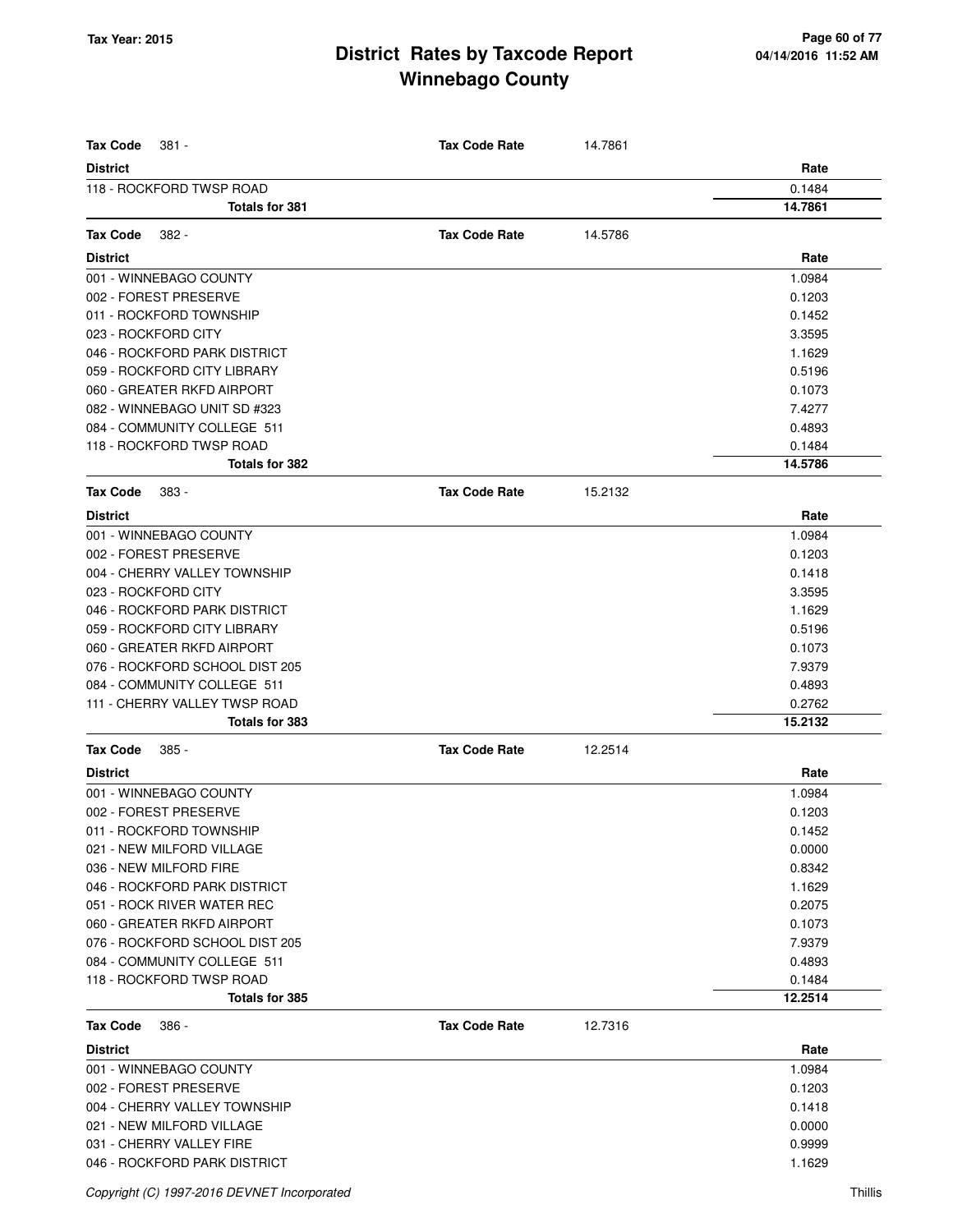| <b>Tax Code</b><br>$386 -$              | <b>Tax Code Rate</b> | 12.7316 |         |
|-----------------------------------------|----------------------|---------|---------|
| <b>District</b>                         |                      |         | Rate    |
| 054 - CHERRY VALLEY LIBRARY             |                      |         | 0.3976  |
| 060 - GREATER RKFD AIRPORT              |                      |         | 0.1073  |
| 076 - ROCKFORD SCHOOL DIST 205          |                      |         | 7.9379  |
| 084 - COMMUNITY COLLEGE 511             |                      |         | 0.4893  |
| 111 - CHERRY VALLEY TWSP ROAD           |                      |         | 0.2762  |
| <b>Totals for 386</b>                   |                      |         | 12.7316 |
| 391 - NORTH MAIN TIF<br><b>Tax Code</b> | <b>Tax Code Rate</b> | 15.2963 |         |
| <b>District</b>                         |                      |         | Rate    |
| 001 - WINNEBAGO COUNTY                  |                      |         | 1.0984  |
| 002 - FOREST PRESERVE                   |                      |         | 0.1203  |
| 011 - ROCKFORD TOWNSHIP                 |                      |         | 0.1452  |
| 023 - ROCKFORD CITY                     |                      |         | 3.3595  |
| 046 - ROCKFORD PARK DISTRICT            |                      |         | 1.1629  |
| 051 - ROCK RIVER WATER REC              |                      |         | 0.2075  |
| 059 - ROCKFORD CITY LIBRARY             |                      |         | 0.5196  |
| 060 - GREATER RKFD AIRPORT              |                      |         | 0.1073  |
| 076 - ROCKFORD SCHOOL DIST 205          |                      |         | 7.9379  |
| 084 - COMMUNITY COLLEGE 511             |                      |         | 0.4893  |
| 093 - NORTH MAIN TIF                    |                      |         | 0.0000  |
| 118 - ROCKFORD TWSP ROAD                |                      |         | 0.1484  |
| <b>Totals for 391</b>                   |                      |         | 15.2963 |
| <b>Tax Code</b><br>$392 -$              | <b>Tax Code Rate</b> | 15.2963 |         |
| <b>District</b>                         |                      |         | Rate    |
| 001 - WINNEBAGO COUNTY                  |                      |         | 1.0984  |
| 002 - FOREST PRESERVE                   |                      |         | 0.1203  |
| 011 - ROCKFORD TOWNSHIP                 |                      |         | 0.1452  |
| 023 - ROCKFORD CITY                     |                      |         | 3.3595  |
| 046 - ROCKFORD PARK DISTRICT            |                      |         | 1.1629  |
| 051 - ROCK RIVER WATER REC              |                      |         | 0.2075  |
| 059 - ROCKFORD CITY LIBRARY             |                      |         | 0.5196  |
| 060 - GREATER RKFD AIRPORT              |                      |         | 0.1073  |
| 076 - ROCKFORD SCHOOL DIST 205          |                      |         | 7.9379  |
| 084 - COMMUNITY COLLEGE 511             |                      |         | 0.4893  |
| 094 - GLOBAL TRADE TIF #1               |                      |         | 0.0000  |
| 118 - ROCKFORD TWSP ROAD                |                      |         | 0.1484  |
| Totals for 392                          |                      |         | 15.2963 |
| <b>Tax Code</b><br>$393 -$              | <b>Tax Code Rate</b> | 11.2786 |         |
| <b>District</b>                         |                      |         | Rate    |
| 001 - WINNEBAGO COUNTY                  |                      |         | 1.0984  |
| 002 - FOREST PRESERVE                   |                      |         | 0.1203  |
| 011 - ROCKFORD TOWNSHIP                 |                      |         | 0.1452  |
| 021 - NEW MILFORD VILLAGE               |                      |         | 0.0000  |
| 036 - NEW MILFORD FIRE                  |                      |         | 0.8342  |
| 054 - CHERRY VALLEY LIBRARY             |                      |         | 0.3976  |
| 060 - GREATER RKFD AIRPORT              |                      |         | 0.1073  |
| 076 - ROCKFORD SCHOOL DIST 205          |                      |         | 7.9379  |
| 084 - COMMUNITY COLLEGE 511             |                      |         | 0.4893  |
| 118 - ROCKFORD TWSP ROAD                |                      |         | 0.1484  |
| Totals for 393                          |                      |         | 11.2786 |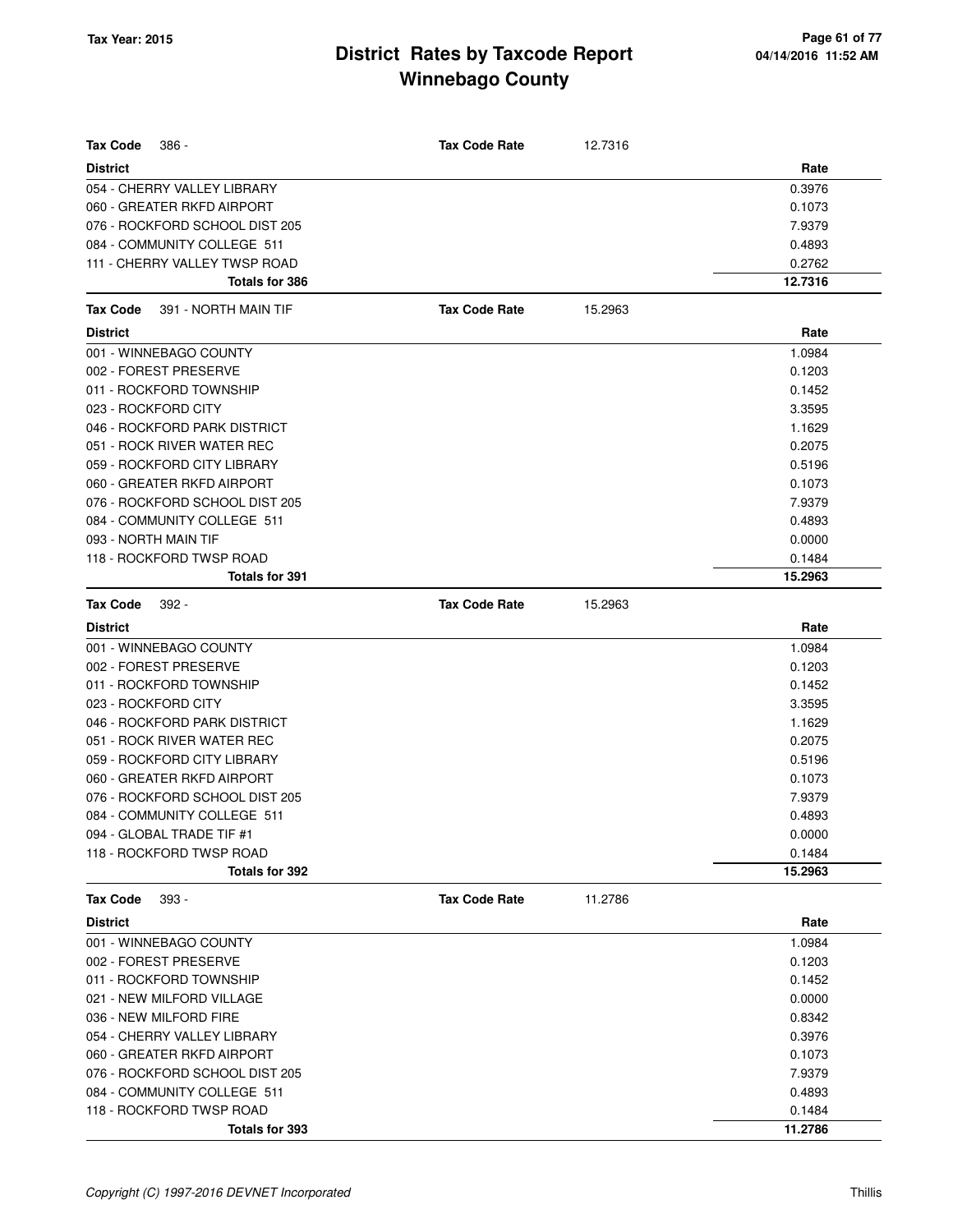| <b>Tax Code</b><br>394         | <b>Tax Code Rate</b> | 11.2786 |         |
|--------------------------------|----------------------|---------|---------|
| <b>District</b>                |                      |         | Rate    |
| 001 - WINNEBAGO COUNTY         |                      |         | 1.0984  |
| 002 - FOREST PRESERVE          |                      |         | 0.1203  |
| 011 - ROCKFORD TOWNSHIP        |                      |         | 0.1452  |
| 017 - CHERRY VALLEY VILLAGE    |                      |         | 0.0000  |
| 036 - NEW MILFORD FIRE         |                      |         | 0.8342  |
| 054 - CHERRY VALLEY LIBRARY    |                      |         | 0.3976  |
| 060 - GREATER RKFD AIRPORT     |                      |         | 0.1073  |
| 076 - ROCKFORD SCHOOL DIST 205 |                      |         | 7.9379  |
| 084 - COMMUNITY COLLEGE 511    |                      |         | 0.4893  |
| 118 - ROCKFORD TWSP ROAD       |                      |         | 0.1484  |
| Totals for 394                 |                      |         | 11.2786 |
| <b>Tax Code</b><br>396         | <b>Tax Code Rate</b> | 11.4614 |         |
| <b>District</b>                |                      |         | Rate    |
| 001 - WINNEBAGO COUNTY         |                      |         | 1.0984  |
| 002 - FOREST PRESERVE          |                      |         | 0.1203  |
| 004 - CHERRY VALLEY TOWNSHIP   |                      |         | 0.1418  |
| 017 - CHERRY VALLEY VILLAGE    |                      |         | 0.0000  |
| 031 - CHERRY VALLEY FIRE       |                      |         | 0.9999  |
| 054 - CHERRY VALLEY LIBRARY    |                      |         | 0.3976  |
| 076 - ROCKFORD SCHOOL DIST 205 |                      |         | 7.9379  |
| 084 - COMMUNITY COLLEGE 511    |                      |         | 0.4893  |
| 111 - CHERRY VALLEY TWSP ROAD  |                      |         | 0.2762  |
| <b>Totals for 396</b>          |                      |         | 11.4614 |
| <b>Tax Code</b><br>397         | <b>Tax Code Rate</b> | 11.0467 |         |
| <b>District</b>                |                      |         | Rate    |
| 001 - WINNEBAGO COUNTY         |                      |         | 1.0984  |
| 002 - FOREST PRESERVE          |                      |         | 0.1203  |
| 011 - ROCKFORD TOWNSHIP        |                      |         | 0.1452  |
| 017 - CHERRY VALLEY VILLAGE    |                      |         | 0.0000  |
| 031 - CHERRY VALLEY FIRE       |                      |         | 0.9999  |
| 060 - GREATER RKFD AIRPORT     |                      |         | 0.1073  |
| 076 - ROCKFORD SCHOOL DIST 205 |                      |         | 7.9379  |
| 084 - COMMUNITY COLLEGE 511    |                      |         | 0.4893  |
| 118 - ROCKFORD TWSP ROAD       |                      |         | 0.1484  |
| Totals for 397                 |                      |         | 11.0467 |
| <b>Tax Code</b><br>$400 -$     | <b>Tax Code Rate</b> | 15.2963 |         |
| <b>District</b>                |                      |         | Rate    |
| 001 - WINNEBAGO COUNTY         |                      |         | 1.0984  |
| 002 - FOREST PRESERVE          |                      |         | 0.1203  |
| 011 - ROCKFORD TOWNSHIP        |                      |         | 0.1452  |
| 023 - ROCKFORD CITY            |                      |         | 3.3595  |
| 046 - ROCKFORD PARK DISTRICT   |                      |         | 1.1629  |
| 051 - ROCK RIVER WATER REC     |                      |         | 0.2075  |
| 059 - ROCKFORD CITY LIBRARY    |                      |         | 0.5196  |
| 060 - GREATER RKFD AIRPORT     |                      |         | 0.1073  |
| 076 - ROCKFORD SCHOOL DIST 205 |                      |         | 7.9379  |
| 084 - COMMUNITY COLLEGE 511    |                      |         | 0.4893  |
| 118 - ROCKFORD TWSP ROAD       |                      |         | 0.1484  |
| Totals for 400                 |                      |         | 15.2963 |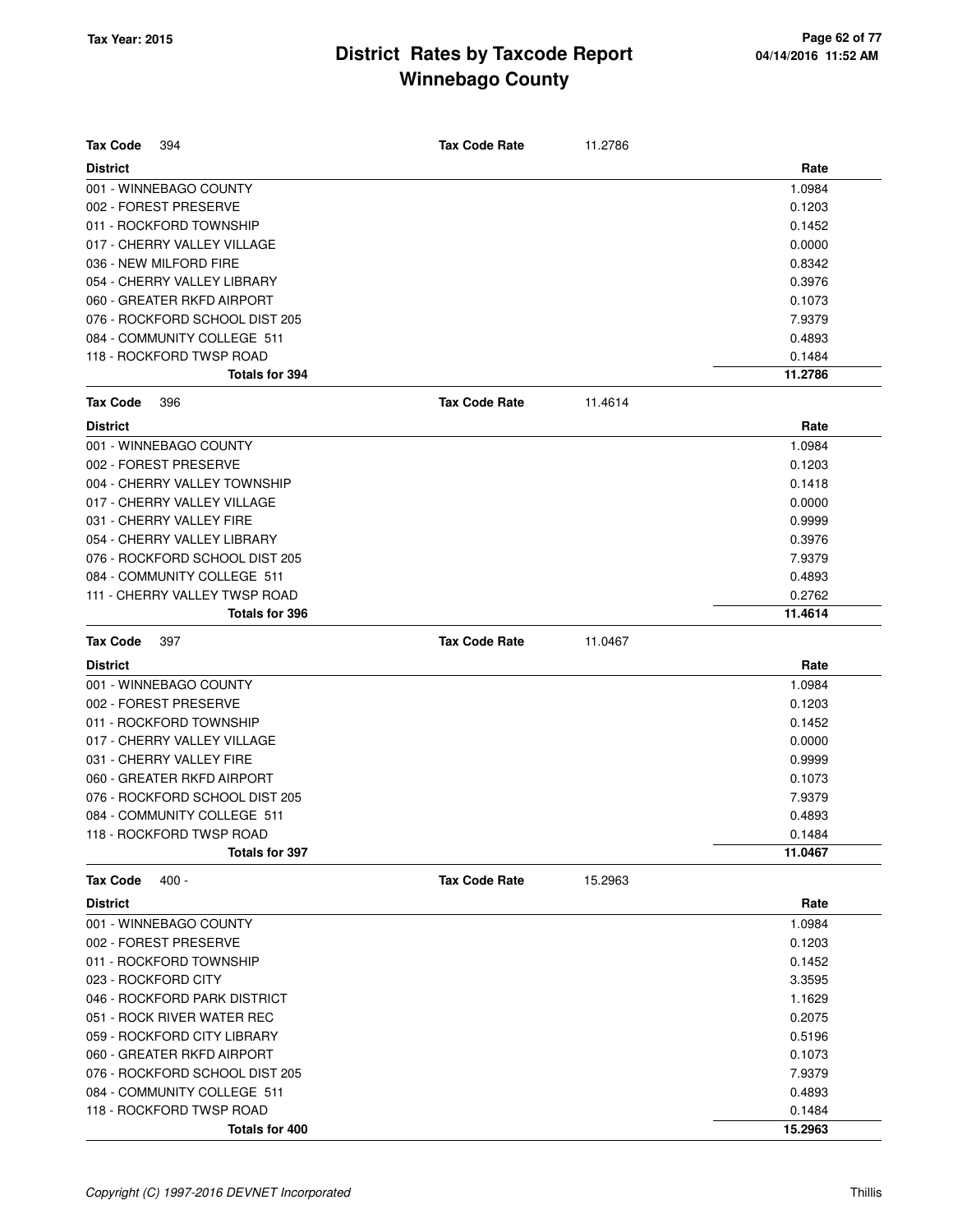| Tax Code           | 401 - VILLAGE OF ROCKTON DOWNTOWN     | <b>Tax Code Rate</b> | 10.2364 |         |
|--------------------|---------------------------------------|----------------------|---------|---------|
| <b>District</b>    |                                       |                      |         | Rate    |
|                    | 001 - WINNEBAGO COUNTY                |                      |         | 1.0984  |
|                    | 002 - FOREST PRESERVE                 |                      |         | 0.1203  |
|                    | 012 - ROCKTON TOWNSHIP                |                      |         | 0.2035  |
|                    | 024 - ROCKTON VILLAGE                 |                      |         | 0.6705  |
| 041 - ROCKTON FIRE |                                       |                      |         | 0.7765  |
|                    | 057 - TALCOTT FREE LIBRARY            |                      |         | 0.2208  |
|                    | 074 - ROCKTON SCHOOL DIST 140         |                      |         | 3.8877  |
|                    | 077 - HONONEGAH HIGH SD #207          |                      |         | 2.6083  |
|                    | 084 - COMMUNITY COLLEGE 511           |                      |         | 0.4893  |
|                    | 119 - ROCKTON TWSP ROAD               |                      |         | 0.1611  |
|                    | 167 - VILLAGE OF ROCKTON DOWNTOWN TIF |                      |         | 0.0000  |
|                    | <b>Totals for 401</b>                 |                      |         | 10.2364 |
| Tax Code           | 402 - WAGON WHEEL TIF                 | <b>Tax Code Rate</b> | 10.2364 |         |
| <b>District</b>    |                                       |                      |         | Rate    |
|                    | 001 - WINNEBAGO COUNTY                |                      |         | 1.0984  |
|                    | 002 - FOREST PRESERVE                 |                      |         | 0.1203  |
|                    | 012 - ROCKTON TOWNSHIP                |                      |         | 0.2035  |
|                    | 024 - ROCKTON VILLAGE                 |                      |         | 0.6705  |
| 041 - ROCKTON FIRE |                                       |                      |         | 0.7765  |
|                    | 057 - TALCOTT FREE LIBRARY            |                      |         | 0.2208  |
|                    | 074 - ROCKTON SCHOOL DIST 140         |                      |         | 3.8877  |
|                    | 077 - HONONEGAH HIGH SD #207          |                      |         | 2.6083  |
|                    | 084 - COMMUNITY COLLEGE 511           |                      |         | 0.4893  |
|                    | 119 - ROCKTON TWSP ROAD               |                      |         | 0.1611  |
|                    | 125 - WAGON WHEEL TIF                 |                      |         | 0.0000  |
|                    |                                       |                      |         |         |
|                    | Totals for 402                        |                      |         | 10.2364 |
| Tax Code           | 403 - RIVER OAKS TIF                  | <b>Tax Code Rate</b> | 15.2963 |         |
| District           |                                       |                      |         | Rate    |
|                    | 001 - WINNEBAGO COUNTY                |                      |         | 1.0984  |
|                    | 002 - FOREST PRESERVE                 |                      |         | 0.1203  |
|                    | 011 - ROCKFORD TOWNSHIP               |                      |         | 0.1452  |
|                    | 023 - ROCKFORD CITY                   |                      |         | 3.3595  |
|                    | 046 - ROCKFORD PARK DISTRICT          |                      |         | 1.1629  |
|                    | 051 - ROCK RIVER WATER REC            |                      |         | 0.2075  |
|                    | 059 - ROCKFORD CITY LIBRARY           |                      |         | 0.5196  |
|                    | 060 - GREATER RKFD AIRPORT            |                      |         | 0.1073  |
|                    | 076 - ROCKFORD SCHOOL DIST 205        |                      |         | 7.9379  |
|                    | 084 - COMMUNITY COLLEGE 511           |                      |         | 0.4893  |
|                    | 118 - ROCKFORD TWSP ROAD              |                      |         | 0.1484  |
|                    | 126 - RIVER OAKS TIF                  |                      |         | 0.0000  |
|                    | Totals for 403                        |                      |         | 15.2963 |
| Tax Code           | 404 - GARRISON SCHOOL TIF             | <b>Tax Code Rate</b> | 15.2963 |         |
| <b>District</b>    |                                       |                      |         | Rate    |
|                    | 001 - WINNEBAGO COUNTY                |                      |         | 1.0984  |
|                    | 002 - FOREST PRESERVE                 |                      |         | 0.1203  |
|                    | 011 - ROCKFORD TOWNSHIP               |                      |         | 0.1452  |
|                    | 023 - ROCKFORD CITY                   |                      |         | 3.3595  |
|                    | 046 - ROCKFORD PARK DISTRICT          |                      |         | 1.1629  |
|                    | 051 - ROCK RIVER WATER REC            |                      |         | 0.2075  |
|                    | 059 - ROCKFORD CITY LIBRARY           |                      |         | 0.5196  |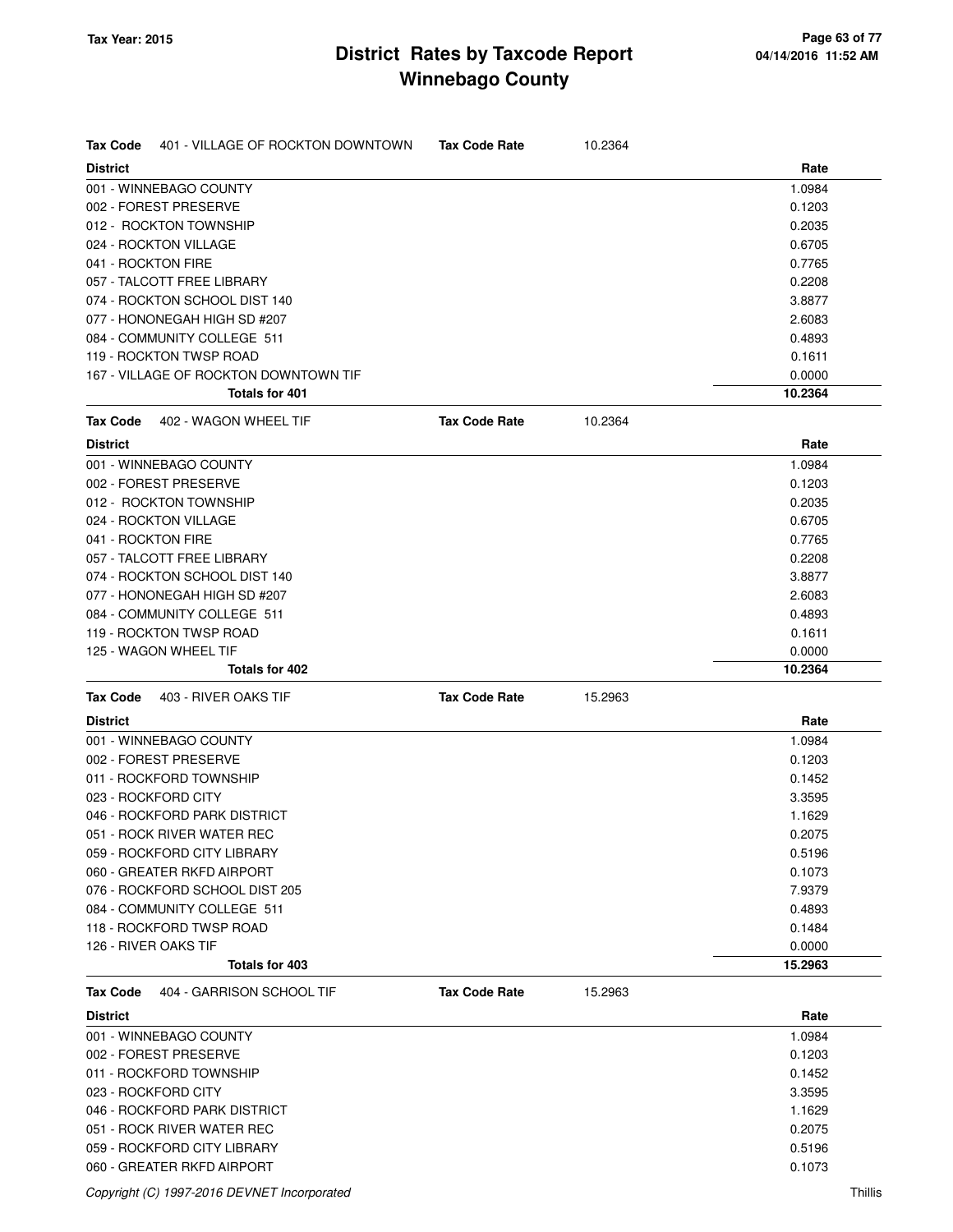| <b>Tax Code</b><br>404 - GARRISON SCHOOL TIF       | <b>Tax Code Rate</b> | 15.2963 |                   |
|----------------------------------------------------|----------------------|---------|-------------------|
| <b>District</b>                                    |                      |         | Rate              |
| 076 - ROCKFORD SCHOOL DIST 205                     |                      |         | 7.9379            |
| 084 - COMMUNITY COLLEGE 511                        |                      |         | 0.4893            |
| 118 - ROCKFORD TWSP ROAD                           |                      |         | 0.1484            |
| 127 - GARRISON SCHOOL TIF                          |                      |         | 0.0000            |
| Totals for 404                                     |                      |         | 15.2963           |
| 405 - KISHWAUKEE & HARRISON TIF<br><b>Tax Code</b> | <b>Tax Code Rate</b> | 15.2963 |                   |
| <b>District</b>                                    |                      |         | Rate              |
| 001 - WINNEBAGO COUNTY                             |                      |         | 1.0984            |
| 002 - FOREST PRESERVE                              |                      |         | 0.1203            |
| 011 - ROCKFORD TOWNSHIP                            |                      |         | 0.1452            |
| 023 - ROCKFORD CITY                                |                      |         | 3.3595            |
| 046 - ROCKFORD PARK DISTRICT                       |                      |         | 1.1629            |
| 051 - ROCK RIVER WATER REC                         |                      |         | 0.2075            |
| 059 - ROCKFORD CITY LIBRARY                        |                      |         | 0.5196            |
| 060 - GREATER RKFD AIRPORT                         |                      |         | 0.1073            |
| 076 - ROCKFORD SCHOOL DIST 205                     |                      |         | 7.9379            |
| 084 - COMMUNITY COLLEGE 511                        |                      |         | 0.4893            |
| 118 - ROCKFORD TWSP ROAD                           |                      |         | 0.1484            |
| 128 - KISHWAUKEE & HARRISON TIF                    |                      |         | 0.0000            |
| <b>Totals for 405</b>                              |                      |         | 15.2963           |
| Tax Code<br>406 - LINCOLNWOOD TIF #2               | <b>Tax Code Rate</b> | 15.2963 |                   |
| <b>District</b>                                    |                      |         | Rate              |
| 001 - WINNEBAGO COUNTY                             |                      |         | 1.0984            |
| 002 - FOREST PRESERVE                              |                      |         | 0.1203            |
| 011 - ROCKFORD TOWNSHIP                            |                      |         | 0.1452            |
| 023 - ROCKFORD CITY                                |                      |         | 3.3595            |
| 046 - ROCKFORD PARK DISTRICT                       |                      |         | 1.1629            |
| 051 - ROCK RIVER WATER REC                         |                      |         | 0.2075            |
| 059 - ROCKFORD CITY LIBRARY                        |                      |         | 0.5196            |
| 060 - GREATER RKFD AIRPORT                         |                      |         | 0.1073            |
| 076 - ROCKFORD SCHOOL DIST 205                     |                      |         | 7.9379            |
| 084 - COMMUNITY COLLEGE 511                        |                      |         | 0.4893            |
| 118 - ROCKFORD TWSP ROAD                           |                      |         | 0.1484            |
| 129 - LINCOLNWOOD TIF #2<br>Totals for 406         |                      |         | 0.0000<br>15.2963 |
|                                                    |                      |         |                   |
| <b>Tax Code</b><br>407 - HOPE VI TIF               | <b>Tax Code Rate</b> | 15.2963 |                   |
| <b>District</b><br>001 - WINNEBAGO COUNTY          |                      |         | Rate<br>1.0984    |
| 002 - FOREST PRESERVE                              |                      |         | 0.1203            |
| 011 - ROCKFORD TOWNSHIP                            |                      |         | 0.1452            |
| 023 - ROCKFORD CITY                                |                      |         | 3.3595            |
| 046 - ROCKFORD PARK DISTRICT                       |                      |         | 1.1629            |
| 051 - ROCK RIVER WATER REC                         |                      |         | 0.2075            |
| 059 - ROCKFORD CITY LIBRARY                        |                      |         | 0.5196            |
| 060 - GREATER RKFD AIRPORT                         |                      |         | 0.1073            |
| 076 - ROCKFORD SCHOOL DIST 205                     |                      |         | 7.9379            |
| 084 - COMMUNITY COLLEGE 511                        |                      |         | 0.4893            |
| 118 - ROCKFORD TWSP ROAD                           |                      |         | 0.1484            |
| 130 - HOPE VI TIF                                  |                      |         | 0.0000            |
| Totals for 407                                     |                      |         | 15.2963           |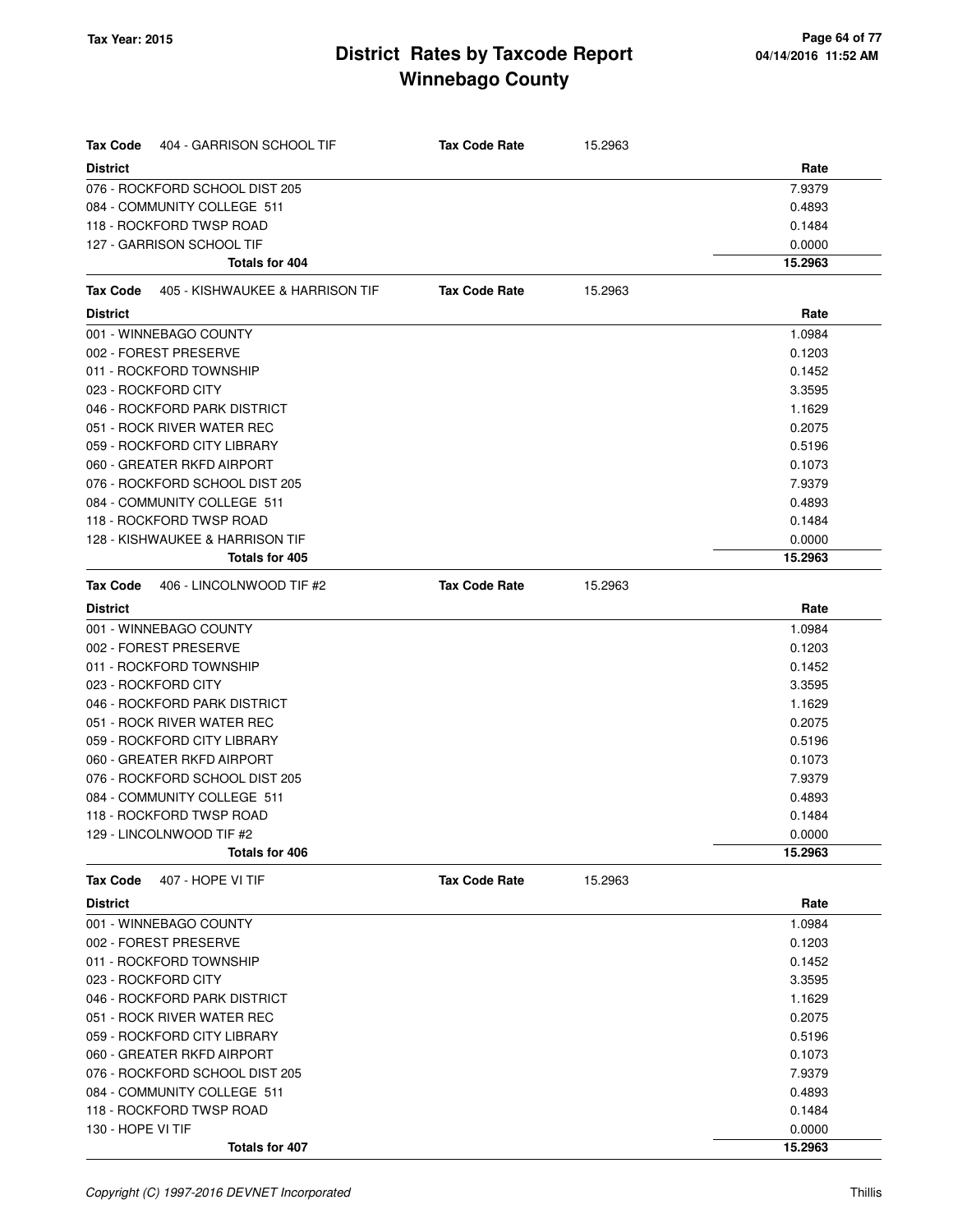| <b>Tax Code</b><br>409 - NORTH 2ND / LOVES PARK TIF      | <b>Tax Code Rate</b> | 12.1689 |         |
|----------------------------------------------------------|----------------------|---------|---------|
| <b>District</b>                                          |                      |         | Rate    |
| 001 - WINNEBAGO COUNTY                                   |                      |         | 1.0984  |
| 002 - FOREST PRESERVE                                    |                      |         | 0.1203  |
| 011 - ROCKFORD TOWNSHIP                                  |                      |         | 0.1452  |
| 019 - LOVES PARK CITY                                    |                      |         | 0.0000  |
| 046 - ROCKFORD PARK DISTRICT                             |                      |         | 1.1629  |
| 051 - ROCK RIVER WATER REC                               |                      |         | 0.2075  |
| 055 - NORTH SUBURBAN LIBRARY                             |                      |         | 0.3032  |
| 060 - GREATER RKFD AIRPORT                               |                      |         | 0.1073  |
| 070 - HARLEM SCHOOL DIST 122                             |                      |         | 8.3864  |
| 084 - COMMUNITY COLLEGE 511                              |                      |         | 0.4893  |
| 118 - ROCKFORD TWSP ROAD                                 |                      |         | 0.1484  |
| 132 - NORTH 2ND TIF LOVES PARK                           |                      |         | 0.0000  |
| Totals for 409                                           |                      |         | 12.1689 |
| 410 - GLOBAL TRADE TIF #2<br><b>Tax Code</b>             | <b>Tax Code Rate</b> | 15.2963 |         |
| <b>District</b>                                          |                      |         | Rate    |
| 001 - WINNEBAGO COUNTY                                   |                      |         | 1.0984  |
| 002 - FOREST PRESERVE                                    |                      |         | 0.1203  |
| 011 - ROCKFORD TOWNSHIP                                  |                      |         | 0.1452  |
| 023 - ROCKFORD CITY                                      |                      |         | 3.3595  |
| 046 - ROCKFORD PARK DISTRICT                             |                      |         | 1.1629  |
| 051 - ROCK RIVER WATER REC                               |                      |         | 0.2075  |
| 059 - ROCKFORD CITY LIBRARY                              |                      |         | 0.5196  |
| 060 - GREATER RKFD AIRPORT                               |                      |         | 0.1073  |
| 076 - ROCKFORD SCHOOL DIST 205                           |                      |         | 7.9379  |
| 084 - COMMUNITY COLLEGE 511                              |                      |         | 0.4893  |
| 118 - ROCKFORD TWSP ROAD                                 |                      |         | 0.1484  |
| 133 - GLOBAL TRADE TIF #2                                |                      |         | 0.0000  |
| <b>Totals for 410</b>                                    |                      |         | 15.2963 |
| 411 - GLOBAL TRADE TIF #2<br><b>Tax Code</b>             | <b>Tax Code Rate</b> | 15.0888 |         |
| <b>District</b>                                          |                      |         | Rate    |
| 001 - WINNEBAGO COUNTY                                   |                      |         | 1.0984  |
| 002 - FOREST PRESERVE                                    |                      |         | 0.1203  |
| 011 - ROCKFORD TOWNSHIP                                  |                      |         | 0.1452  |
| 023 - ROCKFORD CITY                                      |                      |         | 3.3595  |
| 046 - ROCKFORD PARK DISTRICT                             |                      |         | 1.1629  |
| 059 - ROCKFORD CITY LIBRARY                              |                      |         | 0.5196  |
| 060 - GREATER RKFD AIRPORT                               |                      |         | 0.1073  |
| 076 - ROCKFORD SCHOOL DIST 205                           |                      |         | 7.9379  |
| 084 - COMMUNITY COLLEGE 511                              |                      |         | 0.4893  |
| 118 - ROCKFORD TWSP ROAD                                 |                      |         | 0.1484  |
| 133 - GLOBAL TRADE TIF #2                                |                      |         | 0.0000  |
| <b>Totals for 411</b>                                    |                      |         | 15.0888 |
| 412 - ASSISTED LIVING / RIVER HOUSING<br><b>Tax Code</b> | <b>Tax Code Rate</b> | 15.2963 |         |
| <b>District</b>                                          |                      |         | Rate    |
| 001 - WINNEBAGO COUNTY                                   |                      |         | 1.0984  |
| 002 - FOREST PRESERVE                                    |                      |         | 0.1203  |
|                                                          |                      |         |         |
| 011 - ROCKFORD TOWNSHIP                                  |                      |         | 0.1452  |
| 023 - ROCKFORD CITY                                      |                      |         | 3.3595  |
| 046 - ROCKFORD PARK DISTRICT                             |                      |         | 1.1629  |
| 051 - ROCK RIVER WATER REC                               |                      |         | 0.2075  |
| 059 - ROCKFORD CITY LIBRARY                              |                      |         | 0.5196  |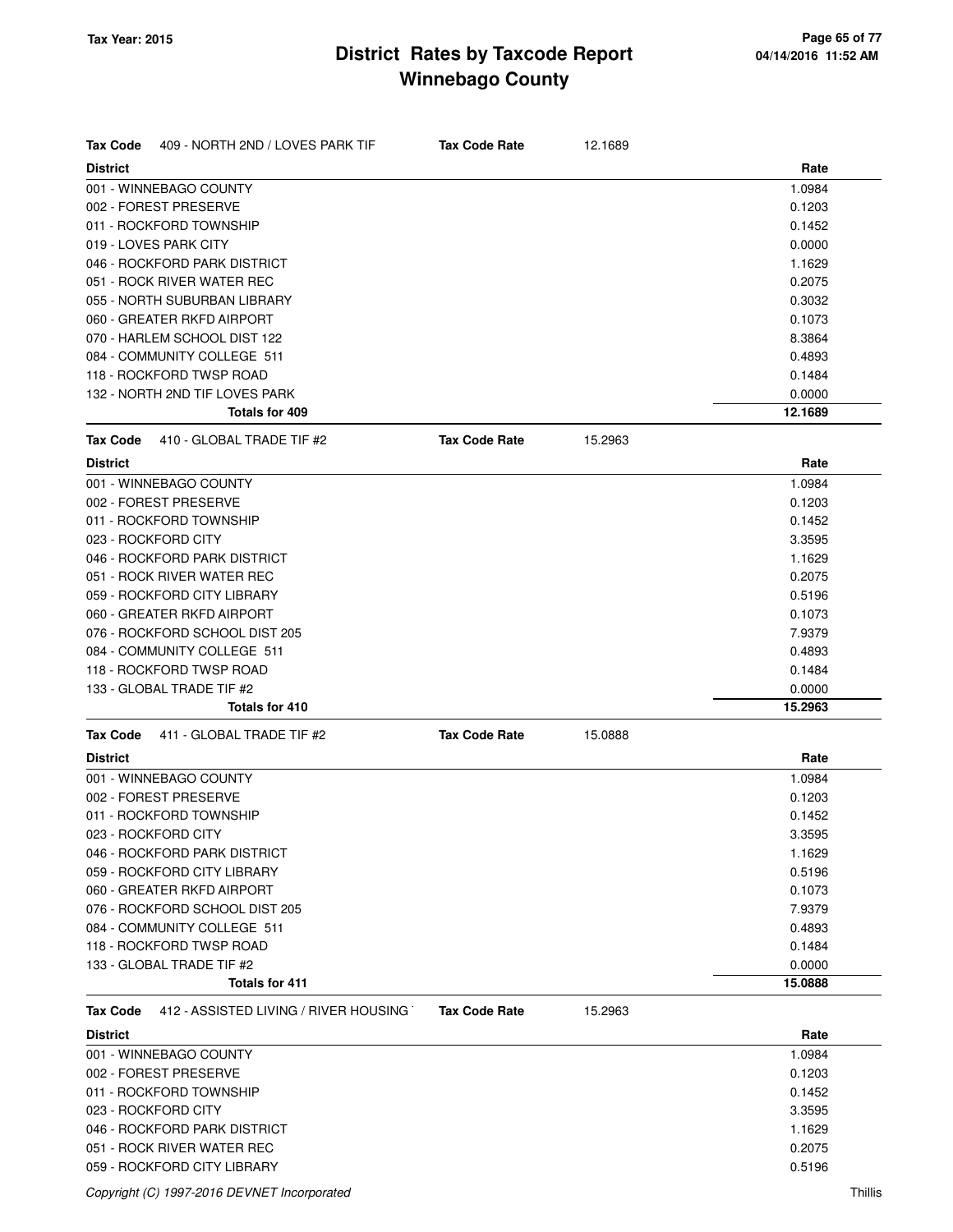| 412 - ASSISTED LIVING / RIVER HOUSING<br>Tax Code       | <b>Tax Code Rate</b> | 15.2963 |         |
|---------------------------------------------------------|----------------------|---------|---------|
| <b>District</b>                                         |                      |         | Rate    |
| 060 - GREATER RKFD AIRPORT                              |                      |         | 0.1073  |
| 076 - ROCKFORD SCHOOL DIST 205                          |                      |         | 7.9379  |
| 084 - COMMUNITY COLLEGE 511                             |                      |         | 0.4893  |
| 118 - ROCKFORD TWSP ROAD                                |                      |         | 0.1484  |
| 134 - ASSISTED LIVING/ RIVER HOUSING TIF                |                      |         | 0.0000  |
| Totals for 412                                          |                      |         | 15.2963 |
| 413 - NORTH 2ND / MACHESNEY PARK TIF<br><b>Tax Code</b> | <b>Tax Code Rate</b> | 11.4359 |         |
| <b>District</b>                                         |                      |         | Rate    |
| 001 - WINNEBAGO COUNTY                                  |                      |         | 1.0984  |
| 002 - FOREST PRESERVE                                   |                      |         | 0.1203  |
| 006 - HARLEM TOWNSHIP                                   |                      |         | 0.1140  |
| 020 - MACHESNEY PARK VILLAGE                            |                      |         | 0.0000  |
| 035 - HARLEM-ROSCOE FIRE                                |                      |         | 0.7683  |
| 055 - NORTH SUBURBAN LIBRARY                            |                      |         | 0.3032  |
| 060 - GREATER RKFD AIRPORT                              |                      |         | 0.1073  |
| 070 - HARLEM SCHOOL DIST 122                            |                      |         | 8.3864  |
| 084 - COMMUNITY COLLEGE 511                             |                      |         | 0.4893  |
| 113 - HARLEM TWSP ROAD                                  |                      |         | 0.0487  |
| 135 - NORTH 2ND TIF MACHESNEY PARK                      |                      |         | 0.0000  |
| Totals for 413                                          |                      |         | 11.4359 |
| 414 - NORTH 2ND / MACHESNEY PARK TIF<br>Tax Code        | <b>Tax Code Rate</b> | 11.6434 |         |
| <b>District</b>                                         |                      |         | Rate    |
| 001 - WINNEBAGO COUNTY                                  |                      |         | 1.0984  |
| 002 - FOREST PRESERVE                                   |                      |         | 0.1203  |
| 006 - HARLEM TOWNSHIP                                   |                      |         | 0.1140  |
| 020 - MACHESNEY PARK VILLAGE                            |                      |         | 0.0000  |
| 035 - HARLEM-ROSCOE FIRE                                |                      |         | 0.7683  |
| 051 - ROCK RIVER WATER REC                              |                      |         | 0.2075  |
| 055 - NORTH SUBURBAN LIBRARY                            |                      |         | 0.3032  |
| 060 - GREATER RKFD AIRPORT                              |                      |         | 0.1073  |
| 070 - HARLEM SCHOOL DIST 122                            |                      |         | 8.3864  |
| 084 - COMMUNITY COLLEGE 511                             |                      |         | 0.4893  |
| 113 - HARLEM TWSP ROAD                                  |                      |         | 0.0487  |
| 135 - NORTH 2ND TIF MACHESNEY PARK                      |                      |         | 0.0000  |
| Totals for 414                                          |                      |         | 11.6434 |
| 416 - NORTH 2ND / MACHESNEY PARK TIF<br><b>Tax Code</b> | <b>Tax Code Rate</b> | 11.3273 |         |
| <b>District</b>                                         |                      |         | Rate    |
| 001 - WINNEBAGO COUNTY                                  |                      |         | 1.0984  |
| 002 - FOREST PRESERVE                                   |                      |         | 0.1203  |
| 006 - HARLEM TOWNSHIP                                   |                      |         | 0.1140  |
| 020 - MACHESNEY PARK VILLAGE                            |                      |         | 0.0000  |
| 037 - NORTH PARK FIRE                                   |                      |         | 0.4522  |
| 051 - ROCK RIVER WATER REC                              |                      |         | 0.2075  |
| 055 - NORTH SUBURBAN LIBRARY                            |                      |         | 0.3032  |
| 060 - GREATER RKFD AIRPORT                              |                      |         | 0.1073  |
| 070 - HARLEM SCHOOL DIST 122                            |                      |         | 8.3864  |
| 084 - COMMUNITY COLLEGE 511                             |                      |         | 0.4893  |
| 113 - HARLEM TWSP ROAD                                  |                      |         | 0.0487  |
| 135 - NORTH 2ND TIF MACHESNEY PARK                      |                      |         | 0.0000  |
| Totals for 416                                          |                      |         | 11.3273 |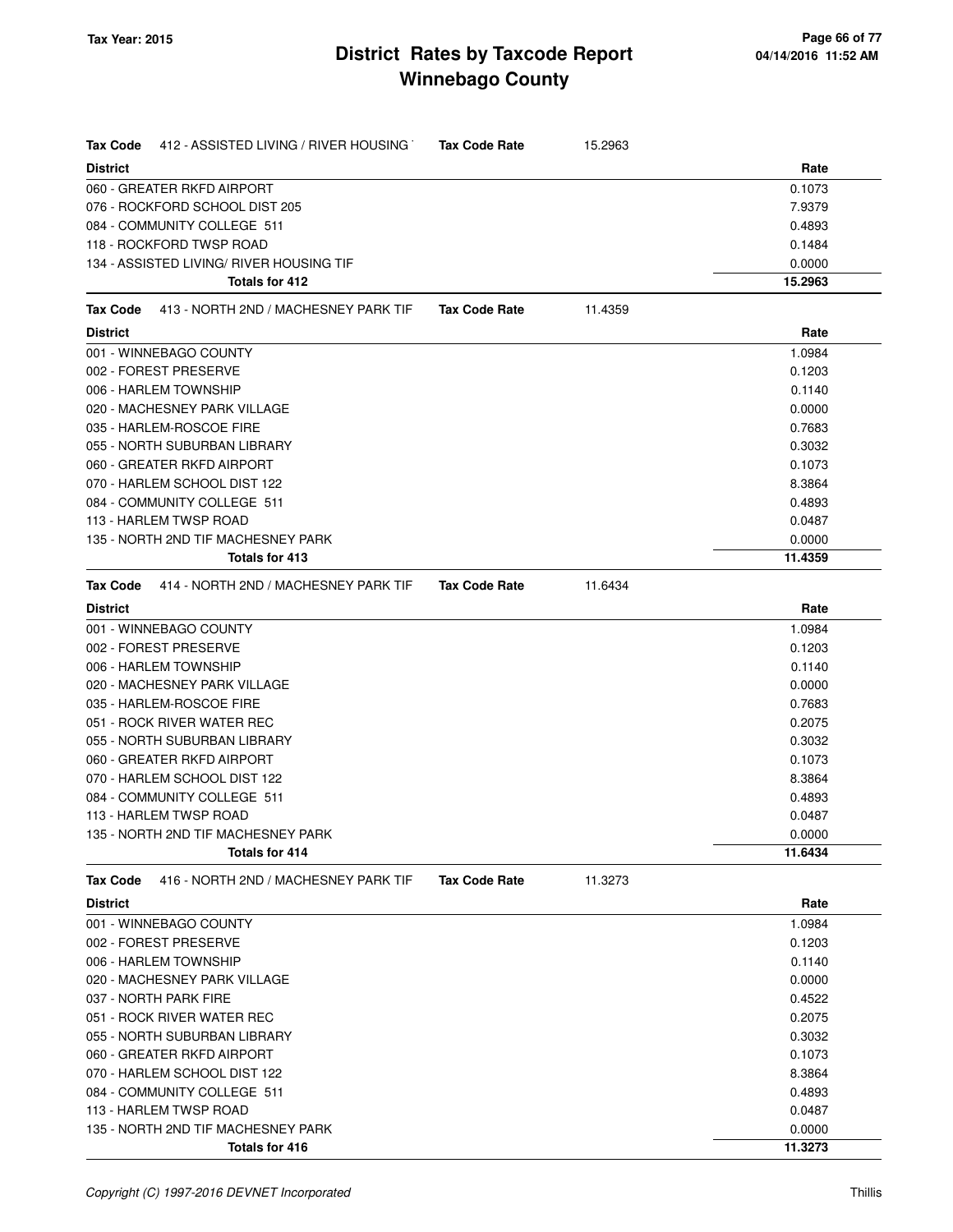| Rate<br><b>District</b><br>1.0984<br>001 - WINNEBAGO COUNTY<br>0.1203<br>011 - ROCKFORD TOWNSHIP<br>0.1452<br>3.3595<br>1.1629<br>051 - ROCK RIVER WATER REC<br>0.2075<br>0.5196<br>060 - GREATER RKFD AIRPORT<br>0.1073<br>076 - ROCKFORD SCHOOL DIST 205<br>7.9379<br>084 - COMMUNITY COLLEGE 511<br>0.4893<br>118 - ROCKFORD TWSP ROAD<br>0.1484<br>137 - MAIN & WHITMAN TIF<br>0.0000<br>Totals for 417<br>15.2963<br><b>Tax Code Rate</b><br>418 - MIDTOWN TIF<br>15.2963<br>Rate<br><b>District</b><br>1.0984<br>0.1203<br>011 - ROCKFORD TOWNSHIP<br>0.1452<br>3.3595<br>1.1629<br>051 - ROCK RIVER WATER REC<br>0.2075<br>059 - ROCKFORD CITY LIBRARY<br>0.5196<br>060 - GREATER RKFD AIRPORT<br>0.1073<br>076 - ROCKFORD SCHOOL DIST 205<br>7.9379<br>084 - COMMUNITY COLLEGE 511<br>0.4893<br>118 - ROCKFORD TWSP ROAD<br>0.1484<br>138 - MIDTOWN TIF<br>0.0000<br>Totals for 418<br>15.2963<br>419 - KISH/HAR TIF #2<br><b>Tax Code Rate</b><br>15.2963<br><b>District</b><br>Rate<br>001 - WINNEBAGO COUNTY<br>1.0984<br>002 - FOREST PRESERVE<br>0.1203<br>011 - ROCKFORD TOWNSHIP<br>0.1452<br>023 - ROCKFORD CITY<br>3.3595<br>046 - ROCKFORD PARK DISTRICT<br>1.1629<br>051 - ROCK RIVER WATER REC<br>0.2075<br>059 - ROCKFORD CITY LIBRARY<br>0.5196<br>060 - GREATER RKFD AIRPORT<br>0.1073<br>076 - ROCKFORD SCHOOL DIST 205<br>7.9379<br>084 - COMMUNITY COLLEGE 511<br>0.4893<br>118 - ROCKFORD TWSP ROAD<br>0.1484<br>139 - KISHWAUKEE & HARRISON TIF #2<br>0.0000<br>Totals for 419<br>15.2963<br><b>Tax Code</b><br>420 - FORMER BELOIT CORP TIF<br><b>Tax Code Rate</b><br>10.2364<br><b>District</b><br>Rate<br>001 - WINNEBAGO COUNTY<br>1.0984<br>002 - FOREST PRESERVE<br>0.1203<br>012 - ROCKTON TOWNSHIP<br>0.2035<br>024 - ROCKTON VILLAGE<br>0.6705<br>041 - ROCKTON FIRE<br>0.7765 | <b>Tax Code</b><br>417 - MAIN/WHITMAN TIF | <b>Tax Code Rate</b> | 15.2963 |        |
|----------------------------------------------------------------------------------------------------------------------------------------------------------------------------------------------------------------------------------------------------------------------------------------------------------------------------------------------------------------------------------------------------------------------------------------------------------------------------------------------------------------------------------------------------------------------------------------------------------------------------------------------------------------------------------------------------------------------------------------------------------------------------------------------------------------------------------------------------------------------------------------------------------------------------------------------------------------------------------------------------------------------------------------------------------------------------------------------------------------------------------------------------------------------------------------------------------------------------------------------------------------------------------------------------------------------------------------------------------------------------------------------------------------------------------------------------------------------------------------------------------------------------------------------------------------------------------------------------------------------------------------------------------------------------------------------------------------------------------------------------------------------------------------------------------------------|-------------------------------------------|----------------------|---------|--------|
|                                                                                                                                                                                                                                                                                                                                                                                                                                                                                                                                                                                                                                                                                                                                                                                                                                                                                                                                                                                                                                                                                                                                                                                                                                                                                                                                                                                                                                                                                                                                                                                                                                                                                                                                                                                                                      |                                           |                      |         |        |
|                                                                                                                                                                                                                                                                                                                                                                                                                                                                                                                                                                                                                                                                                                                                                                                                                                                                                                                                                                                                                                                                                                                                                                                                                                                                                                                                                                                                                                                                                                                                                                                                                                                                                                                                                                                                                      |                                           |                      |         |        |
|                                                                                                                                                                                                                                                                                                                                                                                                                                                                                                                                                                                                                                                                                                                                                                                                                                                                                                                                                                                                                                                                                                                                                                                                                                                                                                                                                                                                                                                                                                                                                                                                                                                                                                                                                                                                                      | 002 - FOREST PRESERVE                     |                      |         |        |
|                                                                                                                                                                                                                                                                                                                                                                                                                                                                                                                                                                                                                                                                                                                                                                                                                                                                                                                                                                                                                                                                                                                                                                                                                                                                                                                                                                                                                                                                                                                                                                                                                                                                                                                                                                                                                      |                                           |                      |         |        |
|                                                                                                                                                                                                                                                                                                                                                                                                                                                                                                                                                                                                                                                                                                                                                                                                                                                                                                                                                                                                                                                                                                                                                                                                                                                                                                                                                                                                                                                                                                                                                                                                                                                                                                                                                                                                                      | 023 - ROCKFORD CITY                       |                      |         |        |
|                                                                                                                                                                                                                                                                                                                                                                                                                                                                                                                                                                                                                                                                                                                                                                                                                                                                                                                                                                                                                                                                                                                                                                                                                                                                                                                                                                                                                                                                                                                                                                                                                                                                                                                                                                                                                      | 046 - ROCKFORD PARK DISTRICT              |                      |         |        |
|                                                                                                                                                                                                                                                                                                                                                                                                                                                                                                                                                                                                                                                                                                                                                                                                                                                                                                                                                                                                                                                                                                                                                                                                                                                                                                                                                                                                                                                                                                                                                                                                                                                                                                                                                                                                                      |                                           |                      |         |        |
|                                                                                                                                                                                                                                                                                                                                                                                                                                                                                                                                                                                                                                                                                                                                                                                                                                                                                                                                                                                                                                                                                                                                                                                                                                                                                                                                                                                                                                                                                                                                                                                                                                                                                                                                                                                                                      | 059 - ROCKFORD CITY LIBRARY               |                      |         |        |
|                                                                                                                                                                                                                                                                                                                                                                                                                                                                                                                                                                                                                                                                                                                                                                                                                                                                                                                                                                                                                                                                                                                                                                                                                                                                                                                                                                                                                                                                                                                                                                                                                                                                                                                                                                                                                      |                                           |                      |         |        |
|                                                                                                                                                                                                                                                                                                                                                                                                                                                                                                                                                                                                                                                                                                                                                                                                                                                                                                                                                                                                                                                                                                                                                                                                                                                                                                                                                                                                                                                                                                                                                                                                                                                                                                                                                                                                                      |                                           |                      |         |        |
|                                                                                                                                                                                                                                                                                                                                                                                                                                                                                                                                                                                                                                                                                                                                                                                                                                                                                                                                                                                                                                                                                                                                                                                                                                                                                                                                                                                                                                                                                                                                                                                                                                                                                                                                                                                                                      |                                           |                      |         |        |
|                                                                                                                                                                                                                                                                                                                                                                                                                                                                                                                                                                                                                                                                                                                                                                                                                                                                                                                                                                                                                                                                                                                                                                                                                                                                                                                                                                                                                                                                                                                                                                                                                                                                                                                                                                                                                      |                                           |                      |         |        |
|                                                                                                                                                                                                                                                                                                                                                                                                                                                                                                                                                                                                                                                                                                                                                                                                                                                                                                                                                                                                                                                                                                                                                                                                                                                                                                                                                                                                                                                                                                                                                                                                                                                                                                                                                                                                                      |                                           |                      |         |        |
|                                                                                                                                                                                                                                                                                                                                                                                                                                                                                                                                                                                                                                                                                                                                                                                                                                                                                                                                                                                                                                                                                                                                                                                                                                                                                                                                                                                                                                                                                                                                                                                                                                                                                                                                                                                                                      |                                           |                      |         |        |
|                                                                                                                                                                                                                                                                                                                                                                                                                                                                                                                                                                                                                                                                                                                                                                                                                                                                                                                                                                                                                                                                                                                                                                                                                                                                                                                                                                                                                                                                                                                                                                                                                                                                                                                                                                                                                      | <b>Tax Code</b>                           |                      |         |        |
|                                                                                                                                                                                                                                                                                                                                                                                                                                                                                                                                                                                                                                                                                                                                                                                                                                                                                                                                                                                                                                                                                                                                                                                                                                                                                                                                                                                                                                                                                                                                                                                                                                                                                                                                                                                                                      |                                           |                      |         |        |
|                                                                                                                                                                                                                                                                                                                                                                                                                                                                                                                                                                                                                                                                                                                                                                                                                                                                                                                                                                                                                                                                                                                                                                                                                                                                                                                                                                                                                                                                                                                                                                                                                                                                                                                                                                                                                      | 001 - WINNEBAGO COUNTY                    |                      |         |        |
|                                                                                                                                                                                                                                                                                                                                                                                                                                                                                                                                                                                                                                                                                                                                                                                                                                                                                                                                                                                                                                                                                                                                                                                                                                                                                                                                                                                                                                                                                                                                                                                                                                                                                                                                                                                                                      | 002 - FOREST PRESERVE                     |                      |         |        |
|                                                                                                                                                                                                                                                                                                                                                                                                                                                                                                                                                                                                                                                                                                                                                                                                                                                                                                                                                                                                                                                                                                                                                                                                                                                                                                                                                                                                                                                                                                                                                                                                                                                                                                                                                                                                                      |                                           |                      |         |        |
|                                                                                                                                                                                                                                                                                                                                                                                                                                                                                                                                                                                                                                                                                                                                                                                                                                                                                                                                                                                                                                                                                                                                                                                                                                                                                                                                                                                                                                                                                                                                                                                                                                                                                                                                                                                                                      | 023 - ROCKFORD CITY                       |                      |         |        |
|                                                                                                                                                                                                                                                                                                                                                                                                                                                                                                                                                                                                                                                                                                                                                                                                                                                                                                                                                                                                                                                                                                                                                                                                                                                                                                                                                                                                                                                                                                                                                                                                                                                                                                                                                                                                                      | 046 - ROCKFORD PARK DISTRICT              |                      |         |        |
|                                                                                                                                                                                                                                                                                                                                                                                                                                                                                                                                                                                                                                                                                                                                                                                                                                                                                                                                                                                                                                                                                                                                                                                                                                                                                                                                                                                                                                                                                                                                                                                                                                                                                                                                                                                                                      |                                           |                      |         |        |
|                                                                                                                                                                                                                                                                                                                                                                                                                                                                                                                                                                                                                                                                                                                                                                                                                                                                                                                                                                                                                                                                                                                                                                                                                                                                                                                                                                                                                                                                                                                                                                                                                                                                                                                                                                                                                      |                                           |                      |         |        |
|                                                                                                                                                                                                                                                                                                                                                                                                                                                                                                                                                                                                                                                                                                                                                                                                                                                                                                                                                                                                                                                                                                                                                                                                                                                                                                                                                                                                                                                                                                                                                                                                                                                                                                                                                                                                                      |                                           |                      |         |        |
|                                                                                                                                                                                                                                                                                                                                                                                                                                                                                                                                                                                                                                                                                                                                                                                                                                                                                                                                                                                                                                                                                                                                                                                                                                                                                                                                                                                                                                                                                                                                                                                                                                                                                                                                                                                                                      |                                           |                      |         |        |
|                                                                                                                                                                                                                                                                                                                                                                                                                                                                                                                                                                                                                                                                                                                                                                                                                                                                                                                                                                                                                                                                                                                                                                                                                                                                                                                                                                                                                                                                                                                                                                                                                                                                                                                                                                                                                      |                                           |                      |         |        |
|                                                                                                                                                                                                                                                                                                                                                                                                                                                                                                                                                                                                                                                                                                                                                                                                                                                                                                                                                                                                                                                                                                                                                                                                                                                                                                                                                                                                                                                                                                                                                                                                                                                                                                                                                                                                                      |                                           |                      |         |        |
|                                                                                                                                                                                                                                                                                                                                                                                                                                                                                                                                                                                                                                                                                                                                                                                                                                                                                                                                                                                                                                                                                                                                                                                                                                                                                                                                                                                                                                                                                                                                                                                                                                                                                                                                                                                                                      |                                           |                      |         |        |
|                                                                                                                                                                                                                                                                                                                                                                                                                                                                                                                                                                                                                                                                                                                                                                                                                                                                                                                                                                                                                                                                                                                                                                                                                                                                                                                                                                                                                                                                                                                                                                                                                                                                                                                                                                                                                      |                                           |                      |         |        |
|                                                                                                                                                                                                                                                                                                                                                                                                                                                                                                                                                                                                                                                                                                                                                                                                                                                                                                                                                                                                                                                                                                                                                                                                                                                                                                                                                                                                                                                                                                                                                                                                                                                                                                                                                                                                                      | <b>Tax Code</b>                           |                      |         |        |
|                                                                                                                                                                                                                                                                                                                                                                                                                                                                                                                                                                                                                                                                                                                                                                                                                                                                                                                                                                                                                                                                                                                                                                                                                                                                                                                                                                                                                                                                                                                                                                                                                                                                                                                                                                                                                      |                                           |                      |         |        |
|                                                                                                                                                                                                                                                                                                                                                                                                                                                                                                                                                                                                                                                                                                                                                                                                                                                                                                                                                                                                                                                                                                                                                                                                                                                                                                                                                                                                                                                                                                                                                                                                                                                                                                                                                                                                                      |                                           |                      |         |        |
|                                                                                                                                                                                                                                                                                                                                                                                                                                                                                                                                                                                                                                                                                                                                                                                                                                                                                                                                                                                                                                                                                                                                                                                                                                                                                                                                                                                                                                                                                                                                                                                                                                                                                                                                                                                                                      |                                           |                      |         |        |
|                                                                                                                                                                                                                                                                                                                                                                                                                                                                                                                                                                                                                                                                                                                                                                                                                                                                                                                                                                                                                                                                                                                                                                                                                                                                                                                                                                                                                                                                                                                                                                                                                                                                                                                                                                                                                      |                                           |                      |         |        |
|                                                                                                                                                                                                                                                                                                                                                                                                                                                                                                                                                                                                                                                                                                                                                                                                                                                                                                                                                                                                                                                                                                                                                                                                                                                                                                                                                                                                                                                                                                                                                                                                                                                                                                                                                                                                                      |                                           |                      |         |        |
|                                                                                                                                                                                                                                                                                                                                                                                                                                                                                                                                                                                                                                                                                                                                                                                                                                                                                                                                                                                                                                                                                                                                                                                                                                                                                                                                                                                                                                                                                                                                                                                                                                                                                                                                                                                                                      |                                           |                      |         |        |
|                                                                                                                                                                                                                                                                                                                                                                                                                                                                                                                                                                                                                                                                                                                                                                                                                                                                                                                                                                                                                                                                                                                                                                                                                                                                                                                                                                                                                                                                                                                                                                                                                                                                                                                                                                                                                      |                                           |                      |         |        |
|                                                                                                                                                                                                                                                                                                                                                                                                                                                                                                                                                                                                                                                                                                                                                                                                                                                                                                                                                                                                                                                                                                                                                                                                                                                                                                                                                                                                                                                                                                                                                                                                                                                                                                                                                                                                                      |                                           |                      |         |        |
|                                                                                                                                                                                                                                                                                                                                                                                                                                                                                                                                                                                                                                                                                                                                                                                                                                                                                                                                                                                                                                                                                                                                                                                                                                                                                                                                                                                                                                                                                                                                                                                                                                                                                                                                                                                                                      |                                           |                      |         |        |
|                                                                                                                                                                                                                                                                                                                                                                                                                                                                                                                                                                                                                                                                                                                                                                                                                                                                                                                                                                                                                                                                                                                                                                                                                                                                                                                                                                                                                                                                                                                                                                                                                                                                                                                                                                                                                      |                                           |                      |         |        |
|                                                                                                                                                                                                                                                                                                                                                                                                                                                                                                                                                                                                                                                                                                                                                                                                                                                                                                                                                                                                                                                                                                                                                                                                                                                                                                                                                                                                                                                                                                                                                                                                                                                                                                                                                                                                                      |                                           |                      |         |        |
|                                                                                                                                                                                                                                                                                                                                                                                                                                                                                                                                                                                                                                                                                                                                                                                                                                                                                                                                                                                                                                                                                                                                                                                                                                                                                                                                                                                                                                                                                                                                                                                                                                                                                                                                                                                                                      |                                           |                      |         |        |
|                                                                                                                                                                                                                                                                                                                                                                                                                                                                                                                                                                                                                                                                                                                                                                                                                                                                                                                                                                                                                                                                                                                                                                                                                                                                                                                                                                                                                                                                                                                                                                                                                                                                                                                                                                                                                      |                                           |                      |         |        |
|                                                                                                                                                                                                                                                                                                                                                                                                                                                                                                                                                                                                                                                                                                                                                                                                                                                                                                                                                                                                                                                                                                                                                                                                                                                                                                                                                                                                                                                                                                                                                                                                                                                                                                                                                                                                                      |                                           |                      |         |        |
|                                                                                                                                                                                                                                                                                                                                                                                                                                                                                                                                                                                                                                                                                                                                                                                                                                                                                                                                                                                                                                                                                                                                                                                                                                                                                                                                                                                                                                                                                                                                                                                                                                                                                                                                                                                                                      |                                           |                      |         |        |
|                                                                                                                                                                                                                                                                                                                                                                                                                                                                                                                                                                                                                                                                                                                                                                                                                                                                                                                                                                                                                                                                                                                                                                                                                                                                                                                                                                                                                                                                                                                                                                                                                                                                                                                                                                                                                      |                                           |                      |         |        |
|                                                                                                                                                                                                                                                                                                                                                                                                                                                                                                                                                                                                                                                                                                                                                                                                                                                                                                                                                                                                                                                                                                                                                                                                                                                                                                                                                                                                                                                                                                                                                                                                                                                                                                                                                                                                                      |                                           |                      |         |        |
|                                                                                                                                                                                                                                                                                                                                                                                                                                                                                                                                                                                                                                                                                                                                                                                                                                                                                                                                                                                                                                                                                                                                                                                                                                                                                                                                                                                                                                                                                                                                                                                                                                                                                                                                                                                                                      |                                           |                      |         |        |
|                                                                                                                                                                                                                                                                                                                                                                                                                                                                                                                                                                                                                                                                                                                                                                                                                                                                                                                                                                                                                                                                                                                                                                                                                                                                                                                                                                                                                                                                                                                                                                                                                                                                                                                                                                                                                      |                                           |                      |         |        |
|                                                                                                                                                                                                                                                                                                                                                                                                                                                                                                                                                                                                                                                                                                                                                                                                                                                                                                                                                                                                                                                                                                                                                                                                                                                                                                                                                                                                                                                                                                                                                                                                                                                                                                                                                                                                                      |                                           |                      |         |        |
|                                                                                                                                                                                                                                                                                                                                                                                                                                                                                                                                                                                                                                                                                                                                                                                                                                                                                                                                                                                                                                                                                                                                                                                                                                                                                                                                                                                                                                                                                                                                                                                                                                                                                                                                                                                                                      |                                           |                      |         |        |
|                                                                                                                                                                                                                                                                                                                                                                                                                                                                                                                                                                                                                                                                                                                                                                                                                                                                                                                                                                                                                                                                                                                                                                                                                                                                                                                                                                                                                                                                                                                                                                                                                                                                                                                                                                                                                      | 057 - TALCOTT FREE LIBRARY                |                      |         | 0.2208 |

Copyright (C) 1997-2016 DEVNET Incorporated Thillis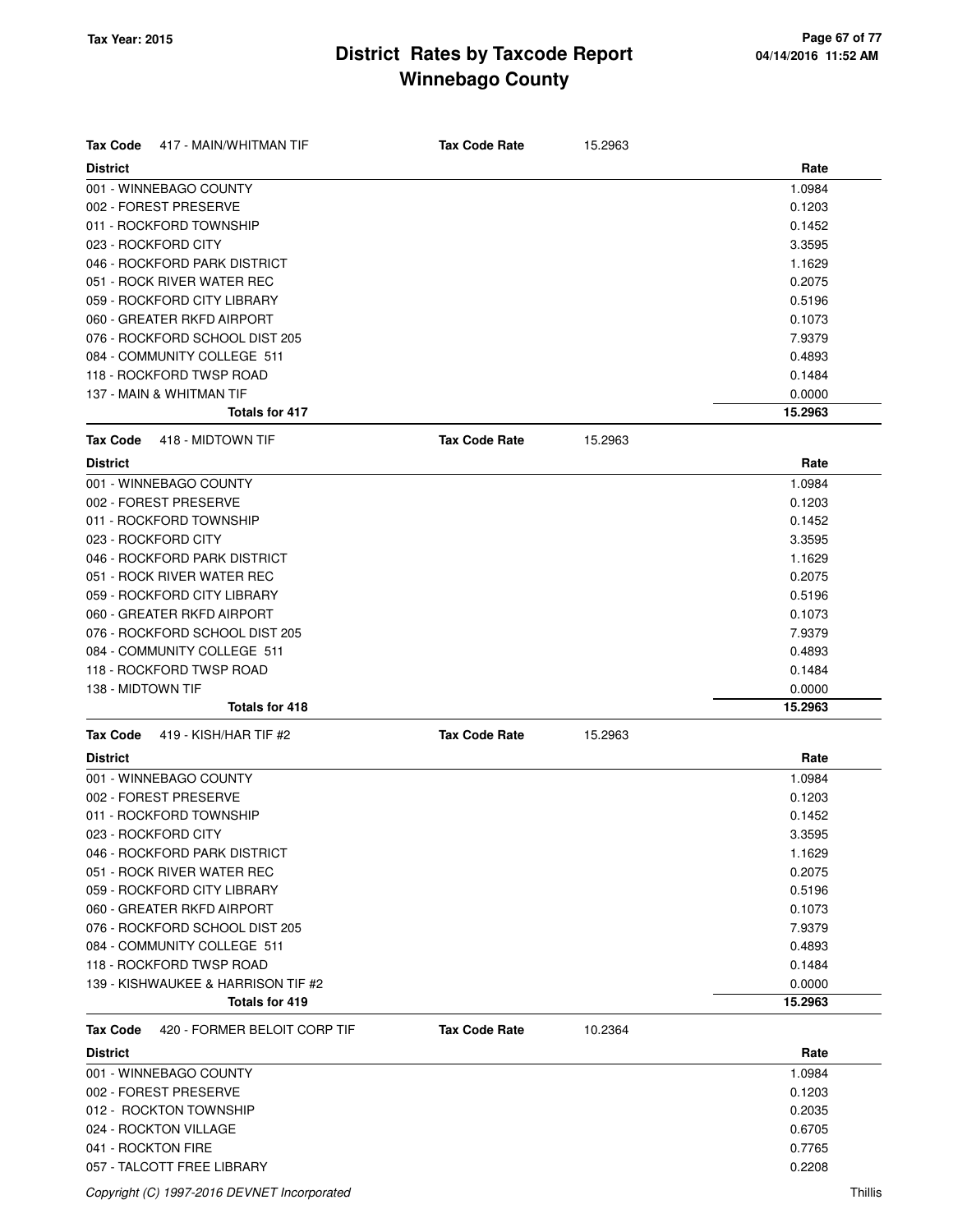| 420 - FORMER BELOIT CORP TIF<br>Tax Code         | <b>Tax Code Rate</b> | 10.2364 |                   |
|--------------------------------------------------|----------------------|---------|-------------------|
| <b>District</b>                                  |                      |         | Rate              |
| 074 - ROCKTON SCHOOL DIST 140                    |                      |         | 3.8877            |
| 077 - HONONEGAH HIGH SD #207                     |                      |         | 2.6083            |
| 084 - COMMUNITY COLLEGE 511                      |                      |         | 0.4893            |
| 119 - ROCKTON TWSP ROAD                          |                      |         | 0.1611            |
| 140 - FORMER BELOIT CORP TIF                     |                      |         | 0.0000            |
| Totals for 420                                   |                      |         | 10.2364           |
| Tax Code<br>421 - GLOBAL TRADE TIF #3            | <b>Tax Code Rate</b> | 15.2963 |                   |
| <b>District</b>                                  |                      |         | Rate              |
| 001 - WINNEBAGO COUNTY                           |                      |         | 1.0984            |
| 002 - FOREST PRESERVE                            |                      |         | 0.1203            |
| 011 - ROCKFORD TOWNSHIP                          |                      |         | 0.1452            |
| 023 - ROCKFORD CITY                              |                      |         | 3.3595            |
| 046 - ROCKFORD PARK DISTRICT                     |                      |         | 1.1629            |
| 051 - ROCK RIVER WATER REC                       |                      |         | 0.2075            |
| 059 - ROCKFORD CITY LIBRARY                      |                      |         | 0.5196            |
| 060 - GREATER RKFD AIRPORT                       |                      |         | 0.1073            |
| 076 - ROCKFORD SCHOOL DIST 205                   |                      |         | 7.9379            |
| 084 - COMMUNITY COLLEGE 511                      |                      |         | 0.4893            |
| 118 - ROCKFORD TWSP ROAD                         |                      |         | 0.1484            |
| 141 - GLOBAL TRADE TIF #3                        |                      |         | 0.0000            |
| <b>Totals for 421</b>                            |                      |         | 15.2963           |
| 422 - RIVER DISTRICT NORTH TIF<br>Tax Code       | <b>Tax Code Rate</b> | 15.2963 |                   |
| <b>District</b>                                  |                      |         | Rate              |
| 001 - WINNEBAGO COUNTY                           |                      |         | 1.0984            |
| 002 - FOREST PRESERVE                            |                      |         | 0.1203            |
| 011 - ROCKFORD TOWNSHIP                          |                      |         | 0.1452            |
| 023 - ROCKFORD CITY                              |                      |         | 3.3595            |
| 046 - ROCKFORD PARK DISTRICT                     |                      |         | 1.1629            |
| 051 - ROCK RIVER WATER REC                       |                      |         | 0.2075            |
| 059 - ROCKFORD CITY LIBRARY                      |                      |         | 0.5196            |
| 060 - GREATER RKFD AIRPORT                       |                      |         | 0.1073            |
| 076 - ROCKFORD SCHOOL DIST 205                   |                      |         | 7.9379            |
| 084 - COMMUNITY COLLEGE 511                      |                      |         | 0.4893            |
| 118 - ROCKFORD TWSP ROAD                         |                      |         | 0.1484            |
| 142 - RIVER DISTRICT NORTH TIF<br>Totals for 422 |                      |         | 0.0000<br>15.2963 |
|                                                  |                      |         |                   |
| 423 - BROADWAY TIF<br><b>Tax Code</b>            | <b>Tax Code Rate</b> | 15.2963 |                   |
| <b>District</b>                                  |                      |         | Rate              |
| 001 - WINNEBAGO COUNTY                           |                      |         | 1.0984            |
| 002 - FOREST PRESERVE                            |                      |         | 0.1203<br>0.1452  |
| 011 - ROCKFORD TOWNSHIP<br>023 - ROCKFORD CITY   |                      |         | 3.3595            |
| 046 - ROCKFORD PARK DISTRICT                     |                      |         | 1.1629            |
| 051 - ROCK RIVER WATER REC                       |                      |         | 0.2075            |
| 059 - ROCKFORD CITY LIBRARY                      |                      |         | 0.5196            |
| 060 - GREATER RKFD AIRPORT                       |                      |         | 0.1073            |
| 076 - ROCKFORD SCHOOL DIST 205                   |                      |         | 7.9379            |
| 084 - COMMUNITY COLLEGE 511                      |                      |         | 0.4893            |
| 118 - ROCKFORD TWSP ROAD                         |                      |         | 0.1484            |
| 143 - BROADWAY TIF                               |                      |         | 0.0000            |
| Totals for 423                                   |                      |         | 15.2963           |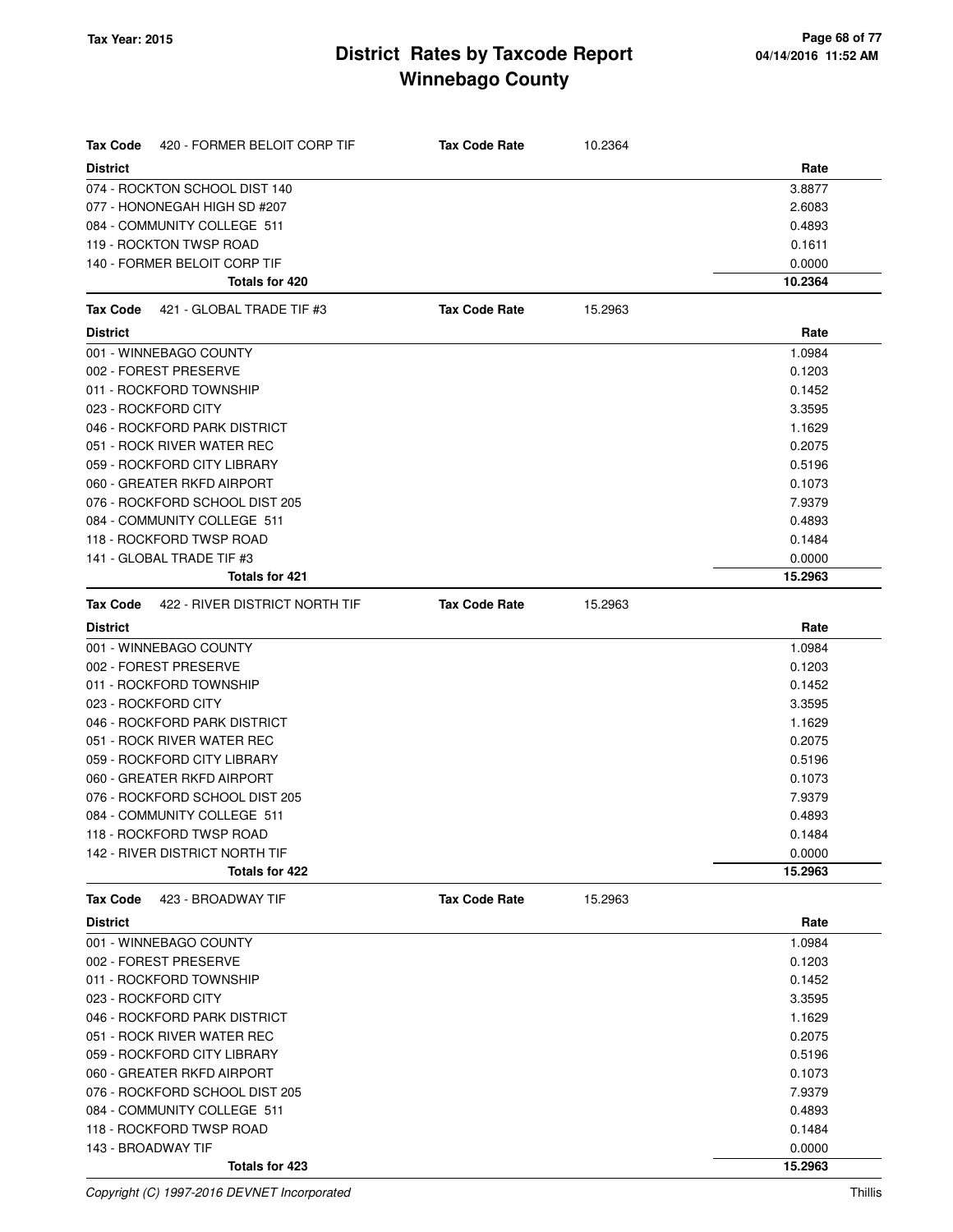| <b>Tax Code</b>      | 424 - EAST RIVER TIF                                    | <b>Tax Code Rate</b> | 15.2963 |                   |
|----------------------|---------------------------------------------------------|----------------------|---------|-------------------|
| <b>District</b>      |                                                         |                      |         | Rate              |
|                      | 001 - WINNEBAGO COUNTY                                  |                      |         | 1.0984            |
|                      | 002 - FOREST PRESERVE                                   |                      |         | 0.1203            |
|                      | 011 - ROCKFORD TOWNSHIP                                 |                      |         | 0.1452            |
|                      | 023 - ROCKFORD CITY                                     |                      |         | 3.3595            |
|                      | 046 - ROCKFORD PARK DISTRICT                            |                      |         | 1.1629            |
|                      | 051 - ROCK RIVER WATER REC                              |                      |         | 0.2075            |
|                      | 059 - ROCKFORD CITY LIBRARY                             |                      |         | 0.5196            |
|                      | 060 - GREATER RKFD AIRPORT                              |                      |         | 0.1073            |
|                      | 076 - ROCKFORD SCHOOL DIST 205                          |                      |         | 7.9379            |
|                      | 084 - COMMUNITY COLLEGE 511                             |                      |         | 0.4893            |
|                      | 118 - ROCKFORD TWSP ROAD                                |                      |         | 0.1484            |
| 144 - EAST RIVER TIF |                                                         |                      |         | 0.0000            |
|                      | Totals for 424                                          |                      |         | 15.2963           |
| Tax Code             | 425 - SUMNER ROAD / GROVE STREET TIF                    | <b>Tax Code Rate</b> | 10.7476 |                   |
| <b>District</b>      |                                                         |                      |         | Rate              |
|                      | 001 - WINNEBAGO COUNTY                                  |                      |         | 1.0984            |
|                      | 002 - FOREST PRESERVE                                   |                      |         | 0.1203            |
|                      | 010 - PECATONICA TOWNSHIP                               |                      |         | 0.1829            |
|                      | 022 - PECATONICA VILLAGE                                |                      |         | 0.3920            |
|                      | 039 - PECATONICA FIRE                                   |                      |         | 0.4499            |
| 047 - SUMNER PARK    |                                                         |                      |         | 0.1516            |
|                      | 056 - PECATONICA LIBRARY                                |                      |         | 0.1967            |
|                      | 080 - PECATONICA UNIT SD #321                           |                      |         | 7.4247            |
|                      | 084 - COMMUNITY COLLEGE 511                             |                      |         | 0.4893            |
|                      | 117 - PECATONICA TWSP ROAD                              |                      |         | 0.1874            |
|                      | 124 - PE/SE MULTI TOWNSHIP                              |                      |         | 0.0544            |
|                      | 145 - SUMNER ROAD / GROVE ST TIF                        |                      |         | 0.0000            |
|                      | <b>Totals for 425</b>                                   |                      |         | 10.7476           |
| Tax Code             | 426 - LOVES PARK CORPORATE CENTER T                     | <b>Tax Code Rate</b> | 11.7204 |                   |
| <b>District</b>      |                                                         |                      |         | Rate              |
|                      | 001 - WINNEBAGO COUNTY                                  |                      |         | 1.0984            |
|                      | 002 - FOREST PRESERVE                                   |                      |         | 0.1203            |
|                      | 011 - ROCKFORD TOWNSHIP                                 |                      |         | 0.1452            |
|                      | 019 - LOVES PARK CITY                                   |                      |         | 0.0000            |
|                      | 046 - ROCKFORD PARK DISTRICT                            |                      |         | 1.1629            |
|                      | 051 - ROCK RIVER WATER REC                              |                      |         | 0.2075            |
|                      | 055 - NORTH SUBURBAN LIBRARY                            |                      |         | 0.3032            |
|                      | 060 - GREATER RKFD AIRPORT                              |                      |         | 0.1073            |
|                      | 076 - ROCKFORD SCHOOL DIST 205                          |                      |         |                   |
|                      |                                                         |                      |         | 7.9379            |
|                      | 084 - COMMUNITY COLLEGE 511<br>118 - ROCKFORD TWSP ROAD |                      |         | 0.4893            |
|                      |                                                         |                      |         | 0.1484            |
|                      | 146 - LOVES PARK CORP CENTER TIF<br>Totals for 426      |                      |         | 0.0000<br>11.7204 |
|                      |                                                         |                      |         |                   |
| Tax Code             | 427 - LOVES PARK CORPORATE CENTER                       | <b>Tax Code Rate</b> | 11.3820 |                   |
| <b>District</b>      |                                                         |                      |         | Rate              |
|                      | 001 - WINNEBAGO COUNTY                                  |                      |         | 1.0984            |
|                      | 002 - FOREST PRESERVE                                   |                      |         | 0.1203            |
|                      | 006 - HARLEM TOWNSHIP                                   |                      |         | 0.1140            |
|                      | 019 - LOVES PARK CITY                                   |                      |         | 0.0000            |
|                      | 046 - ROCKFORD PARK DISTRICT                            |                      |         | 1.1629            |

055 - NORTH SUBURBAN LIBRARY 0.3032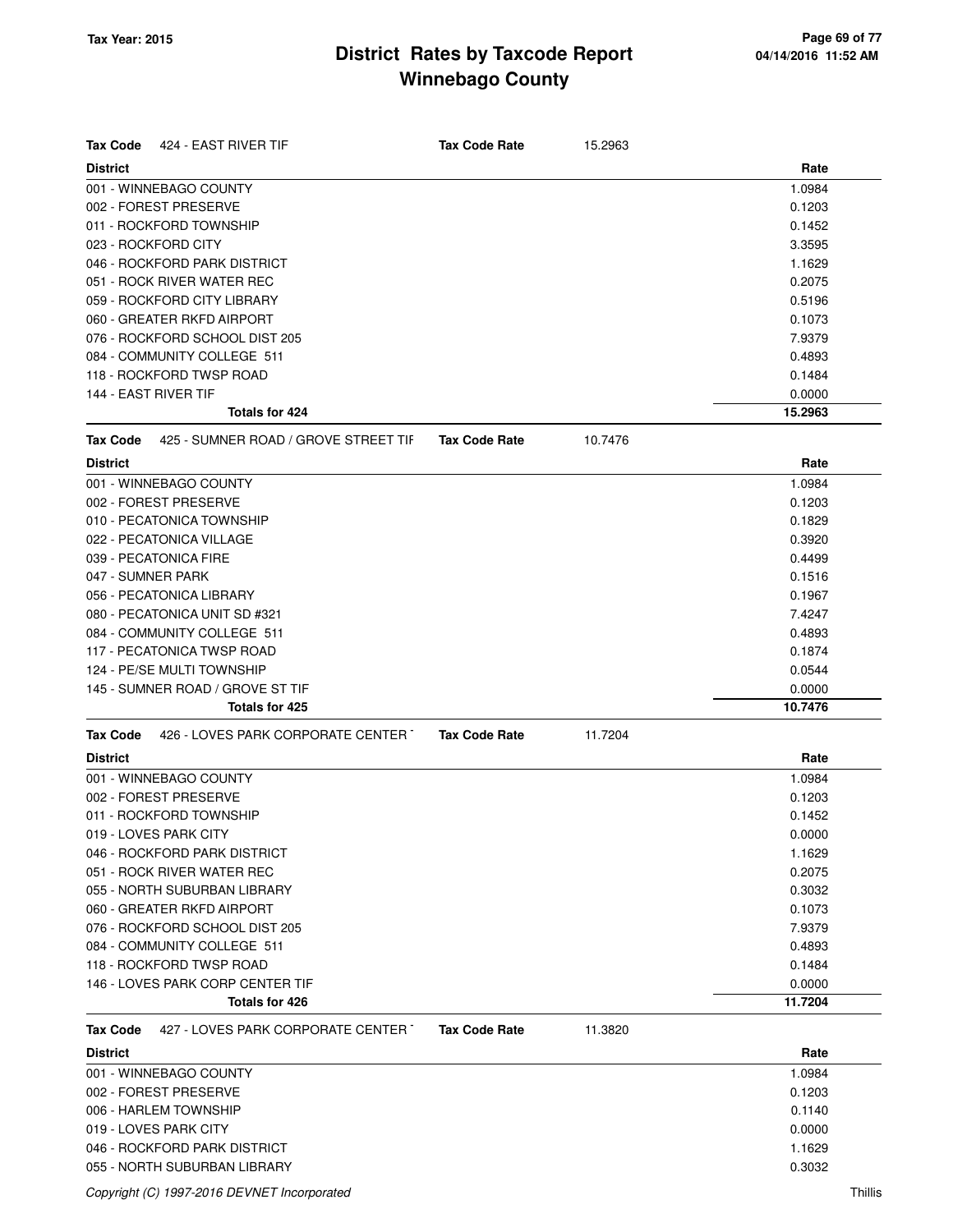| Tax Code        | 427 - LOVES PARK CORPORATE CENTER Tax Code Rate              |                      | 11.3820 |         |
|-----------------|--------------------------------------------------------------|----------------------|---------|---------|
| <b>District</b> |                                                              |                      |         | Rate    |
|                 | 060 - GREATER RKFD AIRPORT                                   |                      |         | 0.1073  |
|                 | 076 - ROCKFORD SCHOOL DIST 205                               |                      |         | 7.9379  |
|                 | 084 - COMMUNITY COLLEGE 511                                  |                      |         | 0.4893  |
|                 | 113 - HARLEM TWSP ROAD                                       |                      |         | 0.0487  |
|                 | 146 - LOVES PARK CORP CENTER TIF                             |                      |         | 0.0000  |
|                 | Totals for 427                                               |                      |         | 11.3820 |
|                 | Tax Code 428 - LOVES PARK CORPORATE CENTER                   | <b>Tax Code Rate</b> | 11.5895 |         |
| <b>District</b> |                                                              |                      |         | Rate    |
|                 | 001 - WINNEBAGO COUNTY                                       |                      |         | 1.0984  |
|                 | 002 - FOREST PRESERVE                                        |                      |         | 0.1203  |
|                 | 006 - HARLEM TOWNSHIP                                        |                      |         | 0.1140  |
|                 | 019 - LOVES PARK CITY                                        |                      |         | 0.0000  |
|                 | 046 - ROCKFORD PARK DISTRICT                                 |                      |         | 1.1629  |
|                 | 051 - ROCK RIVER WATER REC                                   |                      |         | 0.2075  |
|                 | 055 - NORTH SUBURBAN LIBRARY                                 |                      |         | 0.3032  |
|                 | 060 - GREATER RKFD AIRPORT                                   |                      |         | 0.1073  |
|                 | 076 - ROCKFORD SCHOOL DIST 205                               |                      |         | 7.9379  |
|                 | 084 - COMMUNITY COLLEGE 511                                  |                      |         | 0.4893  |
|                 | 113 - HARLEM TWSP ROAD                                       |                      |         | 0.0487  |
|                 | 146 - LOVES PARK CORP CENTER TIF                             |                      |         | 0.0000  |
|                 | Totals for 428                                               |                      |         | 11.5895 |
|                 | <b>Tax Code</b> 429 - Weststone Industrial Business Park TIF | <b>Tax Code Rate</b> | 10.9874 |         |
| <b>District</b> |                                                              |                      |         | Rate    |
|                 | 001 - WINNEBAGO COUNTY                                       |                      |         | 1.0984  |
|                 | 002 - FOREST PRESERVE                                        |                      |         | 0.1203  |
|                 | 006 - HARLEM TOWNSHIP                                        |                      |         | 0.1140  |
|                 | 020 - MACHESNEY PARK VILLAGE                                 |                      |         | 0.0000  |
|                 | 035 - HARLEM-ROSCOE FIRE                                     |                      |         | 0.7683  |
|                 | 055 - NORTH SUBURBAN LIBRARY                                 |                      |         | 0.3032  |
|                 | 060 - GREATER RKFD AIRPORT                                   |                      |         | 0.1073  |
|                 | 076 - ROCKFORD SCHOOL DIST 205                               |                      |         | 7.9379  |
|                 | 084 - COMMUNITY COLLEGE 511                                  |                      |         | 0.4893  |
|                 | 113 - HARLEM TWSP ROAD                                       |                      |         | 0.0487  |
|                 | 147 - WESTSTONE TIF                                          |                      |         | 0.0000  |
|                 | Totals for 429                                               |                      |         | 10.9874 |
| Tax Code        | 430 -                                                        | <b>Tax Code Rate</b> | 11.1949 |         |
| <b>District</b> |                                                              |                      |         | Rate    |
|                 | 001 - WINNEBAGO COUNTY                                       |                      |         | 1.0984  |
|                 | 002 - FOREST PRESERVE                                        |                      |         | 0.1203  |
|                 | 006 - HARLEM TOWNSHIP                                        |                      |         | 0.1140  |
|                 | 020 - MACHESNEY PARK VILLAGE                                 |                      |         | 0.0000  |
|                 | 035 - HARLEM-ROSCOE FIRE                                     |                      |         | 0.7683  |
|                 | 051 - ROCK RIVER WATER REC                                   |                      |         | 0.2075  |
|                 | 055 - NORTH SUBURBAN LIBRARY                                 |                      |         | 0.3032  |
|                 | 060 - GREATER RKFD AIRPORT                                   |                      |         | 0.1073  |
|                 | 076 - ROCKFORD SCHOOL DIST 205                               |                      |         | 7.9379  |
|                 | 084 - COMMUNITY COLLEGE 511                                  |                      |         | 0.4893  |
|                 | 113 - HARLEM TWSP ROAD                                       |                      |         | 0.0487  |
|                 | 147 - WESTSTONE TIF                                          |                      |         | 0.0000  |
|                 | Totals for 430                                               |                      |         | 11.1949 |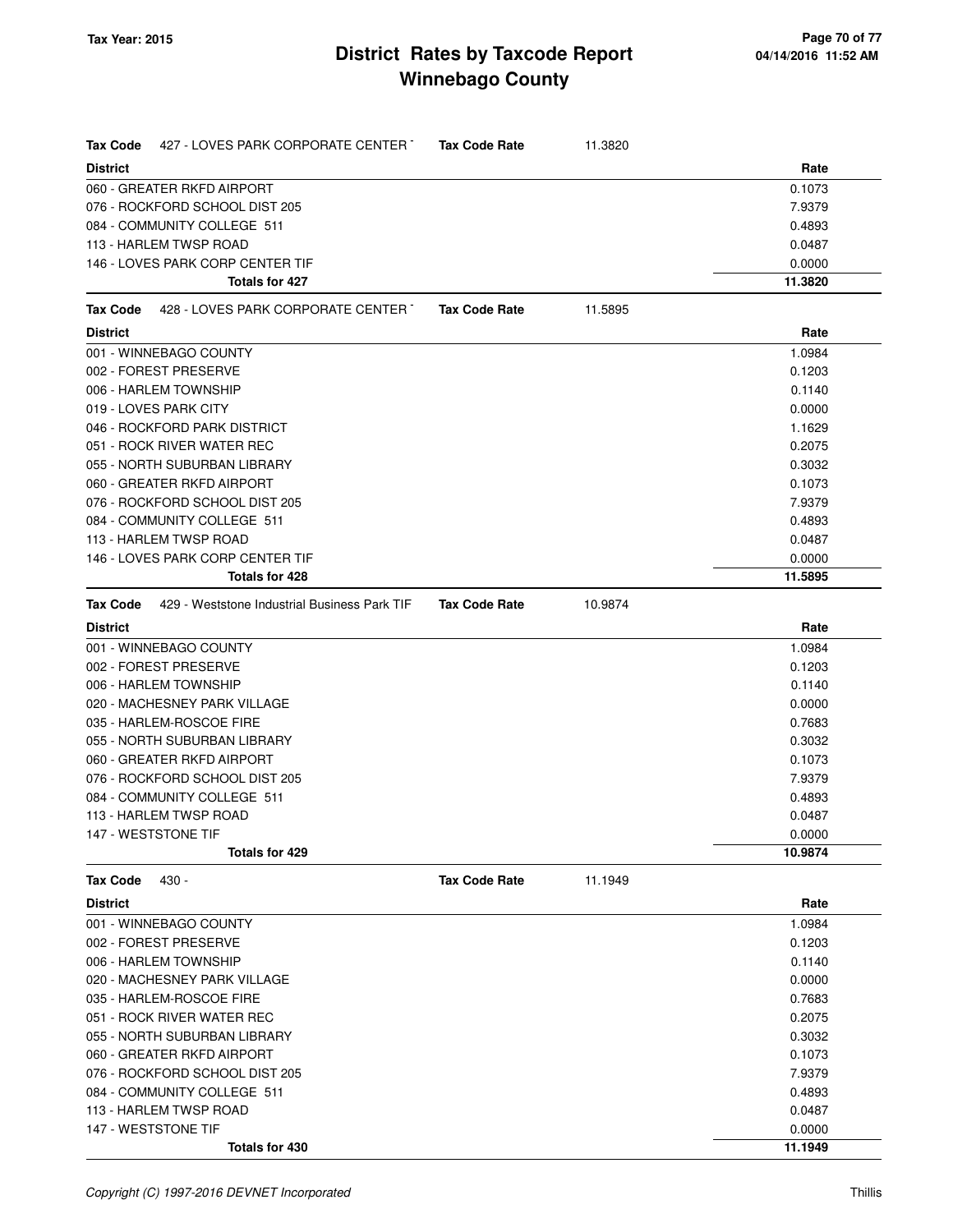| <b>Tax Code</b><br>431 - Weststone Industrial Business Park TIF | <b>Tax Code Rate</b> | 11.1949 |         |
|-----------------------------------------------------------------|----------------------|---------|---------|
| <b>District</b>                                                 |                      |         | Rate    |
| 001 - WINNEBAGO COUNTY                                          |                      |         | 1.0984  |
| 002 - FOREST PRESERVE                                           |                      |         | 0.1203  |
| 006 - HARLEM TOWNSHIP                                           |                      |         | 0.1140  |
| 035 - HARLEM-ROSCOE FIRE                                        |                      |         | 0.7683  |
| 051 - ROCK RIVER WATER REC                                      |                      |         | 0.2075  |
| 055 - NORTH SUBURBAN LIBRARY                                    |                      |         | 0.3032  |
| 060 - GREATER RKFD AIRPORT                                      |                      |         | 0.1073  |
| 076 - ROCKFORD SCHOOL DIST 205                                  |                      |         | 7.9379  |
| 084 - COMMUNITY COLLEGE 511                                     |                      |         | 0.4893  |
| 113 - HARLEM TWSP ROAD                                          |                      |         | 0.0487  |
| 147 - WESTSTONE TIF                                             |                      |         | 0.0000  |
| <b>Totals for 431</b>                                           |                      |         | 11.1949 |
| 432 - Weststone Industrial Business Park TIF<br><b>Tax Code</b> | <b>Tax Code Rate</b> | 10.9874 |         |
| <b>District</b>                                                 |                      |         | Rate    |
| 001 - WINNEBAGO COUNTY                                          |                      |         | 1.0984  |
| 002 - FOREST PRESERVE                                           |                      |         | 0.1203  |
| 006 - HARLEM TOWNSHIP                                           |                      |         | 0.1140  |
| 035 - HARLEM-ROSCOE FIRE                                        |                      |         | 0.7683  |
| 055 - NORTH SUBURBAN LIBRARY                                    |                      |         | 0.3032  |
| 060 - GREATER RKFD AIRPORT                                      |                      |         | 0.1073  |
| 076 - ROCKFORD SCHOOL DIST 205                                  |                      |         | 7.9379  |
| 084 - COMMUNITY COLLEGE 511                                     |                      |         | 0.4893  |
| 113 - HARLEM TWSP ROAD                                          |                      |         | 0.0487  |
| 147 - WESTSTONE TIF                                             |                      |         | 0.0000  |
| Totals for 432                                                  |                      |         | 10.9874 |
| <b>Tax Code</b><br>433 - North Willow Creek Ind Business Park T | <b>Tax Code Rate</b> | 11.6434 |         |
| <b>District</b>                                                 |                      |         | Rate    |
| 001 - WINNEBAGO COUNTY                                          |                      |         | 1.0984  |
| 002 - FOREST PRESERVE                                           |                      |         | 0.1203  |
| 006 - HARLEM TOWNSHIP                                           |                      |         | 0.1140  |
| 020 - MACHESNEY PARK VILLAGE                                    |                      |         | 0.0000  |
| 035 - HARLEM-ROSCOE FIRE                                        |                      |         | 0.7683  |
| 051 - ROCK RIVER WATER REC                                      |                      |         | 0.2075  |
| 055 - NORTH SUBURBAN LIBRARY                                    |                      |         | 0.3032  |
| 060 - GREATER RKFD AIRPORT                                      |                      |         | 0.1073  |
| 070 - HARLEM SCHOOL DIST 122                                    |                      |         | 8.3864  |
| 084 - COMMUNITY COLLEGE 511                                     |                      |         | 0.4893  |
| 113 - HARLEM TWSP ROAD                                          |                      |         | 0.0487  |
| 148 - NORTH WILLOW CREEK TIF                                    |                      |         | 0.0000  |
| <b>Totals for 433</b>                                           |                      |         | 11.6434 |
| 434 - South Willow Creek Ind Business Park 1<br><b>Tax Code</b> | <b>Tax Code Rate</b> | 11.6434 |         |
| <b>District</b>                                                 |                      |         | Rate    |
| 001 - WINNEBAGO COUNTY                                          |                      |         | 1.0984  |
| 002 - FOREST PRESERVE                                           |                      |         | 0.1203  |
| 006 - HARLEM TOWNSHIP                                           |                      |         | 0.1140  |
| 035 - HARLEM-ROSCOE FIRE                                        |                      |         | 0.7683  |
| 051 - ROCK RIVER WATER REC                                      |                      |         | 0.2075  |
| 055 - NORTH SUBURBAN LIBRARY                                    |                      |         | 0.3032  |
| 060 - GREATER RKFD AIRPORT                                      |                      |         |         |
|                                                                 |                      |         | 0.1073  |
| 070 - HARLEM SCHOOL DIST 122                                    |                      |         | 8.3864  |
| 084 - COMMUNITY COLLEGE 511                                     |                      |         | 0.4893  |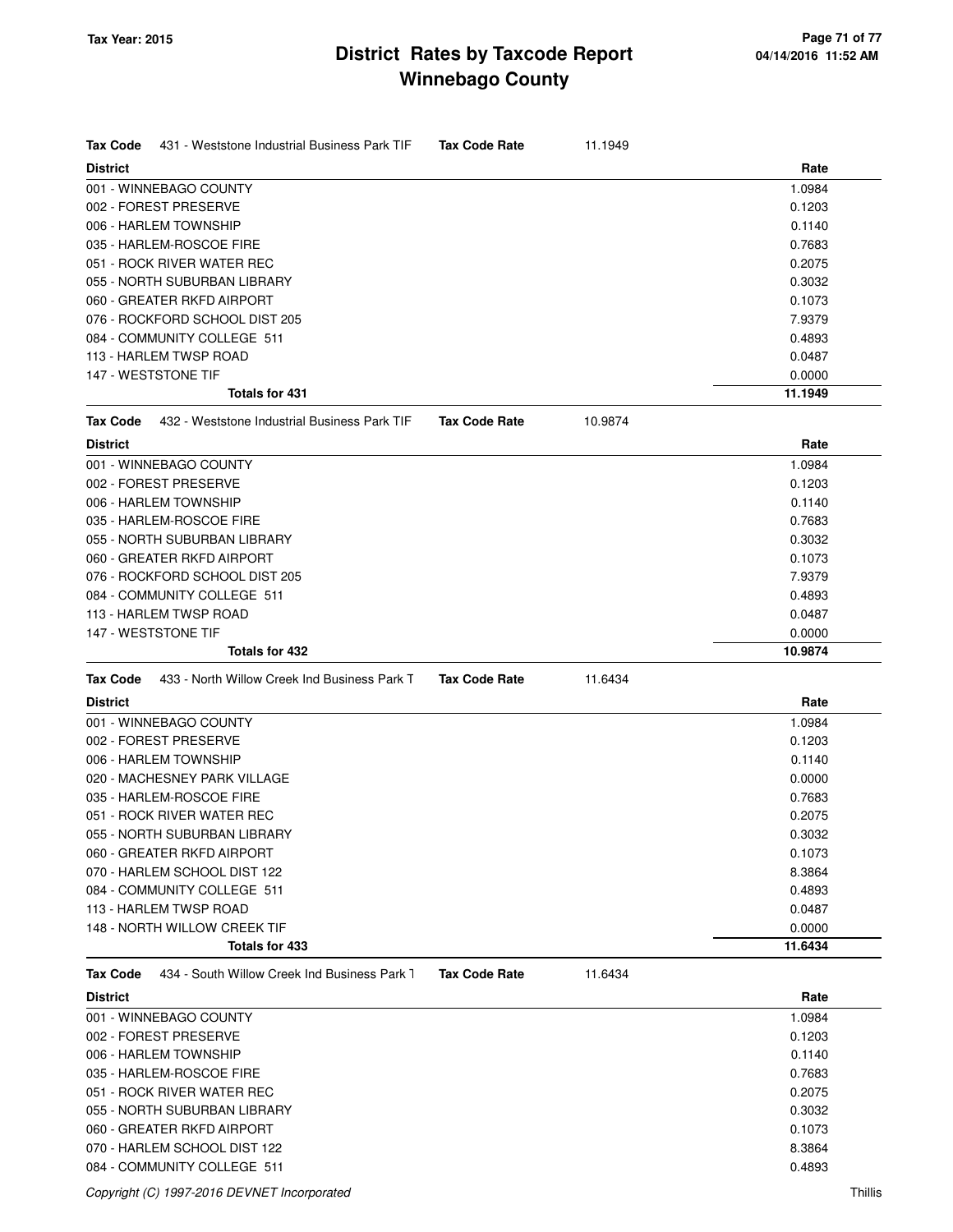| Tax Code<br>434 - South Willow Creek Ind Business Park 1        | <b>Tax Code Rate</b> | 11.6434 |         |
|-----------------------------------------------------------------|----------------------|---------|---------|
| <b>District</b>                                                 |                      |         | Rate    |
| 113 - HARLEM TWSP ROAD                                          |                      |         | 0.0487  |
| 149 - SOUTH WILLOW CREEK TIF                                    |                      |         | 0.0000  |
| <b>Totals for 434</b>                                           |                      |         | 11.6434 |
| <b>Tax Code</b><br>435 - South Willow Creek Ind Business Park 1 | <b>Tax Code Rate</b> | 11.6434 |         |
| <b>District</b>                                                 |                      |         | Rate    |
| 001 - WINNEBAGO COUNTY                                          |                      |         | 1.0984  |
| 002 - FOREST PRESERVE                                           |                      |         | 0.1203  |
| 006 - HARLEM TOWNSHIP                                           |                      |         | 0.1140  |
| 020 - MACHESNEY PARK VILLAGE                                    |                      |         | 0.0000  |
| 035 - HARLEM-ROSCOE FIRE                                        |                      |         | 0.7683  |
| 051 - ROCK RIVER WATER REC                                      |                      |         | 0.2075  |
| 055 - NORTH SUBURBAN LIBRARY                                    |                      |         | 0.3032  |
| 060 - GREATER RKFD AIRPORT                                      |                      |         | 0.1073  |
| 070 - HARLEM SCHOOL DIST 122                                    |                      |         | 8.3864  |
| 084 - COMMUNITY COLLEGE 511                                     |                      |         | 0.4893  |
| 113 - HARLEM TWSP ROAD                                          |                      |         | 0.0487  |
| 149 - SOUTH WILLOW CREEK TIF                                    |                      |         | 0.0000  |
| <b>Totals for 435</b>                                           |                      |         | 11.6434 |
| 438 - I-39 / BAXTER ROAD TIF<br>Tax Code                        | <b>Tax Code Rate</b> | 11.2786 |         |
| <b>District</b>                                                 |                      |         | Rate    |
| 001 - WINNEBAGO COUNTY                                          |                      |         | 1.0984  |
| 002 - FOREST PRESERVE                                           |                      |         | 0.1203  |
| 011 - ROCKFORD TOWNSHIP                                         |                      |         | 0.1452  |
| 036 - NEW MILFORD FIRE                                          |                      |         | 0.8342  |
| 054 - CHERRY VALLEY LIBRARY                                     |                      |         | 0.3976  |
| 060 - GREATER RKFD AIRPORT                                      |                      |         | 0.1073  |
| 076 - ROCKFORD SCHOOL DIST 205                                  |                      |         | 7.9379  |
| 084 - COMMUNITY COLLEGE 511                                     |                      |         | 0.4893  |
| 118 - ROCKFORD TWSP ROAD                                        |                      |         | 0.1484  |
| 151 - I-39 / BAXTER ROAD TIF                                    |                      |         | 0.0000  |
| <b>Totals for 438</b>                                           |                      |         | 11.2786 |
| <b>Tax Code</b><br>439 - I-39 / BAXTER ROAD TIF                 | <b>Tax Code Rate</b> | 11.4443 |         |
| <b>District</b>                                                 |                      |         | Rate    |
| 001 - WINNEBAGO COUNTY                                          |                      |         | 1.0984  |
| 002 - FOREST PRESERVE                                           |                      |         | 0.1203  |
| 011 - ROCKFORD TOWNSHIP                                         |                      |         | 0.1452  |
| 017 - CHERRY VALLEY VILLAGE                                     |                      |         | 0.0000  |
| 031 - CHERRY VALLEY FIRE                                        |                      |         | 0.9999  |
| 054 - CHERRY VALLEY LIBRARY                                     |                      |         | 0.3976  |
| 060 - GREATER RKFD AIRPORT                                      |                      |         | 0.1073  |
| 076 - ROCKFORD SCHOOL DIST 205                                  |                      |         | 7.9379  |
| 084 - COMMUNITY COLLEGE 511                                     |                      |         | 0.4893  |
| 118 - ROCKFORD TWSP ROAD                                        |                      |         | 0.1484  |
| 151 - I-39 / BAXTER ROAD TIF                                    |                      |         | 0.0000  |
| Totals for 439                                                  |                      |         | 11.4443 |
| Tax Code<br>440 - I-39 / BAXTER ROAD TIF                        | <b>Tax Code Rate</b> | 11.5687 |         |
| <b>District</b>                                                 |                      |         | Rate    |
| 001 - WINNEBAGO COUNTY                                          |                      |         | 1.0984  |
| 002 - FOREST PRESERVE                                           |                      |         | 0.1203  |
| 004 - CHERRY VALLEY TOWNSHIP                                    |                      |         | 0.1418  |
|                                                                 |                      |         |         |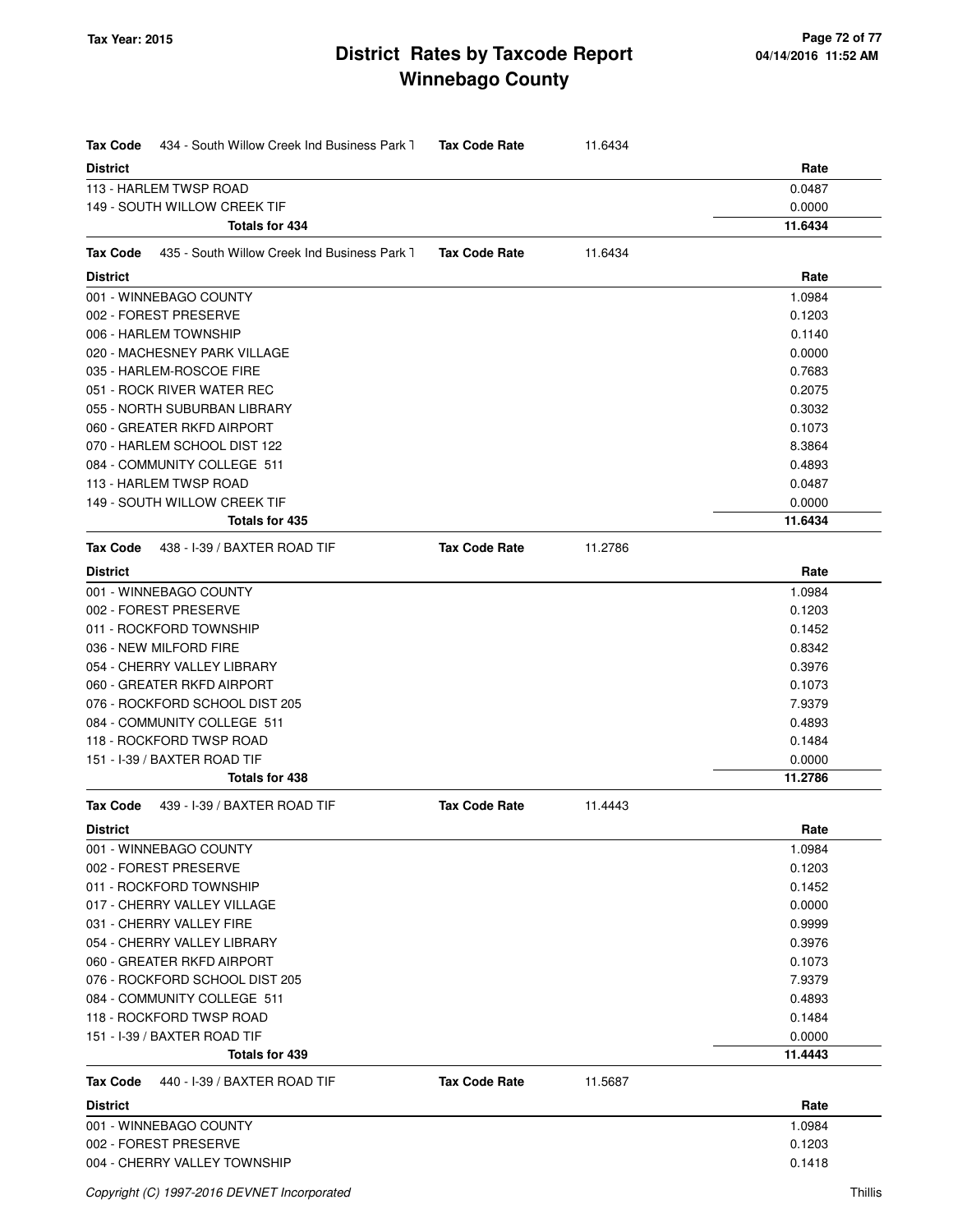| Tax Code                     | 440 - I-39 / BAXTER ROAD TIF   | <b>Tax Code Rate</b> | 11.5687 |         |
|------------------------------|--------------------------------|----------------------|---------|---------|
| <b>District</b>              |                                |                      |         | Rate    |
| 017 - CHERRY VALLEY VILLAGE  |                                |                      |         | 0.0000  |
| 031 - CHERRY VALLEY FIRE     |                                |                      | 0.9999  |         |
| 054 - CHERRY VALLEY LIBRARY  |                                |                      |         | 0.3976  |
| 060 - GREATER RKFD AIRPORT   |                                |                      |         | 0.1073  |
|                              | 076 - ROCKFORD SCHOOL DIST 205 |                      |         | 7.9379  |
|                              | 084 - COMMUNITY COLLEGE 511    |                      |         | 0.4893  |
|                              | 111 - CHERRY VALLEY TWSP ROAD  |                      |         | 0.2762  |
| 151 - I-39 / BAXTER ROAD TIF |                                |                      |         | 0.0000  |
|                              | <b>Totals for 440</b>          |                      |         | 11.5687 |
| <b>Tax Code</b>              | 441 - I-39 / BAXTER ROAD TIF   | <b>Tax Code Rate</b> | 11.2786 |         |
| <b>District</b>              |                                |                      |         | Rate    |
| 001 - WINNEBAGO COUNTY       |                                |                      |         | 1.0984  |
| 002 - FOREST PRESERVE        |                                |                      |         | 0.1203  |
| 011 - ROCKFORD TOWNSHIP      |                                |                      |         | 0.1452  |
| 021 - NEW MILFORD VILLAGE    |                                |                      |         | 0.0000  |
| 036 - NEW MILFORD FIRE       |                                |                      |         | 0.8342  |
| 054 - CHERRY VALLEY LIBRARY  |                                |                      |         | 0.3976  |
| 060 - GREATER RKFD AIRPORT   |                                |                      |         | 0.1073  |
|                              | 076 - ROCKFORD SCHOOL DIST 205 |                      |         | 7.9379  |
|                              | 084 - COMMUNITY COLLEGE 511    |                      |         | 0.4893  |
| 118 - ROCKFORD TWSP ROAD     |                                |                      |         | 0.1484  |
| 151 - I-39 / BAXTER ROAD TIF |                                |                      |         | 0.0000  |
|                              | Totals for 441                 |                      |         | 11.2786 |
| Tax Code                     | 442 - ZENITH CUTTER TIF        | <b>Tax Code Rate</b> | 12.0380 |         |
|                              |                                |                      |         | Rate    |
| <b>District</b>              |                                |                      |         |         |
| 001 - WINNEBAGO COUNTY       |                                |                      |         | 1.0984  |
| 002 - FOREST PRESERVE        |                                |                      |         | 0.1203  |
| 006 - HARLEM TOWNSHIP        |                                |                      |         | 0.1140  |
| 019 - LOVES PARK CITY        |                                |                      |         | 0.0000  |
|                              | 046 - ROCKFORD PARK DISTRICT   |                      |         | 1.1629  |
| 051 - ROCK RIVER WATER REC   |                                |                      |         | 0.2075  |
|                              | 055 - NORTH SUBURBAN LIBRARY   |                      |         | 0.3032  |
| 060 - GREATER RKFD AIRPORT   |                                |                      |         | 0.1073  |
|                              | 070 - HARLEM SCHOOL DIST 122   |                      |         | 8.3864  |
|                              | 084 - COMMUNITY COLLEGE 511    |                      |         | 0.4893  |
| 113 - HARLEM TWSP ROAD       |                                |                      |         | 0.0487  |
| 152 - ZENITH CUTTER TIF      |                                |                      |         | 0.0000  |
|                              | Totals for 442                 |                      |         | 12.0380 |
| <b>Tax Code</b>              | 443 - SPRING CREEK LAKES TIF   | <b>Tax Code Rate</b> | 10.2191 |         |
| <b>District</b>              |                                |                      |         | Rate    |
| 001 - WINNEBAGO COUNTY       |                                |                      |         | 1.0984  |
| 002 - FOREST PRESERVE        |                                |                      |         | 0.1203  |
| 006 - HARLEM TOWNSHIP        |                                |                      |         | 0.1140  |
| 019 - LOVES PARK CITY        |                                |                      |         | 0.0000  |
|                              | 055 - NORTH SUBURBAN LIBRARY   |                      |         | 0.3032  |
| 060 - GREATER RKFD AIRPORT   |                                |                      |         | 0.1073  |
|                              | 076 - ROCKFORD SCHOOL DIST 205 |                      |         | 7.9379  |
|                              | 084 - COMMUNITY COLLEGE 511    |                      |         | 0.4893  |
| 113 - HARLEM TWSP ROAD       |                                |                      |         | 0.0487  |
|                              | 153 - SPRING CREEK LAKES TIF   |                      |         | 0.0000  |

Copyright (C) 1997-2016 DEVNET Incorporated Thillis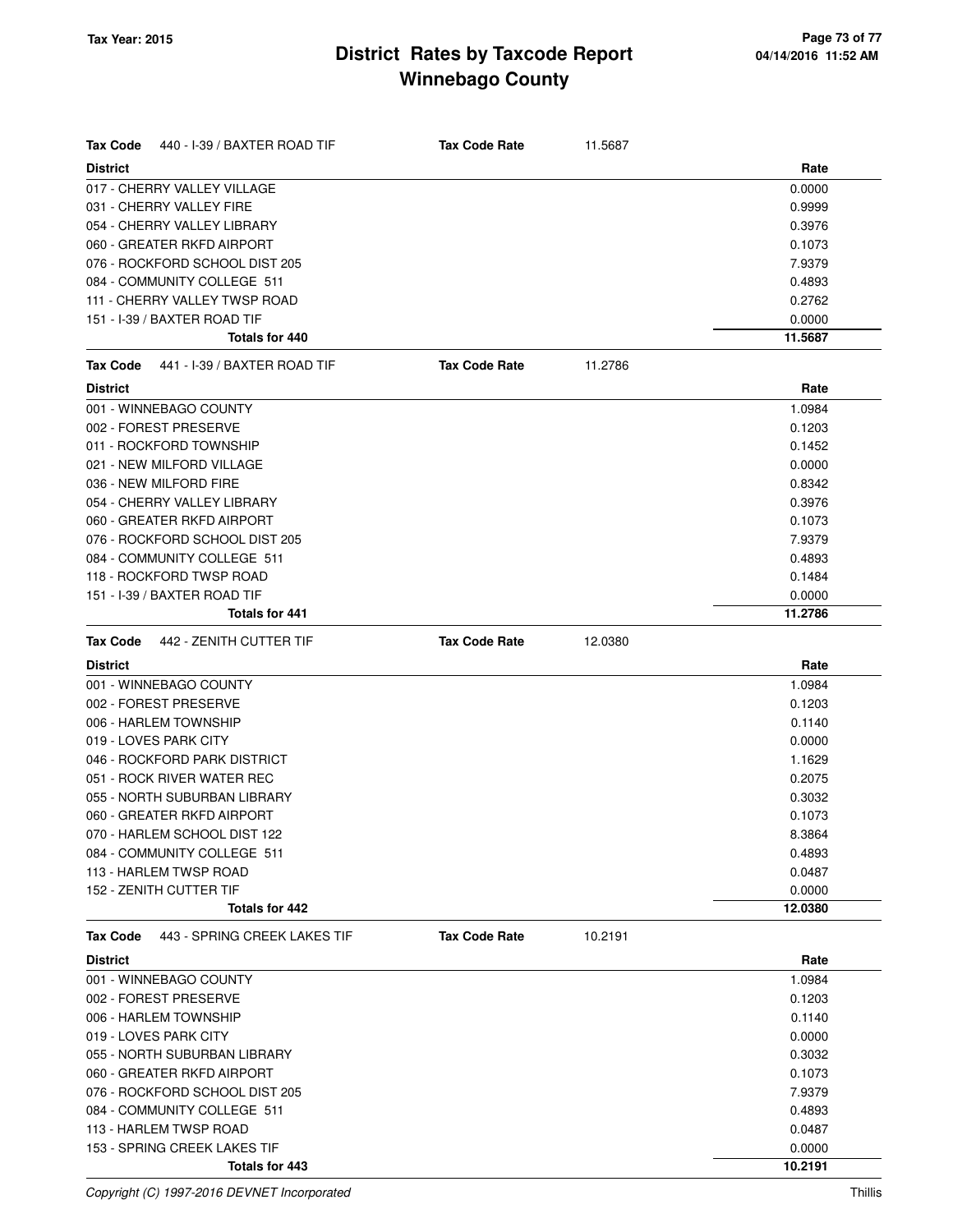| <b>Tax Code</b><br>444 - SPRING CREEK LAKES TIF         | <b>Tax Code Rate</b> | 11.5895 |         |
|---------------------------------------------------------|----------------------|---------|---------|
| <b>District</b>                                         |                      |         | Rate    |
| 001 - WINNEBAGO COUNTY                                  |                      |         | 1.0984  |
| 002 - FOREST PRESERVE                                   |                      |         | 0.1203  |
| 006 - HARLEM TOWNSHIP                                   |                      |         | 0.1140  |
| 019 - LOVES PARK CITY                                   |                      |         | 0.0000  |
| 046 - ROCKFORD PARK DISTRICT                            |                      |         | 1.1629  |
| 051 - ROCK RIVER WATER REC                              |                      |         | 0.2075  |
| 055 - NORTH SUBURBAN LIBRARY                            |                      |         | 0.3032  |
| 060 - GREATER RKFD AIRPORT                              |                      |         | 0.1073  |
| 076 - ROCKFORD SCHOOL DIST 205                          |                      |         | 7.9379  |
| 084 - COMMUNITY COLLEGE 511                             |                      |         | 0.4893  |
| 113 - HARLEM TWSP ROAD                                  |                      |         | 0.0487  |
| 153 - SPRING CREEK LAKES TIF                            |                      |         | 0.0000  |
| <b>Totals for 444</b>                                   |                      |         | 11.5895 |
| 447 - Former Warner Electric Brake & Clutch<br>Tax Code | <b>Tax Code Rate</b> | 10.4525 |         |
| <b>District</b>                                         |                      |         | Rate    |
| 001 - WINNEBAGO COUNTY                                  |                      |         | 1.0984  |
| 002 - FOREST PRESERVE                                   |                      |         | 0.1203  |
| 013 - ROSCOE TOWNSHIP                                   |                      |         | 0.1492  |
| 025 - ROSCOE VILLAGE                                    |                      |         | 0.6589  |
| 035 - HARLEM-ROSCOE FIRE                                |                      |         | 0.7683  |
| 055 - NORTH SUBURBAN LIBRARY                            |                      |         | 0.3032  |
| 071 - KINNIKINNICK SD #131                              |                      |         | 4.0729  |
| 077 - HONONEGAH HIGH SD #207                            |                      |         | 2.6083  |
| 084 - COMMUNITY COLLEGE 511                             |                      |         | 0.4893  |
| 120 - ROSCOE TWSP ROAD                                  |                      |         | 0.1837  |
| 154 - FORMER WARNER ELECTRIC TIF                        |                      |         | 0.0000  |
| Totals for 447                                          |                      |         | 10.4525 |
| Tax Code<br>448 - SPRING CREEK LAKES TIF                | <b>Tax Code Rate</b> | 11.7204 |         |
| <b>District</b>                                         |                      |         | Rate    |
| 001 - WINNEBAGO COUNTY                                  |                      |         | 1.0984  |
| 002 - FOREST PRESERVE                                   |                      |         | 0.1203  |
| 011 - ROCKFORD TOWNSHIP                                 |                      |         | 0.1452  |
| 019 - LOVES PARK CITY                                   |                      |         | 0.0000  |
| 046 - ROCKFORD PARK DISTRICT                            |                      |         | 1.1629  |
| 051 - ROCK RIVER WATER REC                              |                      |         | 0.2075  |
| 055 - NORTH SUBURBAN LIBRARY                            |                      |         | 0.3032  |
| 060 - GREATER RKFD AIRPORT                              |                      |         | 0.1073  |
| 076 - ROCKFORD SCHOOL DIST 205                          |                      |         | 7.9379  |
| 084 - COMMUNITY COLLEGE 511                             |                      |         | 0.4893  |
| 118 - ROCKFORD TWSP ROAD                                |                      |         | 0.1484  |
| 153 - SPRING CREEK LAKES TIF                            |                      |         | 0.0000  |
| Totals for 448                                          |                      |         | 11.7204 |
| 450 - JEFFERSON / NORTH 3RD ST TIF<br>Tax Code          | <b>Tax Code Rate</b> | 15.2963 |         |
| <b>District</b>                                         |                      |         | Rate    |
| 001 - WINNEBAGO COUNTY                                  |                      |         | 1.0984  |
| 002 - FOREST PRESERVE                                   |                      |         | 0.1203  |
| 011 - ROCKFORD TOWNSHIP                                 |                      |         | 0.1452  |
| 023 - ROCKFORD CITY                                     |                      |         | 3.3595  |
| 046 - ROCKFORD PARK DISTRICT                            |                      |         | 1.1629  |
| 051 - ROCK RIVER WATER REC                              |                      |         | 0.2075  |
| 059 - ROCKFORD CITY LIBRARY                             |                      |         | 0.5196  |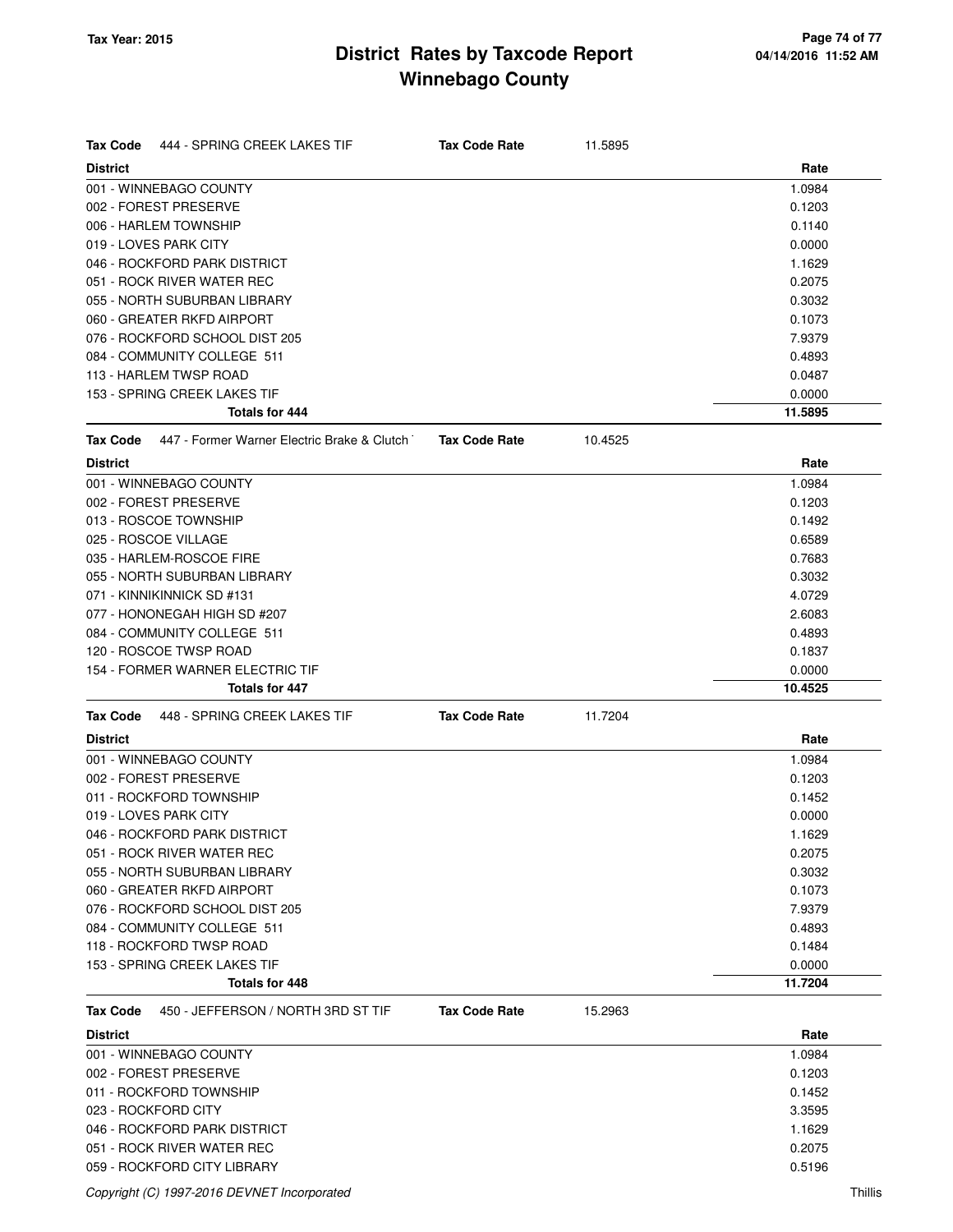| Tax Code        | 450 - JEFFERSON / NORTH 3RD ST TIF    | <b>Tax Code Rate</b> | 15.2963 |         |
|-----------------|---------------------------------------|----------------------|---------|---------|
| <b>District</b> |                                       |                      |         | Rate    |
|                 | 060 - GREATER RKFD AIRPORT            |                      |         | 0.1073  |
|                 | 076 - ROCKFORD SCHOOL DIST 205        |                      |         | 7.9379  |
|                 | 084 - COMMUNITY COLLEGE 511           |                      |         | 0.4893  |
|                 | 118 - ROCKFORD TWSP ROAD              |                      |         | 0.1484  |
|                 | 157 - JEFFERSON / NORTH 3RD ST TIF    |                      |         | 0.0000  |
|                 | Totals for 450                        |                      |         | 15.2963 |
| <b>Tax Code</b> | 451 -                                 | <b>Tax Code Rate</b> | 15.2963 |         |
| <b>District</b> |                                       |                      |         | Rate    |
|                 | 001 - WINNEBAGO COUNTY                |                      |         | 1.0984  |
|                 | 002 - FOREST PRESERVE                 |                      |         | 0.1203  |
|                 | 011 - ROCKFORD TOWNSHIP               |                      |         | 0.1452  |
|                 | 023 - ROCKFORD CITY                   |                      |         | 3.3595  |
|                 | 046 - ROCKFORD PARK DISTRICT          |                      |         | 1.1629  |
|                 | 051 - ROCK RIVER WATER REC            |                      |         | 0.2075  |
|                 | 059 - ROCKFORD CITY LIBRARY           |                      |         | 0.5196  |
|                 | 060 - GREATER RKFD AIRPORT            |                      |         | 0.1073  |
|                 | 076 - ROCKFORD SCHOOL DIST 205        |                      |         | 7.9379  |
|                 | 084 - COMMUNITY COLLEGE 511           |                      |         | 0.4893  |
|                 | 118 - ROCKFORD TWSP ROAD              |                      |         | 0.1484  |
|                 | 159 - MULFORD & EAST STATE STREET TIF |                      |         | 0.0000  |
|                 | <b>Totals for 451</b>                 |                      |         | 15.2963 |
| Tax Code        | 452 - I-39 / BAXTER ROAD TIF          | <b>Tax Code Rate</b> | 11.2786 |         |
| <b>District</b> |                                       |                      |         | Rate    |
|                 | 001 - WINNEBAGO COUNTY                |                      |         | 1.0984  |
|                 | 002 - FOREST PRESERVE                 |                      |         | 0.1203  |
|                 | 011 - ROCKFORD TOWNSHIP               |                      |         | 0.1452  |
|                 | 017 - CHERRY VALLEY VILLAGE           |                      |         | 0.0000  |
|                 | 036 - NEW MILFORD FIRE                |                      |         | 0.8342  |
|                 | 054 - CHERRY VALLEY LIBRARY           |                      |         | 0.3976  |
|                 | 060 - GREATER RKFD AIRPORT            |                      |         | 0.1073  |
|                 | 076 - ROCKFORD SCHOOL DIST 205        |                      |         | 7.9379  |
|                 | 084 - COMMUNITY COLLEGE 511           |                      |         | 0.4893  |
|                 | 118 - ROCKFORD TWSP ROAD              |                      |         | 0.1484  |
|                 | 151 - I-39 / BAXTER ROAD TIF          |                      |         | 0.0000  |
|                 | Totals for 452                        |                      |         | 11.2786 |
| <b>Tax Code</b> | 453 - GLOBAL TRADEPARK SOUTH TIF      | <b>Tax Code Rate</b> | 13.2229 |         |
| <b>District</b> |                                       |                      |         | Rate    |
|                 | 001 - WINNEBAGO COUNTY                |                      |         | 1.0984  |
|                 | 002 - FOREST PRESERVE                 |                      |         | 0.1203  |
|                 | 011 - ROCKFORD TOWNSHIP               |                      |         | 0.1452  |
|                 | 023 - ROCKFORD CITY                   |                      |         | 3.3595  |
|                 | 046 - ROCKFORD PARK DISTRICT          |                      |         | 1.1629  |
|                 | 059 - ROCKFORD CITY LIBRARY           |                      |         | 0.5196  |
|                 | 060 - GREATER RKFD AIRPORT            |                      |         | 0.1073  |
|                 | 078 - MERIDIAN SCHOOL DIST 223        |                      |         | 6.0720  |
|                 | 084 - COMMUNITY COLLEGE 511           |                      |         | 0.4893  |
|                 | 118 - ROCKFORD TWSP ROAD              |                      |         | 0.1484  |
|                 | 150 - GLOBAL TRADEPARK SOUTH TIF      |                      |         | 0.0000  |
|                 | Totals for 453                        |                      |         | 13.2229 |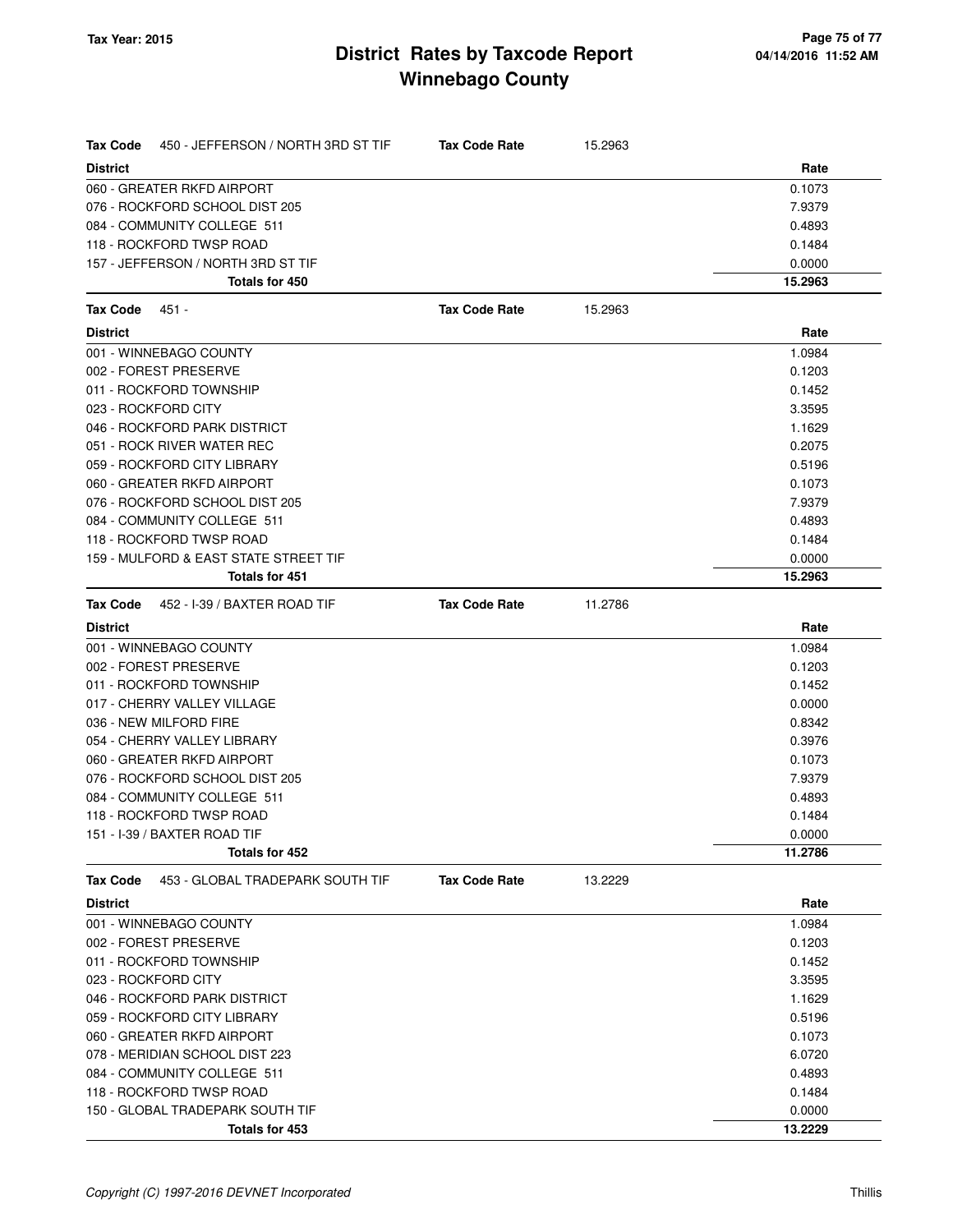| <b>Tax Code</b><br>454 - SPRING CREEK LAKES TIF | <b>Tax Code Rate</b> | 11.3820 |         |
|-------------------------------------------------|----------------------|---------|---------|
| <b>District</b>                                 |                      |         | Rate    |
| 001 - WINNEBAGO COUNTY                          |                      |         | 1.0984  |
| 002 - FOREST PRESERVE                           |                      |         | 0.1203  |
| 006 - HARLEM TOWNSHIP                           |                      |         | 0.1140  |
| 019 - LOVES PARK CITY                           |                      |         | 0.0000  |
| 046 - ROCKFORD PARK DISTRICT                    |                      |         | 1.1629  |
| 055 - NORTH SUBURBAN LIBRARY                    |                      |         | 0.3032  |
| 060 - GREATER RKFD AIRPORT                      |                      |         | 0.1073  |
| 076 - ROCKFORD SCHOOL DIST 205                  |                      |         | 7.9379  |
| 084 - COMMUNITY COLLEGE 511                     |                      |         | 0.4893  |
| 113 - HARLEM TWSP ROAD                          |                      |         | 0.0487  |
| 153 - SPRING CREEK LAKES TIF                    |                      |         | 0.0000  |
| <b>Totals for 454</b>                           |                      |         | 11.3820 |
| <b>Tax Code</b><br>455 - AUBURN STREET TIF      | <b>Tax Code Rate</b> | 15.2963 |         |
| <b>District</b>                                 |                      |         | Rate    |
| 001 - WINNEBAGO COUNTY                          |                      |         | 1.0984  |
| 002 - FOREST PRESERVE                           |                      |         | 0.1203  |
| 011 - ROCKFORD TOWNSHIP                         |                      |         | 0.1452  |
| 023 - ROCKFORD CITY                             |                      |         | 3.3595  |
| 046 - ROCKFORD PARK DISTRICT                    |                      |         | 1.1629  |
| 051 - ROCK RIVER WATER REC                      |                      |         | 0.2075  |
| 059 - ROCKFORD CITY LIBRARY                     |                      |         | 0.5196  |
| 060 - GREATER RKFD AIRPORT                      |                      |         | 0.1073  |
| 076 - ROCKFORD SCHOOL DIST 205                  |                      |         | 7.9379  |
| 084 - COMMUNITY COLLEGE 511                     |                      |         | 0.4893  |
| 118 - ROCKFORD TWSP ROAD                        |                      |         | 0.1484  |
| 164 - AUBURN STREET TIF                         |                      |         | 0.0000  |
| <b>Totals for 455</b>                           |                      |         | 15.2963 |
| <b>Tax Code</b><br>456 - FOREST HILLS ROAD TIF  | <b>Tax Code Rate</b> | 12.1689 |         |
| <b>District</b>                                 |                      |         | Rate    |
| 001 - WINNEBAGO COUNTY                          |                      |         | 1.0984  |
| 002 - FOREST PRESERVE                           |                      |         | 0.1203  |
| 011 - ROCKFORD TOWNSHIP                         |                      |         | 0.1452  |
| 019 - LOVES PARK CITY                           |                      |         | 0.0000  |
| 046 - ROCKFORD PARK DISTRICT                    |                      |         | 1.1629  |
| 051 - ROCK RIVER WATER REC                      |                      |         | 0.2075  |
| 055 - NORTH SUBURBAN LIBRARY                    |                      |         | 0.3032  |
| 060 - GREATER RKFD AIRPORT                      |                      |         | 0.1073  |
| 070 - HARLEM SCHOOL DIST 122                    |                      |         | 8.3864  |
| 084 - COMMUNITY COLLEGE 511                     |                      |         | 0.4893  |
| 118 - ROCKFORD TWSP ROAD                        |                      |         | 0.1484  |
| 165 - FOREST HILLS ROAD TIF                     |                      |         | 0.0000  |
| Totals for 456                                  |                      |         | 12.1689 |
| 457 - GARDNER / BLACKHAWK TIF<br>Tax Code       | <b>Tax Code Rate</b> | 10.5732 |         |
| <b>District</b>                                 |                      |         | Rate    |
| 001 - WINNEBAGO COUNTY                          |                      |         | 1.0984  |
| 002 - FOREST PRESERVE                           |                      |         | 0.1203  |
| 013 - ROSCOE TOWNSHIP                           |                      |         | 0.1492  |
| 026 - SOUTH BELOIT CITY                         |                      |         | 1.1922  |
| 061 - SOUTH BELOIT CITY LIBRARY                 |                      |         | 0.2142  |
| 079 - SOUTH BELOIT SD #320                      |                      |         | 7.1259  |
| 084 - COMMUNITY COLLEGE 511                     |                      |         | 0.4893  |